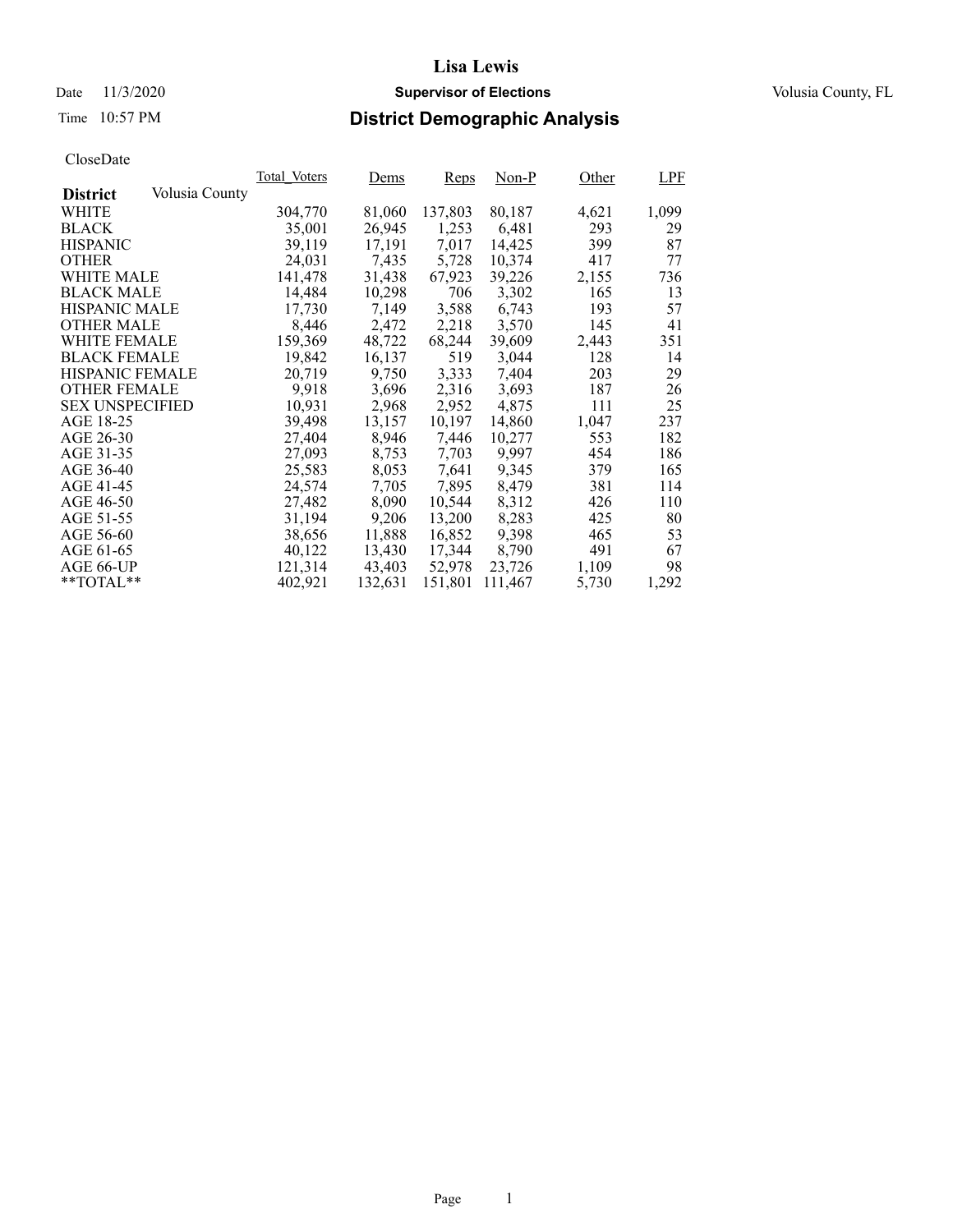### Date 11/3/2020 **Supervisor of Elections** Volusia County, FL

# Time 10:57 PM **District Demographic Analysis**

|                        |                           | Total Voters | Dems   | Reps   | Non-P  | Other | <b>LPF</b> |
|------------------------|---------------------------|--------------|--------|--------|--------|-------|------------|
| <b>District</b>        | County Council District 1 |              |        |        |        |       |            |
| WHITE                  |                           | 61,357       | 16,002 | 29,099 | 15,168 | 843   | 245        |
| <b>BLACK</b>           |                           | 5,979        | 4,694  | 216    | 1,021  | 43    | 5          |
| <b>HISPANIC</b>        |                           | 8,538        | 3,620  | 1,597  | 3,202  | 99    | 20         |
| <b>OTHER</b>           |                           | 4,708        | 1,483  | 1,140  | 2,005  | 60    | 20         |
| WHITE MALE             |                           | 27.974       | 6,071  | 14,029 | 7,325  | 388   | 161        |
| <b>BLACK MALE</b>      |                           | 2,436        | 1,781  | 110    | 517    | 25    | 3          |
| <b>HISPANIC MALE</b>   |                           | 3,676        | 1,414  | 785    | 1,420  | 43    | 14         |
| <b>OTHER MALE</b>      |                           | 1,610        | 488    | 436    | 661    | 16    | 9          |
| <b>WHITE FEMALE</b>    |                           | 32,618       | 9,766  | 14,732 | 7,592  | 447   | 81         |
| <b>BLACK FEMALE</b>    |                           | 3,424        | 2,821  | 98     | 485    | 18    | 2          |
| <b>HISPANIC FEMALE</b> |                           | 4,706        | 2,132  | 790    | 1,723  | 55    | 6          |
| <b>OTHER FEMALE</b>    |                           | 1,926        | 727    | 438    | 724    | 31    | 6          |
| <b>SEX UNSPECIFIED</b> |                           | 2,211        | 599    | 633    | 949    | 22    | 8          |
| AGE 18-25              |                           | 8,125        | 2,625  | 2,273  | 2,981  | 191   | 55         |
| AGE 26-30              |                           | 5,601        | 1,701  | 1,707  | 2.047  | 104   | 42         |
| AGE 31-35              |                           | 5,521        | 1,686  | 1,692  | 2,028  | 79    | 36         |
| AGE 36-40              |                           | 5,296        | 1,560  | 1,751  | 1,869  | 74    | 42         |
| AGE 41-45              |                           | 5,058        | 1,507  | 1,804  | 1,661  | 66    | 20         |
| AGE 46-50              |                           | 5,532        | 1,570  | 2,220  | 1,641  | 84    | 17         |
| AGE 51-55              |                           | 6,094        | 1,746  | 2,752  | 1,501  | 73    | 22         |
| AGE 56-60              |                           | 7,344        | 2,213  | 3,353  | 1,684  | 79    | 15         |
| AGE 61-65              |                           | 7,454        | 2,403  | 3,443  | 1,518  | 76    | 14         |
| AGE 66-UP              |                           | 24,557       | 8,788  | 11,057 | 4,466  | 219   | 27         |
| $*$ $TOTAL**$          |                           | 80,582       | 25,799 | 32,052 | 21,396 | 1,045 | 290        |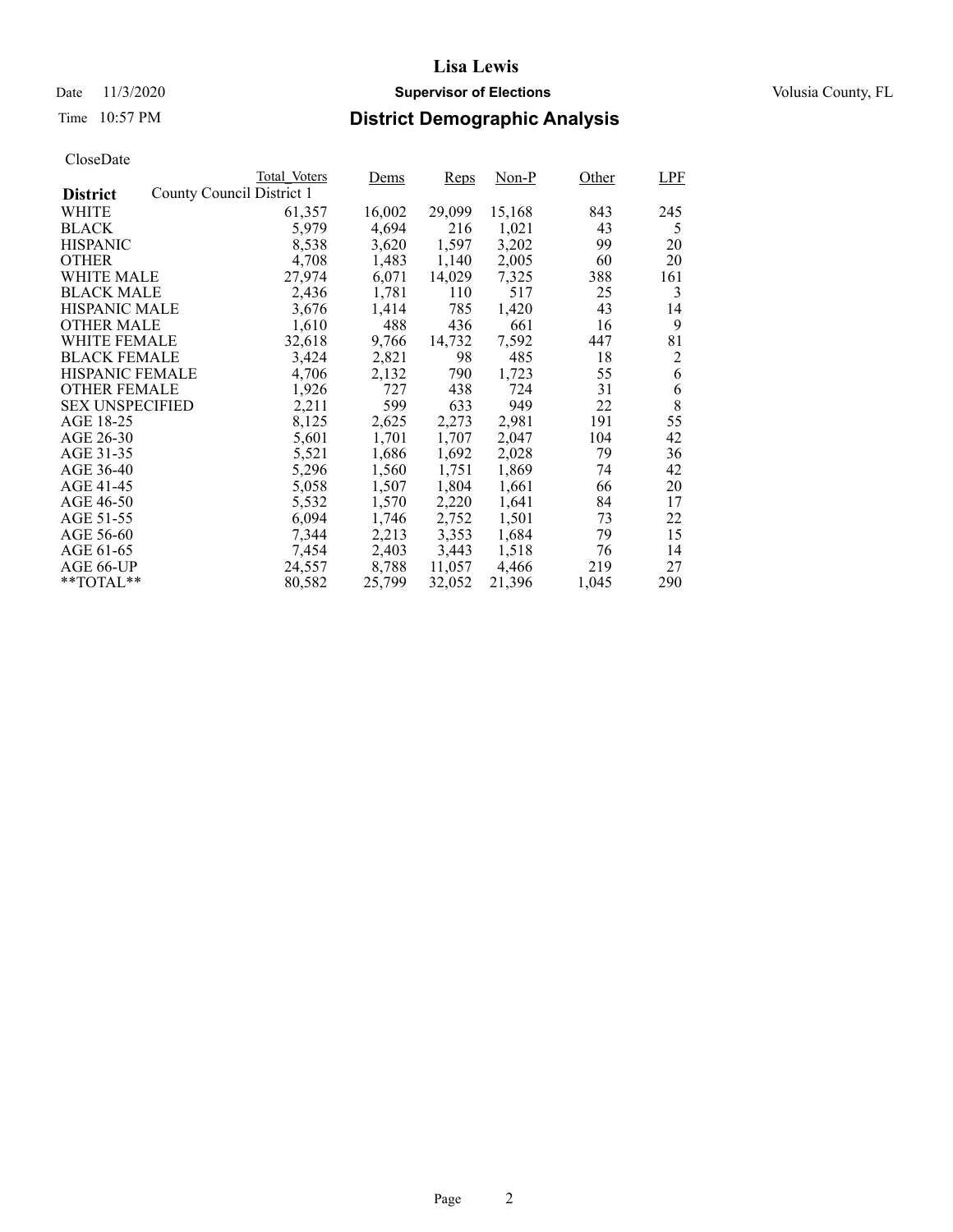### Date 11/3/2020 **Supervisor of Elections** Volusia County, FL

# Time 10:57 PM **District Demographic Analysis**

|                        |                           | Total Voters | Dems   | <b>Reps</b> | Non-P  | Other | LPF      |
|------------------------|---------------------------|--------------|--------|-------------|--------|-------|----------|
| <b>District</b>        | County Council District 2 |              |        |             |        |       |          |
| WHITE                  |                           | 57,671       | 16,132 | 24,740      | 15,601 | 991   | 207      |
| <b>BLACK</b>           |                           | 11,616       | 9,158  | 324         | 2,042  | 88    | 4        |
| <b>HISPANIC</b>        |                           | 3,225        | 1,364  | 689         | 1,119  | 38    | 15       |
| <b>OTHER</b>           |                           | 4,985        | 1,615  | 1,074       | 2,175  | 105   | 16       |
| WHITE MALE             |                           | 26,960       | 6,328  | 12,332      | 7,684  | 484   | 132      |
| <b>BLACK MALE</b>      |                           | 4,613        | 3,408  | 178         | 977    | 50    | $\theta$ |
| <b>HISPANIC MALE</b>   |                           | 1,471        | 569    | 355         | 515    | 23    | 9        |
| <b>OTHER MALE</b>      |                           | 1,725        | 524    | 430         | 727    | 36    | 8        |
| <b>WHITE FEMALE</b>    |                           | 29,918       | 9,590  | 12,103      | 7,649  | 503   | 73       |
| <b>BLACK FEMALE</b>    |                           | 6,741        | 5,547  | 140         | 1,013  | 38    | 3        |
| <b>HISPANIC FEMALE</b> |                           | 1,689        | 773    | 325         | 570    | 15    | 6        |
| <b>OTHER FEMALE</b>    |                           | 2,095        | 806    | 452         | 783    | 48    | 6        |
| <b>SEX UNSPECIFIED</b> |                           | 2,285        | 724    | 512         | 1,019  | 25    | 5        |
| AGE 18-25              |                           | 8,359        | 3,443  | 1,641       | 3,005  | 222   | 48       |
| AGE 26-30              |                           | 5,360        | 2,000  | 1,228       | 1,958  | 140   | 34       |
| AGE 31-35              |                           | 5,041        | 1,896  | 1,272       | 1,735  | 98    | 40       |
| AGE 36-40              |                           | 4,420        | 1,628  | 1,202       | 1,486  | 76    | 28       |
| AGE 41-45              |                           | 4,061        | 1,494  | 1,139       | 1,350  | 61    | 17       |
| AGE 46-50              |                           | 4,549        | 1,538  | 1,565       | 1,355  | 71    | 20       |
| AGE 51-55              |                           | 5,580        | 1,863  | 2,117       | 1,508  | 79    | 13       |
| AGE 56-60              |                           | 7,382        | 2,535  | 2,970       | 1,766  | 102   | 9        |
| AGE 61-65              |                           | 7,912        | 2,845  | 3,243       | 1,717  | 95    | 12       |
| AGE 66-UP              |                           | 24,833       | 9,027  | 10,450      | 5,057  | 278   | 21       |
| $*$ $TOTAL**$          |                           | 77,497       | 28,269 | 26,827      | 20,937 | 1,222 | 242      |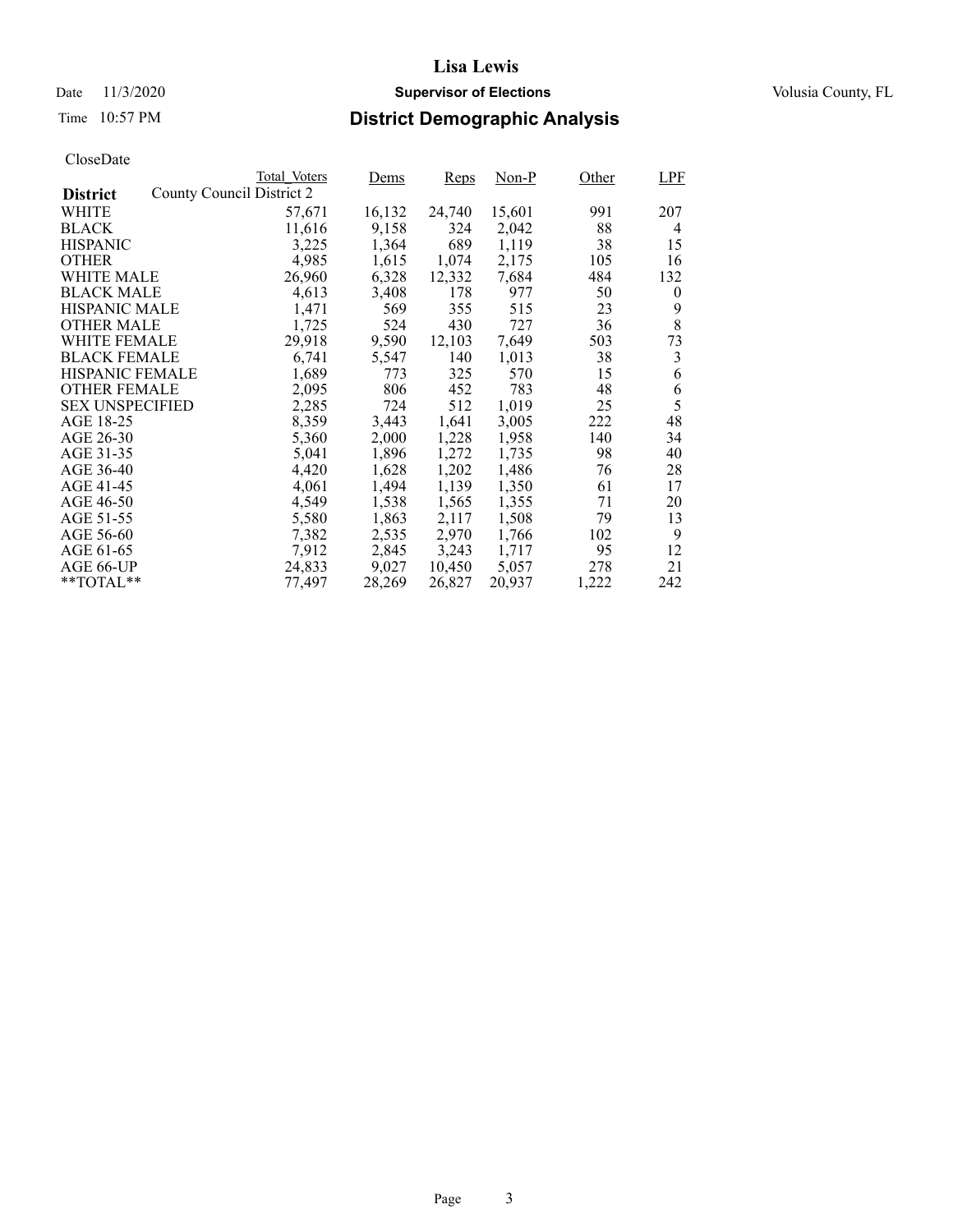### Date 11/3/2020 **Supervisor of Elections** Volusia County, FL

# Time 10:57 PM **District Demographic Analysis**

|                        |                           | Total Voters | Dems   | Reps   | $Non-P$ | Other | LPF            |
|------------------------|---------------------------|--------------|--------|--------|---------|-------|----------------|
| <b>District</b>        | County Council District 3 |              |        |        |         |       |                |
| WHITE                  |                           | 77,337       | 19,959 | 35,871 | 20,036  | 1,239 | 232            |
| <b>BLACK</b>           |                           | 2,265        | 1,719  | 106    | 414     | 21    | 5              |
| <b>HISPANIC</b>        |                           | 2,262        | 801    | 614    | 797     | 44    | 6              |
| <b>OTHER</b>           |                           | 3,944        | 1,090  | 1,148  | 1,626   | 66    | 14             |
| WHITE MALE             |                           | 36,195       | 7,796  | 17,876 | 9,801   | 568   | 154            |
| <b>BLACK MALE</b>      |                           | 1,047        | 740    | 58     | 234     | 12    | 3              |
| <b>HISPANIC MALE</b>   |                           | 1,020        | 324    | 302    | 368     | 22    | 4              |
| <b>OTHER MALE</b>      |                           | 1,387        | 371    | 425    | 555     | 29    | 7              |
| <b>WHITE FEMALE</b>    |                           | 40,224       | 11,952 | 17,599 | 9,932   | 667   | 74             |
| <b>BLACK FEMALE</b>    |                           | 1,179        | 945    | 47     | 176     | 9     | 2              |
| <b>HISPANIC FEMALE</b> |                           | 1,194        | 458    | 299    | 413     | 22    | $\overline{2}$ |
| <b>OTHER FEMALE</b>    |                           | 1,588        | 546    | 462    | 549     | 25    | 6              |
| <b>SEX UNSPECIFIED</b> |                           | 1,973        | 437    | 671    | 844     | 16    | 5              |
| AGE 18-25              |                           | 6,775        | 1,758  | 2,315  | 2,426   | 240   | 36             |
| AGE 26-30              |                           | 4.776        | 1,229  | 1,611  | 1,785   | 112   | 39             |
| AGE 31-35              |                           | 4,887        | 1,275  | 1,655  | 1,825   | 94    | 38             |
| AGE 36-40              |                           | 4,810        | 1,220  | 1,738  | 1,743   | 78    | 31             |
| AGE 41-45              |                           | 4,901        | 1,119  | 1,926  | 1,738   | 96    | 22             |
| AGE 46-50              |                           | 5,851        | 1,355  | 2,642  | 1,725   | 103   | 26             |
| AGE 51-55              |                           | 6,613        | 1,491  | 3,266  | 1,726   | 110   | 20             |
| AGE 56-60              |                           | 8,718        | 2,154  | 4,339  | 2,102   | 107   | 16             |
| AGE 61-65              |                           | 9,302        | 2,708  | 4,357  | 2,090   | 136   | 11             |
| AGE 66-UP              |                           | 29,174       | 9,260  | 13,889 | 5,713   | 294   | 18             |
| $*$ $TOTAL**$          |                           | 85,808       | 23,569 | 37,739 | 22,873  | 1,370 | 257            |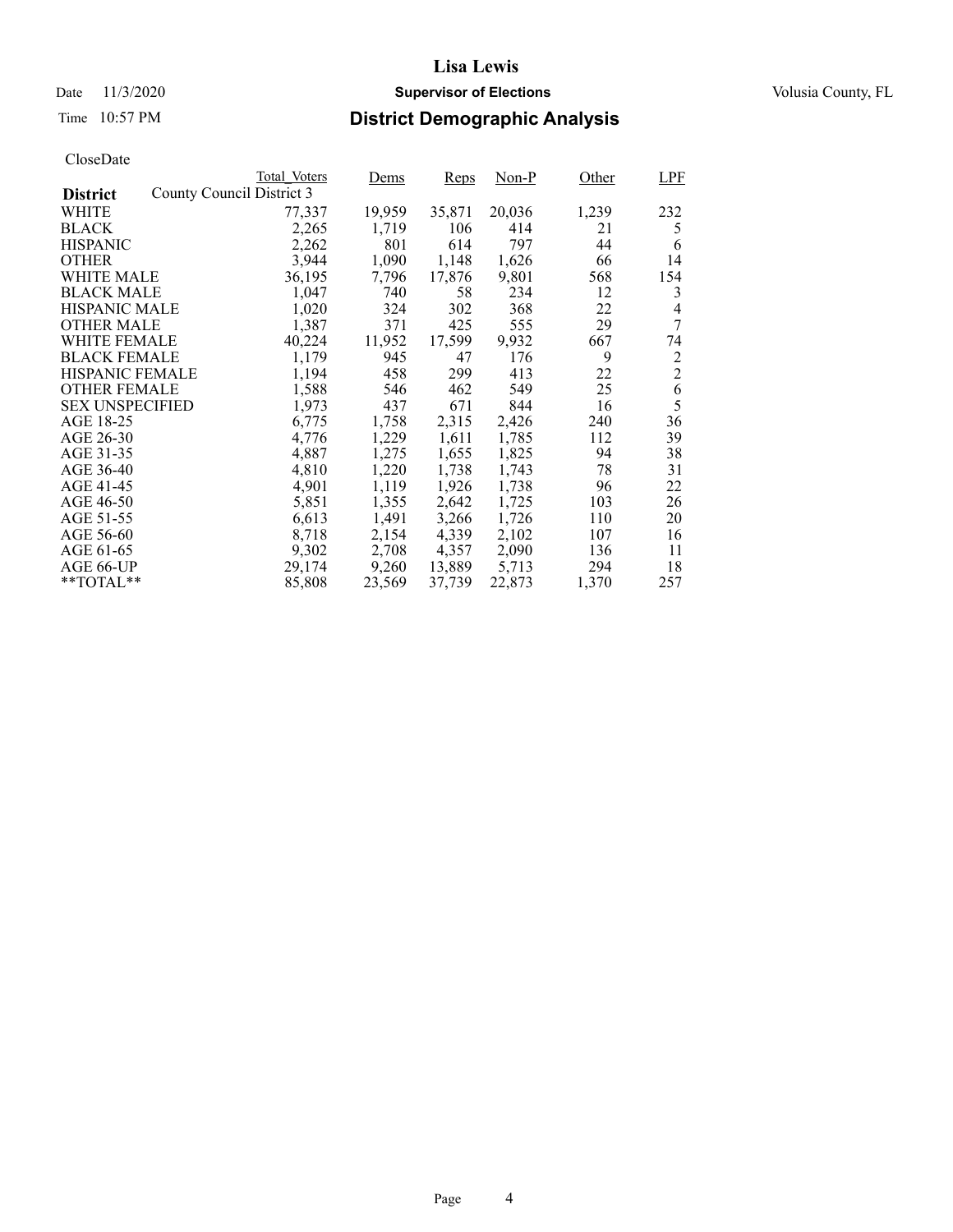### Date 11/3/2020 **Supervisor of Elections** Volusia County, FL

# Time 10:57 PM **District Demographic Analysis**

|                        |                           | Total Voters | Dems   | <b>Reps</b> | Non-P  | Other | LPF            |
|------------------------|---------------------------|--------------|--------|-------------|--------|-------|----------------|
| <b>District</b>        | County Council District 4 |              |        |             |        |       |                |
| WHITE                  |                           | 64,263       | 17,837 | 28,692      | 16,541 | 968   | 225            |
| <b>BLACK</b>           |                           | 7,888        | 6,056  | 276         | 1,471  | 76    | 9              |
| <b>HISPANIC</b>        |                           | 2,952        | 1,172  | 692         | 1,023  | 52    | 13             |
| <b>OTHER</b>           |                           | 4,960        | 1,504  | 1,220       | 2,136  | 89    | 11             |
| WHITE MALE             |                           | 29,653       | 6,851  | 14,093      | 8,103  | 445   | 161            |
| <b>BLACK MALE</b>      |                           | 3,148        | 2,186  | 161         | 757    | 39    | 5              |
| <b>HISPANIC MALE</b>   |                           | 1,292        | 449    | 328         | 477    | 29    | 9              |
| <b>OTHER MALE</b>      |                           | 1,806        | 525    | 474         | 765    | 36    | 6              |
| <b>WHITE FEMALE</b>    |                           | 33,838       | 10,830 | 14,280      | 8,145  | 520   | 63             |
| <b>BLACK FEMALE</b>    |                           | 4,593        | 3,761  | 108         | 683    | 37    | $\overline{4}$ |
| <b>HISPANIC FEMALE</b> |                           | 1,593        | 701    | 350         | 516    | 22    | $\overline{4}$ |
| <b>OTHER FEMALE</b>    |                           | 2,013        | 719    | 503         | 748    | 39    | $\overline{4}$ |
| <b>SEX UNSPECIFIED</b> |                           | 2,126        | 547    | 582         | 977    | 18    | $\overline{2}$ |
| AGE 18-25              |                           | 7,564        | 2,507  | 2,128       | 2,683  | 195   | 51             |
| AGE 26-30              |                           | 5,100        | 1,808  | 1,385       | 1,788  | 90    | 29             |
| AGE 31-35              |                           | 4,826        | 1,655  | 1,351       | 1,697  | 90    | 33             |
| AGE 36-40              |                           | 4,538        | 1,484  | 1,357       | 1,608  | 60    | 29             |
| AGE 41-45              |                           | 4,364        | 1,384  | 1,398       | 1,478  | 73    | 31             |
| AGE 46-50              |                           | 5,140        | 1,494  | 2,039       | 1,487  | 95    | 25             |
| AGE 51-55              |                           | 6,138        | 1,786  | 2,653       | 1,593  | 93    | 13             |
| AGE 56-60              |                           | 7,814        | 2,387  | 3,411       | 1,891  | 120   | 5              |
| AGE 61-65              |                           | 8,514        | 2,887  | 3,649       | 1,823  | 136   | 19             |
| AGE 66-UP              |                           | 26,065       | 9,177  | 11,509      | 5,123  | 233   | 23             |
| $*$ $TOTAL**$          |                           | 80,063       | 26,569 | 30,880      | 21,171 | 1,185 | 258            |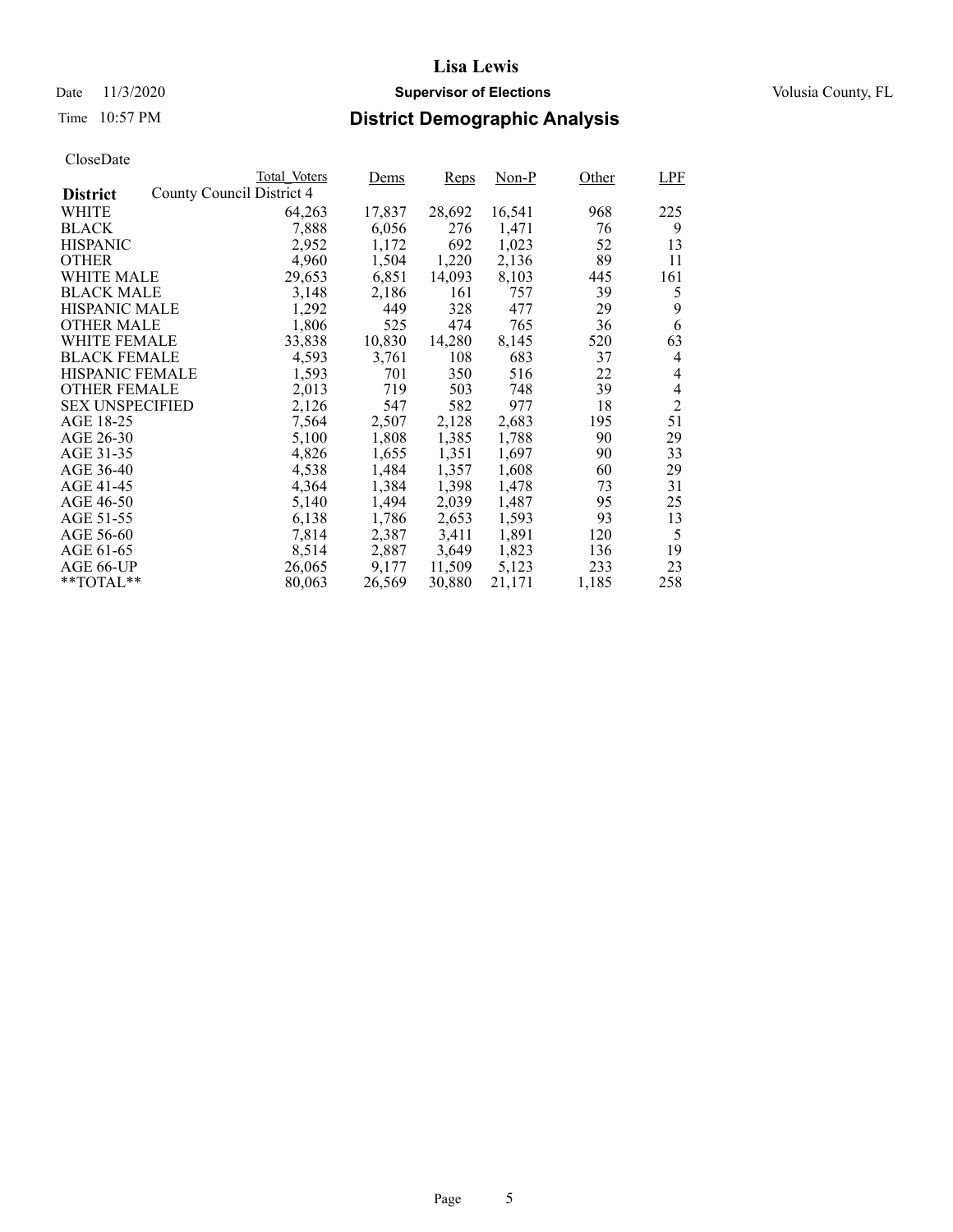### Date 11/3/2020 **Supervisor of Elections** Volusia County, FL

# Time 10:57 PM **District Demographic Analysis**

|                        |                           | Total Voters | Dems   | <b>Reps</b> | Non-P  | Other | LPF |
|------------------------|---------------------------|--------------|--------|-------------|--------|-------|-----|
| <b>District</b>        | County Council District 5 |              |        |             |        |       |     |
| WHITE                  |                           | 44,142       | 11,130 | 19,401      | 12,841 | 580   | 190 |
| <b>BLACK</b>           |                           | 7,253        | 5,318  | 331         | 1,533  | 65    | 6   |
| <b>HISPANIC</b>        |                           | 22,142       | 10,234 | 3,425       | 8,284  | 166   | 33  |
| <b>OTHER</b>           |                           | 5,434        | 1,743  | 1,146       | 2,432  | 97    | 16  |
| WHITE MALE             |                           | 20,696       | 4,392  | 9,593       | 6,313  | 270   | 128 |
| <b>BLACK MALE</b>      |                           | 3,240        | 2,183  | 199         | 817    | 39    | 2   |
| <b>HISPANIC MALE</b>   |                           | 10,271       | 4,393  | 1,818       | 3,963  | 76    | 21  |
| <b>OTHER MALE</b>      |                           | 1,918        | 564    | 453         | 862    | 28    | 11  |
| <b>WHITE FEMALE</b>    |                           | 22,771       | 6,584  | 9,530       | 6,291  | 306   | 60  |
| <b>BLACK FEMALE</b>    |                           | 3,905        | 3,063  | 126         | 687    | 26    | 3   |
| <b>HISPANIC FEMALE</b> |                           | 11,537       | 5,686  | 1,569       | 4,182  | 89    | 11  |
| <b>OTHER FEMALE</b>    |                           | 2,296        | 898    | 461         | 889    | 44    | 4   |
| <b>SEX UNSPECIFIED</b> |                           | 2,336        | 661    | 554         | 1,086  | 30    | 5   |
| AGE 18-25              |                           | 8,675        | 2,824  | 1,840       | 3,765  | 199   | 47  |
| AGE 26-30              |                           | 6,567        | 2,208  | 1,515       | 2,699  | 107   | 38  |
| AGE 31-35              |                           | 6,818        | 2,241  | 1,733       | 2,712  | 93    | 39  |
| AGE 36-40              |                           | 6.519        | 2,161  | 1,593       | 2,639  | 91    | 35  |
| AGE 41-45              |                           | 6,190        | 2,201  | 1,628       | 2,252  | 85    | 24  |
| AGE 46-50              |                           | 6,410        | 2,133  | 2,078       | 2,104  | 73    | 22  |
| AGE 51-55              |                           | 6,769        | 2,320  | 2,412       | 1,955  | 70    | 12  |
| AGE 56-60              |                           | 7,398        | 2,599  | 2,779       | 1,955  | 57    | 8   |
| AGE 61-65              |                           | 6,940        | 2,587  | 2,652       | 1,642  | 48    | 11  |
| AGE 66-UP              |                           | 16,685       | 7,151  | 6,073       | 3,367  | 85    | 9   |
| $*$ $TOTAL**$          |                           | 78,971       | 28,425 | 24,303      | 25,090 | 908   | 245 |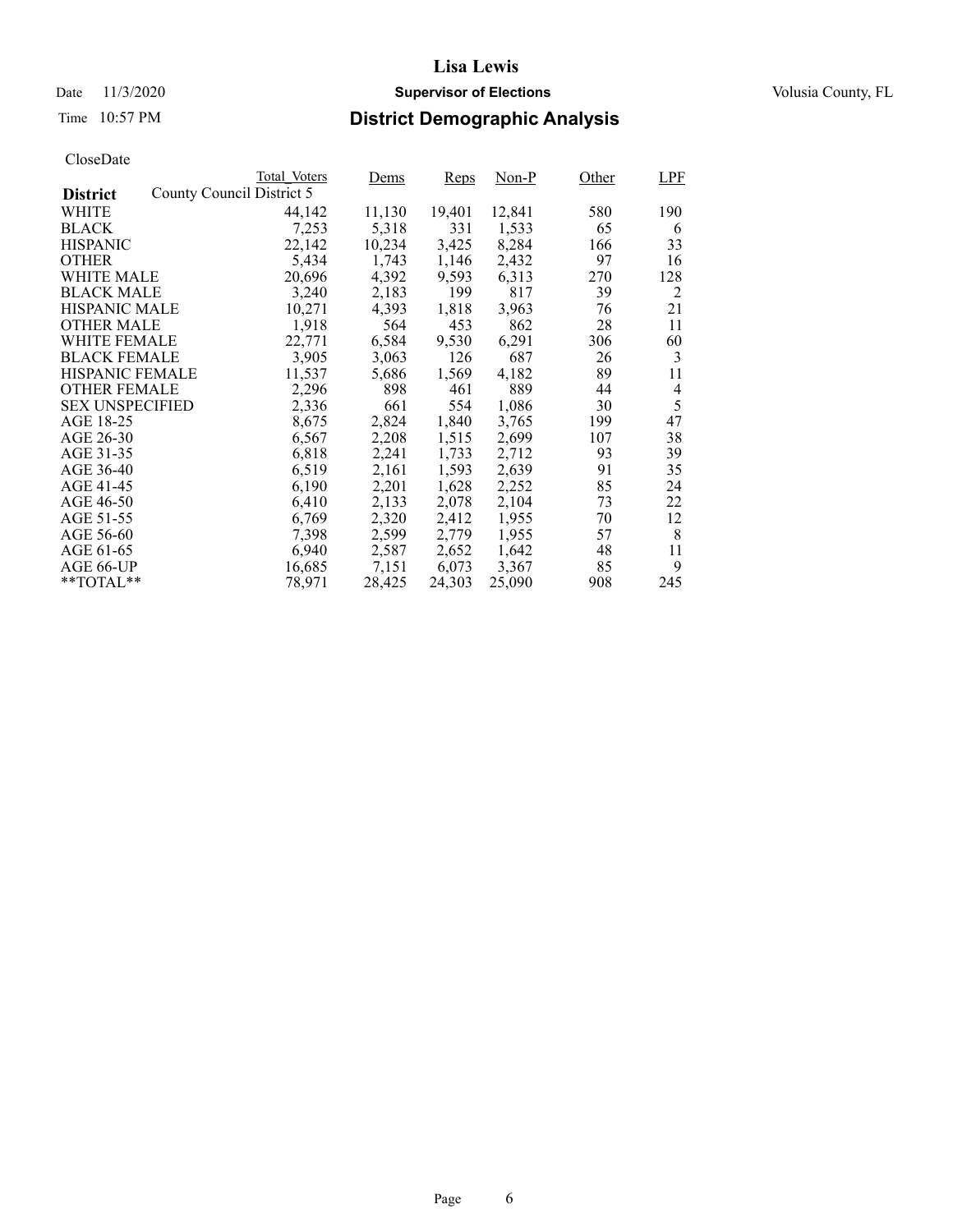### Date 11/3/2020 **Supervisor of Elections** Volusia County, FL

### Time 10:57 PM **District Demographic Analysis**

|                        | Total Voters                 | Dems | Reps | Non-P | Other          | LPF              |
|------------------------|------------------------------|------|------|-------|----------------|------------------|
| <b>District</b>        | Indigo Community Development |      |      |       |                |                  |
| WHITE                  | 1,465                        | 333  | 720  | 375   | 30             |                  |
| <b>BLACK</b>           | 185                          | 121  | 17   | 44    | 3              | 0                |
| <b>HISPANIC</b>        | 99                           | 28   | 34   | 35    | $\overline{c}$ | $\theta$         |
| <b>OTHER</b>           | 158                          | 40   | 37   | 77    | 3              |                  |
| WHITE MALE             | 722                          | 128  | 362  | 206   | 19             |                  |
| <b>BLACK MALE</b>      | 97                           | 50   | 13   | 31    | 3              | 0                |
| <b>HISPANIC MALE</b>   | 42                           | 11   | 15   | 16    | $\overline{0}$ | 0                |
| <b>OTHER MALE</b>      | 67                           | 14   | 14   | 38    | $\overline{0}$ |                  |
| WHITE FEMALE           | 730                          | 203  | 349  | 167   | 11             | $\theta$         |
| <b>BLACK FEMALE</b>    | 83                           | 67   | 4    | 12    | $\theta$       | 0                |
| <b>HISPANIC FEMALE</b> | 56                           | 16   | 19   | 19    | 2              | 0                |
| <b>OTHER FEMALE</b>    | 67                           | 22   | 16   | 27    | $\overline{2}$ | 0                |
| <b>SEX UNSPECIFIED</b> | 42                           | 11   | 15   | 15    | $\mathbf{1}$   | 0                |
| AGE 18-25              | 180                          | 56   | 54   | 67    |                | 2                |
| AGE 26-30              | 133                          | 42   | 51   | 38    |                |                  |
| AGE 31-35              | 143                          | 33   | 51   | 54    | 4              |                  |
| AGE 36-40              | 118                          | 34   | 40   | 44    | 0              | 0                |
| AGE 41-45              | 114                          | 41   | 36   | 33    | 3              |                  |
| AGE 46-50              | 151                          | 35   | 65   | 44    | 5              | 2                |
| AGE 51-55              | 138                          | 35   | 59   | 42    | $\overline{c}$ | $\boldsymbol{0}$ |
| AGE 56-60              | 185                          | 41   | 84   | 53    | 7              | 0                |
| AGE 61-65              | 189                          | 62   | 91   | 32    | 3              |                  |
| AGE 66-UP              | 556                          | 143  | 277  | 124   | 12             | $\theta$         |
| **TOTAL**              | 1,907                        | 522  | 808  | 531   | 38             | 8                |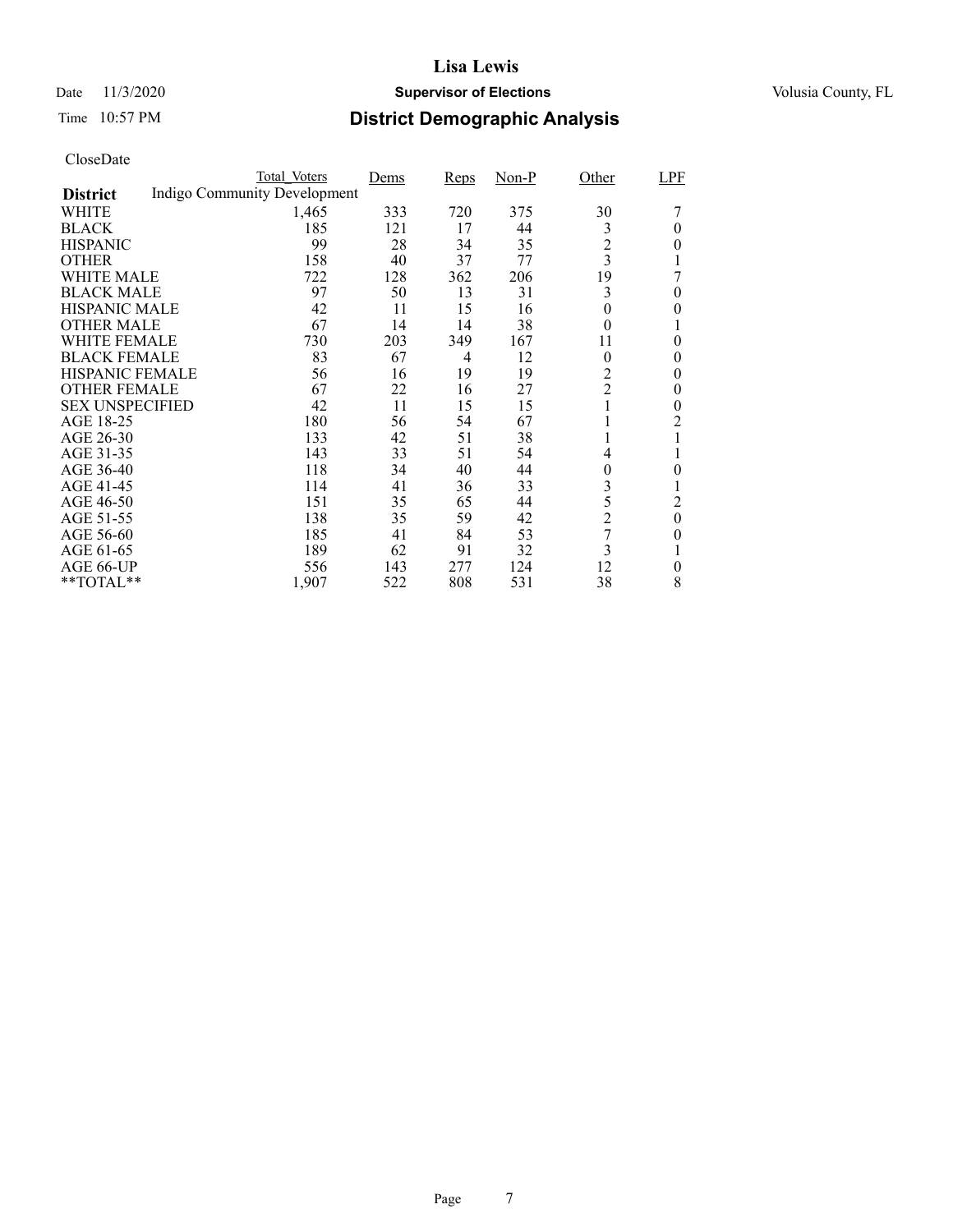### Date 11/3/2020 **Supervisor of Elections** Volusia County, FL

# Time 10:57 PM **District Demographic Analysis**

|                        |                  | Total Voters | Dems           | <b>Reps</b> | $Non-P$        | Other | LPF |
|------------------------|------------------|--------------|----------------|-------------|----------------|-------|-----|
| <b>District</b>        | Orlandia Heights |              |                |             |                |       |     |
| WHITE                  |                  | 737          | 180            | 364         | 187            | 5     |     |
| <b>BLACK</b>           |                  | 13           |                | 2           | 4              |       |     |
| <b>HISPANIC</b>        |                  | 41           | 6              | 15          | 19             |       |     |
| <b>OTHER</b>           |                  | 42           | 9              | 10          | 23             |       | 0   |
| WHITE MALE             |                  | 374          | 84             | 182         | 103            | 4     |     |
| <b>BLACK MALE</b>      |                  | 6            | 4              | 1           |                | 0     |     |
| <b>HISPANIC MALE</b>   |                  | 19           |                | 9           | 8              |       |     |
| <b>OTHER MALE</b>      |                  | 14           | 2              | 5           |                |       | 0   |
| WHITE FEMALE           |                  | 350          | 94             | 177         | 78             |       |     |
| <b>BLACK FEMALE</b>    |                  | 6            | 3              |             | $\overline{2}$ | 0     | 0   |
| <b>HISPANIC FEMALE</b> |                  | 20           | 5              | 5           | 10             |       |     |
| <b>OTHER FEMALE</b>    |                  | 19           | 7              | 4           | 8              | 0     |     |
| <b>SEX UNSPECIFIED</b> |                  | 25           | $\overline{c}$ | 7           | 16             |       |     |
| AGE 18-25              |                  | 82           | 16             | 28          | 36             |       |     |
| AGE 26-30              |                  | 51           | 11             | 18          | 22             |       | 0   |
| AGE 31-35              |                  | 67           | 17             | 32          | 18             |       |     |
| AGE 36-40              |                  | 54           | 7              | 25          | 22             |       | 0   |
| AGE 41-45              |                  | 50           | 7              | 24          | 19             |       |     |
| AGE 46-50              |                  | 67           | 11             | 27          | 28             | 0     |     |
| AGE 51-55              |                  | 75           | 13             | 49          | 13             |       |     |
| AGE 56-60              |                  | 108          | 23             | 56          | 27             |       | 0   |
| AGE 61-65              |                  | 95           | 22             | 54          | 18             |       | 0   |
| AGE 66-UP              |                  | 184          | 75             | 78          | 30             |       |     |
| $*$ $TOTAL**$          |                  | 833          | 202            | 391         | 233            | 5     | 2   |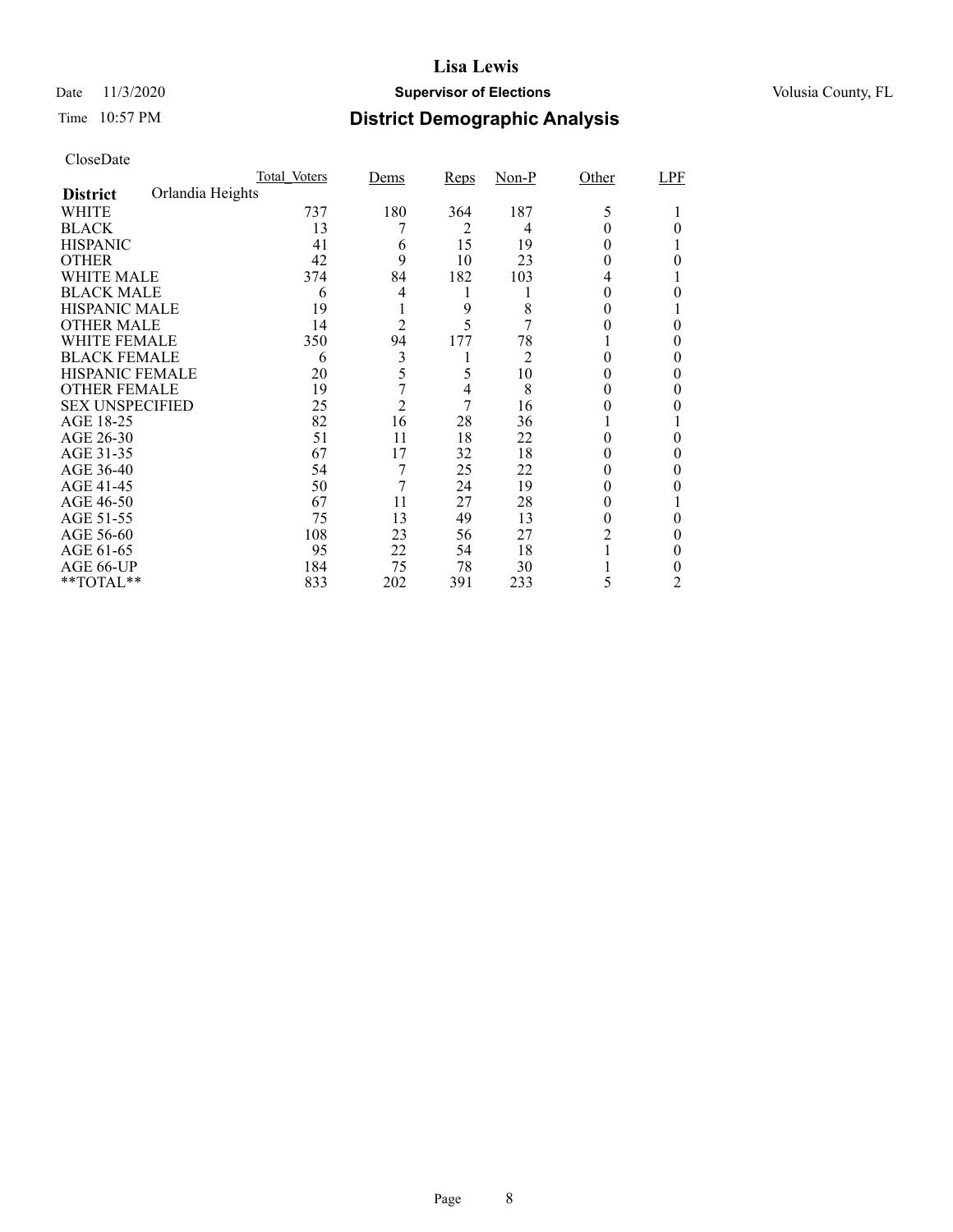### Date 11/3/2020 **Supervisor of Elections** Volusia County, FL

# Time 10:57 PM **District Demographic Analysis**

|                        |                          | Total Voters | Dems    | Reps    | $Non-P$ | Other | <b>LPF</b> |
|------------------------|--------------------------|--------------|---------|---------|---------|-------|------------|
| <b>District</b>        | Congressional District 6 |              |         |         |         |       |            |
| WHITE                  |                          | 304,770      | 81,060  | 137,803 | 80,187  | 4,621 | 1,099      |
| <b>BLACK</b>           |                          | 35,001       | 26,945  | 1,253   | 6,481   | 293   | 29         |
| <b>HISPANIC</b>        |                          | 39,119       | 17,191  | 7,017   | 14,425  | 399   | 87         |
| <b>OTHER</b>           |                          | 24,031       | 7,435   | 5,728   | 10,374  | 417   | 77         |
| WHITE MALE             |                          | 141.478      | 31,438  | 67,923  | 39,226  | 2,155 | 736        |
| <b>BLACK MALE</b>      |                          | 14,484       | 10,298  | 706     | 3,302   | 165   | 13         |
| <b>HISPANIC MALE</b>   |                          | 17,730       | 7,149   | 3,588   | 6,743   | 193   | 57         |
| <b>OTHER MALE</b>      |                          | 8,446        | 2,472   | 2,218   | 3,570   | 145   | 41         |
| <b>WHITE FEMALE</b>    |                          | 159,369      | 48,722  | 68,244  | 39,609  | 2,443 | 351        |
| <b>BLACK FEMALE</b>    |                          | 19,842       | 16,137  | 519     | 3,044   | 128   | 14         |
| <b>HISPANIC FEMALE</b> |                          | 20,719       | 9,750   | 3,333   | 7,404   | 203   | 29         |
| <b>OTHER FEMALE</b>    |                          | 9.918        | 3,696   | 2,316   | 3.693   | 187   | 26         |
| <b>SEX UNSPECIFIED</b> |                          | 10,931       | 2,968   | 2,952   | 4,875   | 111   | 25         |
| AGE 18-25              |                          | 39,498       | 13,157  | 10,197  | 14,860  | 1,047 | 237        |
| AGE 26-30              |                          | 27,404       | 8,946   | 7,446   | 10,277  | 553   | 182        |
| AGE 31-35              |                          | 27,093       | 8,753   | 7,703   | 9,997   | 454   | 186        |
| AGE 36-40              |                          | 25,583       | 8,053   | 7,641   | 9,345   | 379   | 165        |
| AGE 41-45              |                          | 24,574       | 7,705   | 7,895   | 8,479   | 381   | 114        |
| AGE 46-50              |                          | 27,482       | 8,090   | 10,544  | 8,312   | 426   | 110        |
| AGE 51-55              |                          | 31,194       | 9,206   | 13,200  | 8,283   | 425   | 80         |
| AGE 56-60              |                          | 38,656       | 11,888  | 16,852  | 9,398   | 465   | 53         |
| AGE 61-65              |                          | 40,122       | 13,430  | 17,344  | 8,790   | 491   | 67         |
| AGE 66-UP              |                          | 121,314      | 43,403  | 52,978  | 23,726  | 1,109 | 98         |
| $*$ $TOTAL**$          |                          | 402,921      | 132,631 | 151,801 | 111,467 | 5,730 | 1,292      |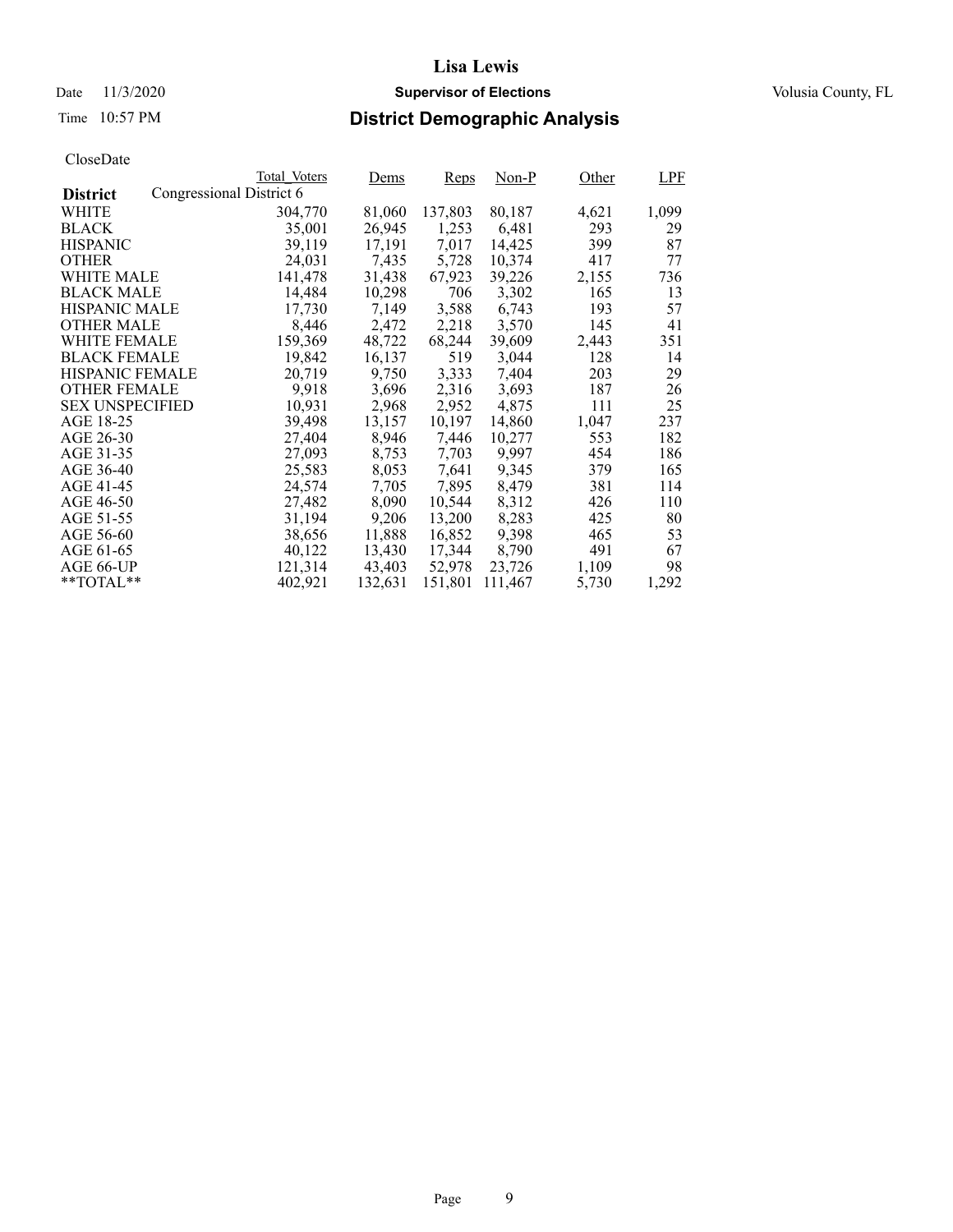### Date 11/3/2020 **Supervisor of Elections** Volusia County, FL

# Time 10:57 PM **District Demographic Analysis**

|                        |                     | Total Voters | Dems   | Reps   | $Non-P$ | Other | LPF                      |
|------------------------|---------------------|--------------|--------|--------|---------|-------|--------------------------|
| <b>District</b>        | Unincorporated Area |              |        |        |         |       |                          |
| WHITE                  |                     | 74,055       | 18,263 | 35,651 | 18,849  | 1,018 | 274                      |
| <b>BLACK</b>           |                     | 3,217        | 2,452  | 140    | 591     | 29    | 5                        |
| <b>HISPANIC</b>        |                     | 4,932        | 1,996  | 1,071  | 1,790   | 61    | 14                       |
| <b>OTHER</b>           |                     | 4,305        | 1,109  | 1,299  | 1,822   | 61    | 14                       |
| WHITE MALE             |                     | 35,121       | 7,291  | 17,861 | 9,306   | 485   | 178                      |
| <b>BLACK MALE</b>      |                     | 1,410        | 993    | 75     | 323     | 17    | 2                        |
| <b>HISPANIC MALE</b>   |                     | 2,231        | 795    | 532    | 861     | 33    | 10                       |
| <b>OTHER MALE</b>      |                     | 1,480        | 353    | 500    | 598     | 20    | 9                        |
| <b>WHITE FEMALE</b>    |                     | 37,953       | 10,788 | 17,336 | 9,211   | 526   | 92                       |
| <b>BLACK FEMALE</b>    |                     | 1,741        | 1,405  | 60     | 261     | 12    | 3                        |
| <b>HISPANIC FEMALE</b> |                     | 2,590        | 1,152  | 518    | 888     | 28    | $\overline{\mathcal{L}}$ |
| <b>OTHER FEMALE</b>    |                     | 1,683        | 553    | 487    | 615     | 25    | $\overline{3}$           |
| <b>SEX UNSPECIFIED</b> |                     | 2,299        | 490    | 792    | 988     | 23    | 6                        |
| AGE 18-25              |                     | 7,698        | 1,972  | 2,665  | 2,798   | 215   | 48                       |
| AGE 26-30              |                     | 5,302        | 1,326  | 1,863  | 1,982   | 96    | 35                       |
| AGE 31-35              |                     | 5,351        | 1,397  | 1,849  | 1,979   | 85    | 41                       |
| AGE 36-40              |                     | 4,937        | 1,229  | 1,817  | 1,779   | 77    | 35                       |
| AGE 41-45              |                     | 4,929        | 1,192  | 1,927  | 1,709   | 66    | 35                       |
| AGE 46-50              |                     | 5,856        | 1,334  | 2,644  | 1,758   | 100   | 20                       |
| AGE 51-55              |                     | 6,998        | 1,620  | 3,461  | 1,817   | 79    | 21                       |
| AGE 56-60              |                     | 9,128        | 2,283  | 4,553  | 2,158   | 121   | 13                       |
| AGE 61-65              |                     | 9,289        | 2,666  | 4,497  | 1,987   | 118   | 21                       |
| AGE 66-UP              |                     | 27,021       | 8,801  | 12,885 | 5,085   | 212   | 38                       |
| $*$ $TOTAL**$          |                     | 86,509       | 23,820 | 38,161 | 23,052  | 1,169 | 307                      |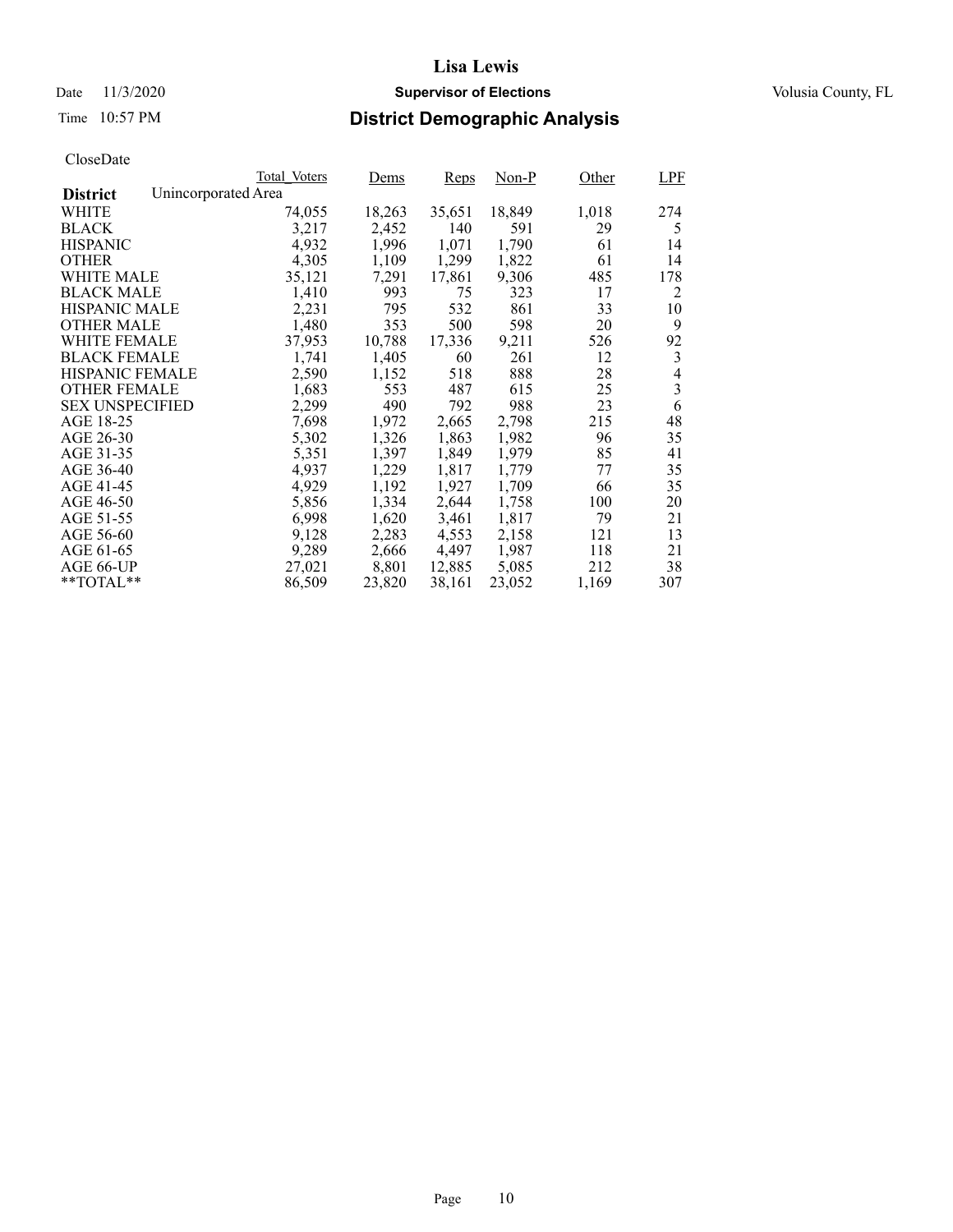### Date 11/3/2020 **Supervisor of Elections** Volusia County, FL

# Time 10:57 PM **District Demographic Analysis**

|                        |               | Total Voters | Dems   | <b>Reps</b> | Non-P  | Other | LPF |
|------------------------|---------------|--------------|--------|-------------|--------|-------|-----|
| <b>District</b>        | Daytona Beach |              |        |             |        |       |     |
| WHITE                  |               | 26,832       | 7,698  | 11,126      | 7,344  | 537   | 127 |
| <b>BLACK</b>           |               | 14,353       | 11,416 | 371         | 2,449  | 113   | 4   |
| <b>HISPANIC</b>        |               | 2,303        | 1,019  | 418         | 817    | 41    | 8   |
| <b>OTHER</b>           |               | 3,580        | 1,260  | 618         | 1,619  | 72    | 11  |
| WHITE MALE             |               | 12,936       | 3,089  | 5,715       | 3,786  | 262   | 84  |
| <b>BLACK MALE</b>      |               | 5,635        | 4,176  | 211         | 1,184  | 63    | 1   |
| <b>HISPANIC MALE</b>   |               | 1,042        | 424    | 209         | 384    | 21    | 4   |
| <b>OTHER MALE</b>      |               | 1,241        | 417    | 261         | 532    | 26    | 5   |
| <b>WHITE FEMALE</b>    |               | 13,540       | 4,507  | 5,285       | 3,431  | 275   | 42  |
| <b>BLACK FEMALE</b>    |               | 8,387        | 6,980  | 152         | 1,202  | 50    | 3   |
| HISPANIC FEMALE        |               | 1,210        | 575    | 202         | 409    | 20    | 4   |
| <b>OTHER FEMALE</b>    |               | 1,449        | 605    | 238         | 565    | 35    | 6   |
| <b>SEX UNSPECIFIED</b> |               | 1,627        | 620    | 259         | 736    | 11    | 1   |
| AGE 18-25              |               | 6,941        | 3,374  | 1,010       | 2,368  | 149   | 40  |
| AGE 26-30              |               | 3,895        | 1,822  | 666         | 1,291  | 92    | 24  |
| AGE 31-35              |               | 3,401        | 1,595  | 602         | 1,108  | 73    | 23  |
| AGE 36-40              |               | 2,829        | 1,343  | 557         | 876    | 42    | 11  |
| AGE 41-45              |               | 2,592        | 1,241  | 501         | 810    | 31    | 9   |
| AGE 46-50              |               | 2,940        | 1,277  | 793         | 795    | 61    | 14  |
| AGE 51-55              |               | 3,330        | 1,446  | 996         | 826    | 57    | 5   |
| AGE 56-60              |               | 4,275        | 1,829  | 1,400       | 986    | 56    | 4   |
| AGE 61-65              |               | 4,529        | 2,001  | 1,564       | 899    | 54    | 11  |
| AGE 66-UP              |               | 12,336       | 5,465  | 4,444       | 2,270  | 148   | 9   |
| $*$ $TOTAL**$          |               | 47,068       | 21,393 | 12,533      | 12,229 | 763   | 150 |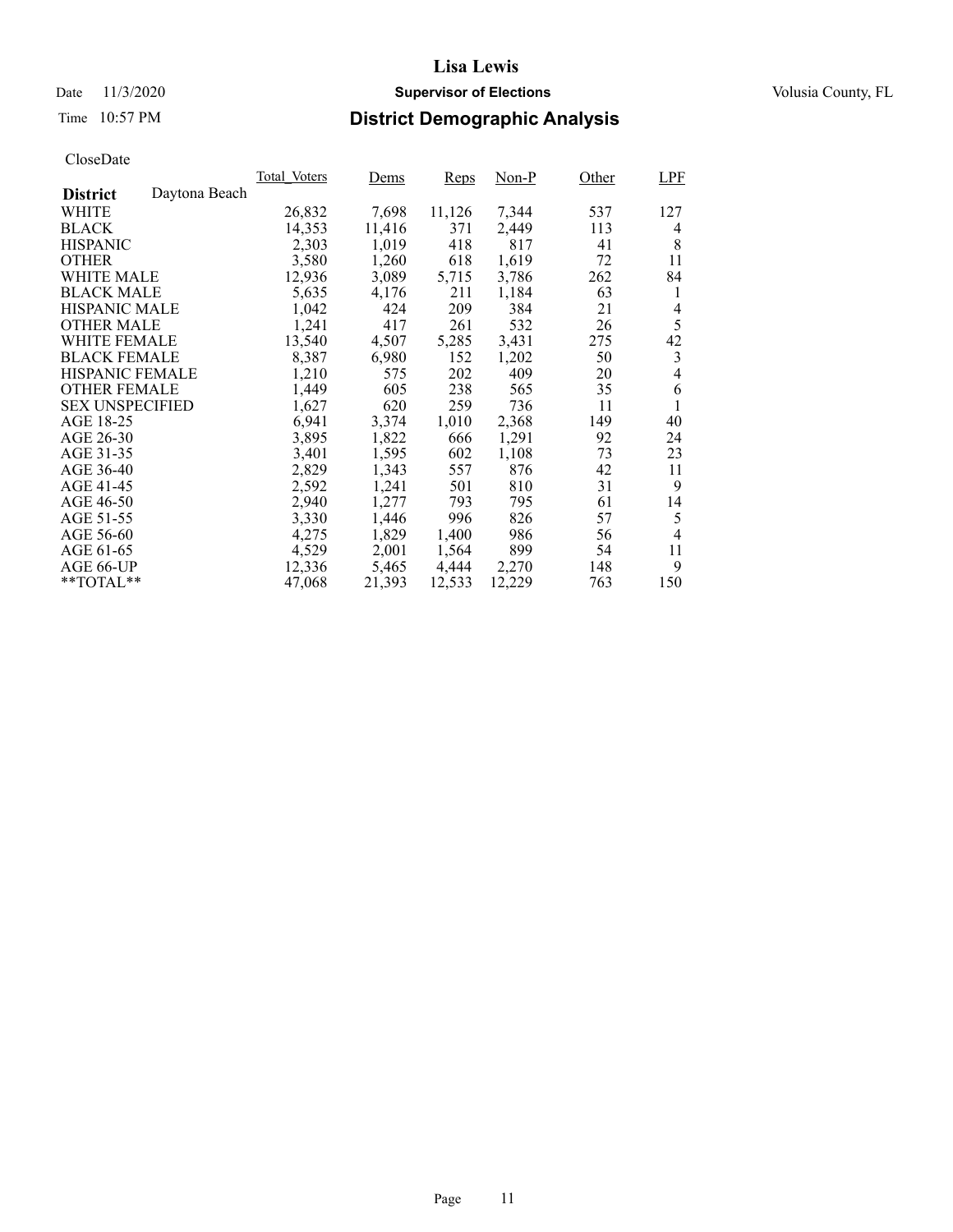### Date 11/3/2020 **Supervisor of Elections** Volusia County, FL

# Time 10:57 PM **District Demographic Analysis**

|                        |                      | Total Voters | Dems  | Reps  | Non-P | Other          | LPF      |
|------------------------|----------------------|--------------|-------|-------|-------|----------------|----------|
| <b>District</b>        | Daytona Beach Shores |              |       |       |       |                |          |
| WHITE                  |                      | 4,167        | 972   | 2,103 | 1,021 | 62             | 9        |
| <b>BLACK</b>           |                      | 69           | 47    | 5     | 16    |                | 0        |
| <b>HISPANIC</b>        |                      | 116          | 39    | 44    | 32    | 1              | 0        |
| <b>OTHER</b>           |                      | 294          | 86    | 96    | 108   | 3              |          |
| WHITE MALE             |                      | 1,964        | 401   | 1,011 | 513   | 34             | 5        |
| <b>BLACK MALE</b>      |                      | 32           | 20    | 2     | 9     |                | $\theta$ |
| <b>HISPANIC MALE</b>   |                      | 53           | 11    | 21    | 20    |                | 0        |
| <b>OTHER MALE</b>      |                      | 111          | 32    | 39    | 39    |                | 0        |
| WHITE FEMALE           |                      | 2,153        | 558   | 1,067 | 497   | 27             | 4        |
| <b>BLACK FEMALE</b>    |                      | 36           | 27    | 3     | 6     | $\theta$       | 0        |
| <b>HISPANIC FEMALE</b> |                      | 61           | 27    | 22    | 12    | 0              | 0        |
| <b>OTHER FEMALE</b>    |                      | 139          | 45    | 41    | 51    |                |          |
| <b>SEX UNSPECIFIED</b> |                      | 97           | 23    | 42    | 30    | $\overline{c}$ | 0        |
| AGE 18-25              |                      | 161          | 44    | 54    | 57    | 5              |          |
| AGE 26-30              |                      | 88           | 25    | 31    | 29    | $\overline{c}$ |          |
| AGE 31-35              |                      | 109          | 26    | 41    | 35    | 3              | 4        |
| AGE 36-40              |                      | 115          | 27    | 45    | 42    |                | 0        |
| AGE 41-45              |                      | 121          | 32    | 44    | 42    | $\overline{c}$ |          |
| AGE 46-50              |                      | 156          | 25    | 74    | 55    | $\overline{c}$ | 0        |
| AGE 51-55              |                      | 274          | 63    | 117   | 89    | $\overline{4}$ |          |
| AGE 56-60              |                      | 447          | 103   | 230   | 104   | 10             | 0        |
| AGE 61-65              |                      | 585          | 127   | 302   | 145   | 10             |          |
| AGE 66-UP              |                      | 2,590        | 672   | 1,310 | 579   | 28             |          |
| **TOTAL**              |                      | 4,646        | 1,144 | 2,248 | 1,177 | 67             | 10       |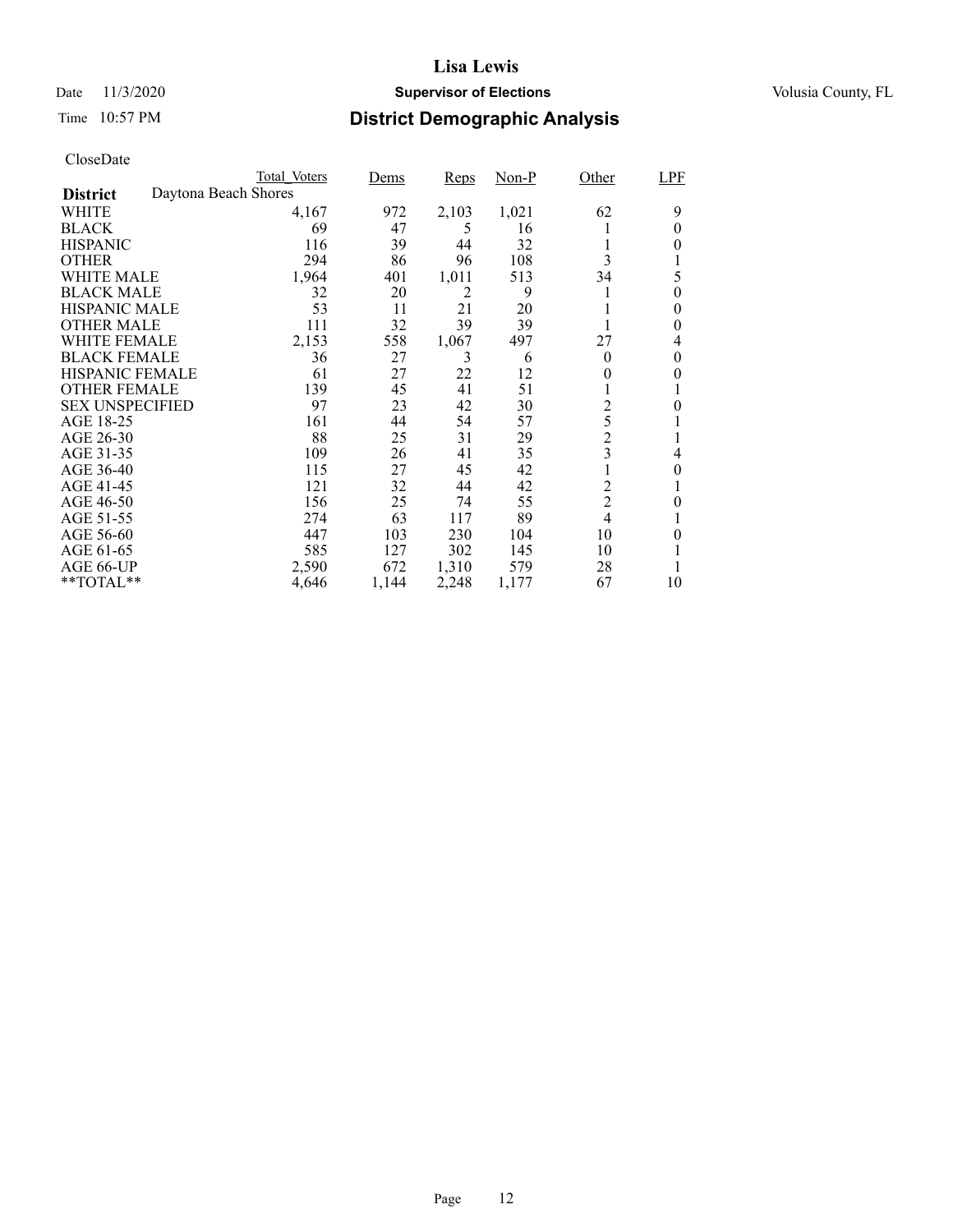### Date 11/3/2020 **Supervisor of Elections** Volusia County, FL

# Time 10:57 PM **District Demographic Analysis**

|                        |        | Total Voters | <u>Dems</u> | Reps  | Non-P | Other          | <b>LPF</b>     |
|------------------------|--------|--------------|-------------|-------|-------|----------------|----------------|
| <b>District</b>        | DeBary |              |             |       |       |                |                |
| WHITE                  |        | 13,531       | 2,998       | 6,858 | 3,440 | 178            | 57             |
| <b>BLACK</b>           |        | 793          | 574         | 36    | 175   | 8              | $\theta$       |
| <b>HISPANIC</b>        |        | 1,772        | 737         | 430   | 578   | 23             | 4              |
| <b>OTHER</b>           |        | 1,089        | 282         | 287   | 498   | 20             | $\overline{2}$ |
| WHITE MALE             |        | 6,310        | 1,162       | 3,359 | 1,668 | 83             | 38             |
| <b>BLACK MALE</b>      |        | 369          | 241         | 18    | 104   | 6              | $\theta$       |
| <b>HISPANIC MALE</b>   |        | 790          | 300         | 213   | 263   | 11             | 3              |
| <b>OTHER MALE</b>      |        | 367          | 90          | 103   | 166   | 7              | 1              |
| WHITE FEMALE           |        | 7,029        | 1,803       | 3,415 | 1,702 | 91             | 18             |
| <b>BLACK FEMALE</b>    |        | 411          | 323         | 18    | 68    | $\overline{2}$ | $\theta$       |
| <b>HISPANIC FEMALE</b> |        | 955          | 426         | 211   | 305   | 12             |                |
| <b>OTHER FEMALE</b>    |        | 478          | 153         | 124   | 190   | 10             | 1              |
| <b>SEX UNSPECIFIED</b> |        | 476          | 93          | 150   | 225   | 7              | 1              |
| AGE 18-25              |        | 1,467        | 368         | 469   | 569   | 47             | 14             |
| AGE 26-30              |        | 1,074        | 275         | 378   | 398   | 17             | 6              |
| AGE 31-35              |        | 1,197        | 323         | 430   | 420   | 18             | 6              |
| AGE 36-40              |        | 1,184        | 279         | 455   | 422   | 13             | 15             |
| AGE 41-45              |        | 1,127        | 299         | 433   | 369   | 20             | 6              |
| AGE 46-50              |        | 1,283        | 292         | 581   | 385   | 16             | 9              |
| AGE 51-55              |        | 1,436        | 350         | 696   | 372   | 16             | $\overline{c}$ |
| AGE 56-60              |        | 1,629        | 413         | 812   | 382   | 19             | $\overline{3}$ |
| AGE 61-65              |        | 1,701        | 444         | 835   | 395   | 25             | $\overline{c}$ |
| AGE 66-UP              |        | 5,087        | 1,548       | 2,522 | 979   | 38             | $\theta$       |
| **TOTAL**              |        | 17,185       | 4,591       | 7,611 | 4,691 | 229            | 63             |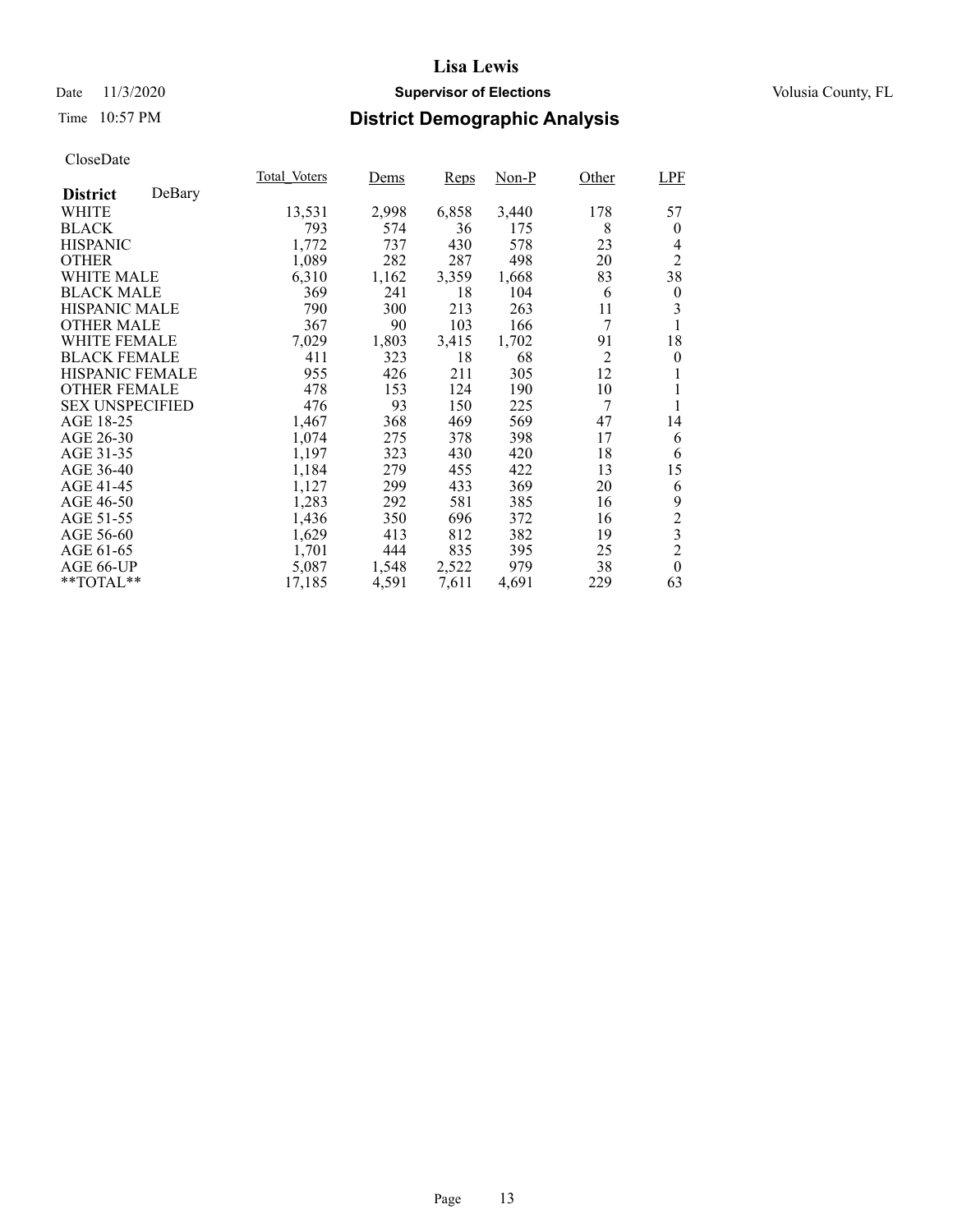### Date 11/3/2020 **Supervisor of Elections** Volusia County, FL

### Time 10:57 PM **District Demographic Analysis**

|                        |        | Total Voters | Dems  | <b>Reps</b> | Non-P | Other | LPF                      |
|------------------------|--------|--------------|-------|-------------|-------|-------|--------------------------|
| <b>District</b>        | DeLand |              |       |             |       |       |                          |
| WHITE                  |        | 16,766       | 5,034 | 7,365       | 4,044 | 249   | 74                       |
| <b>BLACK</b>           |        | 3,120        | 2,452 | 108         | 540   | 18    | 2                        |
| <b>HISPANIC</b>        |        | 2,709        | 1,163 | 519         | 982   | 37    | 8                        |
| <b>OTHER</b>           |        | 1,608        | 604   | 300         | 677   | 19    | 8                        |
| WHITE MALE             |        | 7,333        | 1,838 | 3,421       | 1,907 | 115   | 52                       |
| <b>BLACK MALE</b>      |        | 1,230        | 898   | 54          | 267   | 10    | 1                        |
| <b>HISPANIC MALE</b>   |        | 1,115        | 429   | 249         | 414   | 17    | 6                        |
| <b>OTHER MALE</b>      |        | 570          | 205   | 122         | 234   | 7     | $\overline{2}$           |
| WHITE FEMALE           |        | 9,249        | 3,135 | 3,881       | 2,079 | 133   | 21                       |
| <b>BLACK FEMALE</b>    |        | 1,828        | 1,505 | 50          | 264   | 8     | 1                        |
| HISPANIC FEMALE        |        | 1,554        | 714   | 263         | 556   | 19    | 2                        |
| <b>OTHER FEMALE</b>    |        | 673          | 285   | 116         | 258   | 10    | $\overline{\mathcal{L}}$ |
| <b>SEX UNSPECIFIED</b> |        | 651          | 244   | 136         | 264   | 4     | $\overline{3}$           |
| AGE 18-25              |        | 2,690        | 1,111 | 572         | 931   | 58    | 18                       |
| AGE 26-30              |        | 1,719        | 651   | 422         | 603   | 24    | 19                       |
| AGE 31-35              |        | 1,777        | 643   | 476         | 619   | 26    | 13                       |
| AGE 36-40              |        | 1,706        | 642   | 460         | 571   | 23    | 10                       |
| AGE 41-45              |        | 1,629        | 587   | 517         | 498   | 22    | 5                        |
| AGE 46-50              |        | 1,627        | 591   | 517         | 492   | 24    | $\overline{\mathbf{3}}$  |
| AGE 51-55              |        | 1,669        | 575   | 672         | 393   | 22    | $\overline{7}$           |
| AGE 56-60              |        | 1,941        | 742   | 752         | 424   | 18    | 5                        |
| AGE 61-65              |        | 2,009        | 777   | 808         | 399   | 22    | $\overline{\mathbf{3}}$  |
| AGE 66-UP              |        | 7,436        | 2,934 | 3,096       | 1,313 | 84    | 9                        |
| $*$ TOTAL $*$          |        | 24,203       | 9,253 | 8,292       | 6,243 | 323   | 92                       |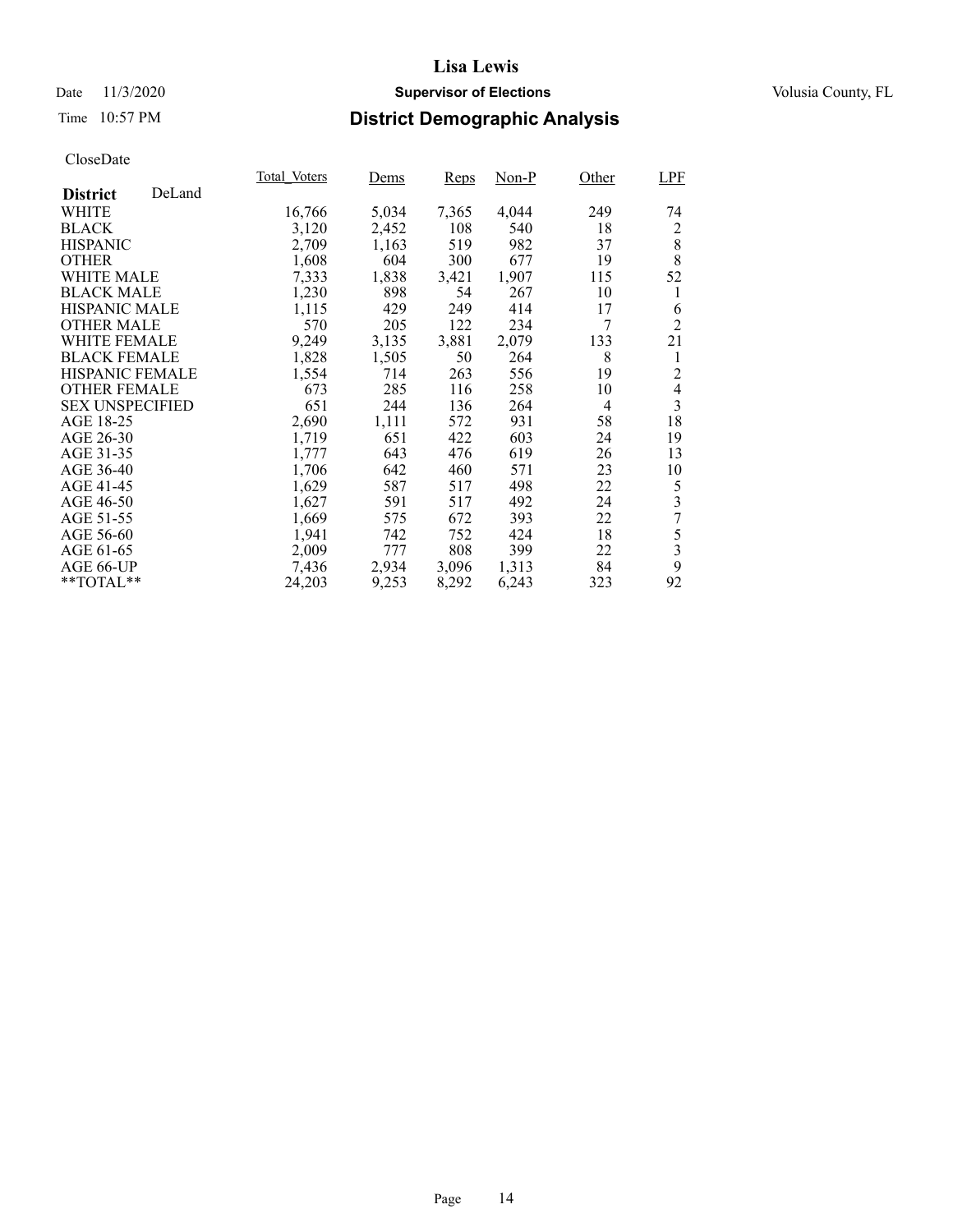### Date 11/3/2020 **Supervisor of Elections** Volusia County, FL

### Time 10:57 PM **District Demographic Analysis**

|                        |         | Total Voters | Dems   | Reps   | Non-P  | Other | LPF            |
|------------------------|---------|--------------|--------|--------|--------|-------|----------------|
| <b>District</b>        | Deltona |              |        |        |        |       |                |
| WHITE                  |         | 33,963       | 8,936  | 14,307 | 10,132 | 442   | 146            |
| <b>BLACK</b>           |         | 6,633        | 4,885  | 300    | 1,385  | 57    | 6              |
| <b>HISPANIC</b>        |         | 20,758       | 9,676  | 3,074  | 7,829  | 148   | 31             |
| <b>OTHER</b>           |         | 4,657        | 1,548  | 919    | 2,089  | 87    | 14             |
| WHITE MALE             |         | 15,830       | 3,519  | 7.043  | 4,963  | 207   | 98             |
| <b>BLACK MALE</b>      |         | 2,956        | 2,001  | 183    | 736    | 34    | 2              |
| <b>HISPANIC MALE</b>   |         | 9,613        | 4,147  | 1,640  | 3,740  | 66    | 20             |
| <b>OTHER MALE</b>      |         | 1,658        | 503    | 372    | 749    | 24    | 10             |
| <b>WHITE FEMALE</b>    |         | 17,627       | 5,298  | 7,057  | 4,991  | 234   | 47             |
| <b>BLACK FEMALE</b>    |         | 3,577        | 2,818  | 111    | 622    | 23    | 3              |
| <b>HISPANIC FEMALE</b> |         | 10,829       | 5,379  | 1,404  | 3,955  | 81    | 10             |
| <b>OTHER FEMALE</b>    |         | 1,960        | 791    | 363    | 762    | 41    | 3              |
| <b>SEX UNSPECIFIED</b> |         | 1,960        | 588    | 427    | 917    | 24    | $\overline{4}$ |
| AGE 18-25              |         | 7,446        | 2,532  | 1,437  | 3,278  | 163   | 36             |
| AGE 26-30              |         | 5,659        | 1,997  | 1,181  | 2,354  | 94    | 33             |
| AGE 31-35              |         | 5,748        | 1,961  | 1,327  | 2,347  | 79    | 34             |
| AGE 36-40              |         | 5,530        | 1,918  | 1,233  | 2,275  | 80    | 24             |
| AGE 41-45              |         | 5,261        | 1,962  | 1,265  | 1,949  | 66    | 19             |
| AGE 46-50              |         | 5,367        | 1,907  | 1,608  | 1,778  | 58    | 16             |
| AGE 51-55              |         | 5,626        | 2,057  | 1,847  | 1,657  | 54    | 11             |
| AGE 56-60              |         | 6,069        | 2,286  | 2,099  | 1,632  | 46    | 6              |
| AGE 61-65              |         | 5,678        | 2,237  | 2,030  | 1,365  | 35    | 11             |
| AGE 66-UP              |         | 13,627       | 6,188  | 4,573  | 2,800  | 59    | 7              |
| $*$ $TOTAL**$          |         | 66,011       | 25,045 | 18,600 | 21,435 | 734   | 197            |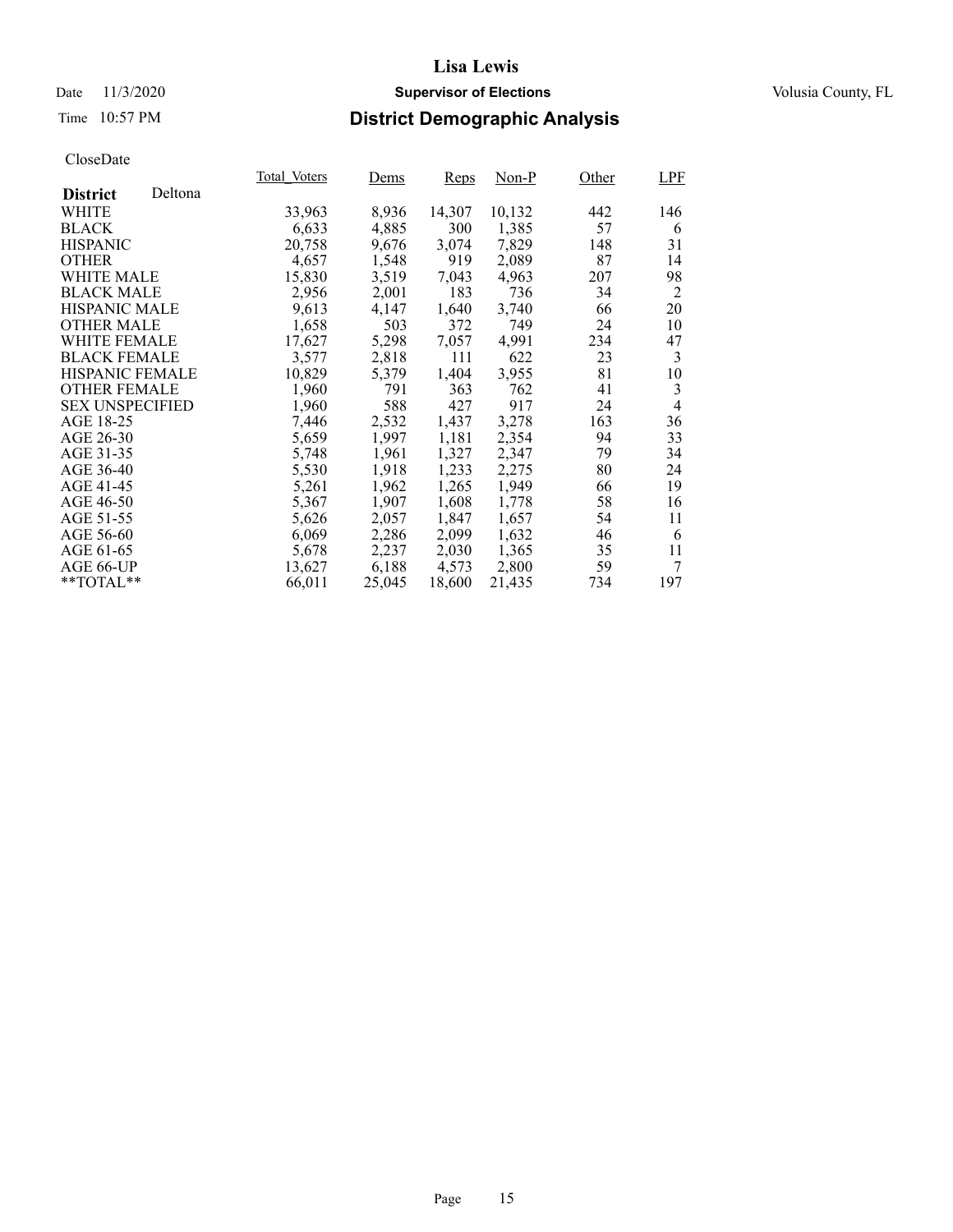### Date 11/3/2020 **Supervisor of Elections** Volusia County, FL

# Time 10:57 PM **District Demographic Analysis**

|                        |           | Total Voters | Dems  | Reps  | Non-P | Other          | <b>LPF</b>       |
|------------------------|-----------|--------------|-------|-------|-------|----------------|------------------|
| <b>District</b>        | Edgewater |              |       |       |       |                |                  |
| WHITE                  |           | 15,993       | 4,371 | 6,813 | 4,526 | 236            | 47               |
| <b>BLACK</b>           |           | 399          | 291   | 24    | 76    | 8              | $\theta$         |
| <b>HISPANIC</b>        |           | 375          | 143   | 86    | 135   | 10             |                  |
| <b>OTHER</b>           |           | 728          | 202   | 205   | 306   | 12             | 3                |
| WHITE MALE             |           | 7,338        | 1,664 | 3,381 | 2,159 | 102            | 32               |
| <b>BLACK MALE</b>      |           | 193          | 127   | 15    | 44    | 7              | $\bf{0}$         |
| <b>HISPANIC MALE</b>   |           | 163          | 50    | 41    | 67    | 5              | $\boldsymbol{0}$ |
| <b>OTHER MALE</b>      |           | 249          | 72    | 73    | 100   | 4              | $\theta$         |
| <b>WHITE FEMALE</b>    |           | 8,461        | 2,667 | 3,343 | 2,302 | 134            | 15               |
| <b>BLACK FEMALE</b>    |           | 198          | 158   | 9     | 30    | 1              | $\theta$         |
| <b>HISPANIC FEMALE</b> |           | 201          | 86    | 43    | 66    | 5              | 1                |
| <b>OTHER FEMALE</b>    |           | 258          | 85    | 72    | 94    | 5              | $\overline{2}$   |
| <b>SEX UNSPECIFIED</b> |           | 434          | 98    | 151   | 181   | $\overline{3}$ |                  |
| AGE 18-25              |           | 1,271        | 310   | 408   | 493   | 50             | 10               |
| AGE 26-30              |           | 1,090        | 284   | 351   | 427   | 22             | 6                |
| AGE 31-35              |           | 1,112        | 284   | 374   | 427   | 17             | 10               |
| AGE 36-40              |           | 1,004        | 259   | 329   | 393   | 15             | 8                |
| AGE 41-45              |           | 991          | 246   | 364   | 365   | 14             | $\overline{c}$   |
| AGE 46-50              |           | 1,163        | 263   | 488   | 394   | 11             | 7                |
| AGE 51-55              |           | 1,247        | 313   | 581   | 326   | 24             | 3                |
| AGE 56-60              |           | 1,745        | 482   | 779   | 457   | 25             | $\overline{2}$   |
| AGE 61-65              |           | 1,853        | 532   | 830   | 467   | 24             | $\boldsymbol{0}$ |
| AGE 66-UP              |           | 6,019        | 2,034 | 2,624 | 1,294 | 64             | 3                |
| $*$ $TOTAL**$          |           | 17,495       | 5,007 | 7,128 | 5,043 | 266            | 51               |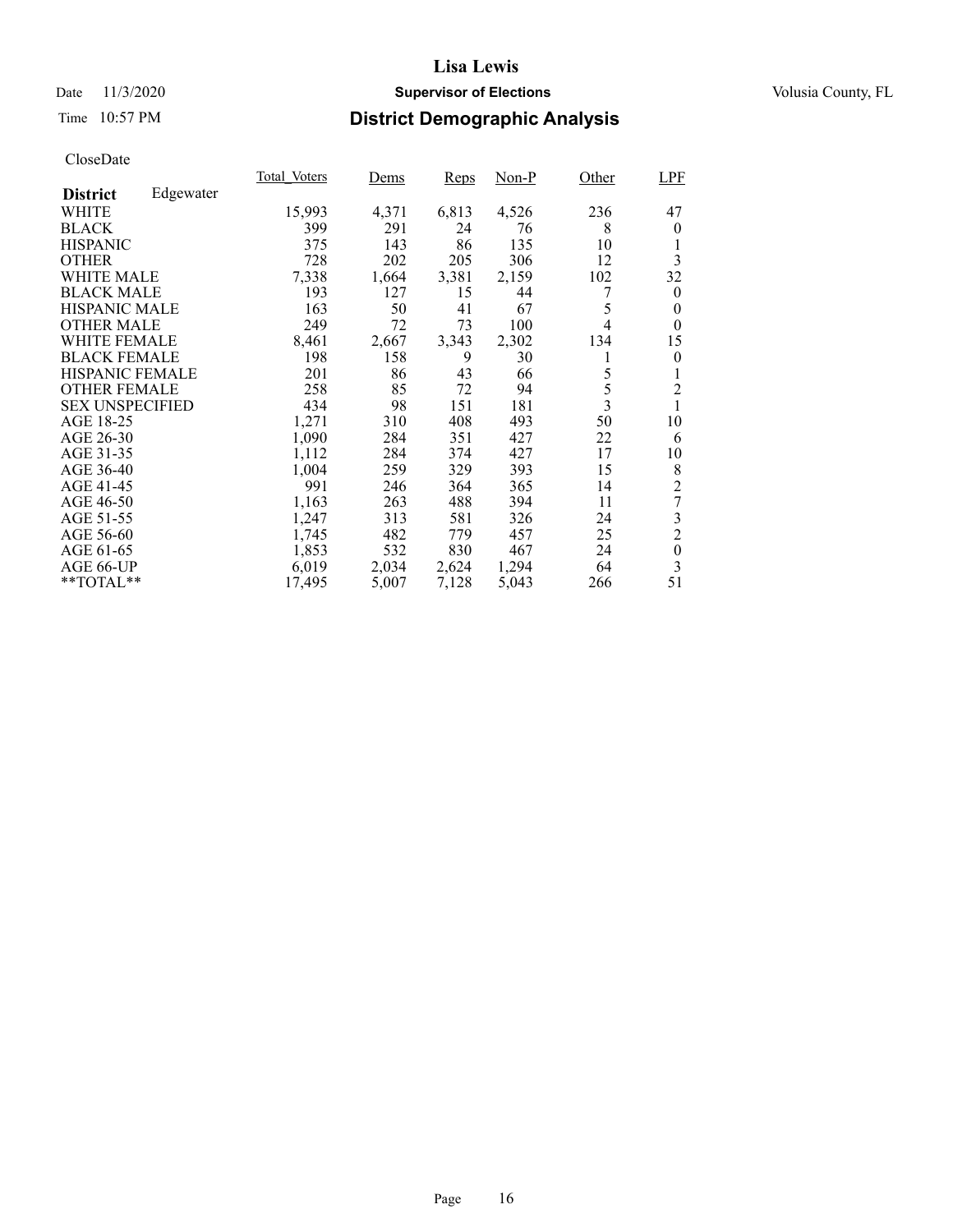### Date 11/3/2020 **Supervisor of Elections** Volusia County, FL

# Time 10:57 PM **District Demographic Analysis**

|                        |            | Total Voters | Dems  | <b>Reps</b> | Non-P | Other          | LPF              |
|------------------------|------------|--------------|-------|-------------|-------|----------------|------------------|
| <b>District</b>        | Holly Hill |              |       |             |       |                |                  |
| WHITE                  |            | 6,345        | 1,908 | 2,436       | 1,869 | 104            | 28               |
| <b>BLACK</b>           |            | 1,170        | 866   | 34          | 259   | 8              | 3                |
| <b>HISPANIC</b>        |            | 364          | 166   | 59          | 135   | 3              |                  |
| <b>OTHER</b>           |            | 524          | 183   | 108         | 226   | 7              | $\theta$         |
| WHITE MALE             |            | 2,913        | 719   | 1,214       | 914   | 47             | 19               |
| <b>BLACK MALE</b>      |            | 448          | 296   | 18          | 129   | 3              | 2                |
| <b>HISPANIC MALE</b>   |            | 180          | 75    | 31          | 71    | $\overline{c}$ | 1                |
| <b>OTHER MALE</b>      |            | 179          | 58    | 48          | 72    |                | $\overline{0}$   |
| WHITE FEMALE           |            | 3,347        | 1,171 | 1,188       | 922   | 57             | 9                |
| <b>BLACK FEMALE</b>    |            | 705          | 559   | 16          | 124   | 5              | 1                |
| HISPANIC FEMALE        |            | 176          | 88    | 27          | 60    |                | $\overline{0}$   |
| <b>OTHER FEMALE</b>    |            | 210          | 99    | 38          | 71    | $\overline{c}$ | 0                |
| <b>SEX UNSPECIFIED</b> |            | 245          | 58    | 57          | 126   | $\overline{4}$ | $\overline{0}$   |
| AGE 18-25              |            | 719          | 243   | 162         | 295   | 15             | 4                |
| AGE 26-30              |            | 624          | 262   | 119         | 231   | 9              | 3                |
| AGE 31-35              |            | 612          | 226   | 125         | 246   | 9              | 6                |
| AGE 36-40              |            | 550          | 206   | 115         | 215   | 9              | 5                |
| AGE 41-45              |            | 517          | 182   | 136         | 184   | 15             | $\boldsymbol{0}$ |
| AGE 46-50              |            | 569          | 187   | 166         | 204   | 9              | 3                |
| AGE 51-55              |            | 678          | 232   | 236         | 198   | $\tau$         | 5                |
| AGE 56-60              |            | 908          | 320   | 329         | 244   | 13             | $\overline{2}$   |
| AGE 61-65              |            | 874          | 341   | 313         | 205   | 11             | 4                |
| AGE 66-UP              |            | 2,352        | 924   | 936         | 467   | 25             | $\theta$         |
| **TOTAL**              |            | 8,403        | 3,123 | 2,637       | 2,489 | 122            | 32               |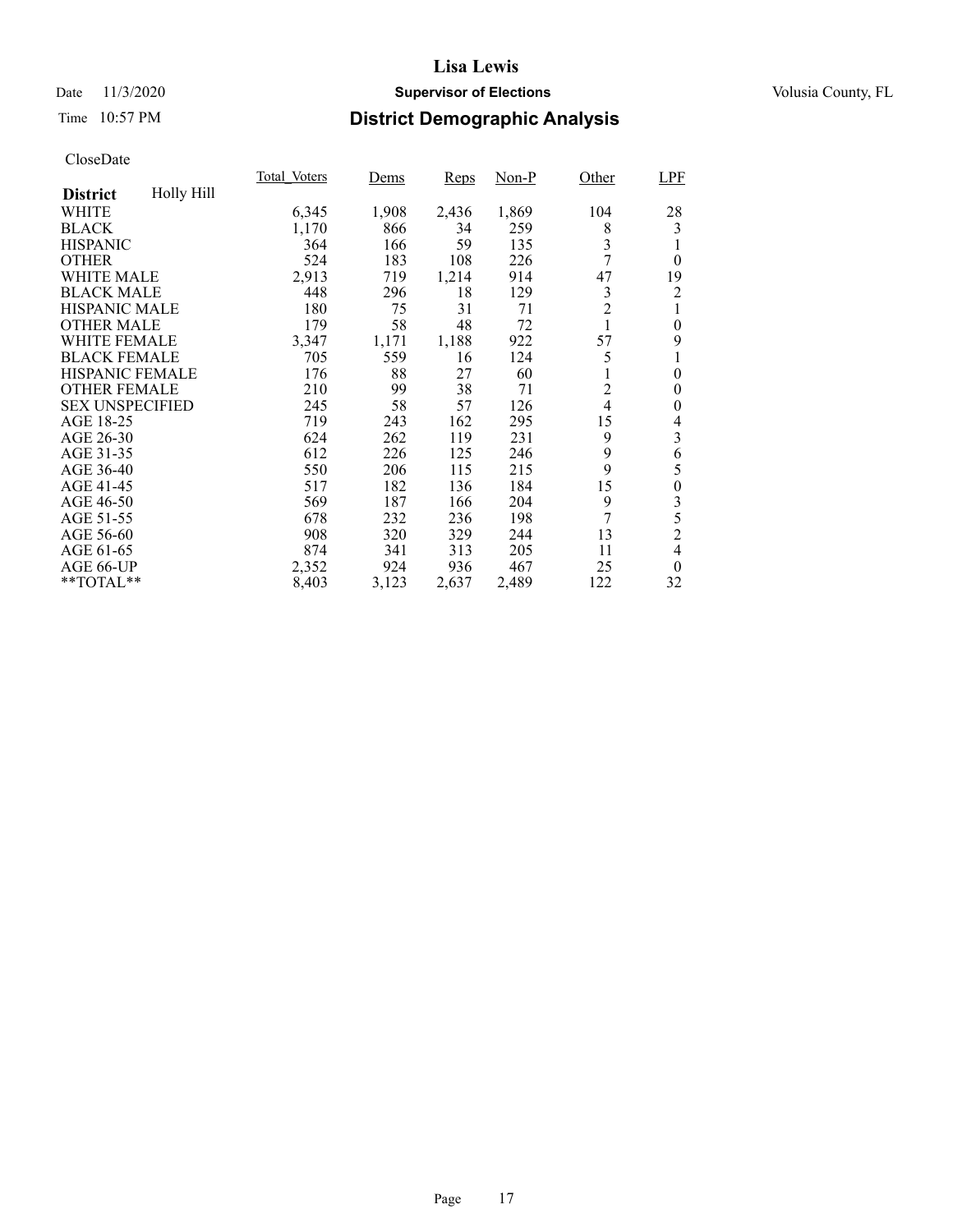### Date 11/3/2020 **Supervisor of Elections** Volusia County, FL

# Time 10:57 PM **District Demographic Analysis**

|                        |            | Total Voters | Dems | <b>Reps</b> | $Non-P$ | Other          | LPF      |
|------------------------|------------|--------------|------|-------------|---------|----------------|----------|
| <b>District</b>        | Lake Helen |              |      |             |         |                |          |
| WHITE                  |            | 1,921        | 497  | 882         | 511     | 27             | 4        |
| <b>BLACK</b>           |            | 166          | 138  | 7           | 20      |                | $\theta$ |
| <b>HISPANIC</b>        |            | 93           | 34   | 27          | 30      |                |          |
| <b>OTHER</b>           |            | 80           | 31   | 20          | 27      | 0              | 2        |
| WHITE MALE             |            | 871          | 190  | 416         | 253     | 8              | 4        |
| <b>BLACK MALE</b>      |            | 74           | 62   | 5           | 7       | 0              | 0        |
| <b>HISPANIC MALE</b>   |            | 41           | 16   | 10          | 14      | 0              |          |
| <b>OTHER MALE</b>      |            | 23           | 12   | 4           | 6       | $\theta$       |          |
| <b>WHITE FEMALE</b>    |            | 1,028        | 304  | 454         | 251     | 19             | 0        |
| <b>BLACK FEMALE</b>    |            | 88           | 75   |             | 11      |                | 0        |
| HISPANIC FEMALE        |            | 50           | 17   | 17          | 15      |                | 0        |
| <b>OTHER FEMALE</b>    |            | 34           | 17   | 6           | 11      | 0              | $\theta$ |
| <b>SEX UNSPECIFIED</b> |            | 51           | 7    | 23          | 20      | 0              |          |
| AGE 18-25              |            | 184          | 39   | 72          | 69      | 3              |          |
| AGE 26-30              |            | 160          | 36   | 64          | 55      | 4              |          |
| AGE 31-35              |            | 146          | 50   | 45          | 46      | 5              | 0        |
| AGE 36-40              |            | 142          | 35   | 47          | 58      | $\overline{c}$ | 0        |
| AGE 41-45              |            | 153          | 33   | 53          | 65      |                |          |
| AGE 46-50              |            | 150          | 34   | 64          | 46      | 3              | 3        |
| AGE 51-55              |            | 179          | 48   | 87          | 42      | $\overline{c}$ | $\theta$ |
| AGE 56-60              |            | 234          | 71   | 109         | 50      | 4              | 0        |
| AGE 61-65              |            | 248          | 82   | 120         | 44      | $\overline{c}$ | 0        |
| AGE 66-UP              |            | 664          | 272  | 275         | 113     | 3              |          |
| **TOTAL**              |            | 2,260        | 700  | 936         | 588     | 29             | 7        |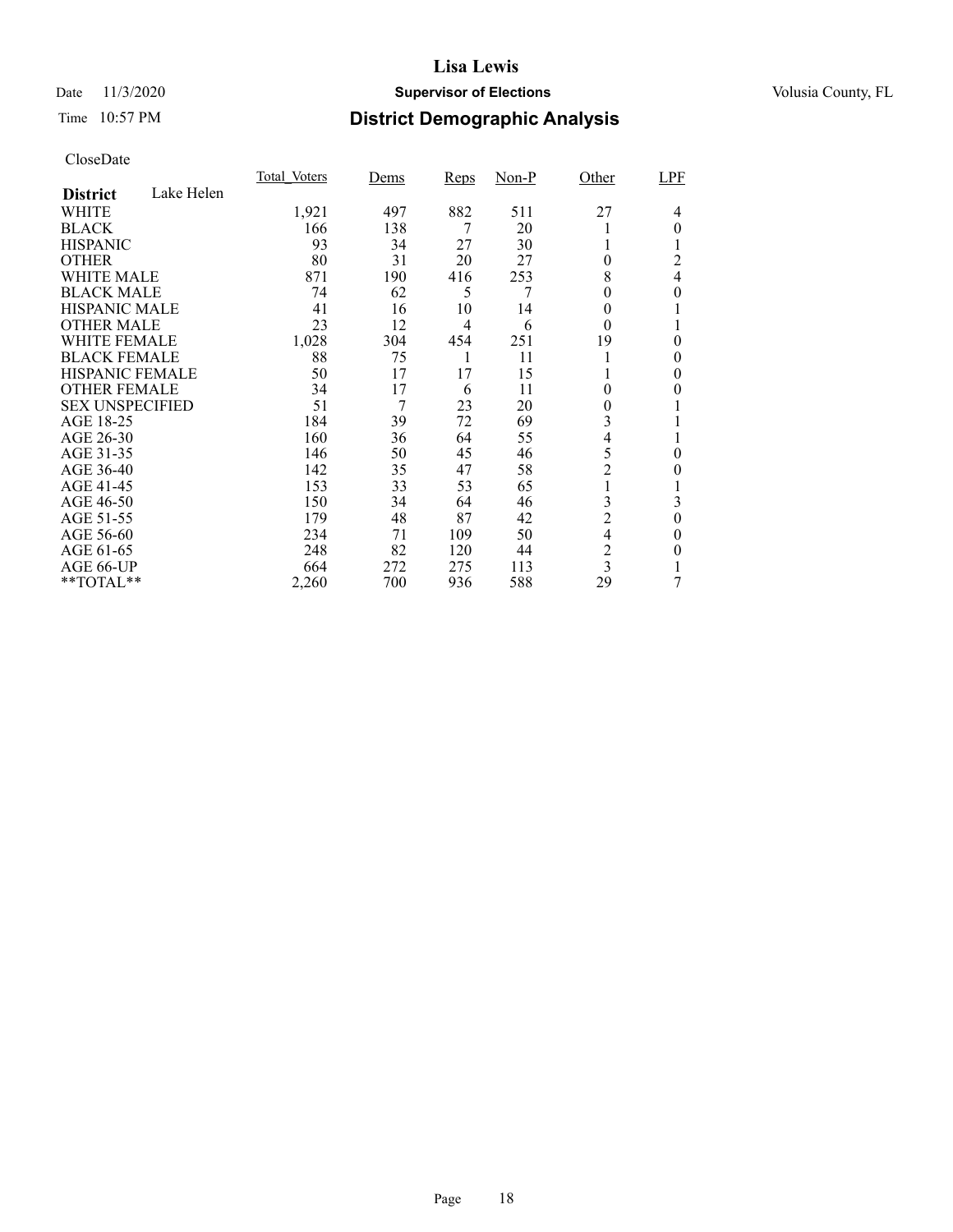### Date 11/3/2020 **Supervisor of Elections** Volusia County, FL

# Time 10:57 PM **District Demographic Analysis**

|                        |                  | <b>Total Voters</b> | Dems  | Reps   | Non-P | Other | LPF                     |
|------------------------|------------------|---------------------|-------|--------|-------|-------|-------------------------|
| <b>District</b>        | New Smyrna Beach |                     |       |        |       |       |                         |
| WHITE                  |                  | 22,238              | 5,968 | 10,511 | 5,254 | 442   | 63                      |
| <b>BLACK</b>           |                  | 819                 | 646   | 29     | 135   | 7     | $\overline{c}$          |
| <b>HISPANIC</b>        |                  | 535                 | 185   | 175    | 160   | 13    | $\overline{c}$          |
| <b>OTHER</b>           |                  | 946                 | 253   | 283    | 391   | 16    | $\overline{\mathbf{3}}$ |
| WHITE MALE             |                  | 10,216              | 2,261 | 5,123  | 2,584 | 205   | 43                      |
| <b>BLACK MALE</b>      |                  | 348                 | 256   | 13     | 74    | 3     | 2                       |
| <b>HISPANIC MALE</b>   |                  | 251                 | 85    | 82     | 77    | 6     | 1                       |
| <b>OTHER MALE</b>      |                  | 324                 | 83    | 102    | 131   | 6     | $\overline{c}$          |
| WHITE FEMALE           |                  | 11,805              | 3,640 | 5,299  | 2,610 | 237   | 19                      |
| <b>BLACK FEMALE</b>    |                  | 454                 | 375   | 15     | 60    | 4     | $\overline{0}$          |
| <b>HISPANIC FEMALE</b> |                  | 270                 | 97    | 88     | 77    | 7     | 1                       |
| <b>OTHER FEMALE</b>    |                  | 386                 | 130   | 125    | 124   | 6     | 1                       |
| <b>SEX UNSPECIFIED</b> |                  | 484                 | 125   | 151    | 203   | 4     | 1                       |
| AGE 18-25              |                  | 1,587               | 431   | 554    | 531   | 63    | 8                       |
| AGE 26-30              |                  | 1,168               | 321   | 377    | 423   | 35    | 12                      |
| AGE 31-35              |                  | 1,218               | 341   | 395    | 441   | 32    | 9                       |
| AGE 36-40              |                  | 1,212               | 338   | 439    | 401   | 25    | 9                       |
| AGE 41-45              |                  | 1,194               | 295   | 454    | 404   | 35    | 6                       |
| AGE 46-50              |                  | 1,449               | 365   | 653    | 382   | 44    | 5                       |
| AGE 51-55              |                  | 1,798               | 425   | 886    | 443   | 39    | 5                       |
| AGE 56-60              |                  | 2,476               | 596   | 1,290  | 551   | 35    | 4                       |
| AGE 61-65              |                  | 2,880               | 849   | 1,370  | 608   | 48    | 5                       |
| AGE 66-UP              |                  | 9,556               | 3,091 | 4,580  | 1,756 | 122   | 7                       |
| $*$ $TOTAL**$          |                  | 24,538              | 7,052 | 10,998 | 5,940 | 478   | 70                      |
|                        |                  |                     |       |        |       |       |                         |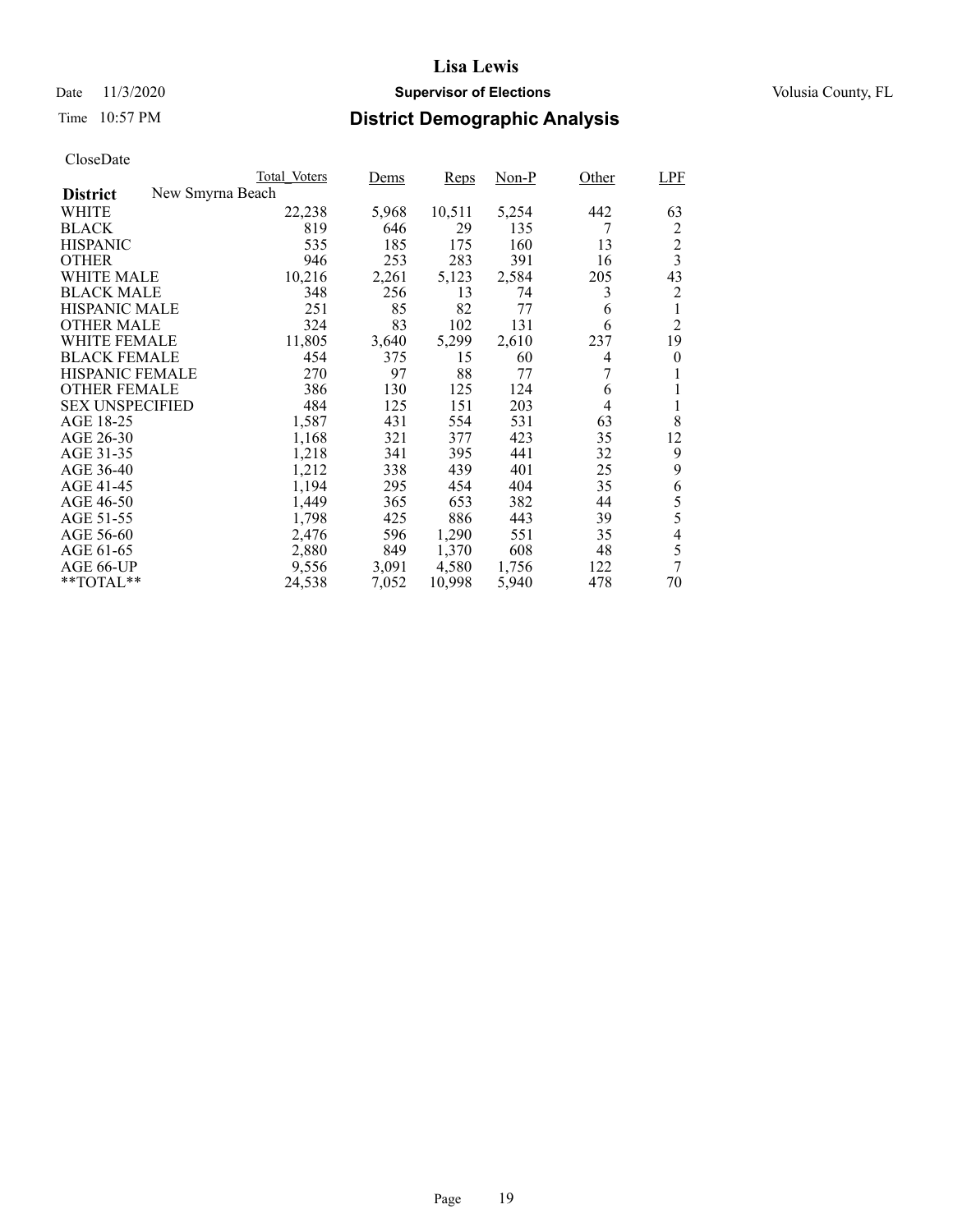### Date 11/3/2020 **Supervisor of Elections** Volusia County, FL

# Time 10:57 PM **District Demographic Analysis**

|                        |          | Total Voters | Dems | <b>Reps</b>    | $Non-P$ | Other                   | LPF |
|------------------------|----------|--------------|------|----------------|---------|-------------------------|-----|
| <b>District</b>        | Oak Hill |              |      |                |         |                         |     |
| WHITE                  |          | 1,468        | 326  | 743            | 372     | 23                      | 4   |
| <b>BLACK</b>           |          | 158          | 132  | 5              | 21      | 0                       | 0   |
| <b>HISPANIC</b>        |          | 16           | 6    | $\mathfrak{D}$ | 7       |                         | 0   |
| <b>OTHER</b>           |          | 54           | 16   | 22             | 15      |                         | 0   |
| WHITE MALE             |          | 732          | 142  | 384            | 196     |                         | 3   |
| <b>BLACK MALE</b>      |          | 77           | 60   | 4              | 13      | 0                       | 0   |
| <b>HISPANIC MALE</b>   |          | 6            | 1    |                | 4       | 0                       | 0   |
| <b>OTHER MALE</b>      |          | 21           | 6    | 8              | 6       |                         | 0   |
| <b>WHITE FEMALE</b>    |          | 719          | 181  | 349            | 172     | 16                      |     |
| <b>BLACK FEMALE</b>    |          | 81           | 72   |                | 8       | 0                       | 0   |
| <b>HISPANIC FEMALE</b> |          | 10           | 5    |                |         |                         | 0   |
| <b>OTHER FEMALE</b>    |          | 19           | 8    | 8              | 3       | 0                       | 0   |
| <b>SEX UNSPECIFIED</b> |          | 31           | 5    | 16             | 10      | 0                       | 0   |
| AGE 18-25              |          | 123          | 37   | 42             | 39      | 5                       |     |
| AGE 26-30              |          | 78           | 24   | 31             | 19      | 3                       |     |
| AGE 31-35              |          | 74           | 20   | 28             | 25      |                         |     |
| AGE 36-40              |          | 83           | 21   | 33             | 28      | 0                       |     |
| AGE 41-45              |          | 81           | 25   | 28             | 28      | 0                       | 0   |
| AGE 46-50              |          | 99           | 25   | 43             | 28      | 3                       | 0   |
| AGE 51-55              |          | 131          | 30   | 69             | 30      | $\overline{c}$          | 0   |
| AGE 56-60              |          | 179          | 52   | 81             | 43      | $\overline{\mathbf{3}}$ | 0   |
| AGE 61-65              |          | 223          | 68   | 110            | 42      |                         | 2   |
| AGE 66-UP              |          | 625          | 178  | 307            | 133     |                         | 0   |
| **TOTAL**              |          | 1,696        | 480  | 772            | 415     | 25                      | 4   |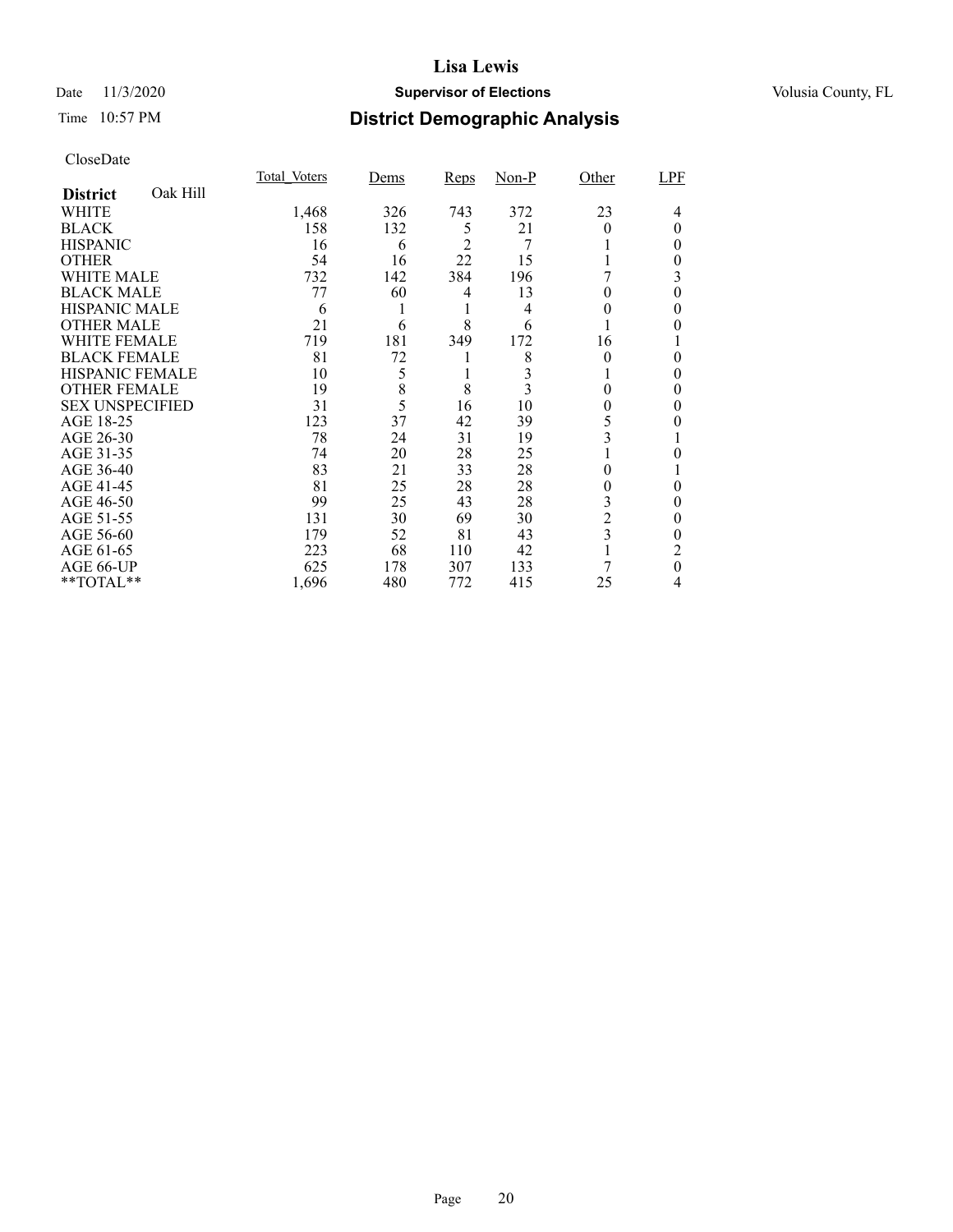### Date 11/3/2020 **Supervisor of Elections** Volusia County, FL

# Time 10:57 PM **District Demographic Analysis**

|                        |             | Total Voters | Dems  | Reps  | $Non-P$ | Other          | LPF            |
|------------------------|-------------|--------------|-------|-------|---------|----------------|----------------|
| <b>District</b>        | Orange City |              |       |       |         |                |                |
| WHITE                  |             | 6,094        | 1,624 | 2,744 | 1,620   | 84             | 22             |
| <b>BLACK</b>           |             | 533          | 401   | 26    | 99      | 6              | 1              |
| <b>HISPANIC</b>        |             | 1,579        | 678   | 260   | 622     | 18             |                |
| <b>OTHER</b>           |             | 495          | 146   | 112   | 228     | 7              | $\overline{2}$ |
| WHITE MALE             |             | 2,628        | 571   | 1,246 | 766     | 34             | 11             |
| <b>BLACK MALE</b>      |             | 200          | 133   | 14    | 50      | $\overline{2}$ | 1              |
| <b>HISPANIC MALE</b>   |             | 657          | 258   | 135   | 257     | 7              | $\overline{0}$ |
| <b>OTHER MALE</b>      |             | 169          | 42    | 47    | 79      | $\theta$       | 1              |
| <b>WHITE FEMALE</b>    |             | 3,400        | 1,045 | 1,468 | 827     | 49             | 11             |
| <b>BLACK FEMALE</b>    |             | 324          | 262   | 12    | 46      | $\overline{4}$ | $\theta$       |
| <b>HISPANIC FEMALE</b> |             | 900          | 412   | 122   | 354     | 11             |                |
| <b>OTHER FEMALE</b>    |             | 221          | 83    | 51    | 80      | 6              | 1              |
| <b>SEX UNSPECIFIED</b> |             | 201          | 43    | 46    | 110     | 2              | $\theta$       |
| AGE 18-25              |             | 755          | 251   | 172   | 304     | 22             | 6              |
| AGE 26-30              |             | 582          | 175   | 131   | 253     | 19             | 4              |
| AGE 31-35              |             | 550          | 187   | 146   | 210     | 6              | 1              |
| AGE 36-40              |             | 536          | 169   | 141   | 216     | 3              | 7              |
| AGE 41-45              |             | 525          | 170   | 154   | 192     | 9              | $\overline{0}$ |
| AGE 46-50              |             | 623          | 177   | 244   | 195     | 5              | 2              |
| AGE 51-55              |             | 609          | 194   | 234   | 169     | 11             | 1              |
| AGE 56-60              |             | 674          | 204   | 258   | 204     | 6              | $\overline{c}$ |
| AGE 61-65              |             | 746          | 248   | 307   | 183     | 7              | 1              |
| AGE 66-UP              |             | 3,101        | 1,074 | 1,355 | 643     | 27             | $\overline{2}$ |
| **TOTAL**              |             | 8,701        | 2,849 | 3,142 | 2,569   | 115            | 26             |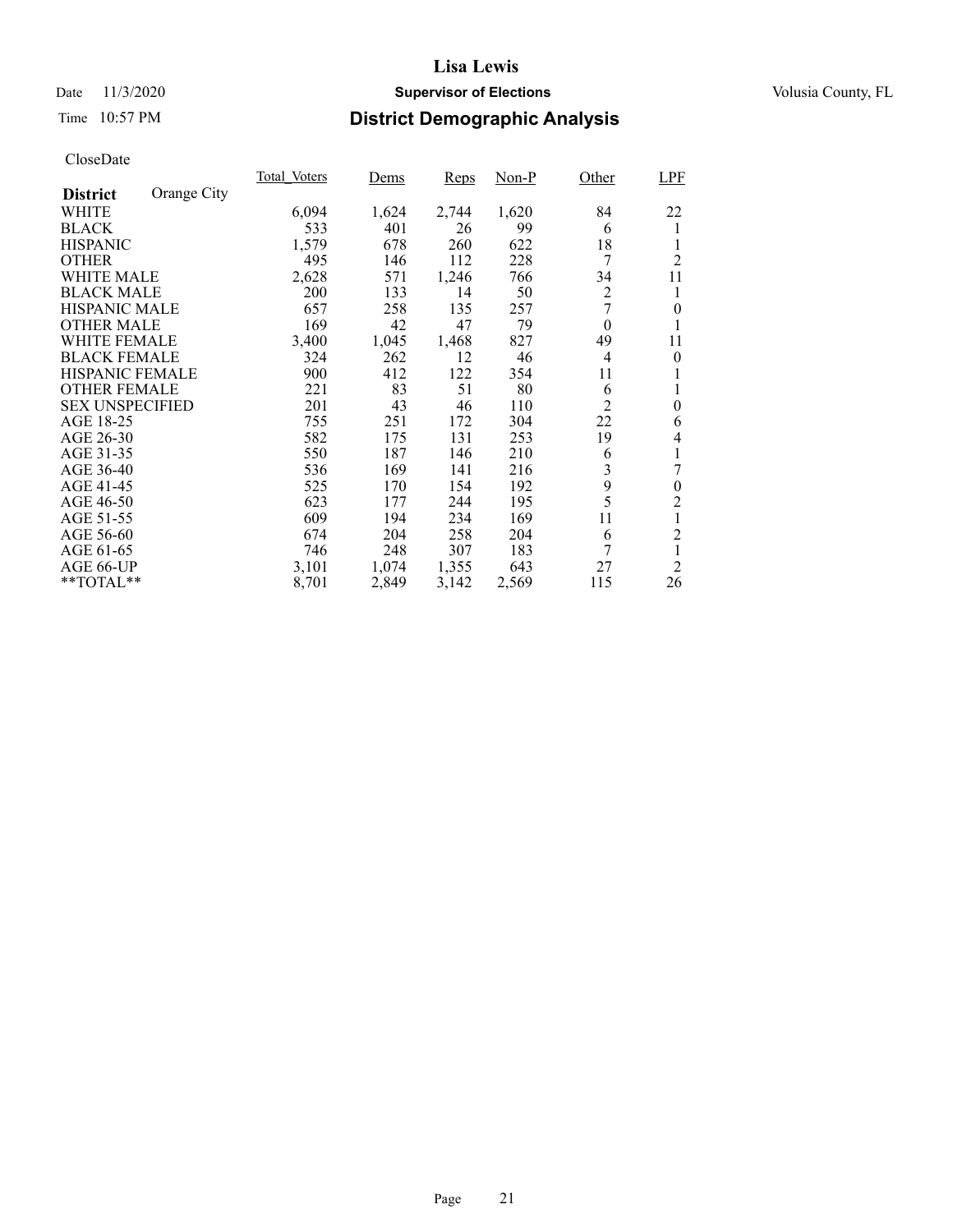### Date 11/3/2020 **Supervisor of Elections** Volusia County, FL

# Time 10:57 PM **District Demographic Analysis**

|                                 | Total Voters | Dems   | Reps   | Non-P | Other  | LPF              |
|---------------------------------|--------------|--------|--------|-------|--------|------------------|
| Ormond Beach<br><b>District</b> |              |        |        |       |        |                  |
| WHITE                           | 29,849       | 8,459  | 13,570 | 7,340 | 396    | 84               |
| <b>BLACK</b>                    | 1,178        | 879    | 56     | 227   | 14     | 2                |
| <b>HISPANIC</b>                 | 1,059        | 409    | 271    | 357   | 18     | 4                |
| <b>OTHER</b>                    | 2,175        | 655    | 568    | 908   | 41     | 3                |
| WHITE MALE                      | 13,555       | 3,202  | 6,575  | 3,547 | 166    | 65               |
| <b>BLACK MALE</b>               | 516          | 353    | 29     | 127   | 6      | 1                |
| <b>HISPANIC MALE</b>            | 430          | 147    | 124    | 147   | 10     | $\overline{c}$   |
| <b>OTHER MALE</b>               | 804          | 235    | 205    | 344   | 18     | $\overline{2}$   |
| WHITE FEMALE                    | 15,967       | 5,181  | 6,875  | 3,665 | 227    | 19               |
| <b>BLACK FEMALE</b>             | 643          | 513    | 26     | 95    | 8      | 1                |
| <b>HISPANIC FEMALE</b>          | 612          | 259    | 143    | 201   | $\tau$ | $\overline{c}$   |
| <b>OTHER FEMALE</b>             | 920          | 311    | 258    | 335   | 16     | $\boldsymbol{0}$ |
| <b>SEX UNSPECIFIED</b>          | 814          | 201    | 230    | 371   | 11     | 1                |
| AGE 18-25                       | 2,920        | 830    | 978    | 1,014 | 80     | 18               |
| AGE 26-30                       | 1,982        | 593    | 651    | 692   | 38     | 8                |
| AGE 31-35                       | 1,972        | 594    | 660    | 677   | 30     | 11               |
| AGE 36-40                       | 1.989        | 522    | 714    | 715   | 24     | 14               |
| AGE 41-45                       | 1,899        | 507    | 711    | 629   | 38     | 14               |
| AGE 46-50                       | 2,227        | 563    | 990    | 625   | 38     | 11               |
| AGE 51-55                       | 2,728        | 690    | 1,304  | 684   | 45     | 5                |
| AGE 56-60                       | 3,186        | 897    | 1,497  | 753   | 37     | $\overline{c}$   |
| AGE 61-65                       | 3,497        | 1.144  | 1,562  | 736   | 53     | $\overline{2}$   |
| AGE 66-UP                       | 11,861       | 4,062  | 5,398  | 2,307 | 86     | 8                |
| $*$ $TOTAL**$                   | 34,261       | 10,402 | 14,465 | 8,832 | 469    | 93               |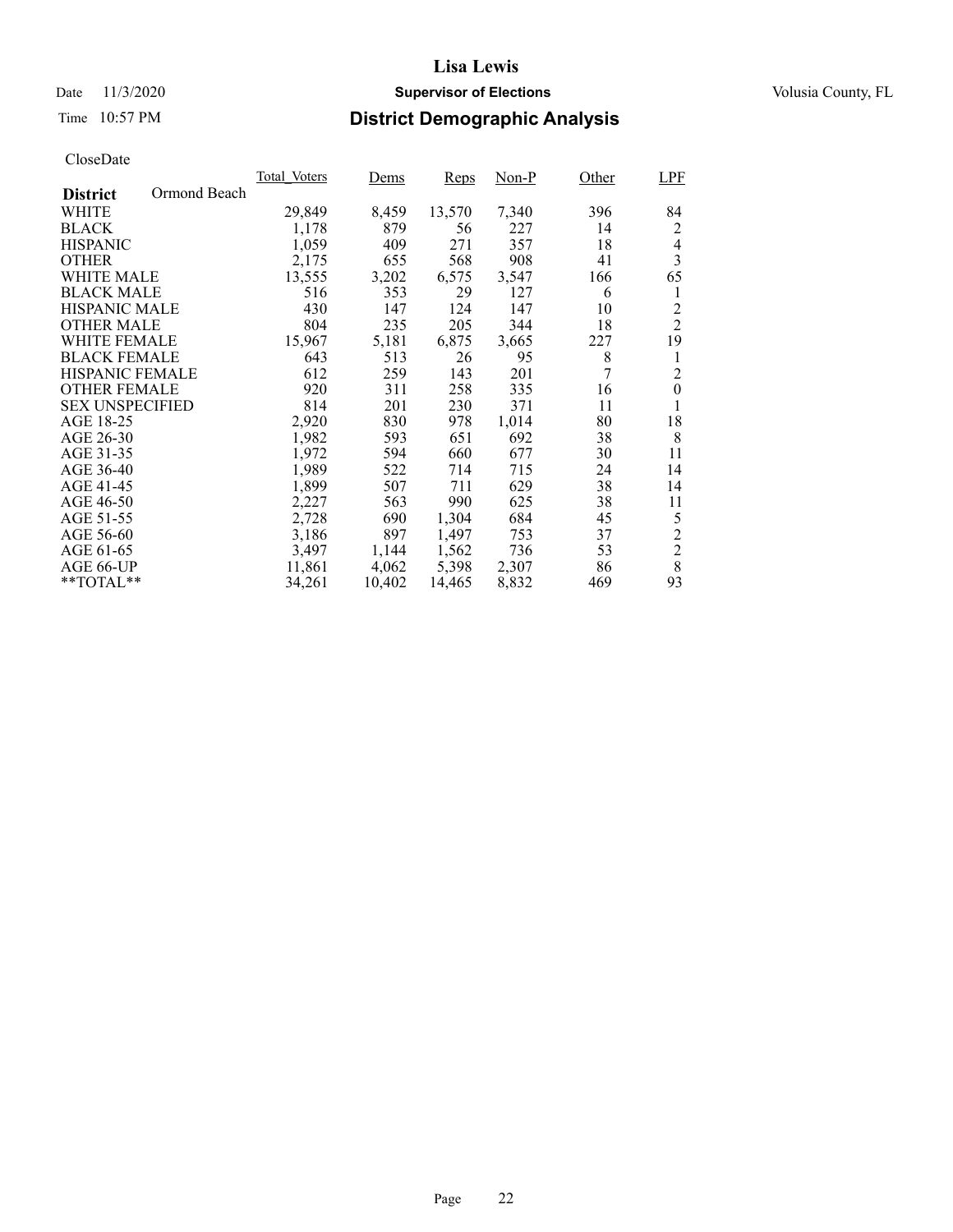### Date 11/3/2020 **Supervisor of Elections** Volusia County, FL

# Time 10:57 PM **District Demographic Analysis**

|                        |         | Total Voters | Dems | <b>Reps</b> | $Non-P$        | Other | LPF |
|------------------------|---------|--------------|------|-------------|----------------|-------|-----|
| <b>District</b>        | Pierson |              |      |             |                |       |     |
| WHITE                  |         | 597          | 142  | 322         | 119            | 10    | 4   |
| <b>BLACK</b>           |         | 38           | 31   | 1           | 6              | 0     | 0   |
| <b>HISPANIC</b>        |         | 187          | 85   | 12          | 90             | 0     | 0   |
| <b>OTHER</b>           |         | 37           | 9    | 7           | 21             | 0     | 0   |
| WHITE MALE             |         | 295          | 67   | 161         | 59             | 5     | 3   |
| <b>BLACK MALE</b>      |         | 19           | 16   | 1           | $\overline{2}$ | 0     | 0   |
| <b>HISPANIC MALE</b>   |         | 100          | 51   | 6           | 43             | 0     | 0   |
| <b>OTHER MALE</b>      |         | 15           | 3    | 5           | 7              | 0     | 0   |
| WHITE FEMALE           |         | 297          | 74   | 158         | 59             | 5     |     |
| <b>BLACK FEMALE</b>    |         | 19           | 15   | $\theta$    | $\overline{4}$ | 0     | 0   |
| <b>HISPANIC FEMALE</b> |         | 84           | 32   | 6           | 46             |       | 0   |
| <b>OTHER FEMALE</b>    |         | 12           | 4    |             |                | 0     | 0   |
| <b>SEX UNSPECIFIED</b> |         | 18           | 5    | 4           | 9              | 0     | 0   |
| AGE 18-25              |         | 132          | 41   | 27          | 64             | 0     |     |
| AGE 26-30              |         | 81           | 29   | 21          | 28             |       | 2   |
| AGE 31-35              |         | 63           | 18   | 20          | 24             |       | 0   |
| AGE 36-40              |         | 62           | 10   | 27          | 24             |       |     |
| AGE 41-45              |         | 47           | 9    | 18          | 19             |       |     |
| AGE 46-50              |         | 54           | 14   | 24          | 15             |       | 0   |
| AGE 51-55              |         | 49           | 16   | 21          | 11             |       | 0   |
| AGE 56-60              |         | 84           | 26   | 43          | 14             |       | 0   |
| AGE 61-65              |         | 97           | 31   | 45          | 20             |       | 0   |
| AGE 66-UP              |         | 190          | 73   | 96          | 17             |       | 0   |
| **TOTAL**              |         | 859          | 267  | 342         | 236            | 10    | 4   |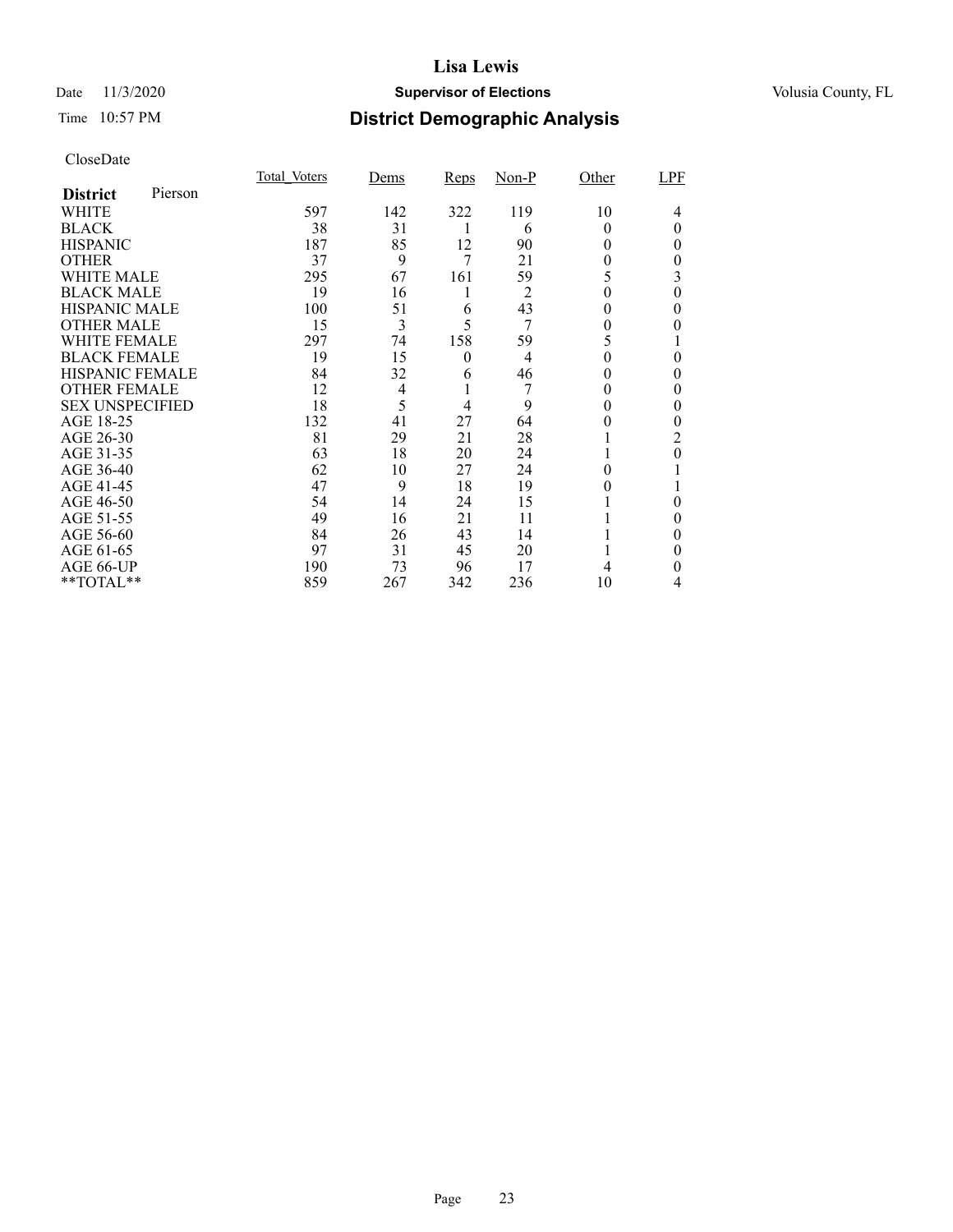### Date 11/3/2020 **Supervisor of Elections** Volusia County, FL

# Time 10:57 PM **District Demographic Analysis**

|                        |             | Total Voters | Dems           | <b>Reps</b> | Non-P | Other            | <b>LPF</b> |
|------------------------|-------------|--------------|----------------|-------------|-------|------------------|------------|
| <b>District</b>        | Ponce Inlet |              |                |             |       |                  |            |
| WHITE                  |             | 3,121        | 712            | 1,657       | 696   | 50               | 6          |
| <b>BLACK</b>           |             | 14           | 4              | 3           |       | $_{0}$           | 0          |
| <b>HISPANIC</b>        |             | 66           | 13             | 30          | 22    | $_{0}$           |            |
| <b>OTHER</b>           |             | 129          | 37             | 49          | 43    | 0                | 0          |
| WHITE MALE             |             | 1,497        | 285            | 818         | 361   | 28               | 5          |
| <b>BLACK MALE</b>      |             | 9            | $\overline{c}$ | 3           | 4     | $_{0}$           | 0          |
| <b>HISPANIC MALE</b>   |             | 25           | 5              | 11          | 9     | 0                |            |
| <b>OTHER MALE</b>      |             | 47           | 13             | 18          | 16    | 0                | 0          |
| <b>WHITE FEMALE</b>    |             | 1,598        | 420            | 830         | 325   | 22               |            |
| <b>BLACK FEMALE</b>    |             | 5            | 2              | $\theta$    | 3     | $\theta$         | 0          |
| <b>HISPANIC FEMALE</b> |             | 40           | 8              | 19          | 12    | 0                |            |
| <b>OTHER FEMALE</b>    |             | 50           | 15             | 19          | 16    | $\theta$         | 0          |
| <b>SEX UNSPECIFIED</b> |             | 59           | 16             | 21          | 22    | 0                | 0          |
| AGE 18-25              |             | 189          | 42             | 83          | 56    | 6                | 2          |
| AGE 26-30              |             | 96           | 22             | 35          | 37    |                  | 1          |
| AGE 31-35              |             | 83           | 25             | 27          | 30    |                  | 0          |
| AGE 36-40              |             | 84           | 22             | 33          | 29    | 0                | 0          |
| AGE 41-45              |             | 100          | 15             | 50          | 33    | 2                |            |
| AGE 46-50              |             | 154          | 30             | 82          | 39    | $\boldsymbol{2}$ |            |
| AGE 51-55              |             | 222          | 33             | 127         | 58    | 3                |            |
| AGE 56-60              |             | 365          | 81             | 194         | 82    | 7                |            |
| AGE 61-65              |             | 462          | 94             | 271         | 88    | 9                | 0          |
| AGE 66-UP              |             | 1,575        | 402            | 837         | 316   | 19               |            |
| **TOTAL**              |             | 3,330        | 766            | 1,739       | 768   | 50               | 7          |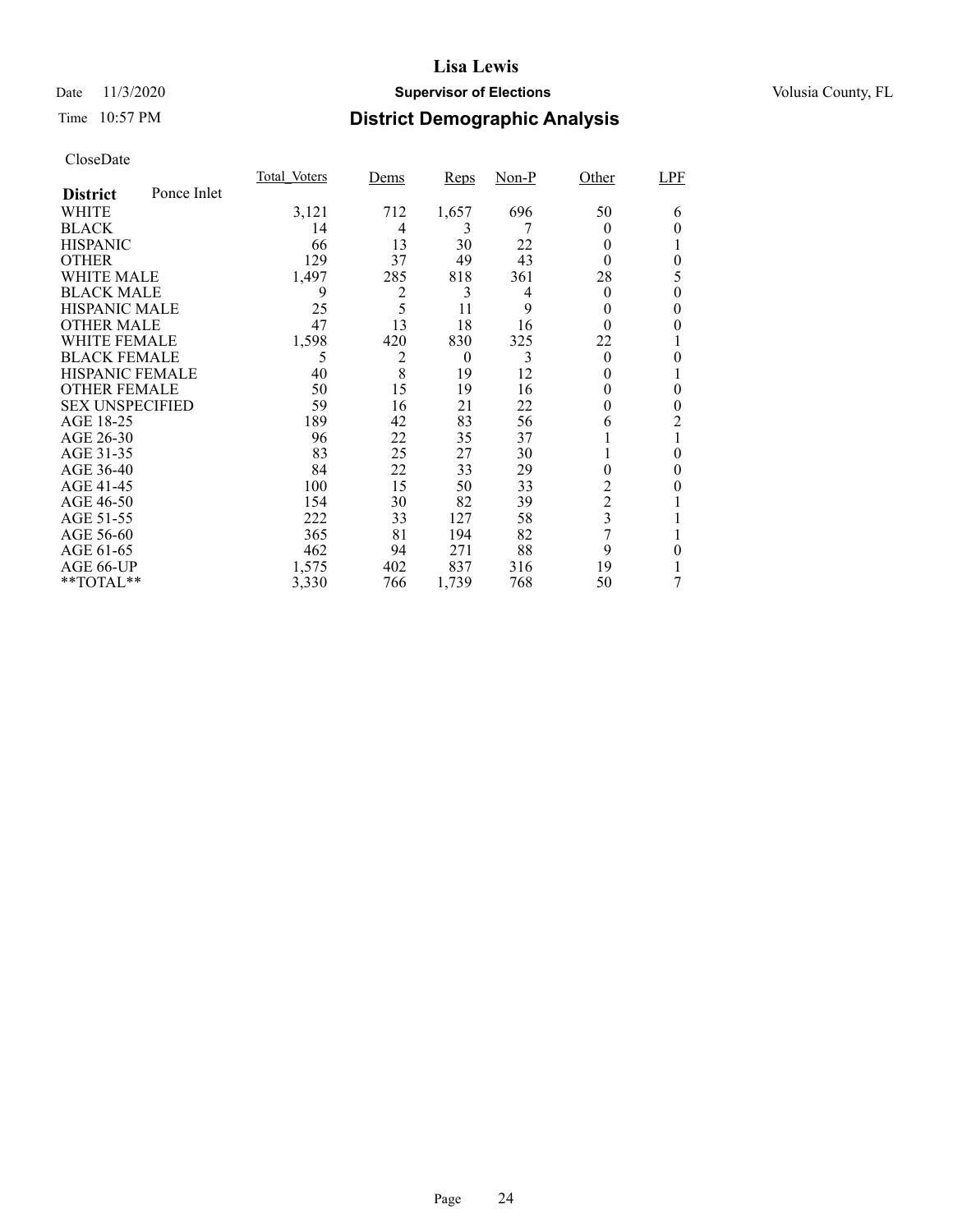### Date 11/3/2020 **Supervisor of Elections** Volusia County, FL

# Time 10:57 PM **District Demographic Analysis**

|                        |             | Total Voters | Dems   | Reps   | Non-P  | Other | <b>LPF</b>     |
|------------------------|-------------|--------------|--------|--------|--------|-------|----------------|
| <b>District</b>        | Port Orange |              |        |        |        |       |                |
| WHITE                  |             | 40,414       | 10,945 | 17,679 | 11,030 | 631   | 129            |
| <b>BLACK</b>           |             | 1,608        | 1,168  | 85     | 337    | 15    | 3              |
| <b>HISPANIC</b>        |             | 1,910        | 698    | 454    | 729    | 21    | 8              |
| <b>OTHER</b>           |             | 2,849        | 856    | 726    | 1,195  | 60    | 12             |
| WHITE MALE             |             | 18,561       | 4,210  | 8,692  | 5,275  | 301   | 83             |
| <b>BLACK MALE</b>      |             | 691          | 459    | 49     | 173    | 9     | 1              |
| <b>HISPANIC MALE</b>   |             | 882          | 300    | 239    | 324    | 13    | 6              |
| <b>OTHER MALE</b>      |             | 1,029        | 298    | 270    | 429    | 24    | 8              |
| <b>WHITE FEMALE</b>    |             | 21,265       | 6,591  | 8,745  | 5,559  | 326   | 44             |
| <b>BLACK FEMALE</b>    |             | 897          | 694    | 35     | 161    | 6     | 1              |
| <b>HISPANIC FEMALE</b> |             | 992          | 389    | 206    | 387    | 8     | $\overline{c}$ |
| <b>OTHER FEMALE</b>    |             | 1,214        | 429    | 316    | 440    | 26    | $\overline{3}$ |
| <b>SEX UNSPECIFIED</b> |             | 1,250        | 297    | 392    | 543    | 14    | 4              |
| AGE 18-25              |             | 4,433        | 1,299  | 1,273  | 1,701  | 136   | 24             |
| AGE 26-30              |             | 3,177        | 891    | 974    | 1,214  | 78    | 20             |
| AGE 31-35              |             | 3,000        | 832    | 971    | 1,114  | 57    | 26             |
| AGE 36-40              |             | 3,049        | 840    | 1,033  | 1,102  | 54    | 20             |
| AGE 41-45              |             | 2,876        | 742    | 1,082  | 993    | 46    | 13             |
| AGE 46-50              |             | 3,192        | 830    | 1,358  | 944    | 45    | 15             |
| AGE 51-55              |             | 3,514        | 887    | 1,573  | 991    | 52    | 11             |
| AGE 56-60              |             | 4,376        | 1,189  | 2,037  | 1,089  | 52    | 9              |
| AGE 61-65              |             | 4,478        | 1,447  | 1,976  | 996    | 55    | $\overline{4}$ |
| AGE 66-UP              |             | 14,685       | 4,710  | 6,666  | 3,147  | 152   | 10             |
| $*$ $TOTAL**$          |             | 46,781       | 13,667 | 18,944 | 13,291 | 727   | 152            |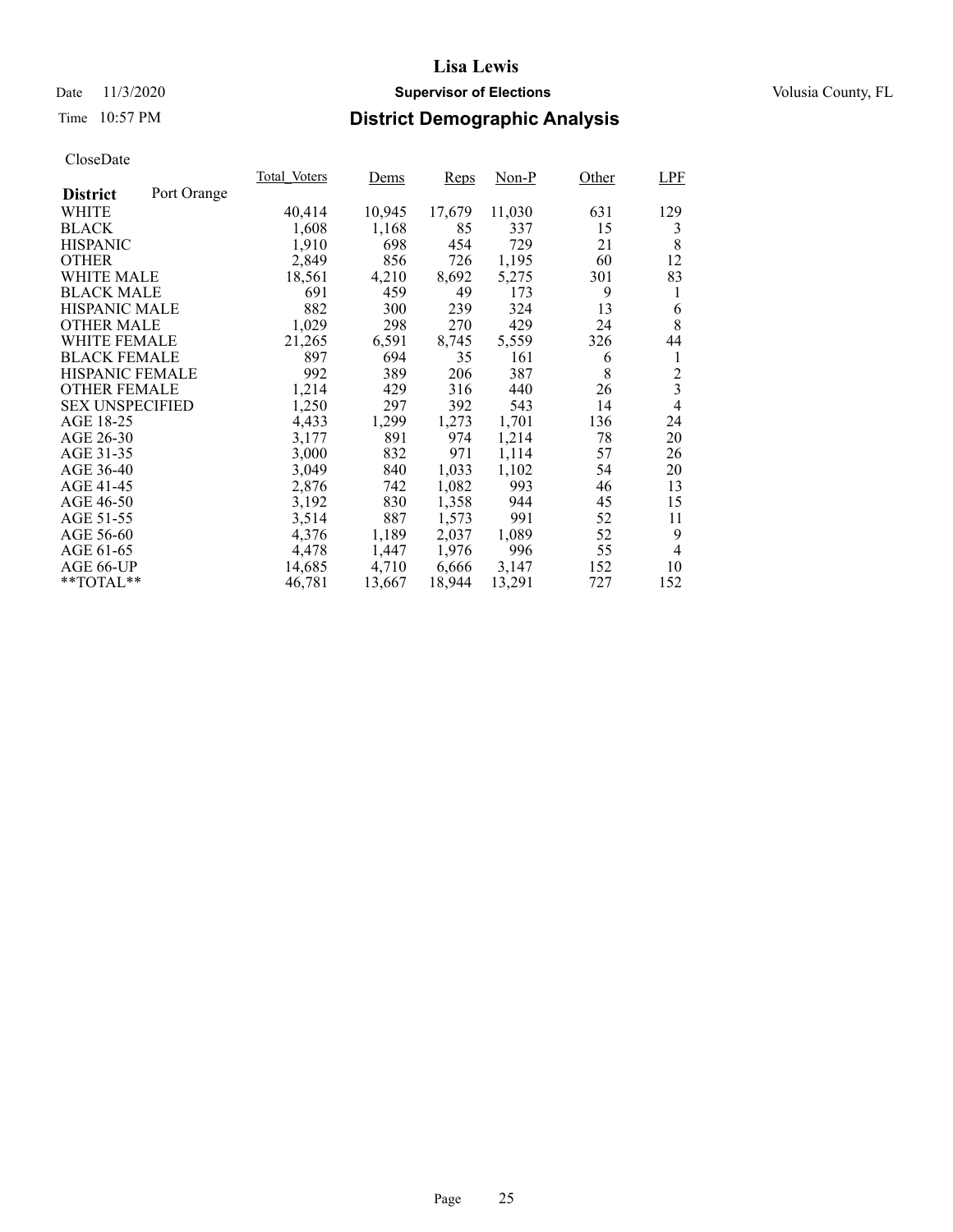### Date 11/3/2020 **Supervisor of Elections** Volusia County, FL

# Time 10:57 PM **District Demographic Analysis**

|                        |               | Total Voters | Dems  | Reps  | $Non-P$ | Other          | LPF              |
|------------------------|---------------|--------------|-------|-------|---------|----------------|------------------|
| <b>District</b>        | South Daytona |              |       |       |         |                |                  |
| WHITE                  |               | 7,357        | 2,181 | 3,015 | 2,009   | 131            | 21               |
| <b>BLACK</b>           |               | 733          | 563   | 23    | 138     | 8              | 1                |
| <b>HISPANIC</b>        |               | 345          | 144   | 85    | 110     | 3              | 3                |
| <b>OTHER</b>           |               | 480          | 157   | 109   | 201     | 11             | $\overline{2}$   |
| WHITE MALE             |               | 3,354        | 819   | 1,491 | 966     | 65             | 13               |
| <b>BLACK MALE</b>      |               | 277          | 205   | 12    | 56      | 4              | $\boldsymbol{0}$ |
| <b>HISPANIC MALE</b>   |               | 151          | 55    | 44    | 48      | 1              | 3                |
| <b>OTHER MALE</b>      |               | 158          | 49    | 41    | 62      | 6              | $\boldsymbol{0}$ |
| WHITE FEMALE           |               | 3,897        | 1,341 | 1,485 | 999     | 65             | 7                |
| <b>BLACK FEMALE</b>    |               | 448          | 354   | 10    | 79      | 4              |                  |
| <b>HISPANIC FEMALE</b> |               | 185          | 84    | 41    | 58      | $\overline{c}$ | $\overline{0}$   |
| <b>OTHER FEMALE</b>    |               | 212          | 83    | 53    | 71      | 4              |                  |
| <b>SEX UNSPECIFIED</b> |               | 233          | 55    | 55    | 119     | $\overline{2}$ | $\overline{c}$   |
| AGE 18-25              |               | 781          | 233   | 219   | 293     | 29             | 7                |
| AGE 26-30              |               | 629          | 213   | 151   | 241     | 18             | 6                |
| AGE 31-35              |               | 680          | 231   | 187   | 249     | 11             | $\overline{c}$   |
| AGE 36-40              |               | 571          | 193   | 163   | 199     | 11             | 5                |
| AGE 41-45              |               | 532          | 168   | 158   | 190     | 14             | $\overline{2}$   |
| AGE 46-50              |               | 572          | 175   | 215   | 177     | $\overline{4}$ |                  |
| AGE 51-55              |               | 704          | 227   | 292   | 176     | 7              | $\overline{c}$   |
| AGE 56-60              |               | 932          | 311   | 387   | 222     | 12             | $\boldsymbol{0}$ |
| AGE 61-65              |               | 968          | 341   | 401   | 210     | 16             | $\boldsymbol{0}$ |
| AGE 66-UP              |               | 2,546        | 953   | 1,059 | 501     | 31             | $\overline{c}$   |
| **TOTAL**              |               | 8,915        | 3,045 | 3,232 | 2,458   | 153            | 27               |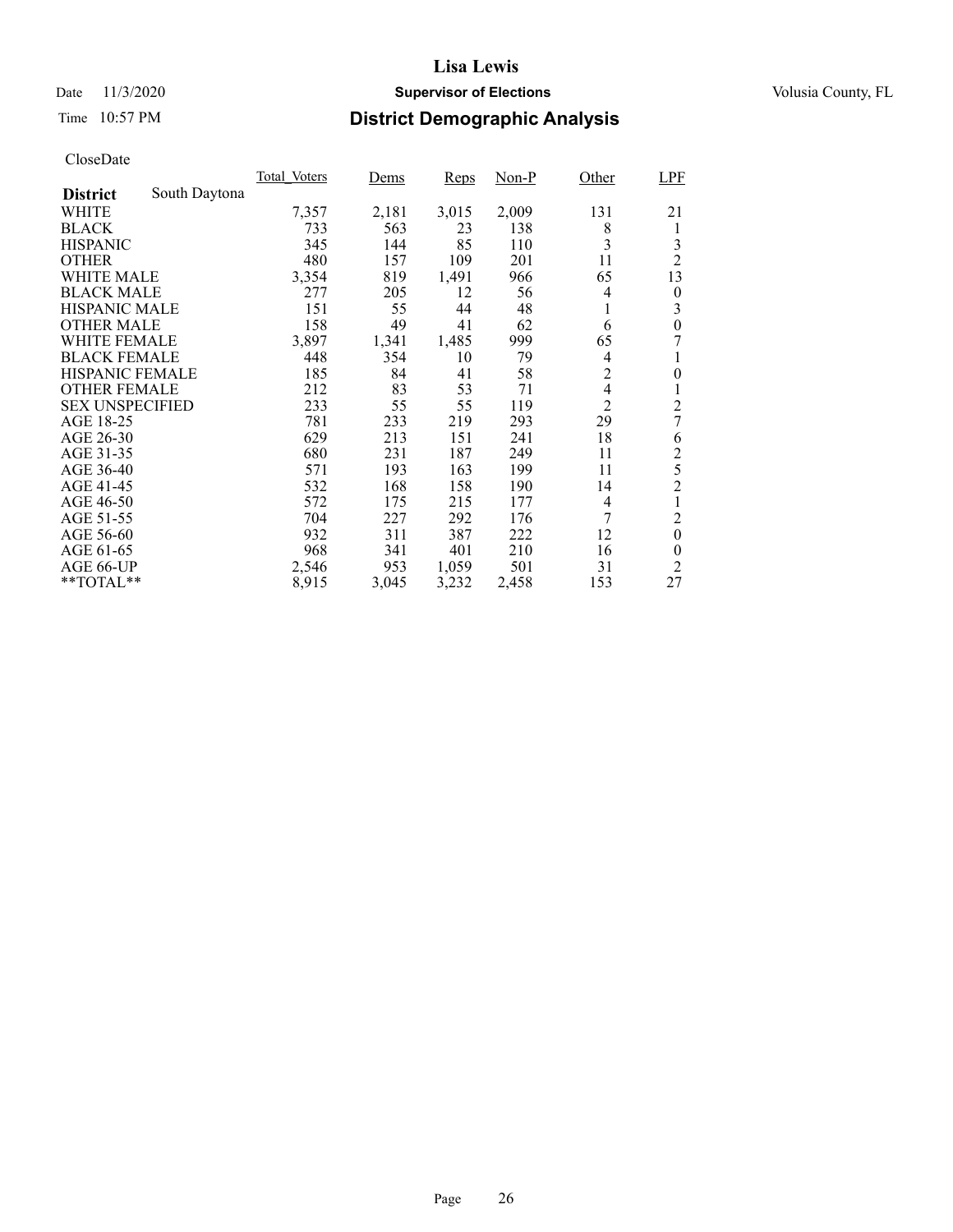### Date 11/3/2020 **Supervisor of Elections** Volusia County, FL

# Time 10:57 PM **District Demographic Analysis**

|                        |               | Total Voters | Dems | Reps | $Non-P$ | Other | LPF |
|------------------------|---------------|--------------|------|------|---------|-------|-----|
| <b>District</b>        | Flagler Beach |              |      |      |         |       |     |
| WHITE                  |               | 59           | 26   | 21   | 11      |       |     |
| <b>BLACK</b>           |               |              |      | 0    | 0       |       |     |
| <b>HISPANIC</b>        |               |              |      |      |         |       |     |
| <b>OTHER</b>           |               |              |      |      |         |       |     |
| WHITE MALE             |               | 24           | 8    | 12   |         |       |     |
| <b>BLACK MALE</b>      |               |              |      | 0    |         |       |     |
| <b>HISPANIC MALE</b>   |               |              |      |      |         |       |     |
| <b>OTHER MALE</b>      |               |              |      |      |         |       |     |
| WHITE FEMALE           |               | 34           | 18   | 9    |         |       |     |
| <b>BLACK FEMALE</b>    |               | 0            | 0    | 0    |         |       |     |
| HISPANIC FEMALE        |               |              |      |      |         |       |     |
| <b>OTHER FEMALE</b>    |               |              |      |      |         |       |     |
| <b>SEX UNSPECIFIED</b> |               |              |      |      |         |       |     |
| AGE 18-25              |               |              |      |      |         |       |     |
| AGE 26-30              |               |              |      |      |         |       |     |
| AGE 31-35              |               |              |      |      |         |       |     |
| AGE 36-40              |               |              |      |      |         |       |     |
| AGE 41-45              |               |              |      |      |         |       |     |
| AGE 46-50              |               |              |      |      |         |       |     |
| AGE 51-55              |               |              |      |      |         |       |     |
| AGE 56-60              |               | 8            |      |      |         |       |     |
| AGE 61-65              |               |              |      | 3    |         |       |     |
| AGE 66-UP              |               | 43           | 22   | 15   |         |       |     |
| **TOTAL**              |               | 60           | 27   | 21   | 11      |       |     |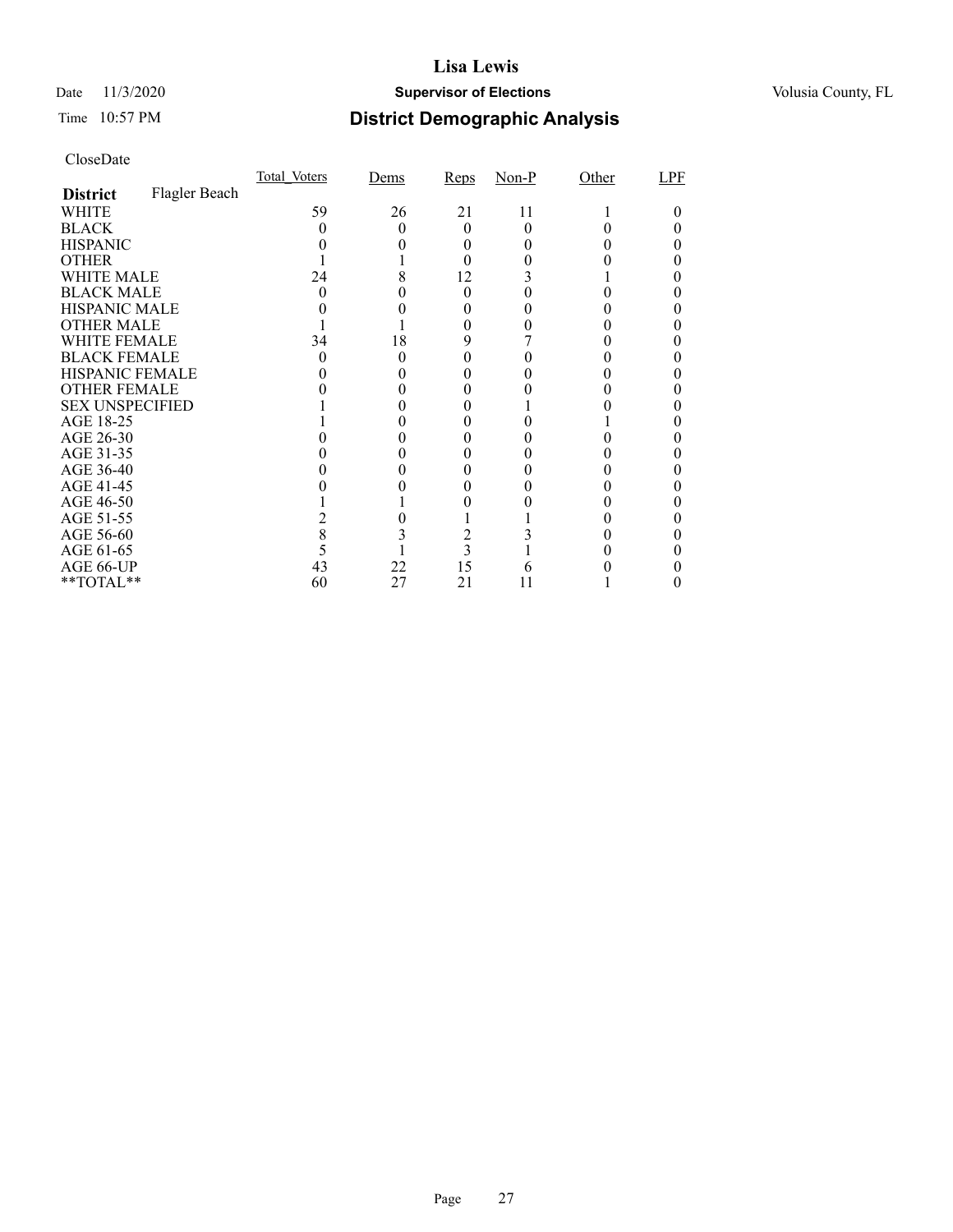### Date 11/3/2020 **Supervisor of Elections** Volusia County, FL

# Time 10:57 PM **District Demographic Analysis**

|                        |                           | Total Voters | Dems   | <b>Reps</b> | $Non-P$ | Other | LPF |
|------------------------|---------------------------|--------------|--------|-------------|---------|-------|-----|
| <b>District</b>        | <b>Hospital Authority</b> |              |        |             |         |       |     |
| WHITE                  |                           | 111,138      | 28,241 | 51,417      | 29,525  | 1,496 | 459 |
| <b>BLACK</b>           |                           | 13,402       | 10,125 | 554         | 2,601   | 109   | 13  |
| <b>HISPANIC</b>        |                           | 31,070       | 14,019 | 5,097       | 11,628  | 271   | 55  |
| <b>OTHER</b>           |                           | 10,507       | 3,308  | 2,400       | 4,604   | 159   | 36  |
| WHITE MALE             |                           | 51,383       | 10,914 | 25,115      | 14.365  | 686   | 303 |
| <b>BLACK MALE</b>      |                           | 5,748        | 4,006  | 314         | 1,358   | 65    | 5   |
| <b>HISPANIC MALE</b>   |                           | 14,129       | 5,878  | 2,645       | 5,446   | 124   | 36  |
| <b>OTHER MALE</b>      |                           | 3,652        | 1,079  | 936         | 1,572   | 45    | 20  |
| <b>WHITE FEMALE</b>    |                           | 58,249       | 17,001 | 25,649      | 14,651  | 798   | 150 |
| <b>BLACK FEMALE</b>    |                           | 7,424        | 5,952  | 226         | 1,195   | 44    | 7   |
| <b>HISPANIC FEMALE</b> |                           | 16,443       | 7,909  | 2,391       | 5,980   | 145   | 18  |
| <b>OTHER FEMALE</b>    |                           | 4,367        | 1,668  | 940         | 1.673   | 76    | 10  |
| <b>SEX UNSPECIFIED</b> |                           | 4,720        | 1,285  | 1,251       | 2,118   | 52    | 14  |
| AGE 18-25              |                           | 17,503       | 5,587  | 4,410       | 6,989   | 409   | 108 |
| AGE 26-30              |                           | 12,694       | 4,010  | 3,437       | 4.935   | 225   | 87  |
| AGE 31-35              |                           | 12,859       | 4,043  | 3,620       | 4,932   | 186   | 78  |
| AGE 36-40              |                           | 12,273       | 3,815  | 3,545       | 4,665   | 167   | 81  |
| AGE 41-45              |                           | 11,710       | 3,789  | 3,624       | 4,093   | 158   | 46  |
| AGE 46-50              |                           | 12,491       | 3,799  | 4,585       | 3,906   | 161   | 40  |
| AGE 51-55              |                           | 13,464       | 4,191  | 5,488       | 3,604   | 145   | 36  |
| AGE 56-60              |                           | 15,488       | 4,974  | 6,526       | 3,820   | 144   | 24  |
| AGE 61-65              |                           | 15,026       | 5,143  | 6,412       | 3,317   | 129   | 25  |
| AGE 66-UP              |                           | 42,609       | 16,342 | 17,821      | 8,097   | 311   | 38  |
| $*$ $TOTAL**$          |                           | 166,117      | 55,693 | 59,468      | 48,358  | 2,035 | 563 |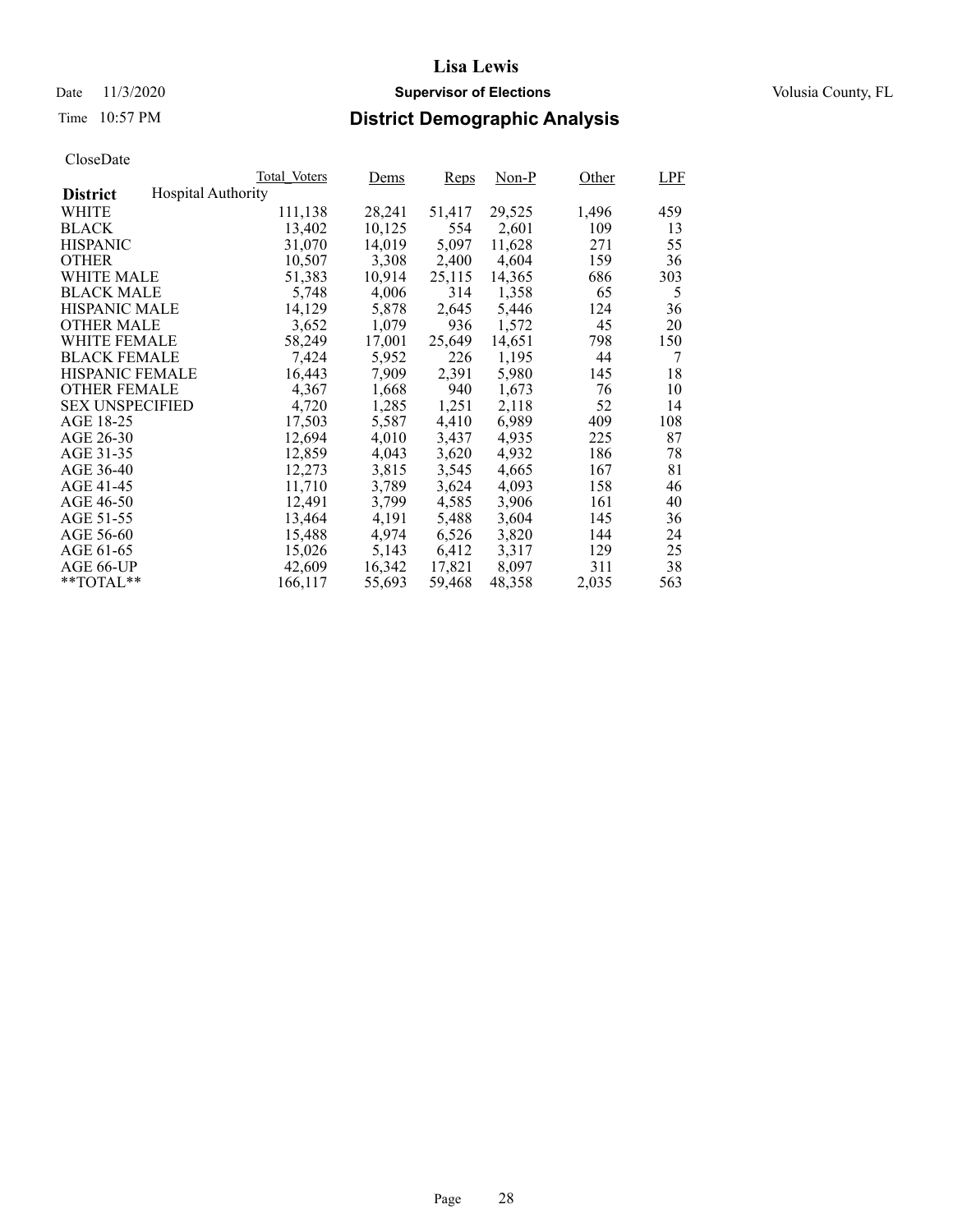### Date 11/3/2020 **Supervisor of Elections** Volusia County, FL

# Time 10:57 PM **District Demographic Analysis**

|                        | Total Voters              | Dems  | Reps   | Non-P | Other | LPF              |
|------------------------|---------------------------|-------|--------|-------|-------|------------------|
| <b>District</b>        | Florida House District 24 |       |        |       |       |                  |
| WHITE                  | 20,825                    | 5,132 | 10,407 | 4,946 | 268   | 72               |
| <b>BLACK</b>           | 573                       | 444   | 23     | 98    | 6     | 2                |
| <b>HISPANIC</b>        | 1,629                     | 644   | 318    | 657   | 10    | $\theta$         |
| <b>OTHER</b>           | 1,109                     | 270   | 355    | 459   | 21    | 4                |
| WHITE MALE             | 9,750                     | 2,010 | 5,108  | 2,453 | 133   | 46               |
| <b>BLACK MALE</b>      | 259                       | 186   | 15     | 53    | 4     | 1                |
| <b>HISPANIC MALE</b>   | 721                       | 269   | 142    | 305   | 5     | 0                |
| <b>OTHER MALE</b>      | 356                       | 76    | 125    | 147   | 5     | 3                |
| WHITE FEMALE           | 10,848                    | 3,087 | 5,191  | 2,411 | 133   | 26               |
| <b>BLACK FEMALE</b>    | 305                       | 250   | 7      | 45    | 2     | 1                |
| <b>HISPANIC FEMALE</b> | 869                       | 359   | 169    | 336   | 5     | $\boldsymbol{0}$ |
| <b>OTHER FEMALE</b>    | 448                       | 132   | 149    | 156   | 11    | 0                |
| <b>SEX UNSPECIFIED</b> | 580                       | 121   | 197    | 254   | 7     |                  |
| AGE 18-25              | 1,963                     | 505   | 682    | 726   | 41    | 9                |
| AGE 26-30              | 1,248                     | 319   | 449    | 449   | 23    | 8                |
| AGE 31-35              | 1,176                     | 299   | 419    | 437   | 15    | 6                |
| AGE 36-40              | 1,094                     | 269   | 442    | 353   | 21    | 9                |
| AGE 41-45              | 1,140                     | 266   | 453    | 403   | 10    | 8                |
| AGE 46-50              | 1,305                     | 249   | 644    | 383   | 22    | 7                |
| AGE 51-55              | 1,700                     | 347   | 906    | 424   | 19    | 4                |
| AGE 56-60              | 2,456                     | 597   | 1,266  | 550   | 38    | 5                |
| AGE 61-65              | 2,795                     | 762   | 1,399  | 591   | 37    | 6                |
| AGE 66-UP              | 9,259                     | 2,877 | 4,443  | 1,844 | 79    | 16               |
| $*$ $TOTAL**$          | 24,136                    | 6,490 | 11,103 | 6,160 | 305   | 78               |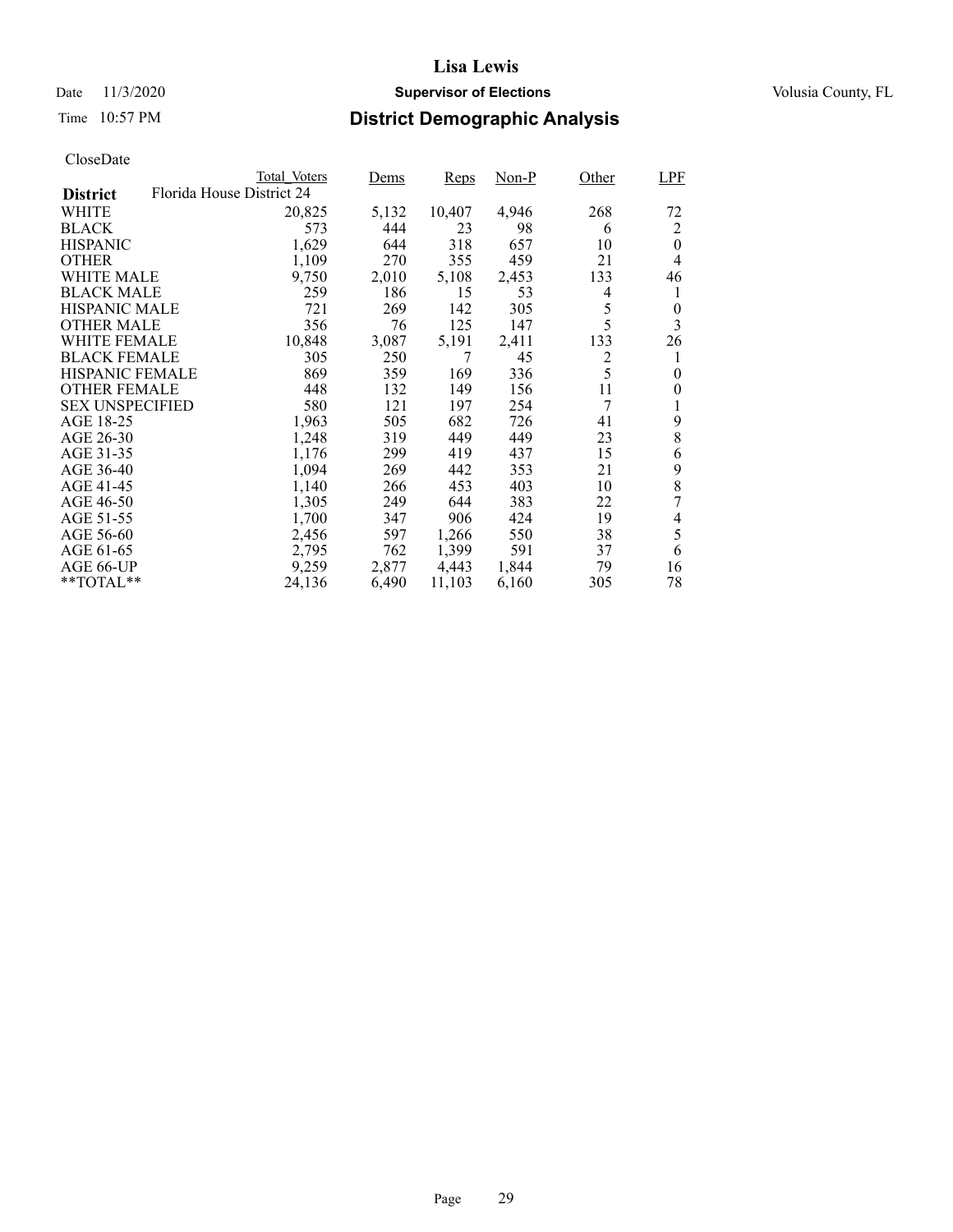### Date 11/3/2020 **Supervisor of Elections** Volusia County, FL

# Time 10:57 PM **District Demographic Analysis**

|                        |                           | Total Voters | Dems   | <b>Reps</b> | Non-P  | Other | LPF |
|------------------------|---------------------------|--------------|--------|-------------|--------|-------|-----|
| <b>District</b>        | Florida House District 25 |              |        |             |        |       |     |
| WHITE                  |                           | 120,803      | 32,695 | 55,215      | 30,610 | 1,903 | 380 |
| <b>BLACK</b>           |                           | 3,968        | 2,912  | 202         | 804    | 44    | 6   |
| <b>HISPANIC</b>        |                           | 4,257        | 1,557  | 1,136       | 1,481  | 66    | 17  |
| <b>OTHER</b>           |                           | 7,514        | 2,168  | 2,049       | 3,131  | 145   | 21  |
| WHITE MALE             |                           | 56,076       | 12,742 | 27,171      | 15,010 | 897   | 256 |
| <b>BLACK MALE</b>      |                           | 1,766        | 1,180  | 110         | 446    | 26    | 4   |
| <b>HISPANIC MALE</b>   |                           | 1,899        | 641    | 555         | 656    | 37    | 10  |
| <b>OTHER MALE</b>      |                           | 2,737        | 758    | 770         | 1,135  | 61    | 13  |
| <b>WHITE FEMALE</b>    |                           | 63,260       | 19,586 | 27,442      | 15,114 | 998   | 120 |
| <b>BLACK FEMALE</b>    |                           | 2,143        | 1,686  | 88          | 350    | 18    | 1   |
| <b>HISPANIC FEMALE</b> |                           | 2,278        | 893    | 559         | 790    | 29    | 7   |
| <b>OTHER FEMALE</b>    |                           | 3,149        | 1,079  | 874         | 1.131  | 59    | 6   |
| <b>SEX UNSPECIFIED</b> |                           | 3,234        | 767    | 1,033       | 1,394  | 33    | 7   |
| AGE 18-25              |                           | 10,909       | 3,030  | 3,527       | 3,940  | 348   | 64  |
| AGE 26-30              |                           | 7,653        | 2,121  | 2,470       | 2,828  | 180   | 54  |
| AGE 31-35              |                           | 7,651        | 2,151  | 2,523       | 2,757  | 152   | 68  |
| AGE 36-40              |                           | 7,583        | 2,030  | 2,670       | 2,700  | 131   | 52  |
| AGE 41-45              |                           | 7,365        | 1,886  | 2,789       | 2,502  | 142   | 46  |
| AGE 46-50              |                           | 8,706        | 2,169  | 3,797       | 2,525  | 173   | 42  |
| AGE 51-55              |                           | 10,549       | 2,560  | 4,954       | 2,835  | 175   | 25  |
| AGE 56-60              |                           | 13,481       | 3,498  | 6,573       | 3,217  | 173   | 20  |
| AGE 61-65              |                           | 14,600       | 4,420  | 6,776       | 3,177  | 210   | 17  |
| AGE 66-UP              |                           | 48,044       | 15,467 | 22,522      | 9,545  | 474   | 36  |
| $*$ $TOTAL**$          |                           | 136,542      | 39,332 | 58,602      | 36,026 | 2,158 | 424 |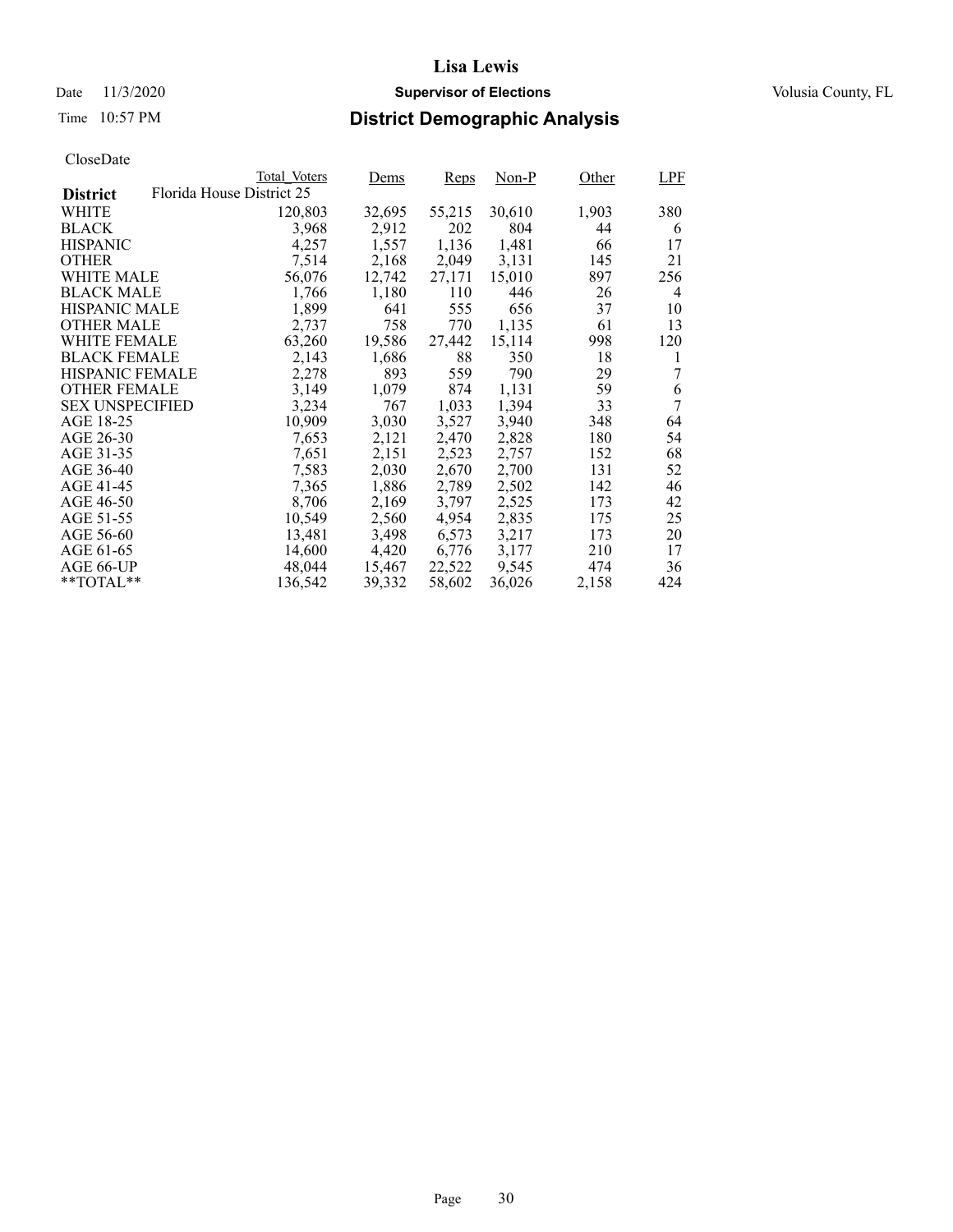### Date 11/3/2020 **Supervisor of Elections** Volusia County, FL

# Time 10:57 PM **District Demographic Analysis**

|                        |                           | Total Voters | Dems   | <b>Reps</b> | Non-P  | Other | LPF |
|------------------------|---------------------------|--------------|--------|-------------|--------|-------|-----|
| <b>District</b>        | Florida House District 26 |              |        |             |        |       |     |
| WHITE                  |                           | 80,279       | 22,481 | 34,539      | 21,601 | 1,322 | 336 |
| <b>BLACK</b>           |                           | 21,694       | 17,131 | 629         | 3,755  | 166   | 13  |
| <b>HISPANIC</b>        |                           | 8,004        | 3,443  | 1,514       | 2,910  | 108   | 29  |
| <b>OTHER</b>           |                           | 7,770        | 2,650  | 1,561       | 3,418  | 116   | 25  |
| WHITE MALE             |                           | 37,072       | 8,557  | 17,072      | 10.592 | 624   | 227 |
| <b>BLACK MALE</b>      |                           | 8,539        | 6,286  | 343         | 1,819  | 86    | 5   |
| <b>HISPANIC MALE</b>   |                           | 3,520        | 1,354  | 750         | 1,340  | 55    | 21  |
| <b>OTHER MALE</b>      |                           | 2,664        | 874    | 635         | 1,106  | 40    | 9   |
| <b>WHITE FEMALE</b>    |                           | 42,118       | 13,667 | 17,040      | 10,613 | 694   | 104 |
| <b>BLACK FEMALE</b>    |                           | 12,679       | 10,480 | 269         | 1,842  | 80    | 8   |
| <b>HISPANIC FEMALE</b> |                           | 4,321        | 2,021  | 740         | 1,501  | 51    | 8   |
| <b>OTHER FEMALE</b>    |                           | 3.137        | 1,277  | 600         | 1,193  | 55    | 12  |
| <b>SEX UNSPECIFIED</b> |                           | 3,695        | 1,189  | 792         | 1,678  | 27    | 9   |
| AGE 18-25              |                           | 14,451       | 5,886  | 3,010       | 5,122  | 338   | 95  |
| AGE 26-30              |                           | 9,218        | 3,598  | 2,089       | 3,278  | 191   | 62  |
| AGE 31-35              |                           | 8,765        | 3,365  | 2,119       | 3,076  | 151   | 54  |
| AGE 36-40              |                           | 7,833        | 2,998  | 1,990       | 2,692  | 107   | 46  |
| AGE 41-45              |                           | 7,279        | 2,703  | 2,043       | 2,398  | 109   | 26  |
| AGE 46-50              |                           | 7,922        | 2,833  | 2,629       | 2,324  | 116   | 20  |
| AGE 51-55              |                           | 8,717        | 3,151  | 3,259       | 2,172  | 105   | 30  |
| AGE 56-60              |                           | 10,886       | 4,000  | 4,140       | 2,596  | 134   | 16  |
| AGE 61-65              |                           | 11,074       | 4,339  | 4,300       | 2,279  | 131   | 25  |
| AGE 66-UP              |                           | 31,602       | 12,832 | 12,664      | 5,747  | 330   | 29  |
| $*$ TOTAL $*$          |                           | 117,747      | 45,705 | 38,243      | 31,684 | 1,712 | 403 |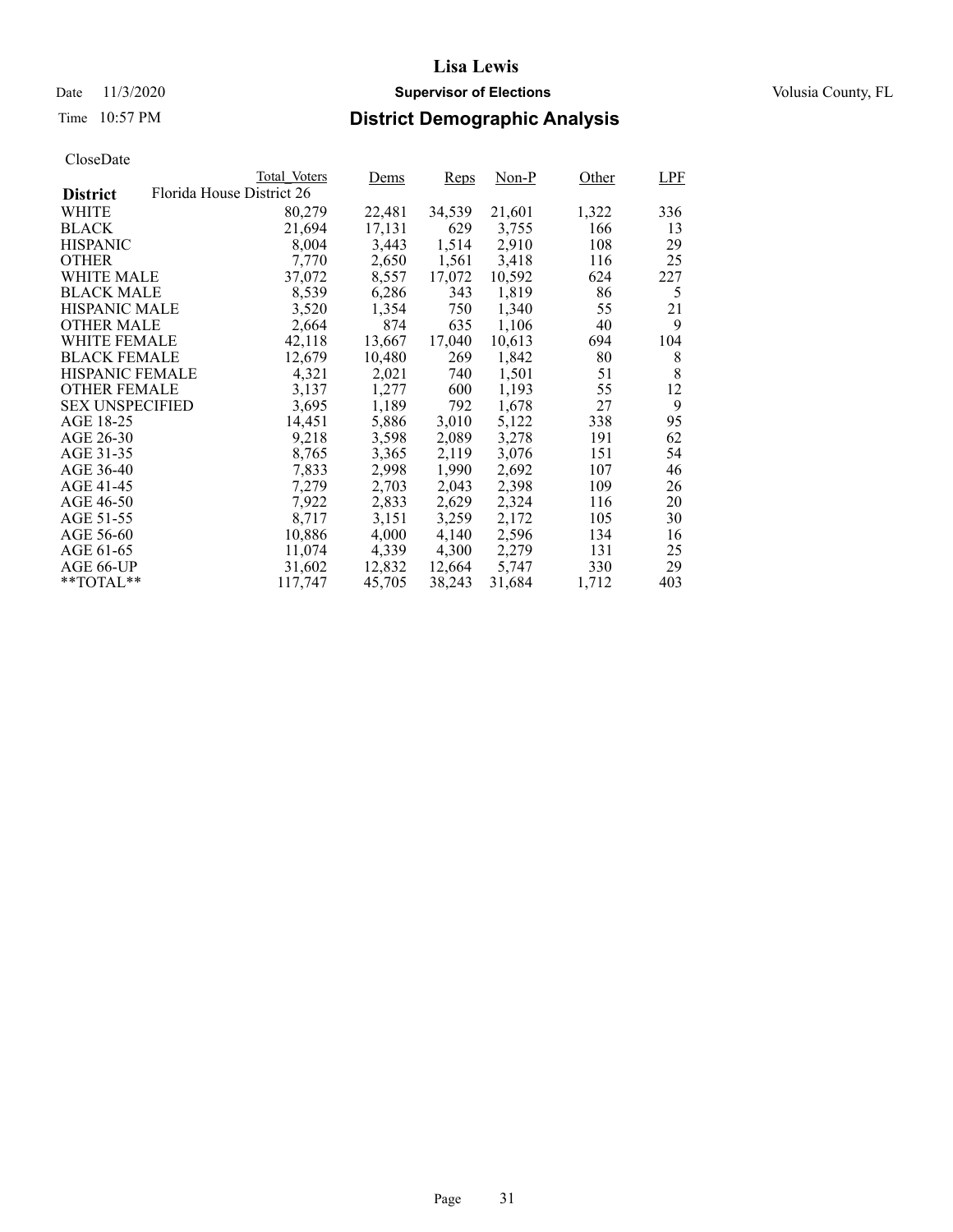# Time 10:57 PM **District Demographic Analysis**

|                        |                           | Total Voters | Dems   | <b>Reps</b> | $Non-P$ | Other | LPF |
|------------------------|---------------------------|--------------|--------|-------------|---------|-------|-----|
| <b>District</b>        | Florida House District 27 |              |        |             |         |       |     |
| WHITE                  |                           | 82,863       | 20,752 | 37,642      | 23,030  | 1,128 | 311 |
| <b>BLACK</b>           |                           | 8,766        | 6,458  | 399         | 1,824   | 77    | 8   |
| <b>HISPANIC</b>        |                           | 25,229       | 11,547 | 4,049       | 9,377   | 215   | 41  |
| <b>OTHER</b>           |                           | 7,638        | 2,347  | 1,763       | 3,366   | 135   | 27  |
| WHITE MALE             |                           | 38,580       | 8,129  | 18,572      | 11,171  | 501   | 207 |
| <b>BLACK MALE</b>      |                           | 3,920        | 2,646  | 238         | 984     | 49    | 3   |
| <b>HISPANIC MALE</b>   |                           | 11,590       | 4,885  | 2,141       | 4,442   | 96    | 26  |
| <b>OTHER MALE</b>      |                           | 2,689        | 764    | 688         | 1,182   | 39    | 16  |
| WHITE FEMALE           |                           | 43,143       | 12,382 | 18,571      | 11,471  | 618   | 101 |
| <b>BLACK FEMALE</b>    |                           | 4,715        | 3,721  | 155         | 807     | 28    | 4   |
| <b>HISPANIC FEMALE</b> |                           | 13,251       | 6,477  | 1,865       | 4,777   | 118   | 14  |
| <b>OTHER FEMALE</b>    |                           | 3,184        | 1,208  | 693         | 1,213   | 62    | 8   |
| <b>SEX UNSPECIFIED</b> |                           | 3,422        | 891    | 930         | 1,549   | 44    | 8   |
| AGE 18-25              |                           | 12,175       | 3,736  | 2,978       | 5,072   | 320   | 69  |
| AGE 26-30              |                           | 9,285        | 2,908  | 2,438       | 3,722   | 159   | 58  |
| AGE 31-35              |                           | 9,501        | 2,938  | 2,642       | 3,727   | 136   | 58  |
| AGE 36-40              |                           | 9,073        | 2,756  | 2,539       | 3,600   | 120   | 58  |
| AGE 41-45              |                           | 8,790        | 2,850  | 2,610       | 3,176   | 120   | 34  |
| AGE 46-50              |                           | 9,549        | 2,839  | 3,474       | 3,080   | 115   | 41  |
| AGE 51-55              |                           | 10,228       | 3,148  | 4,081       | 2,852   | 126   | 21  |
| AGE 56-60              |                           | 11,833       | 3,793  | 4,873       | 3,035   | 120   | 12  |
| AGE 61-65              |                           | 11,653       | 3,909  | 4,869       | 2,743   | 113   | 19  |
| AGE 66-UP              |                           | 32,409       | 12,227 | 13,349      | 6,590   | 226   | 17  |
| $*$ $TOTAL**$          |                           | 124.496      | 41,104 | 43,853      | 37,597  | 1,555 | 387 |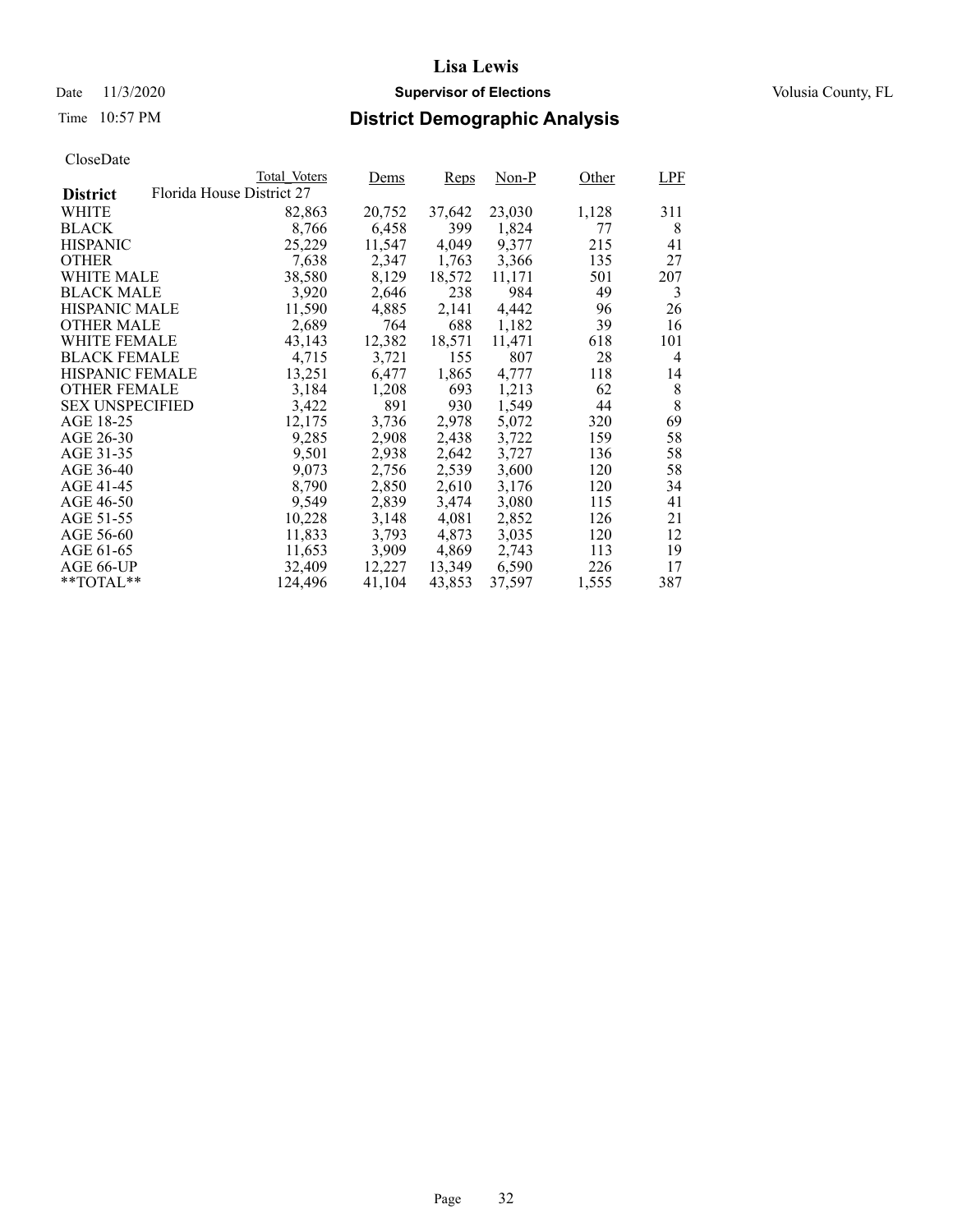### Date 11/3/2020 **Supervisor of Elections** Volusia County, FL

# Time 10:57 PM **District Demographic Analysis**

|                        |                         | Total Voters | Dems   | Reps   | Non-P  | Other | <b>LPF</b> |
|------------------------|-------------------------|--------------|--------|--------|--------|-------|------------|
| <b>District</b>        | School Board District 1 |              |        |        |        |       |            |
| WHITE                  |                         | 64,317       | 16,543 | 30,505 | 16,103 | 899   | 267        |
| <b>BLACK</b>           |                         | 6,201        | 4,825  | 231    | 1,094  | 48    | 3          |
| <b>HISPANIC</b>        |                         | 8,932        | 3,755  | 1,762  | 3,285  | 108   | 22         |
| <b>OTHER</b>           |                         | 5,005        | 1,543  | 1,215  | 2,163  | 64    | 20         |
| WHITE MALE             |                         | 29,411       | 6,274  | 14,761 | 7,785  | 414   | 177        |
| <b>BLACK MALE</b>      |                         | 2,544        | 1,843  | 115    | 556    | 28    | 2          |
| <b>HISPANIC MALE</b>   |                         | 3,881        | 1,483  | 864    | 1,470  | 49    | 15         |
| <b>OTHER MALE</b>      |                         | 1,707        | 506    | 459    | 715    | 19    | 8          |
| <b>WHITE FEMALE</b>    |                         | 34,075       | 10,088 | 15,385 | 8,040  | 476   | 86         |
| <b>BLACK FEMALE</b>    |                         | 3,536        | 2,890  | 108    | 517    | 20    | 1          |
| <b>HISPANIC FEMALE</b> |                         | 4,899        | 2,201  | 873    | 1,760  | 58    | 7          |
| <b>OTHER FEMALE</b>    |                         | 2,075        | 763    | 481    | 792    | 32    | 7          |
| <b>SEX UNSPECIFIED</b> |                         | 2,326        | 618    | 666    | 1,010  | 23    | 9          |
| AGE 18-25              |                         | 8,522        | 2,694  | 2,403  | 3,151  | 212   | 62         |
| AGE 26-30              |                         | 5,864        | 1,761  | 1,797  | 2,153  | 109   | 44         |
| AGE 31-35              |                         | 5,945        | 1,806  | 1,853  | 2,161  | 88    | 37         |
| AGE 36-40              |                         | 5,736        | 1,689  | 1,883  | 2,040  | 76    | 48         |
| AGE 41-45              |                         | 5,471        | 1,617  | 1,958  | 1,796  | 77    | 23         |
| AGE 46-50              |                         | 5,989        | 1,672  | 2,395  | 1,808  | 92    | 22         |
| AGE 51-55              |                         | 6,523        | 1,824  | 2,960  | 1,641  | 77    | 21         |
| AGE 56-60              |                         | 7,709        | 2,301  | 3,534  | 1,780  | 78    | 16         |
| AGE 61-65              |                         | 7,809        | 2,494  | 3,597  | 1,618  | 86    | 14         |
| AGE 66-UP              |                         | 24,887       | 8,808  | 11,333 | 4,497  | 224   | 25         |
| $*$ $TOTAL**$          |                         | 84,455       | 26,666 | 33,713 | 22,645 | 1,119 | 312        |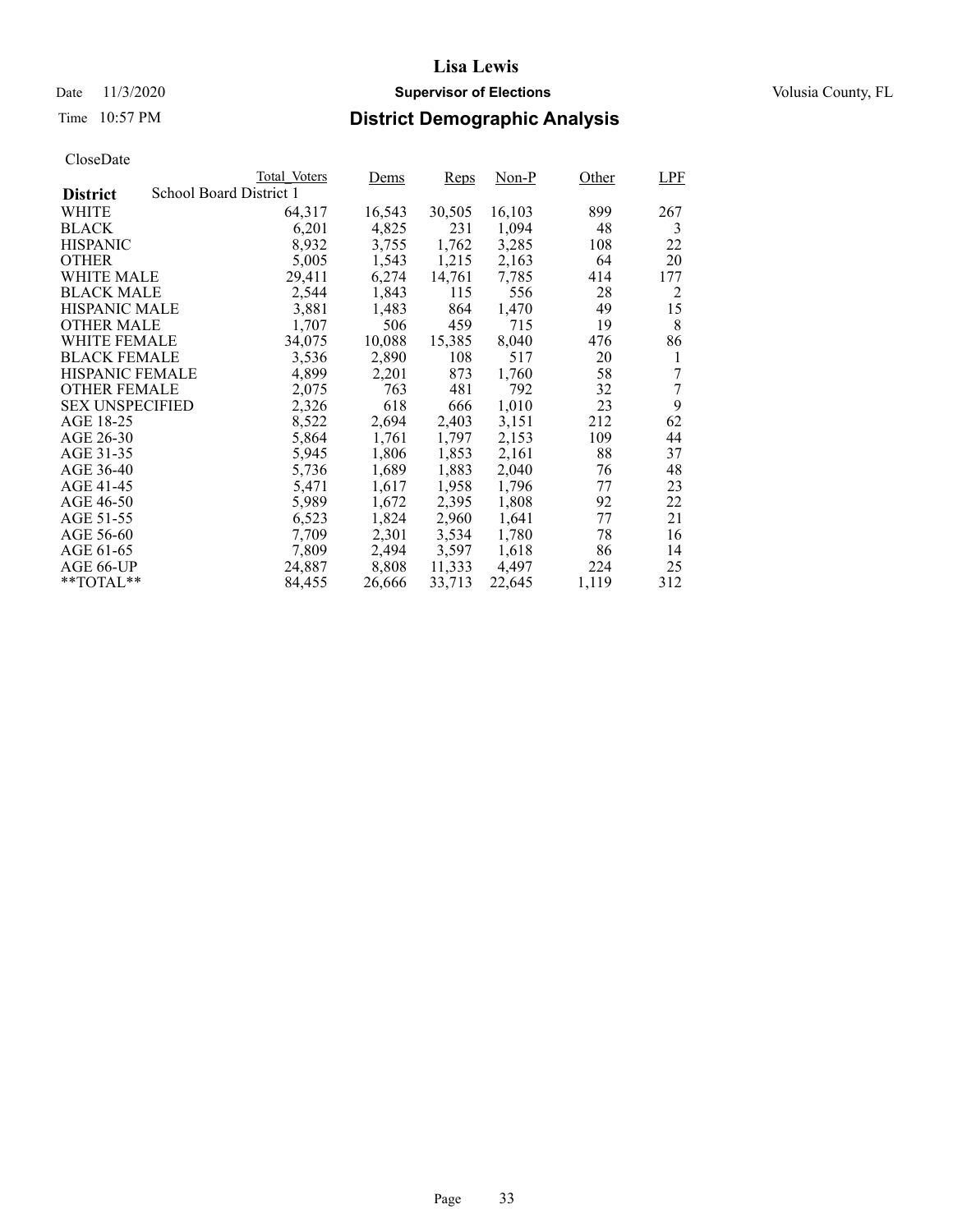### Date 11/3/2020 **Supervisor of Elections** Volusia County, FL

# Time 10:57 PM **District Demographic Analysis**

|                        |                         | Total Voters | Dems   | Reps   | Non-P  | Other | <b>LPF</b> |
|------------------------|-------------------------|--------------|--------|--------|--------|-------|------------|
| <b>District</b>        | School Board District 2 |              |        |        |        |       |            |
| WHITE                  |                         | 53,058       | 15,000 | 22,431 | 14,514 | 917   | 196        |
| <b>BLACK</b>           |                         | 13,105       | 10,350 | 361    | 2,285  | 103   | 6          |
| <b>HISPANIC</b>        |                         | 3,151        | 1,360  | 635    | 1,103  | 41    | 12         |
| <b>OTHER</b>           |                         | 4,927        | 1,631  | 1,013  | 2,164  | 103   | 16         |
| WHITE MALE             |                         | 24,961       | 5,910  | 11,319 | 7,169  | 441   | 122        |
| <b>BLACK MALE</b>      |                         | 5,120        | 3,783  | 201    | 1,080  | 56    | $\theta$   |
| <b>HISPANIC MALE</b>   |                         | 1,425        | 566    | 315    | 512    | 25    | 7          |
| <b>OTHER MALE</b>      |                         | 1,722        | 531    | 413    | 732    | 38    | 8          |
| WHITE FEMALE           |                         | 27,337       | 8,886  | 10,826 | 7,080  | 473   | 72         |
| <b>BLACK FEMALE</b>    |                         | 7,684        | 6,333  | 153    | 1,146  | 47    | 5          |
| <b>HISPANIC FEMALE</b> |                         | 1,657        | 767    | 311    | 558    | 16    | 5          |
| <b>OTHER FEMALE</b>    |                         | 2,019        | 801    | 405    | 760    | 47    | 6          |
| <b>SEX UNSPECIFIED</b> |                         | 2,316        | 764    | 497    | 1,029  | 21    | 5          |
| AGE 18-25              |                         | 8,792        | 3,753  | 1,629  | 3,133  | 228   | 49         |
| AGE 26-30              |                         | 5,333        | 2,126  | 1,123  | 1,916  | 135   | 33         |
| AGE 31-35              |                         | 4,947        | 1,961  | 1,141  | 1,709  | 100   | 36         |
| AGE 36-40              |                         | 4,247        | 1,664  | 1,060  | 1,424  | 71    | 28         |
| AGE 41-45              |                         | 3,878        | 1,499  | 1,013  | 1,293  | 57    | 16         |
| AGE 46-50              |                         | 4,372        | 1,561  | 1,428  | 1,295  | 68    | 20         |
| AGE 51-55              |                         | 5,384        | 1,899  | 1,958  | 1,440  | 75    | 12         |
| AGE 56-60              |                         | 7,131        | 2.552  | 2,754  | 1,722  | 95    | 8          |
| AGE 61-65              |                         | 7,513        | 2,815  | 2,997  | 1,603  | 88    | 10         |
| AGE 66-UP              |                         | 22,644       | 8,511  | 9,337  | 4,531  | 247   | 18         |
| $*$ $TOTAL**$          |                         | 74,241       | 28,341 | 24,440 | 20,066 | 1,164 | 230        |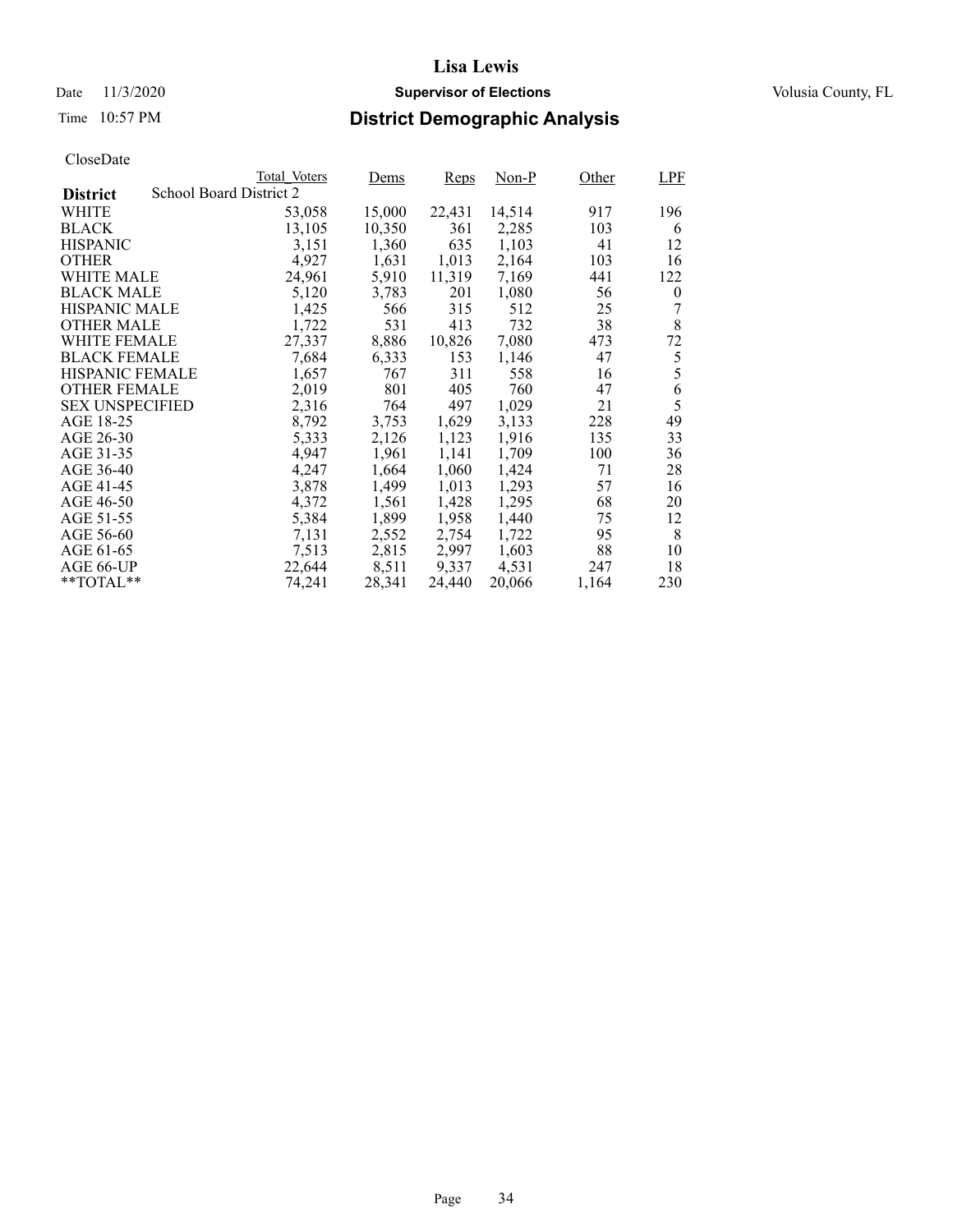### Date 11/3/2020 **Supervisor of Elections** Volusia County, FL

# Time 10:57 PM **District Demographic Analysis**

|                        |                         | Total Voters | Dems   | Reps   | Non-P  | Other | LPF      |
|------------------------|-------------------------|--------------|--------|--------|--------|-------|----------|
| <b>District</b>        | School Board District 3 |              |        |        |        |       |          |
| WHITE                  |                         | 79,029       | 20,690 | 36,462 | 20,365 | 1,279 | 233      |
| <b>BLACK</b>           |                         | 2,393        | 1,810  | 108    | 448    | 24    | 3        |
| <b>HISPANIC</b>        |                         | 2,295        | 787    | 645    | 814    | 40    | 9        |
| <b>OTHER</b>           |                         | 4,077        | 1,130  | 1,186  | 1,671  | 75    | 15       |
| WHITE MALE             |                         | 36,841       | 8,073  | 18,044 | 9,966  | 598   | 160      |
| <b>BLACK MALE</b>      |                         | 1,097        | 772    | 58     | 249    | 15    | 3        |
| <b>HISPANIC MALE</b>   |                         | 1,043        | 327    | 324    | 367    | 19    | 6        |
| <b>OTHER MALE</b>      |                         | 1,435        | 390    | 434    | 572    | 31    | 8        |
| WHITE FEMALE           |                         | 41,242       | 12,393 | 18,020 | 10,084 | 676   | 69       |
| <b>BLACK FEMALE</b>    |                         | 1,254        | 1,002  | 49     | 194    | 9     | $\theta$ |
| <b>HISPANIC FEMALE</b> |                         | 1,200        | 442    | 307    | 427    | 21    | 3        |
| <b>OTHER FEMALE</b>    |                         | 1,663        | 564    | 498    | 566    | 29    | 6        |
| <b>SEX UNSPECIFIED</b> |                         | 2,018        | 454    | 667    | 872    | 20    | 5        |
| AGE 18-25              |                         | 6,842        | 1,814  | 2,280  | 2,470  | 242   | 36       |
| AGE 26-30              |                         | 4,837        | 1,274  | 1,605  | 1,807  | 113   | 38       |
| AGE 31-35              |                         | 4,914        | 1,296  | 1,670  | 1,817  | 89    | 42       |
| AGE 36-40              |                         | 4,888        | 1,251  | 1,762  | 1,764  | 84    | 27       |
| AGE 41-45              |                         | 4,912        | 1,170  | 1,918  | 1,706  | 94    | 24       |
| AGE 46-50              |                         | 5,805        | 1,392  | 2,587  | 1,694  | 107   | 25       |
| AGE 51-55              |                         | 6,578        | 1,500  | 3,218  | 1,725  | 116   | 19       |
| AGE 56-60              |                         | 8,665        | 2,180  | 4,303  | 2,056  | 110   | 16       |
| AGE 61-65              |                         | 9,463        | 2,766  | 4,423  | 2,119  | 142   | 13       |
| AGE 66-UP              |                         | 30,889       | 9,774  | 14,634 | 6,140  | 321   | 20       |
| $*$ $TOTAL**$          |                         | 87,794       | 24,417 | 38,401 | 23,298 | 1,418 | 260      |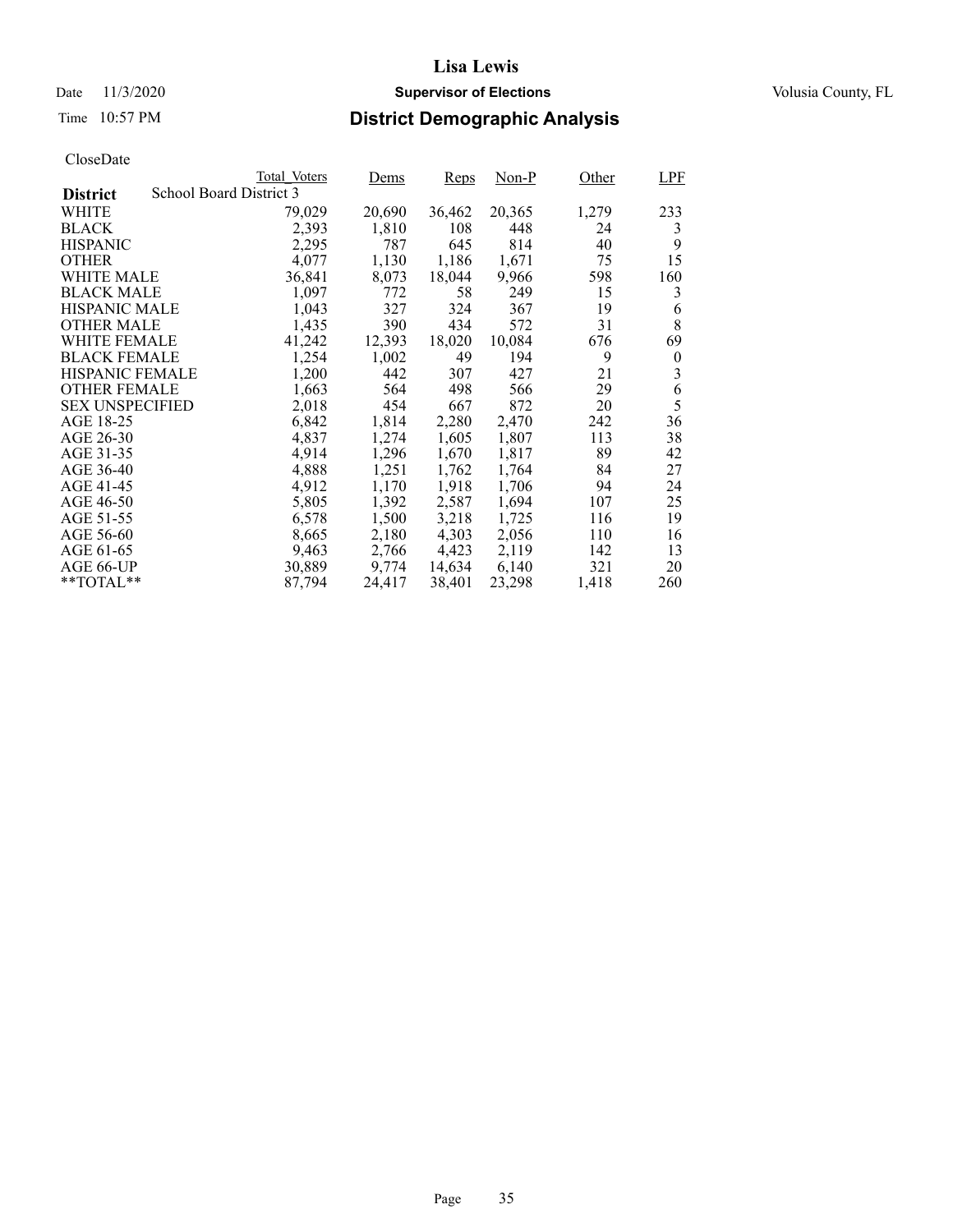### Date 11/3/2020 **Supervisor of Elections** Volusia County, FL

# Time 10:57 PM **District Demographic Analysis**

|                        |                         | Total Voters | Dems   | <b>Reps</b> | Non-P  | Other | LPF            |
|------------------------|-------------------------|--------------|--------|-------------|--------|-------|----------------|
| <b>District</b>        | School Board District 4 |              |        |             |        |       |                |
| WHITE                  |                         | 66,375       | 18,303 | 29,893      | 16,979 | 975   | 225            |
| <b>BLACK</b>           |                         | 6,288        | 4,811  | 236         | 1,174  | 58    | 9              |
| <b>HISPANIC</b>        |                         | 3,234        | 1,287  | 729         | 1,154  | 52    | 12             |
| <b>OTHER</b>           |                         | 4,810        | 1,439  | 1,218       | 2,057  | 85    | 11             |
| WHITE MALE             |                         | 30,568       | 7,015  | 14,628      | 8,319  | 448   | 158            |
| <b>BLACK MALE</b>      |                         | 2,595        | 1,792  | 138         | 629    | 30    | 6              |
| <b>HISPANIC MALE</b>   |                         | 1,412        | 491    | 349         | 536    | 28    | 8              |
| <b>OTHER MALE</b>      |                         | 1,733        | 494    | 471         | 730    | 32    | 6              |
| <b>WHITE FEMALE</b>    |                         | 35,042       | 11,134 | 14,942      | 8,376  | 523   | 67             |
| <b>BLACK FEMALE</b>    |                         | 3,586        | 2,941  | 92          | 522    | 28    | 3              |
| <b>HISPANIC FEMALE</b> |                         | 1,754        | 775    | 365         | 587    | 23    | $\overline{4}$ |
| <b>OTHER FEMALE</b>    |                         | 1,985        | 701    | 507         | 735    | 38    | $\overline{4}$ |
| <b>SEX UNSPECIFIED</b> |                         | 2,031        | 497    | 583         | 930    | 20    | 1              |
| AGE 18-25              |                         | 6,930        | 2,154  | 2,073       | 2,479  | 177   | 47             |
| AGE 26-30              |                         | 4,985        | 1,646  | 1,446       | 1,778  | 88    | 27             |
| AGE 31-35              |                         | 4,773        | 1,544  | 1,411       | 1,699  | 86    | 33             |
| AGE 36-40              |                         | 4,509        | 1,405  | 1,404       | 1,608  | 61    | 31             |
| AGE 41-45              |                         | 4,381        | 1,315  | 1,457       | 1,503  | 76    | 30             |
| AGE 46-50              |                         | 5,146        | 1,403  | 2,126       | 1,501  | 91    | 25             |
| AGE 51-55              |                         | 6,215        | 1,743  | 2,757       | 1,608  | 93    | 14             |
| AGE 56-60              |                         | 7,988        | 2,335  | 3,575       | 1,947  | 125   | 6              |
| AGE 61-65              |                         | 8,729        | 2,877  | 3,819       | 1,881  | 133   | 19             |
| AGE 66-UP              |                         | 27,051       | 9,418  | 12,008      | 5,360  | 240   | 25             |
| $*$ $TOTAL**$          |                         | 80,707       | 25,840 | 32,076      | 21,364 | 1,170 | 257            |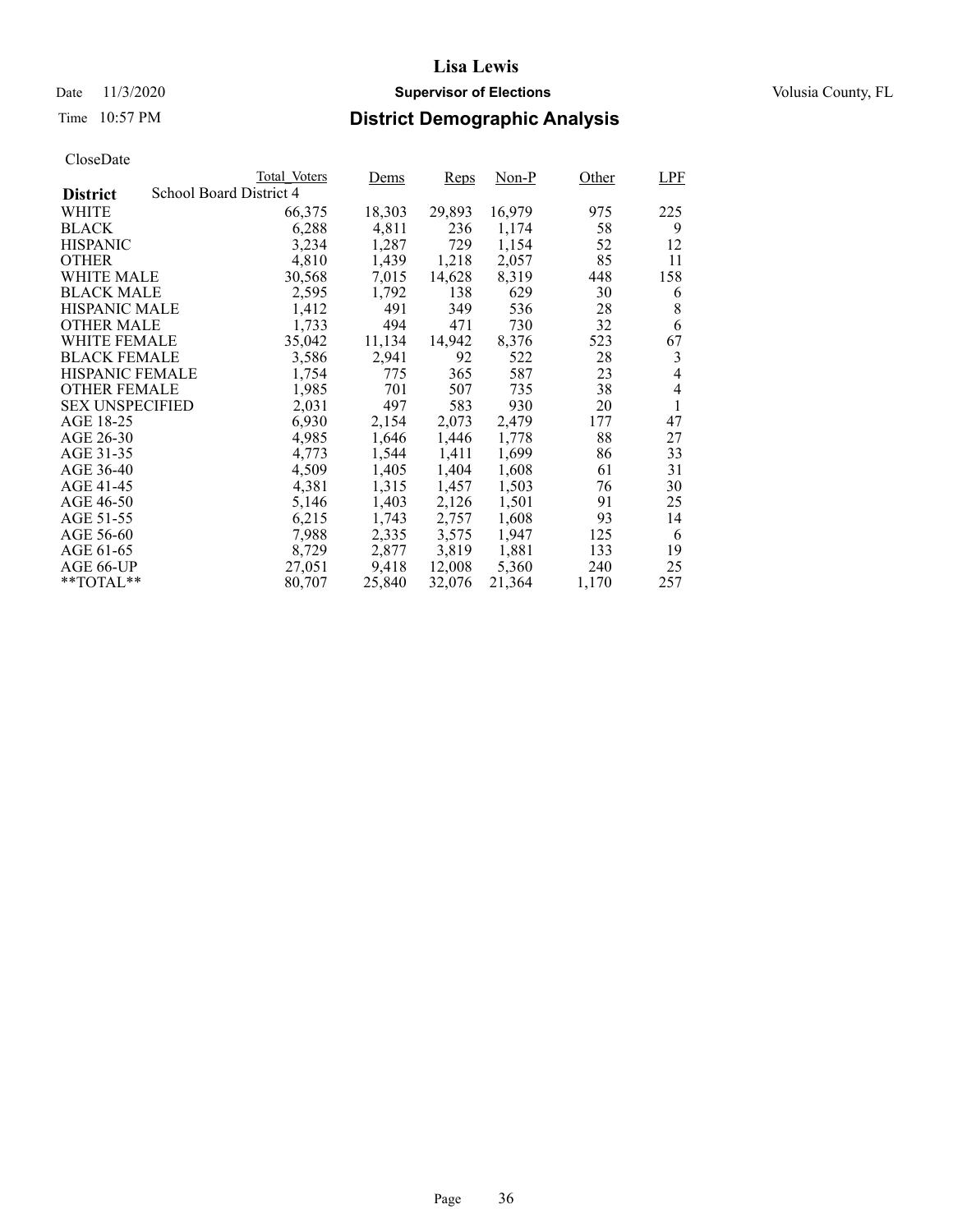### Date 11/3/2020 **Supervisor of Elections** Volusia County, FL

## Time 10:57 PM **District Demographic Analysis**

|                        |                         | Total Voters | Dems   | <b>Reps</b> | Non-P  | Other | <b>LPF</b>     |
|------------------------|-------------------------|--------------|--------|-------------|--------|-------|----------------|
| <b>District</b>        | School Board District 5 |              |        |             |        |       |                |
| WHITE                  |                         | 41,991       | 10,524 | 18,512      | 12,226 | 551   | 178            |
| <b>BLACK</b>           |                         | 7,014        | 5,149  | 317         | 1,480  | 60    | 8              |
| <b>HISPANIC</b>        |                         | 21,507       | 10,002 | 3,246       | 8,069  | 158   | 32             |
| <b>OTHER</b>           |                         | 5,212        | 1,692  | 1,096       | 2,319  | 90    | 15             |
| WHITE MALE             |                         | 19,697       | 4,166  | 9,171       | 5,987  | 254   | 119            |
| <b>BLACK MALE</b>      |                         | 3,128        | 2,108  | 194         | 788    | 36    | 2              |
| <b>HISPANIC MALE</b>   |                         | 9,969        | 4,282  | 1,736       | 3,858  | 72    | 21             |
| <b>OTHER MALE</b>      |                         | 1,849        | 551    | 441         | 821    | 25    | 11             |
| <b>WHITE FEMALE</b>    |                         | 21,673       | 6,221  | 9,071       | 6,029  | 295   | 57             |
| <b>BLACK FEMALE</b>    |                         | 3,782        | 2,971  | 117         | 665    | 24    | 5              |
| <b>HISPANIC FEMALE</b> |                         | 11,209       | 5,565  | 1,477       | 4,072  | 85    | 10             |
| <b>OTHER FEMALE</b>    |                         | 2,176        | 867    | 425         | 840    | 41    | $\mathfrak{Z}$ |
| <b>SEX UNSPECIFIED</b> |                         | 2,240        | 635    | 539         | 1,034  | 27    | 5              |
| AGE 18-25              |                         | 8,412        | 2,742  | 1,812       | 3,627  | 188   | 43             |
| AGE 26-30              |                         | 6,385        | 2,139  | 1,475       | 2,623  | 108   | 40             |
| AGE 31-35              |                         | 6,514        | 2,146  | 1,628       | 2,611  | 91    | 38             |
| AGE 36-40              |                         | 6,203        | 2,044  | 1,532       | 2,509  | 87    | 31             |
| AGE 41-45              |                         | 5,932        | 2,104  | 1,549       | 2,181  | 77    | 21             |
| AGE 46-50              |                         | 6,170        | 2,062  | 2,008       | 2,014  | 68    | 18             |
| AGE 51-55              |                         | 6,494        | 2,240  | 2,307       | 1,869  | 64    | 14             |
| AGE 56-60              |                         | 7,163        | 2,520  | 2,686       | 1,893  | 57    | 7              |
| AGE 61-65              |                         | 6,608        | 2,478  | 2,508       | 1,569  | 42    | 11             |
| AGE 66-UP              |                         | 15,843       | 6,892  | 5,666       | 3,198  | 77    | 10             |
| $*$ $TOTAL**$          |                         | 75,724       | 27,367 | 23,171      | 24,094 | 859   | 233            |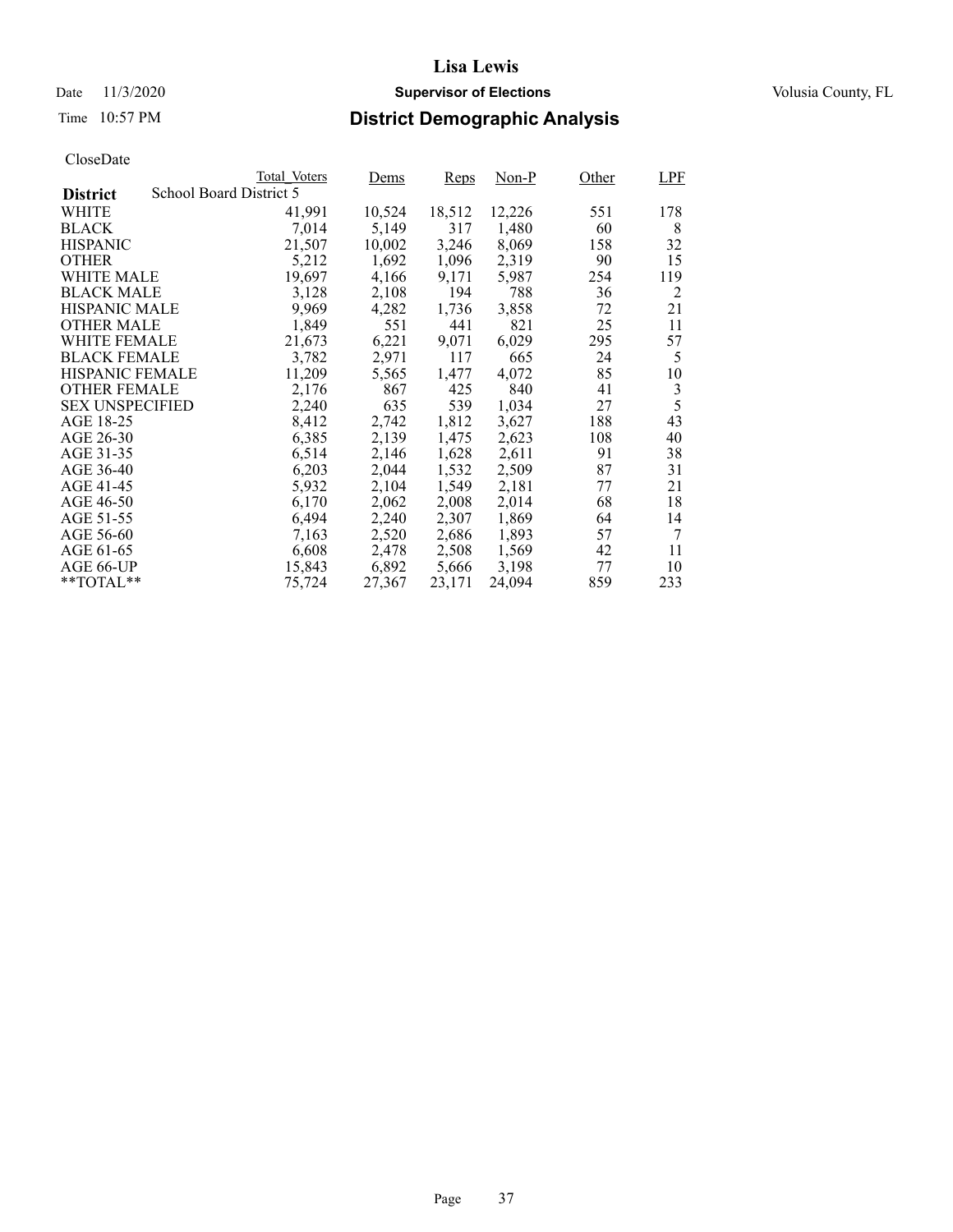### Date 11/3/2020 **Supervisor of Elections** Volusia County, FL

## Time 10:57 PM **District Demographic Analysis**

|                        |                           | Total Voters | Dems   | <b>Reps</b> | $Non-P$ | Other      | <b>LPF</b> |
|------------------------|---------------------------|--------------|--------|-------------|---------|------------|------------|
| <b>District</b>        | Florida Senate District 7 |              |        |             |         |            |            |
| WHITE                  |                           | 110,496      | 30,511 | 49,335      | 28,524  | 1,728      | 398        |
| <b>BLACK</b>           |                           | 18,841       | 14,763 | 554         | 3,355   | 156        | 13         |
| <b>HISPANIC</b>        |                           | 6,540        | 2,716  | 1,351       | 2,365   | 87         | 21         |
| <b>OTHER</b>           |                           | 9,063        | 2,850  | 2,097       | 3,922   | 172        | 22         |
| WHITE MALE             |                           | 51,517       | 11,860 | 24,454      | 14,113  | 817        | 273        |
| <b>BLACK MALE</b>      |                           | 7,507        | 5,452  | 314         | 1,652   | 83         | 6          |
| <b>HISPANIC MALE</b>   |                           | 2,897        | 1,091  | 644         | 1,102   | 47         | 13         |
| <b>OTHER MALE</b>      |                           | 3,180        | 945    | 823         | 1,339   | 63         | 10         |
| <b>WHITE FEMALE</b>    |                           | 57,616       | 18,347 | 24,333      | 13,910  | 903        | 123        |
| <b>BLACK FEMALE</b>    |                           | 10,932       | 9,002  | 227         | 1,623   | 73         | 7          |
| <b>HISPANIC FEMALE</b> |                           | 3,500        | 1,570  | 682         | 1,201   | 39         | 8          |
| <b>OTHER FEMALE</b>    |                           | 3,710        | 1,389  | 854         | 1,380   | 78         | 9          |
| <b>SEX UNSPECIFIED</b> |                           | 4,080        | 1,184  | 1,005       | 1,846   | 40         | 5          |
| AGE 18-25              |                           | 15,003       | 5,632  | 3,602       | 5,318   | 362        | 89         |
| AGE 26-30              |                           | 9,554        | 3,536  | 2,410       | 3,349   | 204        | 55         |
| AGE 31-35              |                           | 9,042        | 3,293  | 2,382       | 3,139   | 165        | 63         |
| AGE 36-40              |                           | 8,173        | 2,860  | 2,348       | 2,790   | 124        | 51         |
| AGE 41-45              |                           | 7,792        | 2,665  | 2,354       | 2,605   | 123        | 45         |
| AGE 46-50              |                           | 8,973        | 2,783  | 3,364       | 2,632   | 156        | 38         |
| AGE 51-55              |                           | 10,894       | 3,409  | 4,514       | 2,788   | 156        | 27         |
| AGE 56-60              |                           | 14,100       | 4,562  | 5,962       | 3,361   | <b>200</b> | 15         |
| AGE 61-65              |                           | 15,140       | 5,301  | 6,402       | 3,206   | 205        | 26         |
| AGE 66-UP              |                           | 46,269       | 16,799 | 19,999      | 8,978   | 448        | 45         |
| $*$ $TOTAL**$          |                           | 144,940      | 50,840 | 53,337      | 38,166  | 2,143      | 454        |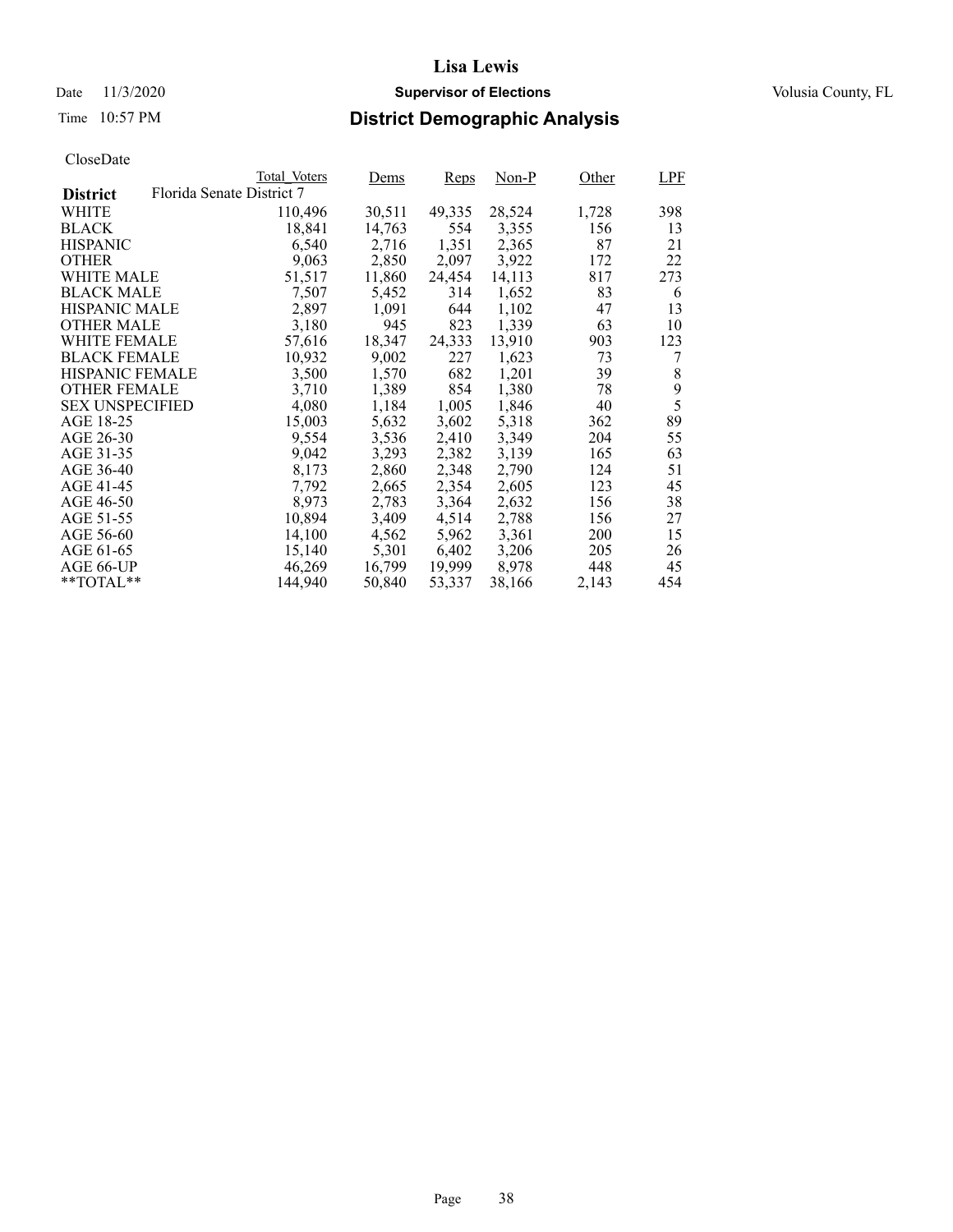### Date 11/3/2020 **Supervisor of Elections** Volusia County, FL

## Time 10:57 PM **District Demographic Analysis**

|                        |                           | Total Voters | Dems   | <b>Reps</b> | Non-P  | Other | LPF            |
|------------------------|---------------------------|--------------|--------|-------------|--------|-------|----------------|
| <b>District</b>        | Florida Senate District 9 |              |        |             |        |       |                |
| WHITE                  |                           | 28,804       | 6,647  | 14,064      | 7,587  | 389   | 117            |
| <b>BLACK</b>           |                           | 1,824        | 1,336  | 83          | 385    | 19    | 1              |
| <b>HISPANIC</b>        |                           | 4,757        | 2,017  | 968         | 1,706  | 57    | 9              |
| <b>OTHER</b>           |                           | 2,281        | 613    | 611         | 1,015  | 35    | 7              |
| WHITE MALE             |                           | 13,304       | 2,540  | 6,846       | 3,664  | 179   | 75             |
| <b>BLACK MALE</b>      |                           | 789          | 521    | 42          | 213    | 12    | 1              |
| <b>HISPANIC MALE</b>   |                           | 2,115        | 809    | 502         | 770    | 28    | 6              |
| <b>OTHER MALE</b>      |                           | 787          | 206    | 231         | 337    | 9     | 4              |
| <b>WHITE FEMALE</b>    |                           | 15,084       | 4,031  | 7,031       | 3,777  | 204   | 41             |
| <b>BLACK FEMALE</b>    |                           | 1,005        | 794    | 40          | 164    | 7     | $\theta$       |
| <b>HISPANIC FEMALE</b> |                           | 2,566        | 1,174  | 453         | 907    | 29    | 3              |
| <b>OTHER FEMALE</b>    |                           | 950          | 326    | 245         | 359    | 18    | $\overline{2}$ |
| <b>SEX UNSPECIFIED</b> |                           | 1,065        | 212    | 335         | 502    | 14    | $\overline{2}$ |
| AGE 18-25              |                           | 3,537        | 937    | 1,082       | 1,386  | 105   | 27             |
| AGE 26-30              |                           | 2,595        | 673    | 855         | 1,001  | 50    | 16             |
| AGE 31-35              |                           | 2,728        | 757    | 911         | 1,012  | 35    | 13             |
| AGE 36-40              |                           | 2,609        | 653    | 925         | 974    | 29    | 28             |
| AGE 41-45              |                           | 2,490        | 674    | 923         | 836    | 46    | 11             |
| AGE 46-50              |                           | 2,866        | 711    | 1,220       | 881    | 40    | 14             |
| AGE 51-55              |                           | 3,097        | 800    | 1,435       | 812    | 41    | 9              |
| AGE 56-60              |                           | 3,553        | 929    | 1,686       | 900    | 33    | 5              |
| AGE 61-65              |                           | 3,491        | 992    | 1,666       | 788    | 39    | 6              |
| AGE 66-UP              |                           | 10,700       | 3,487  | 5,023       | 2,103  | 82    | 5              |
| $*$ $TOTAL**$          |                           | 37,666       | 10,613 | 15,726      | 10,693 | 500   | 134            |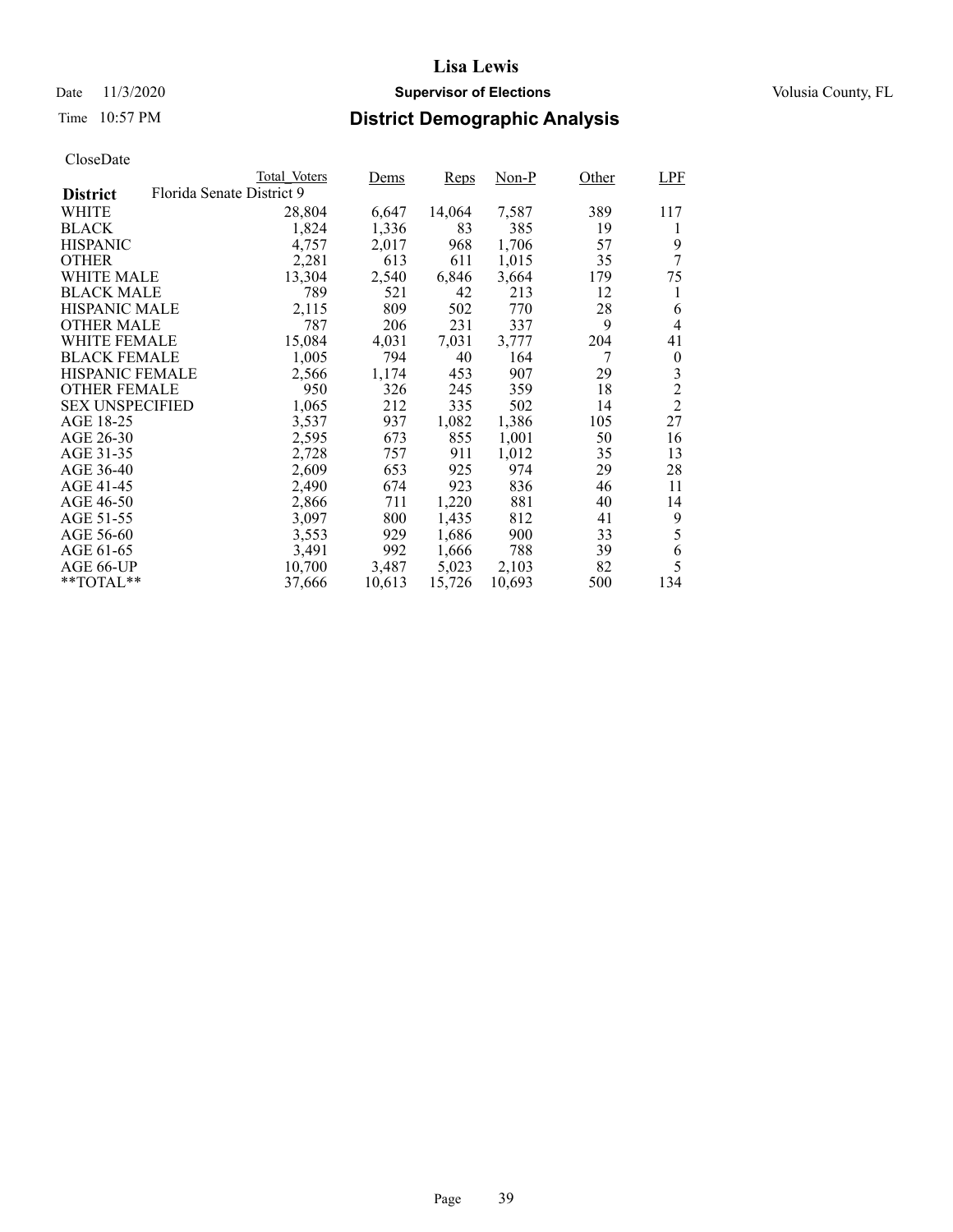### Date 11/3/2020 **Supervisor of Elections** Volusia County, FL

## Time 10:57 PM **District Demographic Analysis**

|                        |                            | Total Voters | Dems   | <b>Reps</b> | Non-P  | Other | LPF |
|------------------------|----------------------------|--------------|--------|-------------|--------|-------|-----|
| <b>District</b>        | Florida Senate District 14 |              |        |             |        |       |     |
| WHITE                  |                            | 165,470      | 43,902 | 74,404      | 44,076 | 2,504 | 584 |
| <b>BLACK</b>           |                            | 14,336       | 10,846 | 616         | 2,741  | 118   | 15  |
| <b>HISPANIC</b>        |                            | 27,822       | 12,458 | 4,698       | 10,354 | 255   | 57  |
| <b>OTHER</b>           |                            | 12,687       | 3,972  | 3,020       | 5,437  | 210   | 48  |
| WHITE MALE             |                            | 76,657       | 17,038 | 36,623      | 21.449 | 1,159 | 388 |
| <b>BLACK MALE</b>      |                            | 6,188        | 4,325  | 350         | 1,437  | 70    | 6   |
| <b>HISPANIC MALE</b>   |                            | 12,718       | 5,249  | 2,442       | 4.871  | 118   | 38  |
| <b>OTHER MALE</b>      |                            | 4,479        | 1,321  | 1,164       | 1,894  | 73    | 27  |
| <b>WHITE FEMALE</b>    |                            | 86,669       | 26,344 | 36,880      | 21,922 | 1,336 | 187 |
| <b>BLACK FEMALE</b>    |                            | 7,905        | 6,341  | 252         | 1,257  | 48    | 7   |
| <b>HISPANIC FEMALE</b> |                            | 14,653       | 7,006  | 2,198       | 5,296  | 135   | 18  |
| <b>OTHER FEMALE</b>    |                            | 5,258        | 1,981  | 1,217       | 1.954  | 91    | 15  |
| <b>SEX UNSPECIFIED</b> |                            | 5,786        | 1,572  | 1,612       | 2,527  | 57    | 18  |
| AGE 18-25              |                            | 20,958       | 6,588  | 5,513       | 8,156  | 580   | 121 |
| AGE 26-30              |                            | 15,255       | 4,737  | 4,181       | 5,927  | 299   | 111 |
| AGE 31-35              |                            | 15,323       | 4,703  | 4,410       | 5,846  | 254   | 110 |
| AGE 36-40              |                            | 14,801       | 4,540  | 4,368       | 5,581  | 226   | 86  |
| AGE 41-45              |                            | 14,292       | 4,366  | 4,618       | 5,038  | 212   | 58  |
| AGE 46-50              |                            | 15,643       | 4,596  | 5,960       | 4,799  | 230   | 58  |
| AGE 51-55              |                            | 17,203       | 4,997  | 7,251       | 4,683  | 228   | 44  |
| AGE 56-60              |                            | 21,003       | 6,397  | 9,204       | 5,137  | 232   | 33  |
| AGE 61-65              |                            | 21,491       | 7,137  | 9,276       | 4,796  | 247   | 35  |
| AGE 66-UP              |                            | 64,345       | 23,117 | 27,956      | 12,645 | 579   | 48  |
| $*$ $TOTAL**$          |                            | 220.315      | 71,178 | 82,738      | 62,608 | 3,087 | 704 |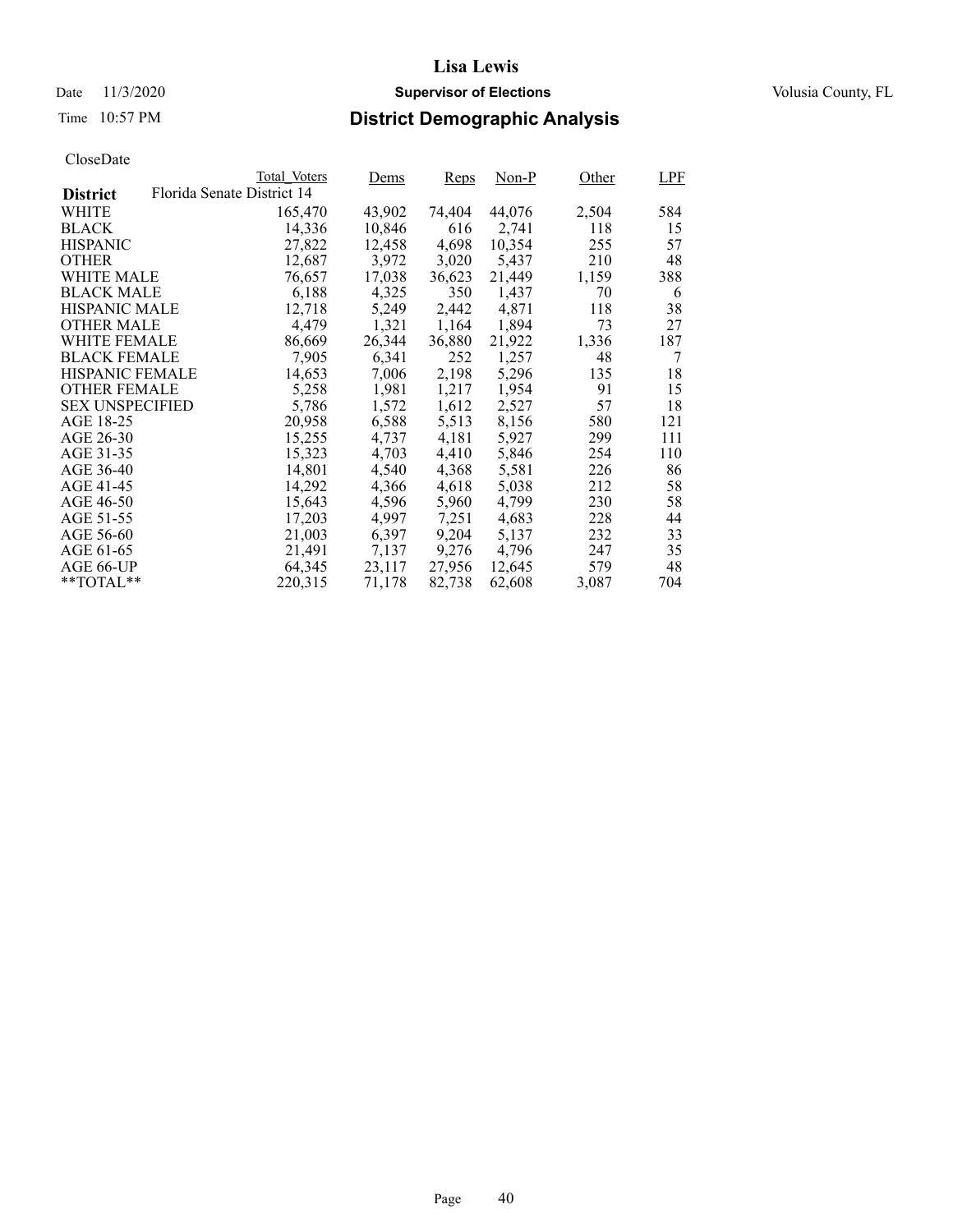### Date 11/3/2020 **Supervisor of Elections** Volusia County, FL

## Time 10:57 PM **District Demographic Analysis**

|                                         | <b>Total Voters</b> | Dems  | Reps  | Non-P | Other    | <b>LPF</b>              |
|-----------------------------------------|---------------------|-------|-------|-------|----------|-------------------------|
| Daytona Beach Zone 1<br><b>District</b> |                     |       |       |       |          |                         |
| WHITE                                   | 5,348               | 1,591 | 2,116 | 1,512 | 108      | 21                      |
| <b>BLACK</b>                            | 1,244               | 956   | 38    | 237   | 12       | 1                       |
| <b>HISPANIC</b>                         | 355                 | 159   | 64    | 123   | 8        | 1                       |
| <b>OTHER</b>                            | 569                 | 178   | 120   | 254   | 15       | $\overline{2}$          |
| WHITE MALE                              | 2,613               | 645   | 1,114 | 787   | 53       | 14                      |
| <b>BLACK MALE</b>                       | 497                 | 352   | 19    | 121   | 5        | $\theta$                |
| <b>HISPANIC MALE</b>                    | 157                 | 58    | 32    | 58    | 8        |                         |
| <b>OTHER MALE</b>                       | 202                 | 60    | 43    | 96    | 3        | $\theta$                |
| <b>WHITE FEMALE</b>                     | 2,655               | 920   | 972   | 701   | 55       | 7                       |
| <b>BLACK FEMALE</b>                     | 725                 | 587   | 18    | 112   | 7        |                         |
| <b>HISPANIC FEMALE</b>                  | 189                 | 99    | 30    | 60    | $\bf{0}$ | $\theta$                |
| <b>OTHER FEMALE</b>                     | 246                 | 94    | 53    | 89    | 8        | $\overline{2}$          |
| <b>SEX UNSPECIFIED</b>                  | 232                 | 69    | 57    | 102   | 4        | $\boldsymbol{0}$        |
| AGE 18-25                               | 954                 | 375   | 181   | 365   | 27       | 6                       |
| AGE 26-30                               | 635                 | 275   | 124   | 214   | 18       | 4                       |
| AGE 31-35                               | 495                 | 186   | 102   | 193   | 11       | 3                       |
| AGE 36-40                               | 392                 | 169   | 97    | 118   | 7        |                         |
| AGE 41-45                               | 390                 | 148   | 100   | 135   | 5        | $\overline{c}$          |
| AGE 46-50                               | 480                 | 165   | 152   | 149   | 12       | $\overline{c}$          |
| AGE 51-55                               | 581                 | 194   | 205   | 168   | 13       |                         |
| AGE 56-60                               | 703                 | 247   | 267   | 177   | 11       | 1                       |
| AGE 61-65                               | 745                 | 291   | 283   | 163   | 6        | $\overline{c}$          |
| AGE 66-UP                               | 2,141               | 834   | 827   | 444   | 33       | $\overline{\mathbf{3}}$ |
| $*$ $TOTAL**$                           | 7,516               | 2,884 | 2,338 | 2,126 | 143      | 25                      |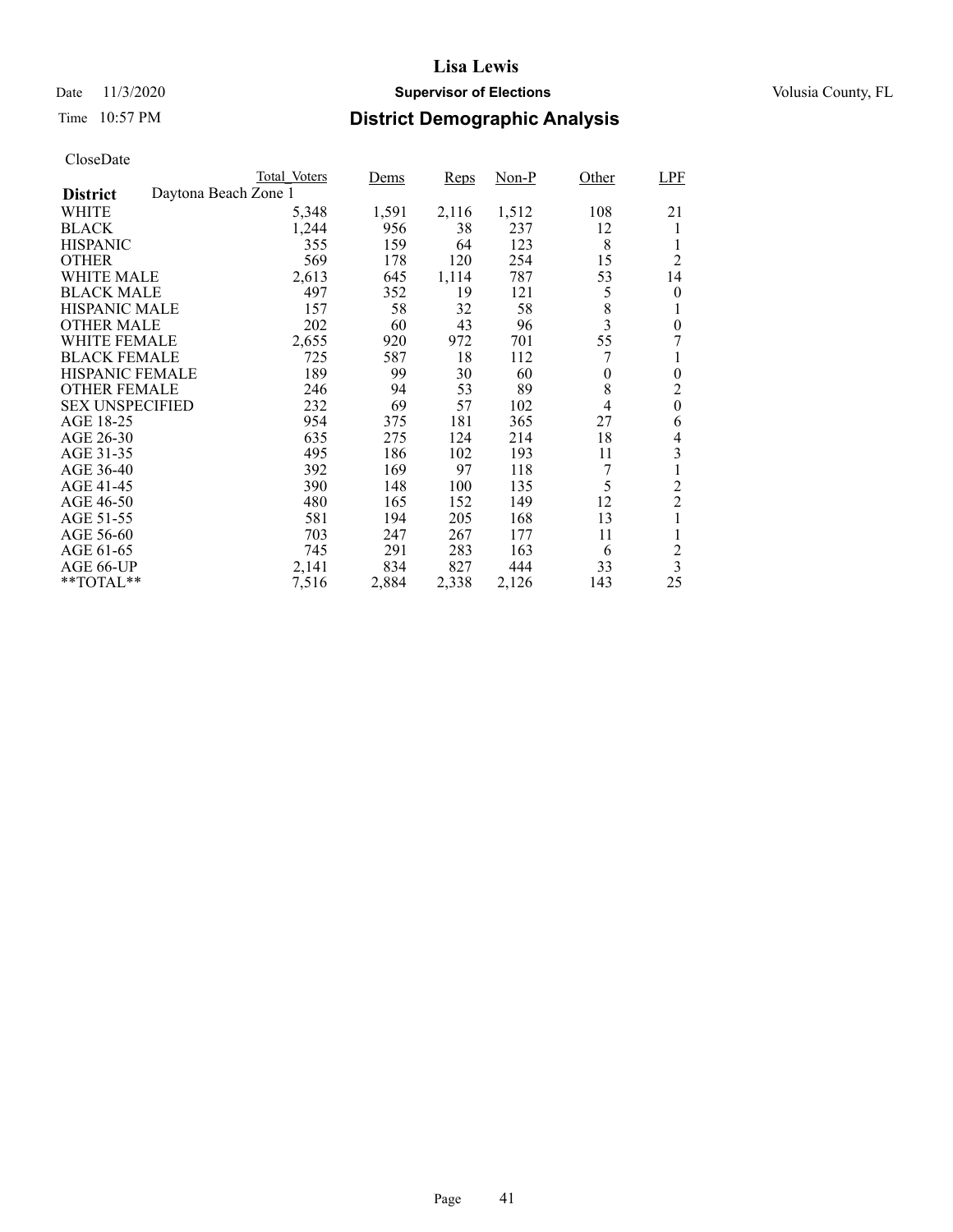### Date 11/3/2020 **Supervisor of Elections** Volusia County, FL

## Time 10:57 PM **District Demographic Analysis**

|                        |                      | Total Voters | Dems  | Reps  | $Non-P$ | Other          | <b>LPF</b>     |
|------------------------|----------------------|--------------|-------|-------|---------|----------------|----------------|
| <b>District</b>        | Daytona Beach Zone 2 |              |       |       |         |                |                |
| WHITE                  |                      | 4,607        | 1,409 | 1,882 | 1,210   | 84             | 22             |
| <b>BLACK</b>           |                      | 1,456        | 1,151 | 36    | 259     | 10             | $\theta$       |
| <b>HISPANIC</b>        |                      | 311          | 145   | 44    | 120     | 1              | 1              |
| <b>OTHER</b>           |                      | 433          | 152   | 86    | 187     | 6              | $\overline{2}$ |
| <b>WHITE MALE</b>      |                      | 2,246        | 609   | 975   | 606     | 40             | 16             |
| <b>BLACK MALE</b>      |                      | 602          | 441   | 24    | 132     | 5              | 0              |
| <b>HISPANIC MALE</b>   |                      | 132          | 65    | 19    | 47      | 0              | 1              |
| <b>OTHER MALE</b>      |                      | 145          | 45    | 40    | 55      | 3              | $\overline{c}$ |
| WHITE FEMALE           |                      | 2,306        | 781   | 887   | 588     | 44             | 6              |
| <b>BLACK FEMALE</b>    |                      | 836          | 697   | 12    | 122     | 5              | $\theta$       |
| <b>HISPANIC FEMALE</b> |                      | 172          | 77    | 23    | 71      | 1              | $\theta$       |
| <b>OTHER FEMALE</b>    |                      | 192          | 84    | 33    | 73      | $\overline{2}$ | 0              |
| <b>SEX UNSPECIFIED</b> |                      | 176          | 58    | 35    | 82      | $\mathbf{1}$   | 0              |
| AGE 18-25              |                      | 591          | 230   | 113   | 230     | 15             | 3              |
| AGE 26-30              |                      | 446          | 200   | 76    | 161     | 7              | $\overline{2}$ |
| AGE 31-35              |                      | 440          | 203   | 77    | 139     | 15             | 6              |
| AGE 36-40              |                      | 376          | 172   | 88    | 109     | 5              | $\overline{c}$ |
| AGE 41-45              |                      | 366          | 158   | 80    | 121     | 5              | $\overline{2}$ |
| AGE 46-50              |                      | 465          | 185   | 125   | 141     | 10             | 4              |
| AGE 51-55              |                      | 573          | 209   | 186   | 170     | 8              | 0              |
| AGE 56-60              |                      | 790          | 304   | 295   | 182     | 8              | 1              |
| AGE 61-65              |                      | 748          | 316   | 275   | 150     | 5              | $\overline{c}$ |
| AGE 66-UP              |                      | 2,012        | 880   | 733   | 373     | 23             | 3              |
| **TOTAL**              |                      | 6,807        | 2,857 | 2,048 | 1,776   | 101            | 25             |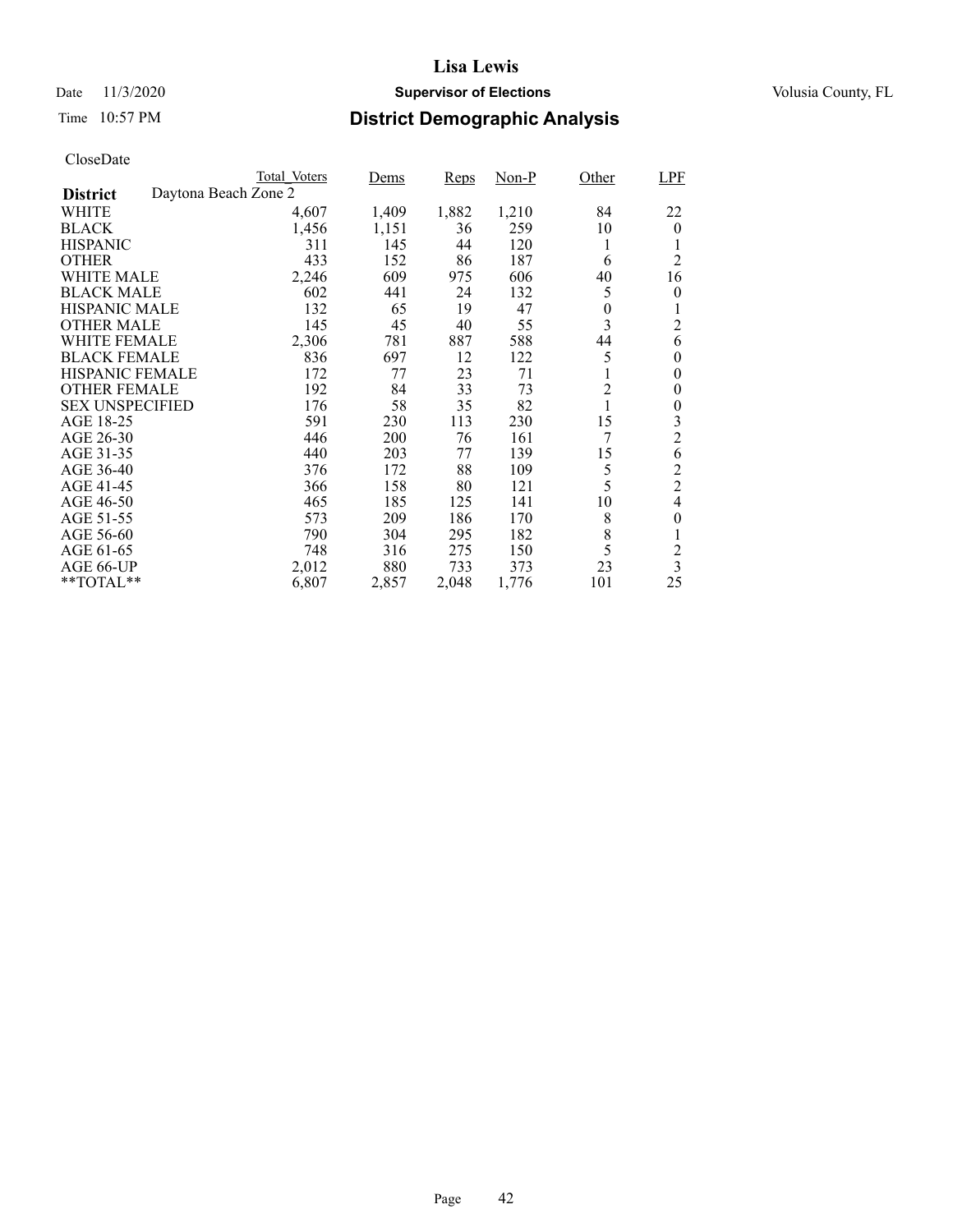### Date 11/3/2020 **Supervisor of Elections** Volusia County, FL

## Time 10:57 PM **District Demographic Analysis**

|                        |                      | Total Voters | Dems  | <b>Reps</b> | $Non-P$ | Other                   | <b>LPF</b>              |
|------------------------|----------------------|--------------|-------|-------------|---------|-------------------------|-------------------------|
| <b>District</b>        | Daytona Beach Zone 3 |              |       |             |         |                         |                         |
| WHITE                  |                      | 3,925        | 1,217 | 1,484       | 1,125   | 76                      | 23                      |
| <b>BLACK</b>           |                      | 1,929        | 1,501 | 38          | 377     | 13                      | $\theta$                |
| <b>HISPANIC</b>        |                      | 328          | 162   | 61          | 96      | 7                       | 2                       |
| <b>OTHER</b>           |                      | 655          | 230   | 75          | 339     | 10                      | 1                       |
| WHITE MALE             |                      | 1,996        | 514   | 823         | 610     | 36                      | 13                      |
| <b>BLACK MALE</b>      |                      | 761          | 569   | 22          | 162     | 8                       | $\theta$                |
| <b>HISPANIC MALE</b>   |                      | 149          | 71    | 29          | 47      | $\overline{c}$          | 0                       |
| <b>OTHER MALE</b>      |                      | 201          | 75    | 34          | 89      | $\overline{\mathbf{3}}$ | 0                       |
| WHITE FEMALE           |                      | 1,873        | 688   | 643         | 492     | 40                      | 10                      |
| <b>BLACK FEMALE</b>    |                      | 1,066        | 852   | 16          | 193     | 5                       | $\theta$                |
| HISPANIC FEMALE        |                      | 170          | 86    | 31          | 46      | 5                       | $\overline{c}$          |
| <b>OTHER FEMALE</b>    |                      | 231          | 101   | 24          | 99      | 6                       | 1                       |
| <b>SEX UNSPECIFIED</b> |                      | 390          | 154   | 36          | 199     | 1                       | $\boldsymbol{0}$        |
| AGE 18-25              |                      | 1,684        | 1,040 | 99          | 526     | 16                      | 3                       |
| AGE 26-30              |                      | 431          | 179   | 84          | 156     | 10                      | $\overline{c}$          |
| AGE 31-35              |                      | 382          | 160   | 74          | 135     | 7                       | 6                       |
| AGE 36-40              |                      | 343          | 123   | 81          | 122     | 13                      | 4                       |
| AGE 41-45              |                      | 311          | 131   | 66          | 105     | 8                       | 1                       |
| AGE 46-50              |                      | 344          | 125   | 100         | 109     | 7                       | 3                       |
| AGE 51-55              |                      | 433          | 156   | 149         | 118     | 9                       | 1                       |
| AGE 56-60              |                      | 557          | 195   | 187         | 171     | 3                       | 1                       |
| AGE 61-65              |                      | 633          | 243   | 223         | 153     | 12                      | $\overline{c}$          |
| AGE 66-UP              |                      | 1,719        | 758   | 595         | 342     | 21                      | $\overline{\mathbf{3}}$ |
| **TOTAL**              |                      | 6,837        | 3,110 | 1,658       | 1,937   | 106                     | 26                      |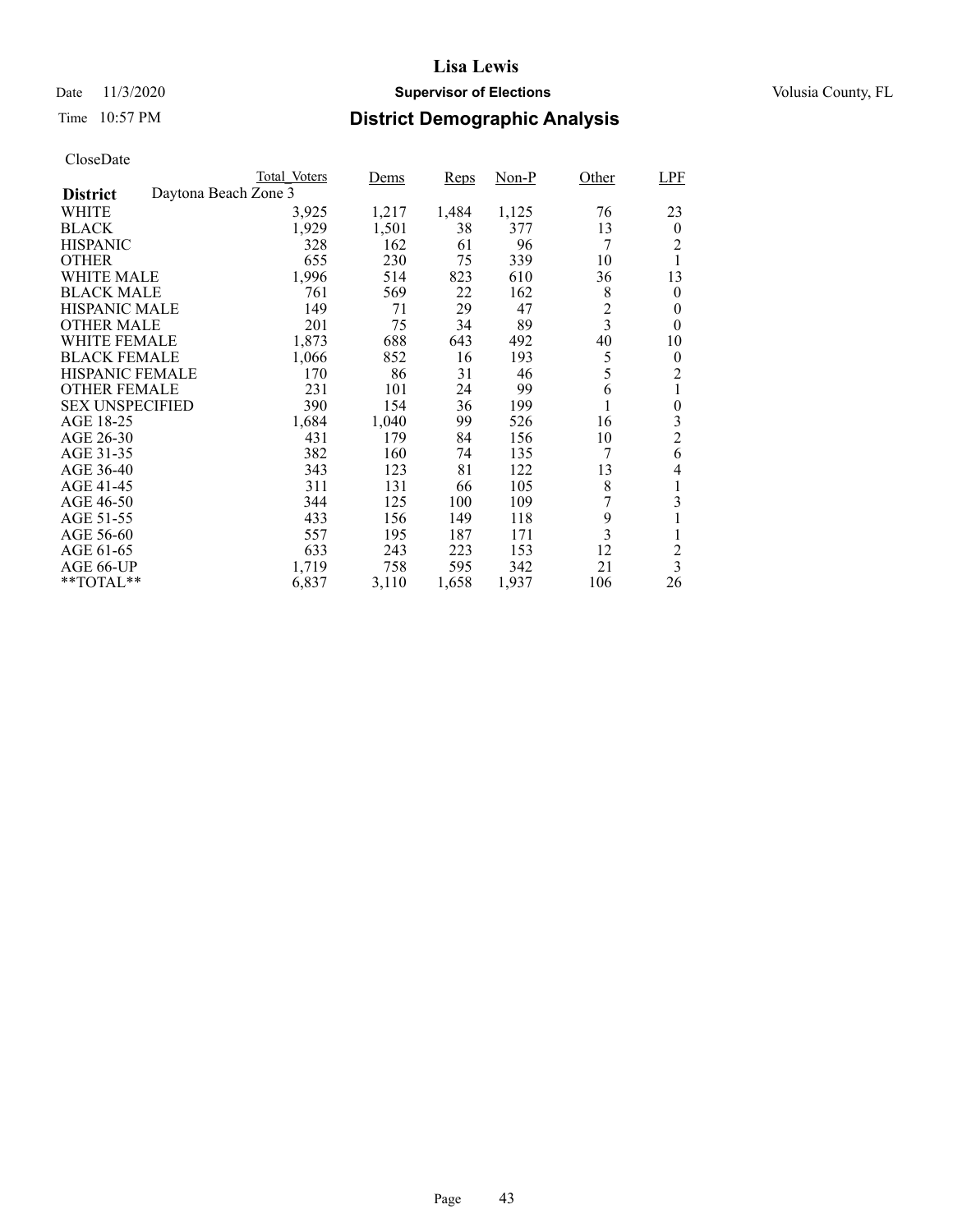### Date 11/3/2020 **Supervisor of Elections** Volusia County, FL

## Time 10:57 PM **District Demographic Analysis**

|                                         | Total Voters | Dems  | Reps  | Non-P | Other | <b>LPF</b>     |
|-----------------------------------------|--------------|-------|-------|-------|-------|----------------|
| Daytona Beach Zone 4<br><b>District</b> |              |       |       |       |       |                |
| WHITE                                   | 8,737        | 2,174 | 4,129 | 2,217 | 180   | 37             |
| <b>BLACK</b>                            | 1,351        | 978   | 47    | 298   | 27    | 1              |
| <b>HISPANIC</b>                         | 530          | 191   | 141   | 183   | 14    | 1              |
| <b>OTHER</b>                            | 797          | 225   | 188   | 366   | 16    | 2              |
| WHITE MALE                              | 4,084        | 815   | 2,006 | 1,148 | 90    | 25             |
| <b>BLACK MALE</b>                       | 555          | 345   | 32    | 160   | 17    | 1              |
| <b>HISPANIC MALE</b>                    | 245          | 84    | 72    | 85    | 4     | $\overline{0}$ |
| <b>OTHER MALE</b>                       | 292          | 73    | 76    | 137   | 5     |                |
| <b>WHITE FEMALE</b>                     | 4,570        | 1,334 | 2,093 | 1,041 | 90    | 12             |
| <b>BLACK FEMALE</b>                     | 769          | 610   | 14    | 135   | 10    | $\theta$       |
| <b>HISPANIC FEMALE</b>                  | 277          | 105   | 68    | 93    | 10    | 1              |
| <b>OTHER FEMALE</b>                     | 346          | 110   | 80    | 147   | 8     | 1              |
| <b>SEX UNSPECIFIED</b>                  | 276          | 92    | 63    | 118   | 3     | $\theta$       |
| AGE 18-25                               | 1,139        | 398   | 283   | 408   | 35    | 15             |
| AGE 26-30                               | 897          | 315   | 216   | 327   | 30    | 9              |
| AGE 31-35                               | 755          | 277   | 204   | 247   | 23    | 4              |
| AGE 36-40                               | 602          | 204   | 163   | 224   | 10    | 1              |
| AGE 41-45                               | 516          | 190   | 152   | 165   | 7     | $\overline{c}$ |
| AGE 46-50                               | 644          | 182   | 250   | 191   | 16    | 5              |
| AGE 51-55                               | 700          | 196   | 308   | 182   | 13    |                |
| AGE 56-60                               | 1,054        | 298   | 476   | 253   | 27    | $\overline{0}$ |
| AGE 61-65                               | 1,284        | 379   | 607   | 273   | 21    | 4              |
| AGE 66-UP                               | 3,824        | 1,129 | 1,846 | 794   | 55    | $\theta$       |
| $*$ $TOTAL**$                           | 11,415       | 3,568 | 4,505 | 3,064 | 237   | 41             |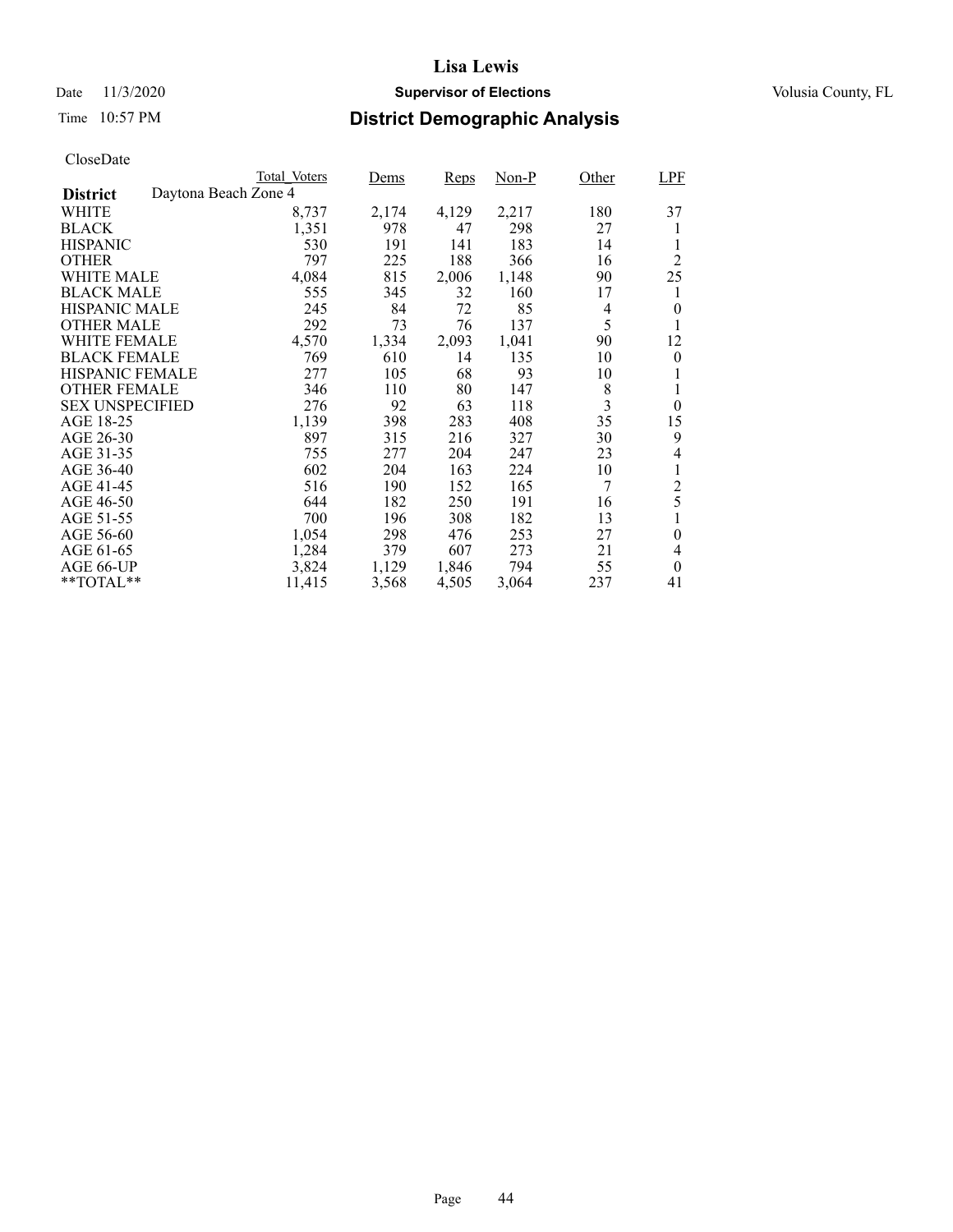### Date 11/3/2020 **Supervisor of Elections** Volusia County, FL

## Time 10:57 PM **District Demographic Analysis**

|                        |                      | Total Voters | Dems  | Reps  | $Non-P$ | Other            | <b>LPF</b>     |
|------------------------|----------------------|--------------|-------|-------|---------|------------------|----------------|
| <b>District</b>        | Daytona Beach Zone 5 |              |       |       |         |                  |                |
| WHITE                  |                      | 2,747        | 843   | 1,026 | 802     | 62               | 14             |
| <b>BLACK</b>           |                      | 4,651        | 3,776 | 118   | 722     | 33               | $\overline{c}$ |
| <b>HISPANIC</b>        |                      | 459          | 200   | 76    | 173     | 7                | 3              |
| <b>OTHER</b>           |                      | 647          | 265   | 89    | 278     | 13               | $\overline{2}$ |
| WHITE MALE             |                      | 1,286        | 327   | 526   | 393     | 30               | 10             |
| <b>BLACK MALE</b>      |                      | 1,771        | 1,341 | 69    | 344     | 17               | $\theta$       |
| <b>HISPANIC MALE</b>   |                      | 205          | 76    | 38    | 84      | 5                | 2              |
| <b>OTHER MALE</b>      |                      | 246          | 102   | 36    | 100     | 8                | $\mathbf{0}$   |
| WHITE FEMALE           |                      | 1,428        | 506   | 491   | 395     | 32               | 4              |
| <b>BLACK FEMALE</b>    |                      | 2,799        | 2,373 | 45    | 363     | 16               | $\overline{c}$ |
| <b>HISPANIC FEMALE</b> |                      | 248          | 121   | 38    | 86      | $\overline{c}$   | 1              |
| <b>OTHER FEMALE</b>    |                      | 256          | 116   | 32    | 101     | 5                | $\overline{c}$ |
| <b>SEX UNSPECIFIED</b> |                      | 265          | 122   | 34    | 109     | $\boldsymbol{0}$ | $\mathbf{0}$   |
| AGE 18-25              |                      | 1,461        | 765   | 195   | 463     | 29               | 9              |
| AGE 26-30              |                      | 907          | 489   | 131   | 263     | 17               | 7              |
| AGE 31-35              |                      | 774          | 421   | 89    | 249     | 13               | $\overline{2}$ |
| AGE 36-40              |                      | 655          | 390   | 78    | 180     | 6                |                |
| AGE 41-45              |                      | 574          | 337   | 71    | 162     | 3                | 1              |
| AGE 46-50              |                      | 622          | 377   | 107   | 125     | 13               | $\theta$       |
| AGE 51-55              |                      | 575          | 376   | 89    | 101     | 9                | 0              |
| AGE 56-60              |                      | 701          | 460   | 114   | 122     | 5                | $\theta$       |
| AGE 61-65              |                      | 642          | 429   | 113   | 90      | 9                | 1              |
| AGE 66-UP              |                      | 1,593        | 1,040 | 322   | 220     | 11               | $\theta$       |
| **TOTAL**              |                      | 8,504        | 5,084 | 1,309 | 1,975   | 115              | 21             |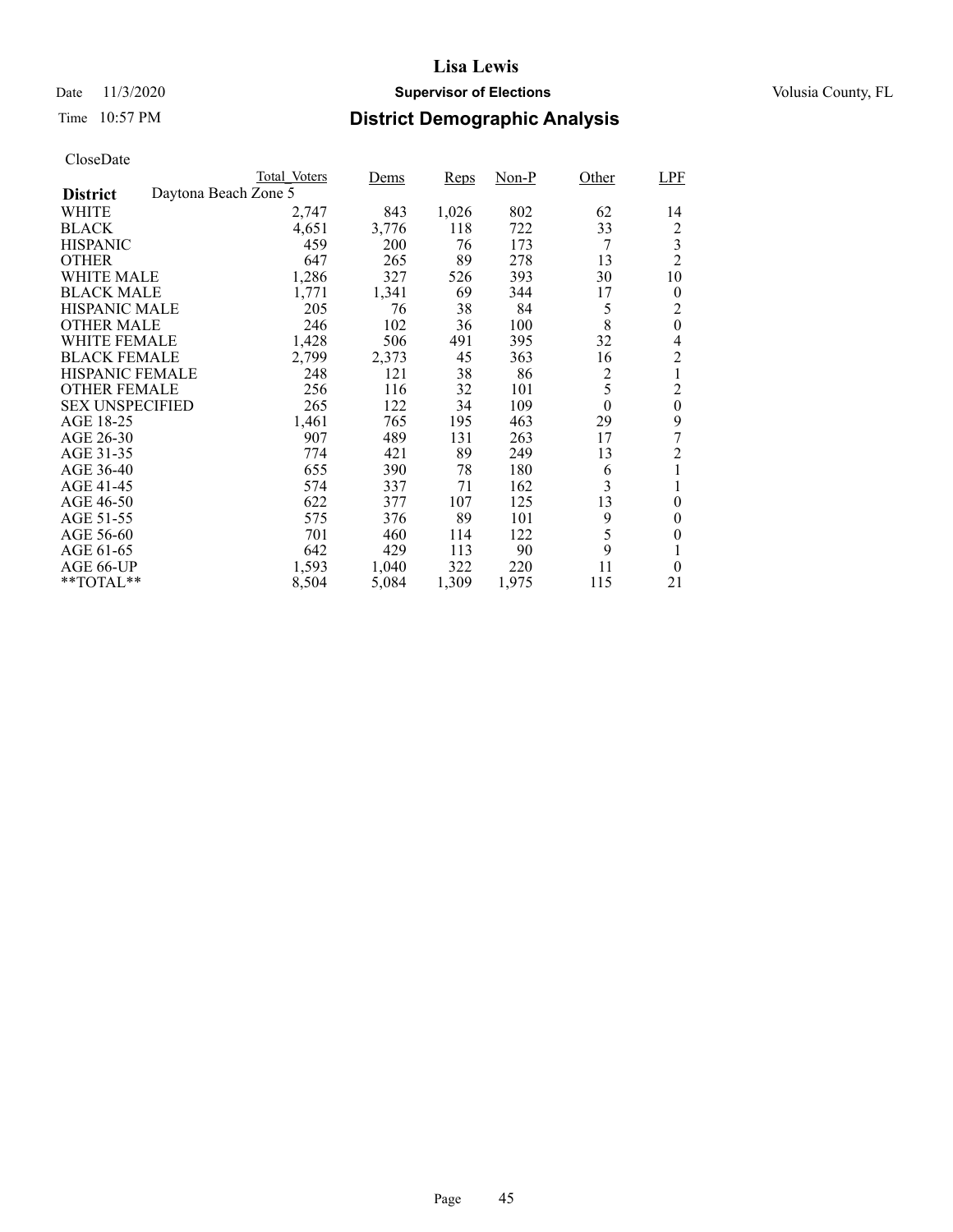### Date 11/3/2020 **Supervisor of Elections** Volusia County, FL

## Time 10:57 PM **District Demographic Analysis**

|                        |                      | Total Voters | <u>Dems</u> | Reps | $Non-P$ | Other          | LPF            |
|------------------------|----------------------|--------------|-------------|------|---------|----------------|----------------|
| <b>District</b>        | Daytona Beach Zone 6 |              |             |      |         |                |                |
| WHITE                  |                      | 1,468        | 464         | 489  | 478     | 27             | 10             |
| <b>BLACK</b>           |                      | 3,722        | 3,054       | 94   | 556     | 18             | $\theta$       |
| <b>HISPANIC</b>        |                      | 320          | 162         | 32   | 122     | 4              | 0              |
| <b>OTHER</b>           |                      | 479          | 210         | 60   | 195     | 12             | 2              |
| WHITE MALE             |                      | 711          | 179         | 271  | 242     | 13             | 6              |
| <b>BLACK MALE</b>      |                      | 1,449        | 1,128       | 45   | 265     | 11             | 0              |
| <b>HISPANIC MALE</b>   |                      | 154          | 70          | 19   | 63      | 2              | 0              |
| <b>OTHER MALE</b>      |                      | 155          | 62          | 32   | 55      | 4              | $\overline{c}$ |
| WHITE FEMALE           |                      | 708          | 278         | 199  | 214     | 14             | 3              |
| <b>BLACK FEMALE</b>    |                      | 2,192        | 1,861       | 47   | 277     |                | $\overline{0}$ |
| <b>HISPANIC FEMALE</b> |                      | 154          | 87          | 12   | 53      | $\overline{2}$ | $\theta$       |
| <b>OTHER FEMALE</b>    |                      | 178          | 100         | 16   | 56      | 6              | 0              |
| <b>SEX UNSPECIFIED</b> |                      | 288          | 125         | 34   | 126     | $\overline{2}$ |                |
| AGE 18-25              |                      | 1,112        | 566         | 139  | 376     | 27             | 4              |
| AGE 26-30              |                      | 579          | 364         | 35   | 170     | 10             | 0              |
| AGE 31-35              |                      | 555          | 348         | 56   | 145     | 4              | $\overline{c}$ |
| AGE 36-40              |                      | 461          | 285         | 50   | 123     |                | $\overline{c}$ |
| AGE 41-45              |                      | 435          | 277         | 32   | 122     | 3              |                |
| AGE 46-50              |                      | 385          | 243         | 59   | 80      | 3              | $\overline{0}$ |
| AGE 51-55              |                      | 468          | 315         | 59   | 87      | 5              | $\overline{c}$ |
| AGE 56-60              |                      | 470          | 325         | 61   | 81      | $\overline{c}$ |                |
| AGE 61-65              |                      | 477          | 343         | 63   | 70      | 1              | $\theta$       |
| AGE 66-UP              |                      | 1,047        | 824         | 121  | 97      | 5              | $\theta$       |
| **TOTAL**              |                      | 5,989        | 3,890       | 675  | 1,351   | 61             | 12             |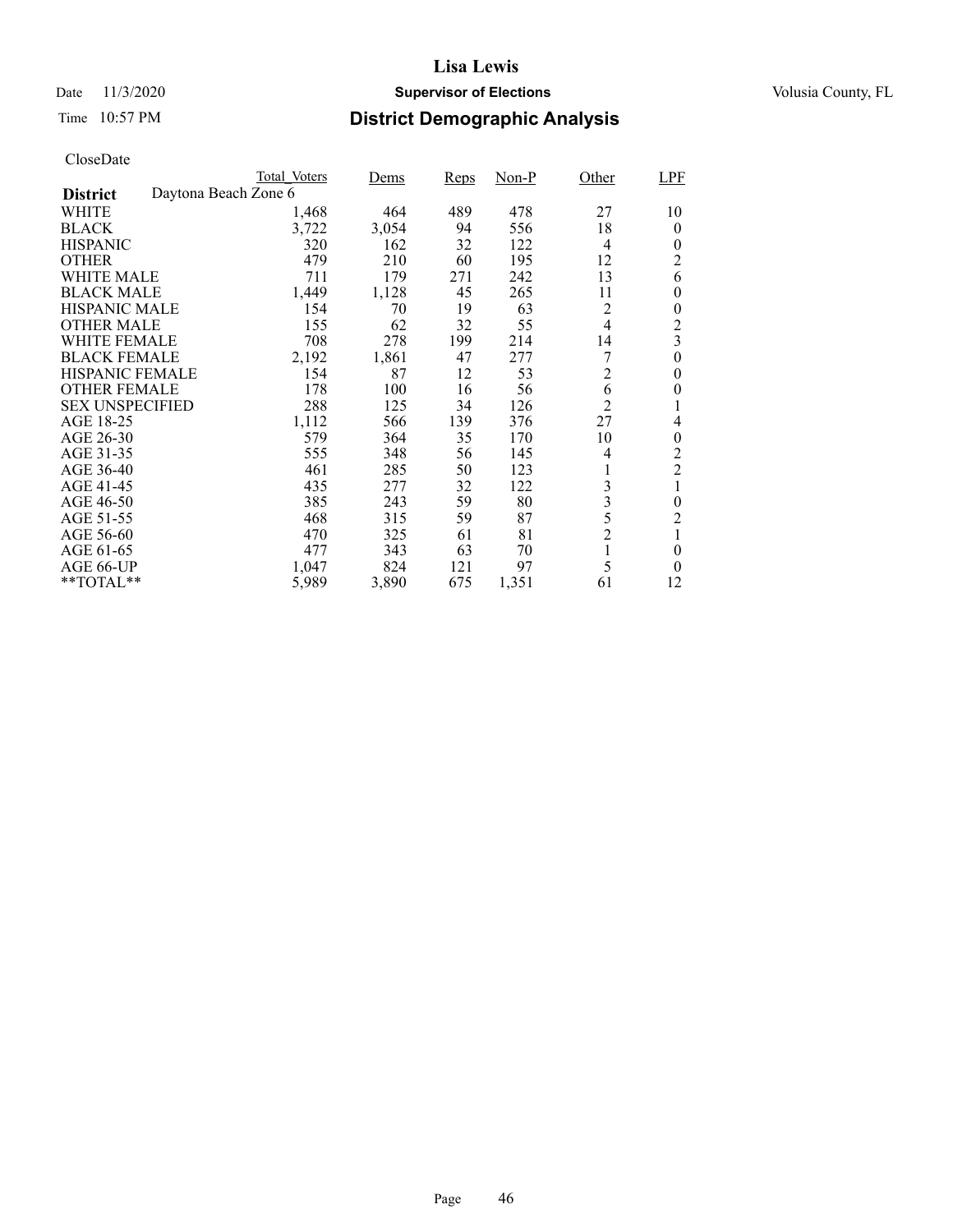### Date 11/3/2020 **Supervisor of Elections** Volusia County, FL

## Time 10:57 PM **District Demographic Analysis**

|                        |                      | Total Voters | Dems  | Reps  | Non-P | Other          | LPF      |
|------------------------|----------------------|--------------|-------|-------|-------|----------------|----------|
| <b>District</b>        | Daytona Beach Shores |              |       |       |       |                |          |
| WHITE                  |                      | 4,167        | 972   | 2,103 | 1,021 | 62             | 9        |
| <b>BLACK</b>           |                      | 69           | 47    | 5     | 16    |                | $\theta$ |
| <b>HISPANIC</b>        |                      | 116          | 39    | 44    | 32    |                | 0        |
| <b>OTHER</b>           |                      | 294          | 86    | 96    | 108   | 3              |          |
| WHITE MALE             |                      | 1,964        | 401   | 1,011 | 513   | 34             | 5        |
| <b>BLACK MALE</b>      |                      | 32           | 20    | 2     | 9     |                | $\theta$ |
| <b>HISPANIC MALE</b>   |                      | 53           | 11    | 21    | 20    |                | 0        |
| <b>OTHER MALE</b>      |                      | 111          | 32    | 39    | 39    |                | 0        |
| WHITE FEMALE           |                      | 2,153        | 558   | 1,067 | 497   | 27             | 4        |
| <b>BLACK FEMALE</b>    |                      | 36           | 27    | 3     | 6     | $\theta$       | 0        |
| <b>HISPANIC FEMALE</b> |                      | 61           | 27    | 22    | 12    | 0              | 0        |
| <b>OTHER FEMALE</b>    |                      | 139          | 45    | 41    | 51    |                |          |
| <b>SEX UNSPECIFIED</b> |                      | 97           | 23    | 42    | 30    | $\overline{c}$ | 0        |
| AGE 18-25              |                      | 161          | 44    | 54    | 57    | 5              |          |
| AGE 26-30              |                      | 88           | 25    | 31    | 29    | $\overline{c}$ |          |
| AGE 31-35              |                      | 109          | 26    | 41    | 35    | 3              | 4        |
| AGE 36-40              |                      | 115          | 27    | 45    | 42    |                | 0        |
| AGE 41-45              |                      | 121          | 32    | 44    | 42    | $\overline{c}$ | 1        |
| AGE 46-50              |                      | 156          | 25    | 74    | 55    | $\overline{c}$ | 0        |
| AGE 51-55              |                      | 274          | 63    | 117   | 89    | 4              |          |
| AGE 56-60              |                      | 447          | 103   | 230   | 104   | 10             | 0        |
| AGE 61-65              |                      | 585          | 127   | 302   | 145   | 10             |          |
| AGE 66-UP              |                      | 2,590        | 672   | 1,310 | 579   | 28             |          |
| $*$ $TOTAL**$          |                      | 4,646        | 1,144 | 2,248 | 1,177 | 67             | 10       |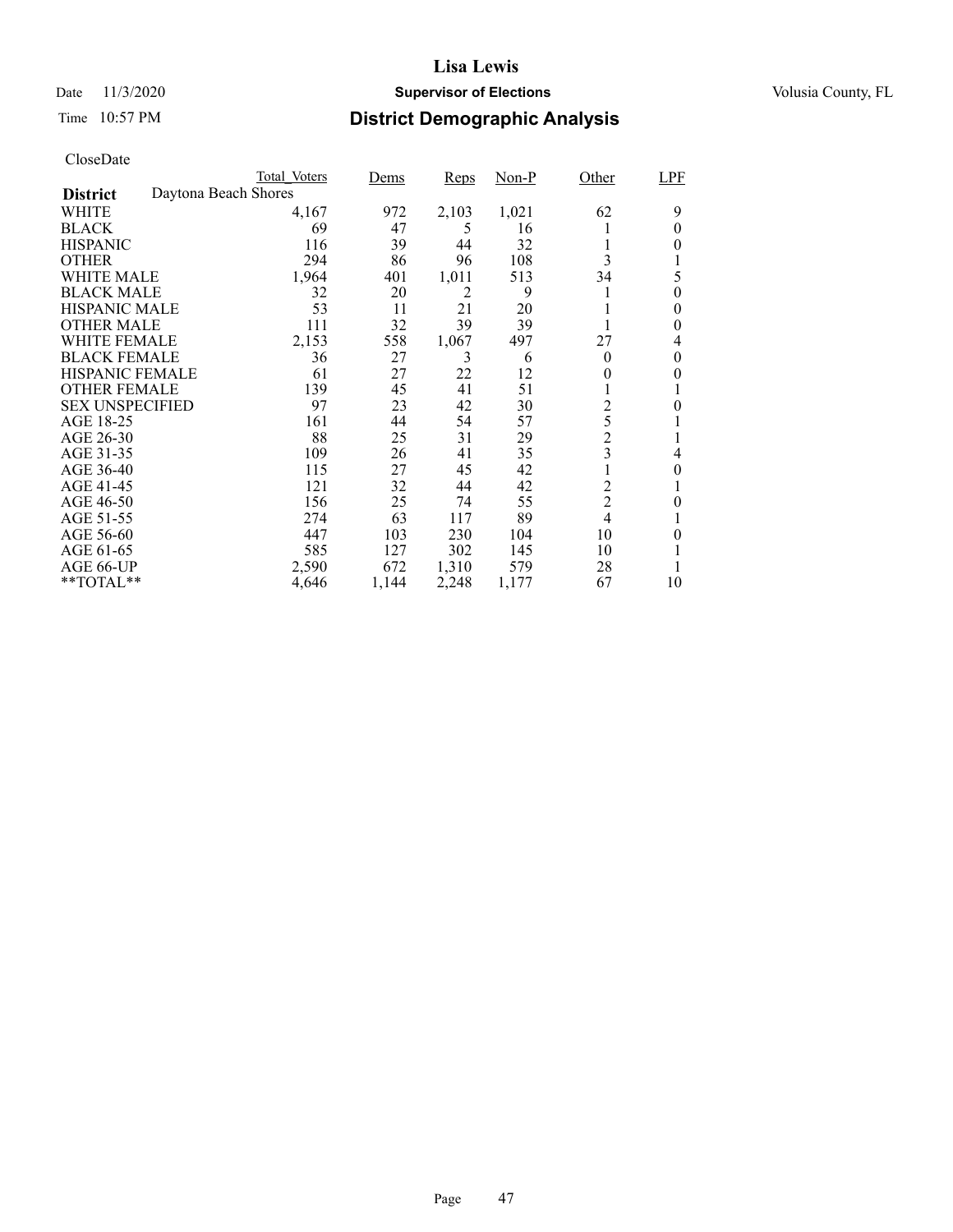### Date 11/3/2020 **Supervisor of Elections** Volusia County, FL

## Time 10:57 PM **District Demographic Analysis**

|                        |        | Total Voters | <u>Dems</u> | Reps  | Non-P | Other          | <b>LPF</b>     |
|------------------------|--------|--------------|-------------|-------|-------|----------------|----------------|
| <b>District</b>        | DeBary |              |             |       |       |                |                |
| WHITE                  |        | 13,531       | 2,998       | 6,858 | 3,440 | 178            | 57             |
| <b>BLACK</b>           |        | 793          | 574         | 36    | 175   | 8              | $\theta$       |
| <b>HISPANIC</b>        |        | 1,772        | 737         | 430   | 578   | 23             | 4              |
| <b>OTHER</b>           |        | 1,089        | 282         | 287   | 498   | 20             | $\overline{2}$ |
| WHITE MALE             |        | 6,310        | 1,162       | 3,359 | 1,668 | 83             | 38             |
| <b>BLACK MALE</b>      |        | 369          | 241         | 18    | 104   | 6              | $\theta$       |
| <b>HISPANIC MALE</b>   |        | 790          | 300         | 213   | 263   | 11             | 3              |
| <b>OTHER MALE</b>      |        | 367          | 90          | 103   | 166   | 7              | 1              |
| WHITE FEMALE           |        | 7,029        | 1,803       | 3,415 | 1,702 | 91             | 18             |
| <b>BLACK FEMALE</b>    |        | 411          | 323         | 18    | 68    | $\overline{2}$ | $\theta$       |
| <b>HISPANIC FEMALE</b> |        | 955          | 426         | 211   | 305   | 12             |                |
| <b>OTHER FEMALE</b>    |        | 478          | 153         | 124   | 190   | 10             | 1              |
| <b>SEX UNSPECIFIED</b> |        | 476          | 93          | 150   | 225   | 7              | 1              |
| AGE 18-25              |        | 1,467        | 368         | 469   | 569   | 47             | 14             |
| AGE 26-30              |        | 1,074        | 275         | 378   | 398   | 17             | 6              |
| AGE 31-35              |        | 1,197        | 323         | 430   | 420   | 18             | 6              |
| AGE 36-40              |        | 1,184        | 279         | 455   | 422   | 13             | 15             |
| AGE 41-45              |        | 1,127        | 299         | 433   | 369   | 20             | 6              |
| AGE 46-50              |        | 1,283        | 292         | 581   | 385   | 16             | 9              |
| AGE 51-55              |        | 1,436        | 350         | 696   | 372   | 16             | $\overline{c}$ |
| AGE 56-60              |        | 1,629        | 413         | 812   | 382   | 19             | $\overline{3}$ |
| AGE 61-65              |        | 1,701        | 444         | 835   | 395   | 25             | $\overline{c}$ |
| AGE 66-UP              |        | 5,087        | 1,548       | 2,522 | 979   | 38             | $\theta$       |
| **TOTAL**              |        | 17,185       | 4,591       | 7,611 | 4,691 | 229            | 63             |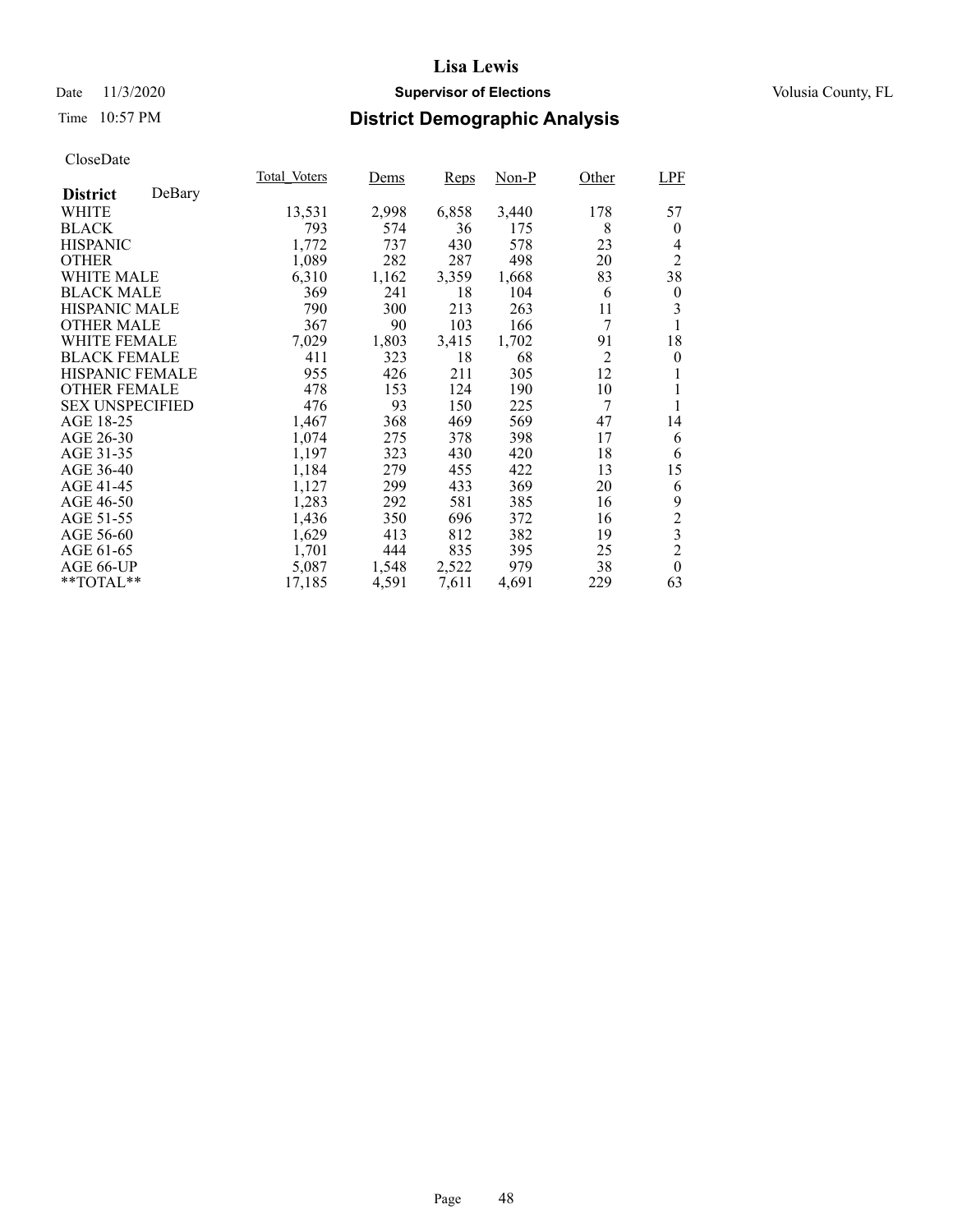### Date 11/3/2020 **Supervisor of Elections** Volusia County, FL

### Time 10:57 PM **District Demographic Analysis**

|                        |        | Total Voters | Dems  | <b>Reps</b> | Non-P | Other | LPF                      |
|------------------------|--------|--------------|-------|-------------|-------|-------|--------------------------|
| <b>District</b>        | DeLand |              |       |             |       |       |                          |
| WHITE                  |        | 16,766       | 5,034 | 7,365       | 4,044 | 249   | 74                       |
| <b>BLACK</b>           |        | 3,120        | 2,452 | 108         | 540   | 18    | 2                        |
| <b>HISPANIC</b>        |        | 2,709        | 1,163 | 519         | 982   | 37    | 8                        |
| <b>OTHER</b>           |        | 1,608        | 604   | 300         | 677   | 19    | 8                        |
| WHITE MALE             |        | 7,333        | 1,838 | 3,421       | 1,907 | 115   | 52                       |
| <b>BLACK MALE</b>      |        | 1,230        | 898   | 54          | 267   | 10    | 1                        |
| <b>HISPANIC MALE</b>   |        | 1,115        | 429   | 249         | 414   | 17    | 6                        |
| <b>OTHER MALE</b>      |        | 570          | 205   | 122         | 234   | 7     | $\overline{2}$           |
| WHITE FEMALE           |        | 9,249        | 3,135 | 3,881       | 2,079 | 133   | 21                       |
| <b>BLACK FEMALE</b>    |        | 1,828        | 1,505 | 50          | 264   | 8     | 1                        |
| HISPANIC FEMALE        |        | 1,554        | 714   | 263         | 556   | 19    | 2                        |
| <b>OTHER FEMALE</b>    |        | 673          | 285   | 116         | 258   | 10    | $\overline{\mathcal{L}}$ |
| <b>SEX UNSPECIFIED</b> |        | 651          | 244   | 136         | 264   | 4     | $\overline{3}$           |
| AGE 18-25              |        | 2,690        | 1,111 | 572         | 931   | 58    | 18                       |
| AGE 26-30              |        | 1,719        | 651   | 422         | 603   | 24    | 19                       |
| AGE 31-35              |        | 1,777        | 643   | 476         | 619   | 26    | 13                       |
| AGE 36-40              |        | 1,706        | 642   | 460         | 571   | 23    | 10                       |
| AGE 41-45              |        | 1,629        | 587   | 517         | 498   | 22    | 5                        |
| AGE 46-50              |        | 1,627        | 591   | 517         | 492   | 24    | $\overline{\mathbf{3}}$  |
| AGE 51-55              |        | 1,669        | 575   | 672         | 393   | 22    | $\overline{7}$           |
| AGE 56-60              |        | 1,941        | 742   | 752         | 424   | 18    | 5                        |
| AGE 61-65              |        | 2,009        | 777   | 808         | 399   | 22    | $\overline{\mathbf{3}}$  |
| AGE 66-UP              |        | 7,436        | 2,934 | 3,096       | 1,313 | 84    | 9                        |
| $*$ TOTAL $*$          |        | 24,203       | 9,253 | 8,292       | 6,243 | 323   | 92                       |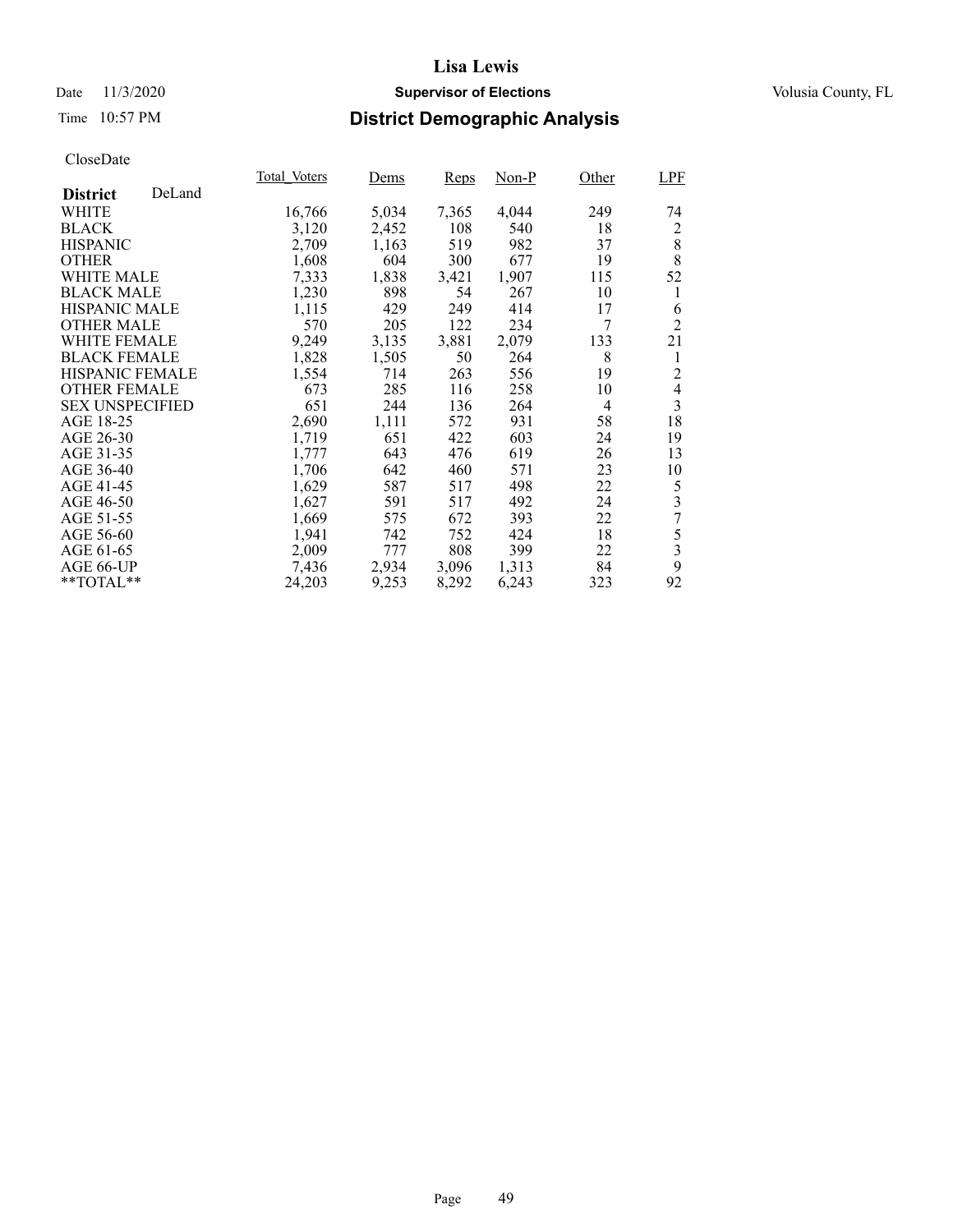### Date 11/3/2020 **Supervisor of Elections** Volusia County, FL

## Time 10:57 PM **District Demographic Analysis**

|                        |                    | Total Voters | Dems  | <b>Reps</b> | Non-P | Other          | <b>LPF</b>     |
|------------------------|--------------------|--------------|-------|-------------|-------|----------------|----------------|
| <b>District</b>        | Deltona District 1 |              |       |             |       |                |                |
| WHITE                  |                    | 5,163        | 1,320 | 2,115       | 1,647 | 60             | 21             |
| <b>BLACK</b>           |                    | 1,245        | 917   | 51          | 267   | 9              | 1              |
| <b>HISPANIC</b>        |                    | 3,259        | 1,558 | 450         | 1,222 | 28             |                |
| <b>OTHER</b>           |                    | 751          | 241   | 134         | 363   | 12             |                |
| <b>WHITE MALE</b>      |                    | 2,427        | 519   | 1,058       | 807   | 30             | 13             |
| <b>BLACK MALE</b>      |                    | 532          | 350   | 30          | 147   | 5              | $\theta$       |
| <b>HISPANIC MALE</b>   |                    | 1,458        | 656   | 224         | 567   | 10             |                |
| <b>OTHER MALE</b>      |                    | 257          | 76    | 49          | 128   | 3              |                |
| WHITE FEMALE           |                    | 2,670        | 789   | 1,035       | 808   | 30             | 8              |
| <b>BLACK FEMALE</b>    |                    | 694          | 554   | 19          | 116   | $\overline{4}$ |                |
| HISPANIC FEMALE        |                    | 1,746        | 876   | 220         | 632   | 18             | $\theta$       |
| <b>OTHER FEMALE</b>    |                    | 309          | 118   | 58          | 127   | 6              | $\theta$       |
| <b>SEX UNSPECIFIED</b> |                    | 325          | 98    | 57          | 167   | 3              | 0              |
| AGE 18-25              |                    | 1,282        | 426   | 225         | 606   | 23             | 2              |
| AGE 26-30              |                    | 999          | 356   | 192         | 427   | 16             | 8              |
| AGE 31-35              |                    | 1,024        | 361   | 230         | 415   | 15             | 3              |
| AGE 36-40              |                    | 942          | 322   | 221         | 383   | 12             | $\overline{4}$ |
| AGE 41-45              |                    | 866          | 354   | 200         | 300   | 9              | 3              |
| AGE 46-50              |                    | 878          | 335   | 240         | 290   | 13             | 0              |
| AGE 51-55              |                    | 902          | 315   | 316         | 265   | 5              | 1              |
| AGE 56-60              |                    | 938          | 367   | 311         | 252   | 6              | $\overline{2}$ |
| AGE 61-65              |                    | 821          | 327   | 291         | 198   | 4              |                |
| AGE 66-UP              |                    | 1,766        | 873   | 524         | 363   | 6              | $\theta$       |
| $*$ $*$ TOTAL $*$ $*$  |                    | 10,418       | 4,036 | 2,750       | 3,499 | 109            | 24             |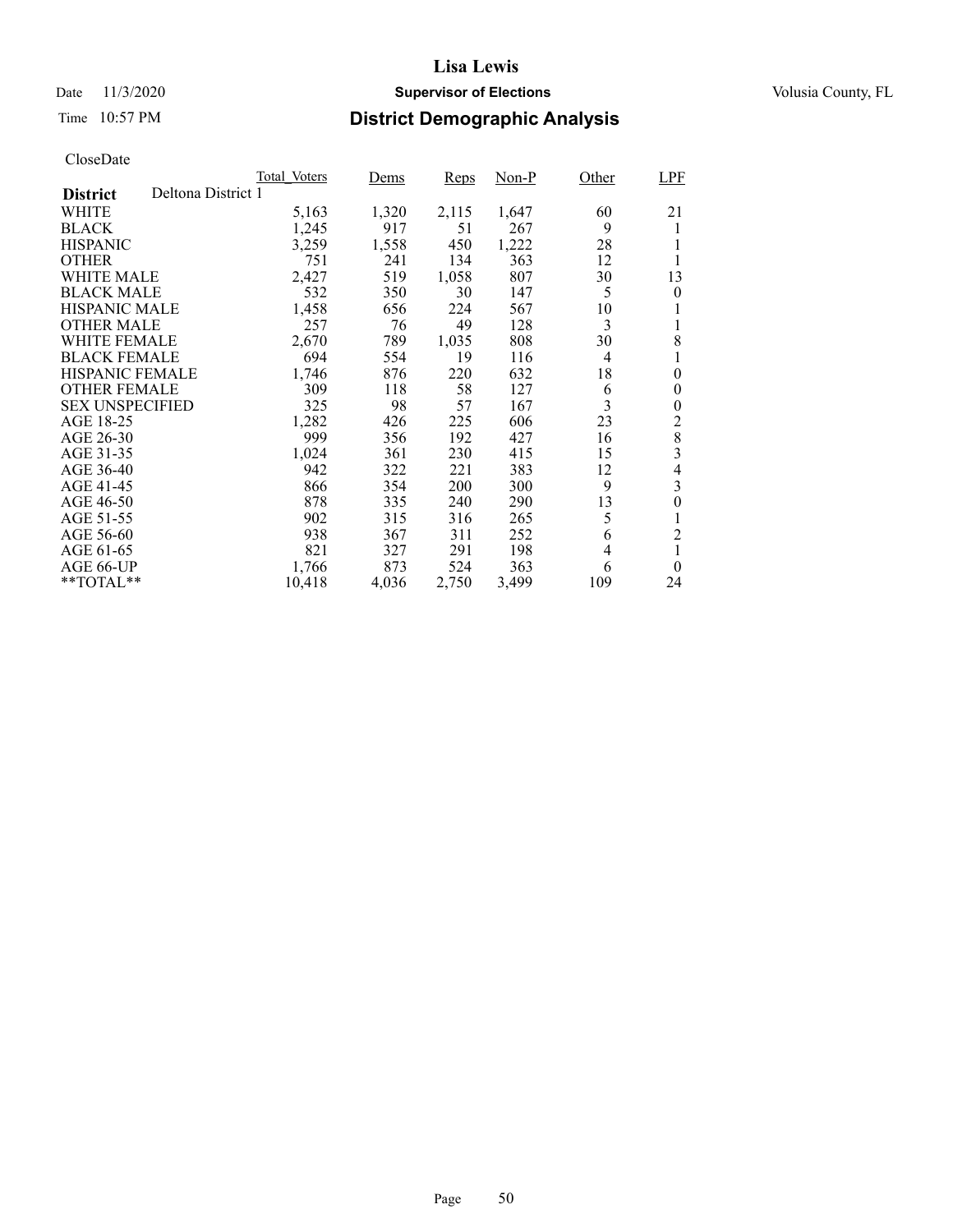### Date 11/3/2020 **Supervisor of Elections** Volusia County, FL

## Time 10:57 PM **District Demographic Analysis**

|                        |                    | Total Voters | Dems  | Reps  | Non-P | Other          | <b>LPF</b>     |
|------------------------|--------------------|--------------|-------|-------|-------|----------------|----------------|
| <b>District</b>        | Deltona District 2 |              |       |       |       |                |                |
| WHITE                  |                    | 6,099        | 1,632 | 2,625 | 1,736 | 86             | 20             |
| <b>BLACK</b>           |                    | 1,045        | 771   | 56    | 205   | 11             | 2              |
| <b>HISPANIC</b>        |                    | 3,462        | 1,581 | 584   | 1,262 | 26             | 9              |
| <b>OTHER</b>           |                    | 787          | 298   | 127   | 348   | 12             | $\overline{c}$ |
| WHITE MALE             |                    | 2,808        | 658   | 1,248 | 849   | 40             | 13             |
| <b>BLACK MALE</b>      |                    | 480          | 319   | 32    | 122   | 6              | 1              |
| <b>HISPANIC MALE</b>   |                    | 1,608        | 670   | 312   | 607   | 14             | 5              |
| <b>OTHER MALE</b>      |                    | 298          | 106   | 55    | 134   | $\overline{2}$ | 1              |
| WHITE FEMALE           |                    | 3,216        | 960   | 1,339 | 865   | 45             | 7              |
| <b>BLACK FEMALE</b>    |                    | 554          | 444   | 24    | 81    | 5              | 0              |
| <b>HISPANIC FEMALE</b> |                    | 1,807        | 888   | 268   | 636   | 12             | 3              |
| <b>OTHER FEMALE</b>    |                    | 326          | 147   | 43    | 127   | 8              | 1              |
| <b>SEX UNSPECIFIED</b> |                    | 296          | 90    | 71    | 130   | 3              | $\overline{c}$ |
| AGE 18-25              |                    | 1,203        | 423   | 235   | 506   | 30             | 9              |
| AGE 26-30              |                    | 910          | 293   | 207   | 388   | 18             | 4              |
| AGE 31-35              |                    | 914          | 321   | 215   | 359   | 13             | 6              |
| AGE 36-40              |                    | 930          | 335   | 208   | 362   | 18             | 7              |
| AGE 41-45              |                    | 952          | 351   | 251   | 338   | 10             | $\overline{c}$ |
| AGE 46-50              |                    | 896          | 315   | 256   | 314   | 8              | 3              |
| AGE 51-55              |                    | 949          | 348   | 317   | 277   |                | $\overline{0}$ |
| AGE 56-60              |                    | 971          | 362   | 334   | 267   | 8              | 0              |
| AGE 61-65              |                    | 1,052        | 422   | 382   | 243   | 5              | 0              |
| AGE 66-UP              |                    | 2,616        | 1,112 | 987   | 497   | 18             | $\overline{2}$ |
| $*$ $TOTAL**$          |                    | 11,393       | 4,282 | 3,392 | 3,551 | 135            | 33             |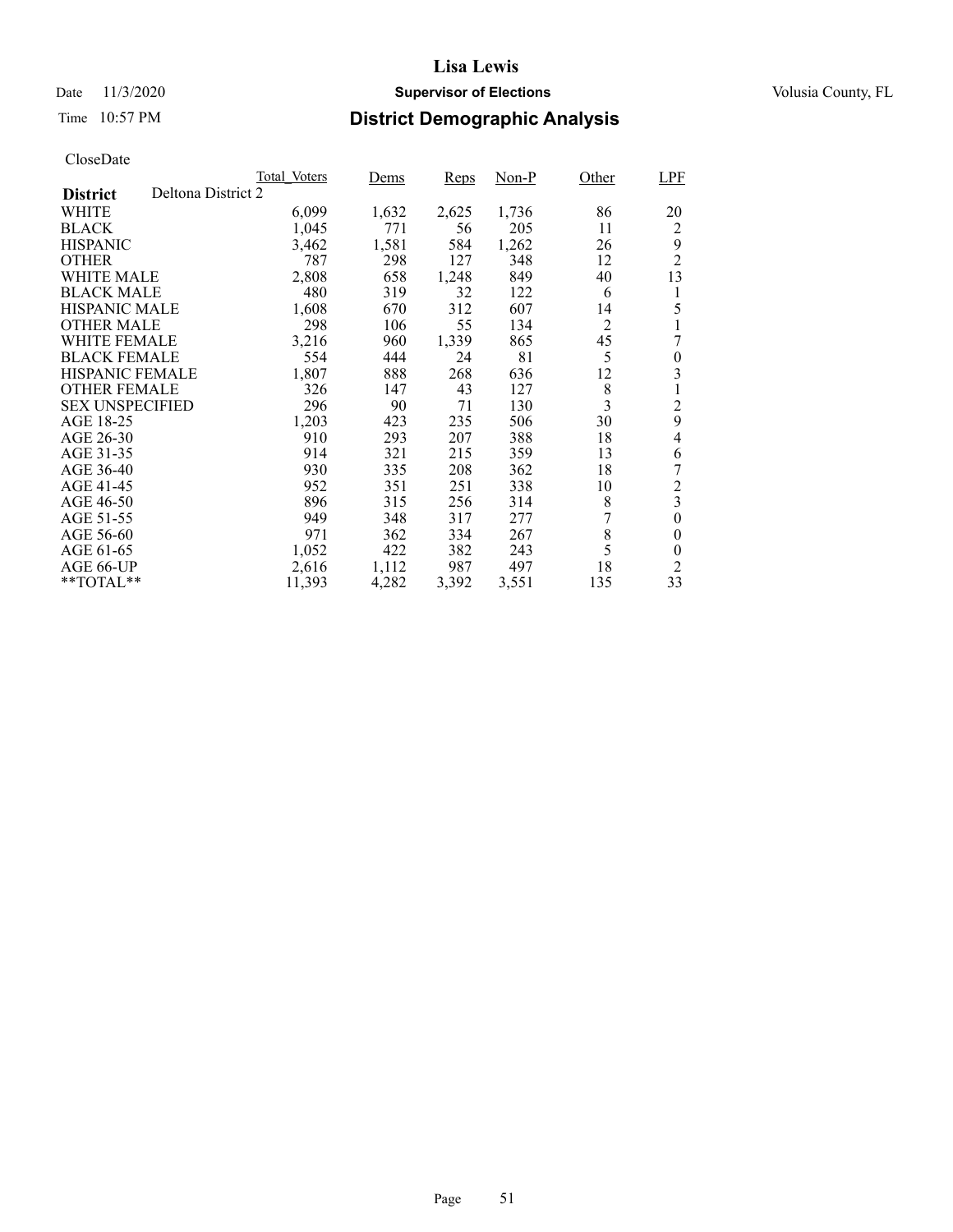### Date 11/3/2020 **Supervisor of Elections** Volusia County, FL

## Time 10:57 PM **District Demographic Analysis**

|                        |                    | Total Voters | Dems  | Reps  | Non-P | Other | <b>LPF</b>       |
|------------------------|--------------------|--------------|-------|-------|-------|-------|------------------|
| <b>District</b>        | Deltona District 3 |              |       |       |       |       |                  |
| WHITE                  |                    | 5,551        | 1,496 | 2,237 | 1,715 | 79    | 24               |
| <b>BLACK</b>           |                    | 1,014        | 759   | 35    | 212   | 8     | $\boldsymbol{0}$ |
| <b>HISPANIC</b>        |                    | 3,577        | 1,659 | 506   | 1,384 | 21    |                  |
| <b>OTHER</b>           |                    | 793          | 264   | 147   | 368   | 13    | 1                |
| WHITE MALE             |                    | 2,571        | 581   | 1,110 | 830   | 33    | 17               |
| <b>BLACK MALE</b>      |                    | 463          | 321   | 25    | 112   | 5     | $\theta$         |
| <b>HISPANIC MALE</b>   |                    | 1,652        | 704   | 264   | 669   | 11    | 4                |
| <b>OTHER MALE</b>      |                    | 291          | 88    | 65    | 132   | 5     |                  |
| WHITE FEMALE           |                    | 2,881        | 881   | 1,093 | 854   | 46    |                  |
| <b>BLACK FEMALE</b>    |                    | 536          | 430   | 10    | 93    | 3     | $\theta$         |
| <b>HISPANIC FEMALE</b> |                    | 1,870        | 930   | 237   | 690   | 10    | 3                |
| <b>OTHER FEMALE</b>    |                    | 338          | 138   | 54    | 141   | 5     | 0                |
| <b>SEX UNSPECIFIED</b> |                    | 333          | 105   | 67    | 158   | 3     | $\boldsymbol{0}$ |
| AGE 18-25              |                    | 1,139        | 386   | 197   | 524   | 27    | 5                |
| AGE 26-30              |                    | 986          | 380   | 190   | 393   | 18    | 5                |
| AGE 31-35              |                    | 966          | 320   | 225   | 398   | 16    | 7                |
| AGE 36-40              |                    | 918          | 314   | 181   | 408   | 13    | $\overline{c}$   |
| AGE 41-45              |                    | 829          | 299   | 192   | 324   | 12    | $\overline{2}$   |
| AGE 46-50              |                    | 908          | 322   | 287   | 292   | 3     | $\overline{4}$   |
| AGE 51-55              |                    | 938          | 341   | 291   | 295   | 9     | $\overline{c}$   |
| AGE 56-60              |                    | 999          | 384   | 313   | 295   | 7     | $\mathbf{0}$     |
| AGE 61-65              |                    | 903          | 350   | 293   | 253   | 5     | $\overline{c}$   |
| AGE 66-UP              |                    | 2,349        | 1,082 | 756   | 497   | 11    | $\overline{3}$   |
| **TOTAL**              |                    | 10,935       | 4,178 | 2,925 | 3,679 | 121   | 32               |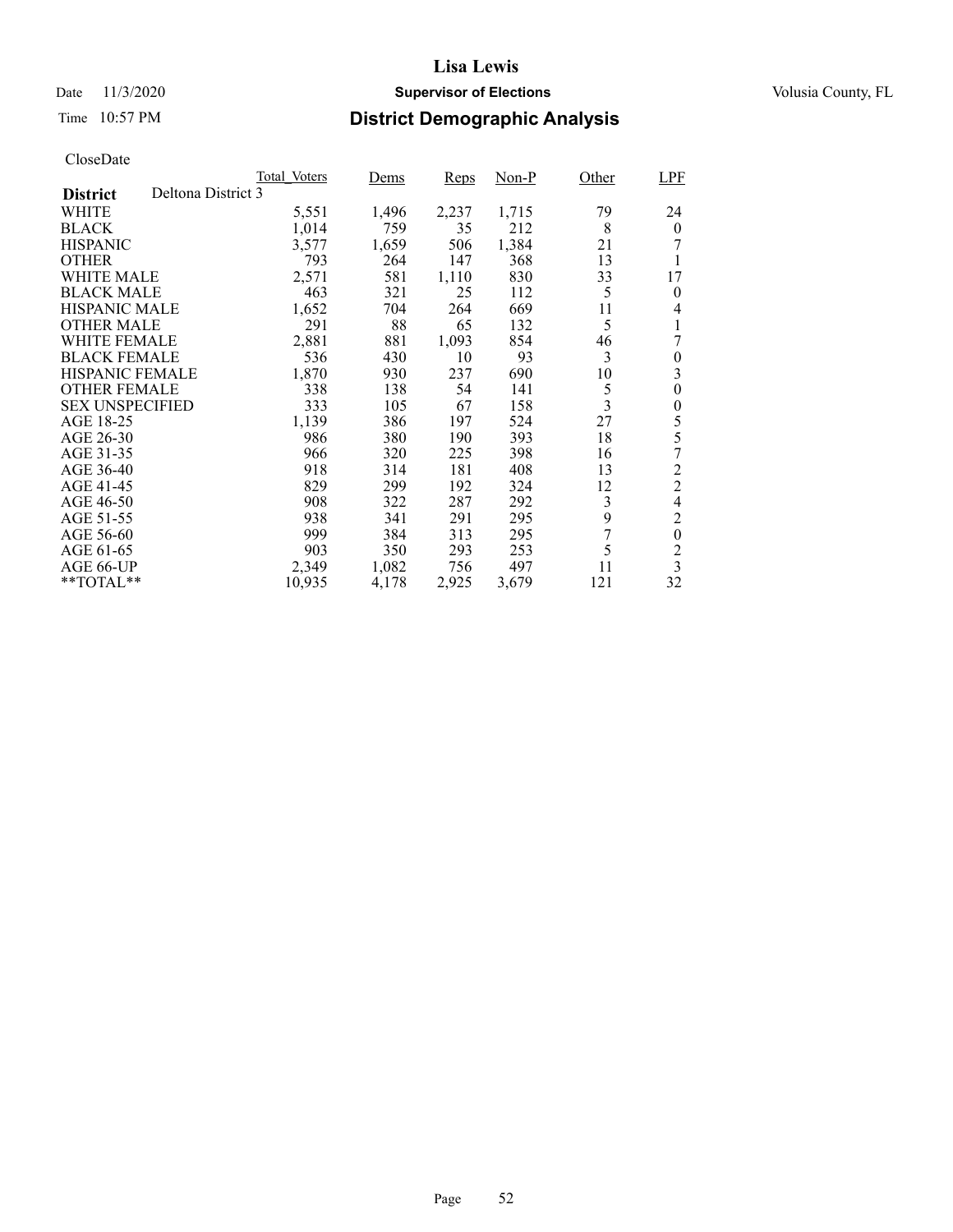### Date 11/3/2020 **Supervisor of Elections** Volusia County, FL

## Time 10:57 PM **District Demographic Analysis**

|                        |                    | Total Voters | Dems  | Reps  | Non-P | Other          | LPF            |
|------------------------|--------------------|--------------|-------|-------|-------|----------------|----------------|
| <b>District</b>        | Deltona District 4 |              |       |       |       |                |                |
| WHITE                  |                    | 5,534        | 1,551 | 2,283 | 1,614 | 57             | 29             |
| <b>BLACK</b>           |                    | 1,090        | 767   | 61    | 250   | 9              | 3              |
| <b>HISPANIC</b>        |                    | 4,058        | 1,984 | 556   | 1,492 | 24             | $\overline{2}$ |
| <b>OTHER</b>           |                    | 874          | 298   | 193   | 363   | 19             | 1              |
| WHITE MALE             |                    | 2,565        | 612   | 1,105 | 795   | 32             | 21             |
| <b>BLACK MALE</b>      |                    | 484          | 312   | 35    | 131   | 5              | 1              |
| <b>HISPANIC MALE</b>   |                    | 1,906        | 876   | 292   | 728   | 10             | 0              |
| <b>OTHER MALE</b>      |                    | 295          | 80    | 74    | 138   | 2              | 1              |
| <b>WHITE FEMALE</b>    |                    | 2,891        | 917   | 1,148 | 794   | 25             | 7              |
| <b>BLACK FEMALE</b>    |                    | 589          | 445   | 23    | 115   | $\overline{4}$ | $\overline{c}$ |
| <b>HISPANIC FEMALE</b> |                    | 2,086        | 1,077 | 257   | 737   | 13             | $\overline{2}$ |
| <b>OTHER FEMALE</b>    |                    | 398          | 171   | 84    | 133   | 10             | $\overline{0}$ |
| <b>SEX UNSPECIFIED</b> |                    | 342          | 110   | 75    | 148   | 8              | 1              |
| AGE 18-25              |                    | 1,287        | 436   | 264   | 558   | 24             | 5              |
| AGE 26-30              |                    | 948          | 377   | 182   | 372   | 10             | 7              |
| AGE 31-35              |                    | 1,026        | 366   | 199   | 440   | 14             | 7              |
| AGE 36-40              |                    | 928          | 347   | 190   | 376   | 10             | 5              |
| AGE 41-45              |                    | 911          | 359   | 185   | 356   | 9              | $\overline{c}$ |
| AGE 46-50              |                    | 896          | 320   | 276   | 288   | 9              | 3              |
| AGE 51-55              |                    | 997          | 388   | 314   | 281   | 12             | $\overline{2}$ |
| AGE 56-60              |                    | 1,056        | 444   | 330   | 272   | 9              | 1              |
| AGE 61-65              |                    | 950          | 403   | 300   | 239   | 6              | $\overline{c}$ |
| AGE 66-UP              |                    | 2,557        | 1,160 | 853   | 537   | 6              | 1              |
| $*$ $TOTAL**$          |                    | 11,556       | 4,600 | 3,093 | 3,719 | 109            | 35             |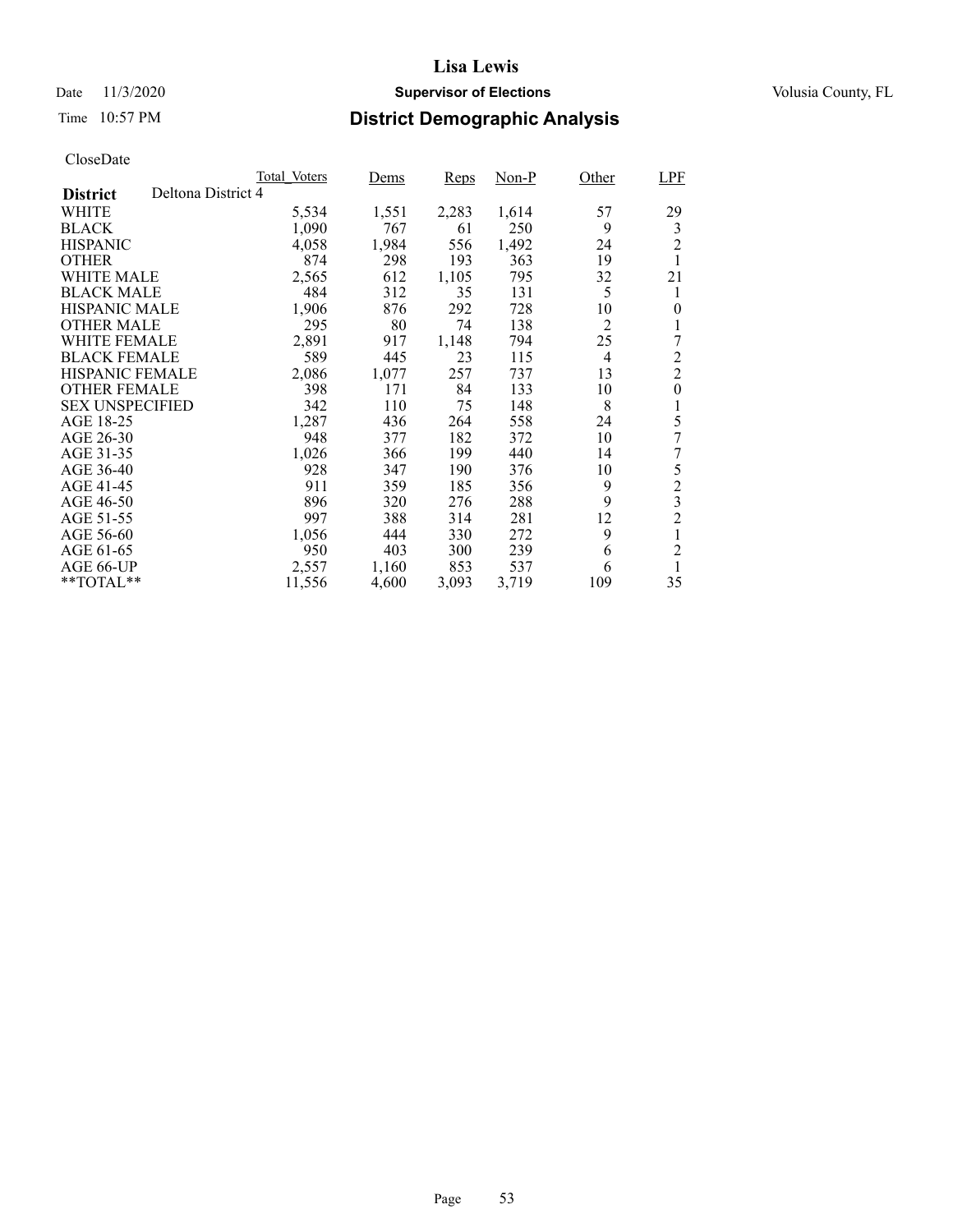### Date 11/3/2020 **Supervisor of Elections** Volusia County, FL

## Time 10:57 PM **District Demographic Analysis**

|                        |                    | Total Voters | Dems  | Reps  | Non-P | Other          | LPF              |
|------------------------|--------------------|--------------|-------|-------|-------|----------------|------------------|
| <b>District</b>        | Deltona District 5 |              |       |       |       |                |                  |
| WHITE                  |                    | 5,451        | 1,437 | 2,311 | 1,607 | 73             | 23               |
| <b>BLACK</b>           |                    | 1,151        | 873   | 47    | 221   | 10             | $\theta$         |
| <b>HISPANIC</b>        |                    | 3,438        | 1,534 | 559   | 1,319 | 23             | 3                |
| <b>OTHER</b>           |                    | 710          | 215   | 146   | 327   | 15             | 7                |
| WHITE MALE             |                    | 2,560        | 557   | 1,161 | 798   | 28             | 16               |
| <b>BLACK MALE</b>      |                    | 502          | 355   | 30    | 111   | 6              | $\boldsymbol{0}$ |
| <b>HISPANIC MALE</b>   |                    | 1,605        | 650   | 320   | 626   |                | $\overline{c}$   |
| <b>OTHER MALE</b>      |                    | 245          | 74    | 59    | 99    | 8              | 5                |
| WHITE FEMALE           |                    | 2,805        | 862   | 1,114 | 777   | 45             | 7                |
| <b>BLACK FEMALE</b>    |                    | 626          | 501   | 16    | 105   | $\overline{4}$ | $\theta$         |
| <b>HISPANIC FEMALE</b> |                    | 1,788        | 855   | 237   | 679   | 16             | 1                |
| <b>OTHER FEMALE</b>    |                    | 287          | 103   | 56    | 122   | 5              | 1                |
| <b>SEX UNSPECIFIED</b> |                    | 331          | 101   | 70    | 157   | $\overline{2}$ | 1                |
| AGE 18-25              |                    | 1,302        | 455   | 264   | 547   | 27             | 9                |
| AGE 26-30              |                    | 878          | 284   | 188   | 387   | 16             | 3                |
| AGE 31-35              |                    | 900          | 288   | 219   | 373   | 14             | 6                |
| AGE 36-40              |                    | 870          | 290   | 189   | 376   | 12             | 3                |
| AGE 41-45              |                    | 856          | 330   | 193   | 316   | 11             | 6                |
| AGE 46-50              |                    | 866          | 298   | 260   | 295   | 12             | 1                |
| AGE 51-55              |                    | 928          | 354   | 321   | 243   | 8              | $\overline{c}$   |
| AGE 56-60              |                    | 1,006        | 363   | 373   | 265   | 5              | $\theta$         |
| AGE 61-65              |                    | 956          | 379   | 349   | 219   | 6              | 3                |
| AGE 66-UP              |                    | 2,188        | 1,018 | 707   | 453   | 10             | $\theta$         |
| $*$ $TOTAL**$          |                    | 10,750       | 4,059 | 3,063 | 3,474 | 121            | 33               |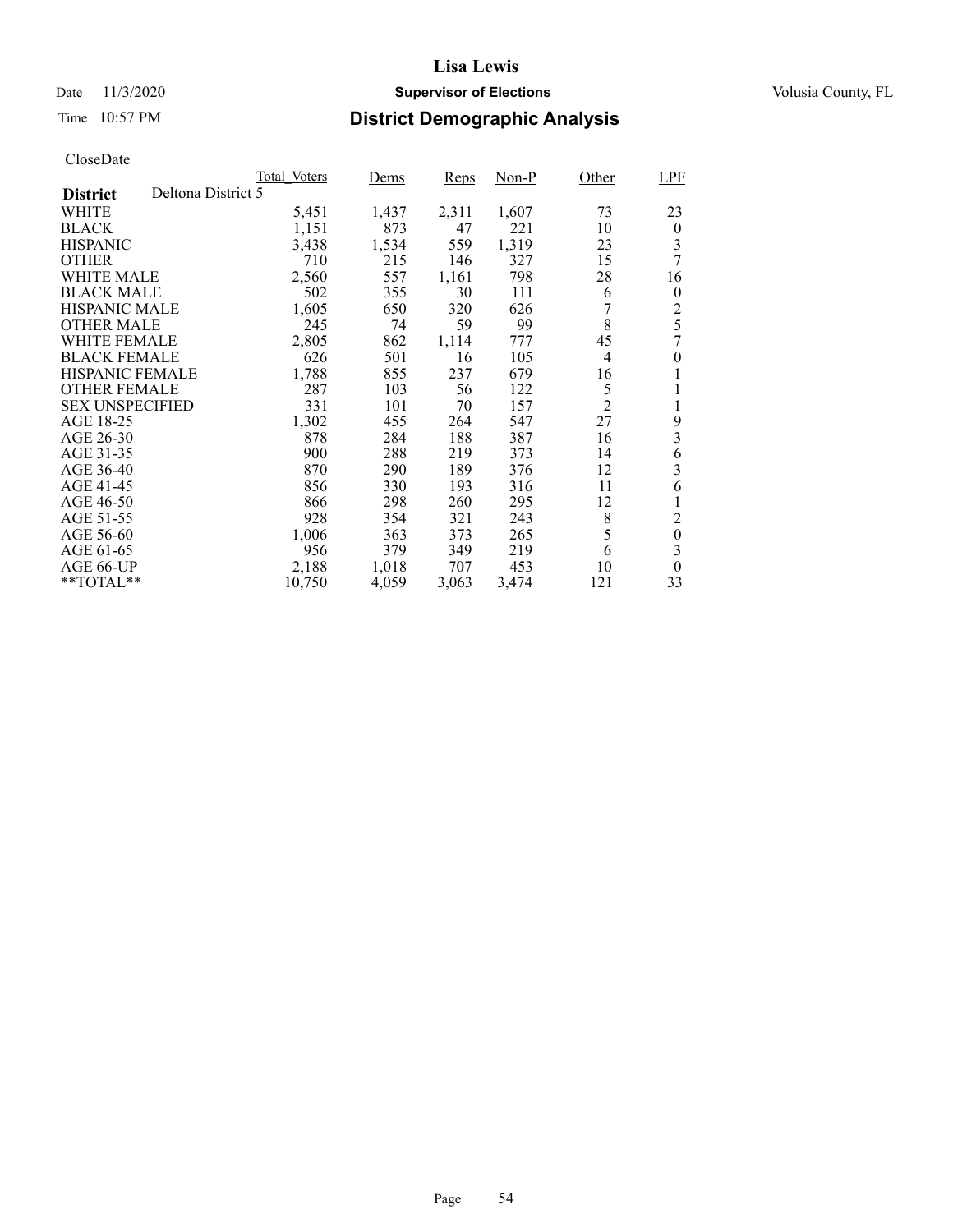### Date 11/3/2020 **Supervisor of Elections** Volusia County, FL

## Time 10:57 PM **District Demographic Analysis**

|                        |                    | Total Voters | Dems  | Reps  | Non-P | Other          | LPF                      |
|------------------------|--------------------|--------------|-------|-------|-------|----------------|--------------------------|
| <b>District</b>        | Deltona District 6 |              |       |       |       |                |                          |
| WHITE                  |                    | 6,165        | 1,500 | 2,736 | 1,813 | 87             | 29                       |
| <b>BLACK</b>           |                    | 1,088        | 798   | 50    | 230   | 10             | $\overline{0}$           |
| <b>HISPANIC</b>        |                    | 2,964        | 1,360 | 419   | 1,150 | 26             | 9                        |
| <b>OTHER</b>           |                    | 742          | 232   | 172   | 320   | 16             | $\overline{2}$           |
| WHITE MALE             |                    | 2,899        | 592   | 1,361 | 884   | 44             | 18                       |
| <b>BLACK MALE</b>      |                    | 495          | 344   | 31    | 113   | 7              | 0                        |
| <b>HISPANIC MALE</b>   |                    | 1,384        | 591   | 228   | 543   | 14             | 8                        |
| <b>OTHER MALE</b>      |                    | 272          | 79    | 70    | 118   | $\overline{4}$ |                          |
| WHITE FEMALE           |                    | 3,164        | 889   | 1,328 | 893   | 43             | 11                       |
| <b>BLACK FEMALE</b>    |                    | 578          | 444   | 19    | 112   | 3              | $\theta$                 |
| <b>HISPANIC FEMALE</b> |                    | 1,532        | 753   | 185   | 581   | 12             | 1                        |
| <b>OTHER FEMALE</b>    |                    | 302          | 114   | 68    | 112   | 7              | 1                        |
| <b>SEX UNSPECIFIED</b> |                    | 333          | 84    | 87    | 157   | 5              | 0                        |
| AGE 18-25              |                    | 1,233        | 406   | 252   | 537   | 32             | 6                        |
| AGE 26-30              |                    | 938          | 307   | 222   | 387   | 16             | 6                        |
| AGE 31-35              |                    | 918          | 305   | 239   | 362   | 7              | 5                        |
| AGE 36-40              |                    | 942          | 310   | 244   | 370   | 15             | 3                        |
| AGE 41-45              |                    | 847          | 269   | 244   | 315   | 15             | $\overline{\mathcal{L}}$ |
| AGE 46-50              |                    | 923          | 317   | 289   | 299   | 13             | 5                        |
| AGE 51-55              |                    | 912          | 311   | 288   | 296   | 13             | 4                        |
| AGE 56-60              |                    | 1,099        | 366   | 438   | 281   | 11             | 3                        |
| AGE 61-65              |                    | 996          | 356   | 415   | 213   | 9              | 3                        |
| AGE 66-UP              |                    | 2,151        | 943   | 746   | 453   | 8              | 1                        |
| **TOTAL**              |                    | 10,959       | 3,890 | 3,377 | 3,513 | 139            | 40                       |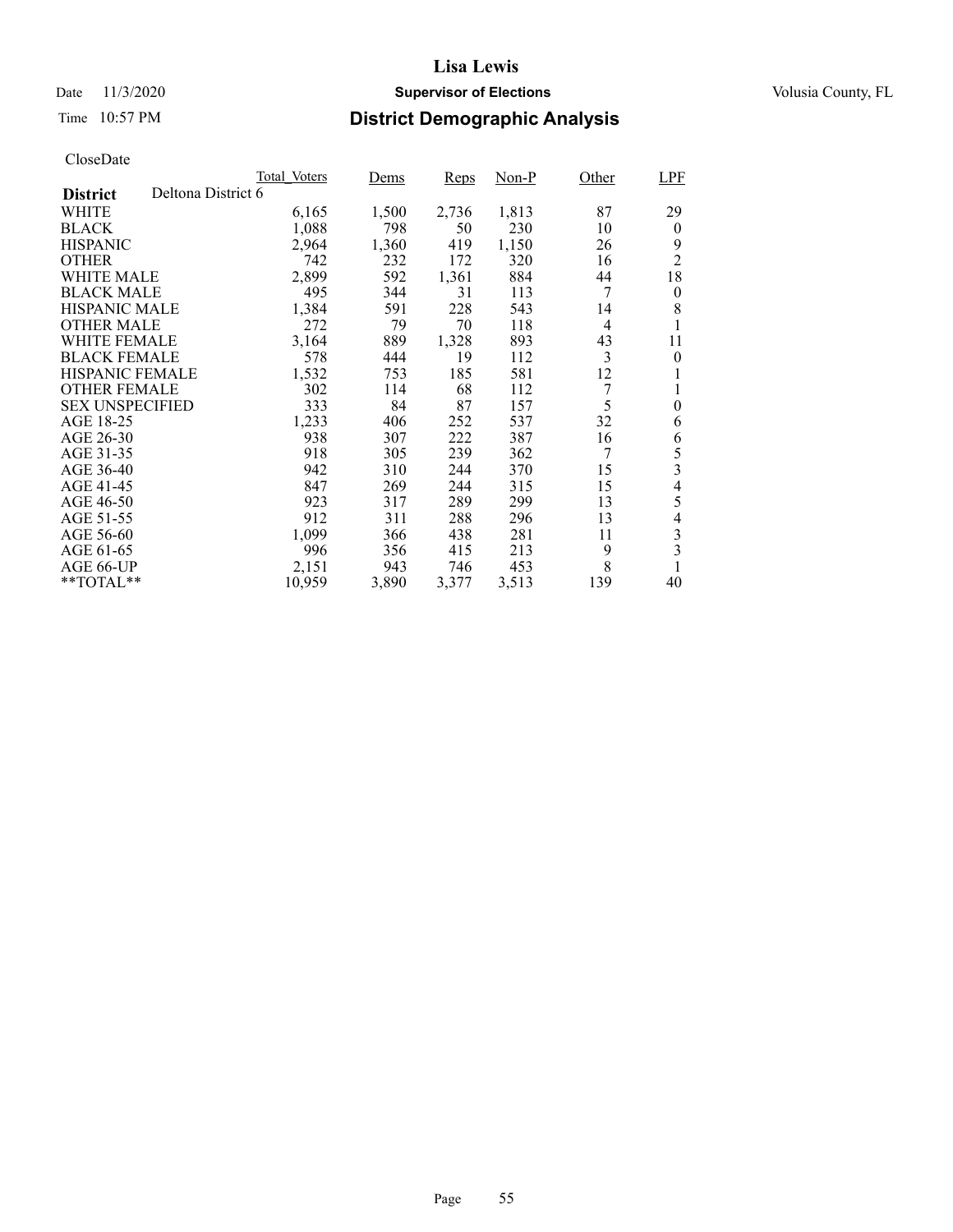### Date 11/3/2020 **Supervisor of Elections** Volusia County, FL

## Time 10:57 PM **District Demographic Analysis**

|                        |                             | Total Voters | Dems  | Reps     | Non-P | Other    | LPF              |
|------------------------|-----------------------------|--------------|-------|----------|-------|----------|------------------|
| <b>District</b>        | <b>Edgewater District 1</b> |              |       |          |       |          |                  |
| WHITE                  |                             | 3,586        | 1,039 | 1,485    | 996   | 52       | 14               |
| <b>BLACK</b>           |                             | 95           | 67    | 5        | 21    | 2        | $\theta$         |
| <b>HISPANIC</b>        |                             | 85           | 32    | 20       | 32    | 1        | 0                |
| <b>OTHER</b>           |                             | 189          | 63    | 44       | 79    | 3        | $\theta$         |
| WHITE MALE             |                             | 1,659        | 392   | 761      | 475   | 21       | 10               |
| <b>BLACK MALE</b>      |                             | 49           | 29    | 5        | 13    | 2        | 0                |
| <b>HISPANIC MALE</b>   |                             | 35           | 10    | 9        | 16    | 0        | 0                |
| <b>OTHER MALE</b>      |                             | 67           | 24    | 16       | 26    |          | 0                |
| WHITE FEMALE           |                             | 1,873        | 633   | 702      | 503   | 31       | 4                |
| <b>BLACK FEMALE</b>    |                             | 44           | 36    | $\theta$ | 8     | $\theta$ | $\theta$         |
| <b>HISPANIC FEMALE</b> |                             | 48           | 20    | 11       | 16    |          | 0                |
| <b>OTHER FEMALE</b>    |                             | 65           | 24    | 16       | 24    |          | 0                |
| <b>SEX UNSPECIFIED</b> |                             | 115          | 33    | 34       | 47    |          | 0                |
| AGE 18-25              |                             | 278          | 69    | 88       | 107   | 12       | 2                |
| AGE 26-30              |                             | 224          | 66    | 71       | 79    | 6        | $\mathfrak 2$    |
| AGE 31-35              |                             | 283          | 70    | 96       | 111   | 3        | 3                |
| AGE 36-40              |                             | 231          | 68    | 72       | 86    | 3        | $\overline{c}$   |
| AGE 41-45              |                             | 223          | 67    | 71       | 83    | 1        |                  |
| AGE 46-50              |                             | 267          | 51    | 118      | 94    | 2        | 2                |
| AGE 51-55              |                             | 293          | 79    | 135      | 74    | 5        | $\boldsymbol{0}$ |
| AGE 56-60              |                             | 455          | 132   | 196      | 122   | 4        |                  |
| AGE 61-65              |                             | 480          | 152   | 191      | 130   | 7        | $\theta$         |
| AGE 66-UP              |                             | 1,221        | 447   | 516      | 242   | 15       |                  |
| **TOTAL**              |                             | 3,955        | 1,201 | 1,554    | 1,128 | 58       | 14               |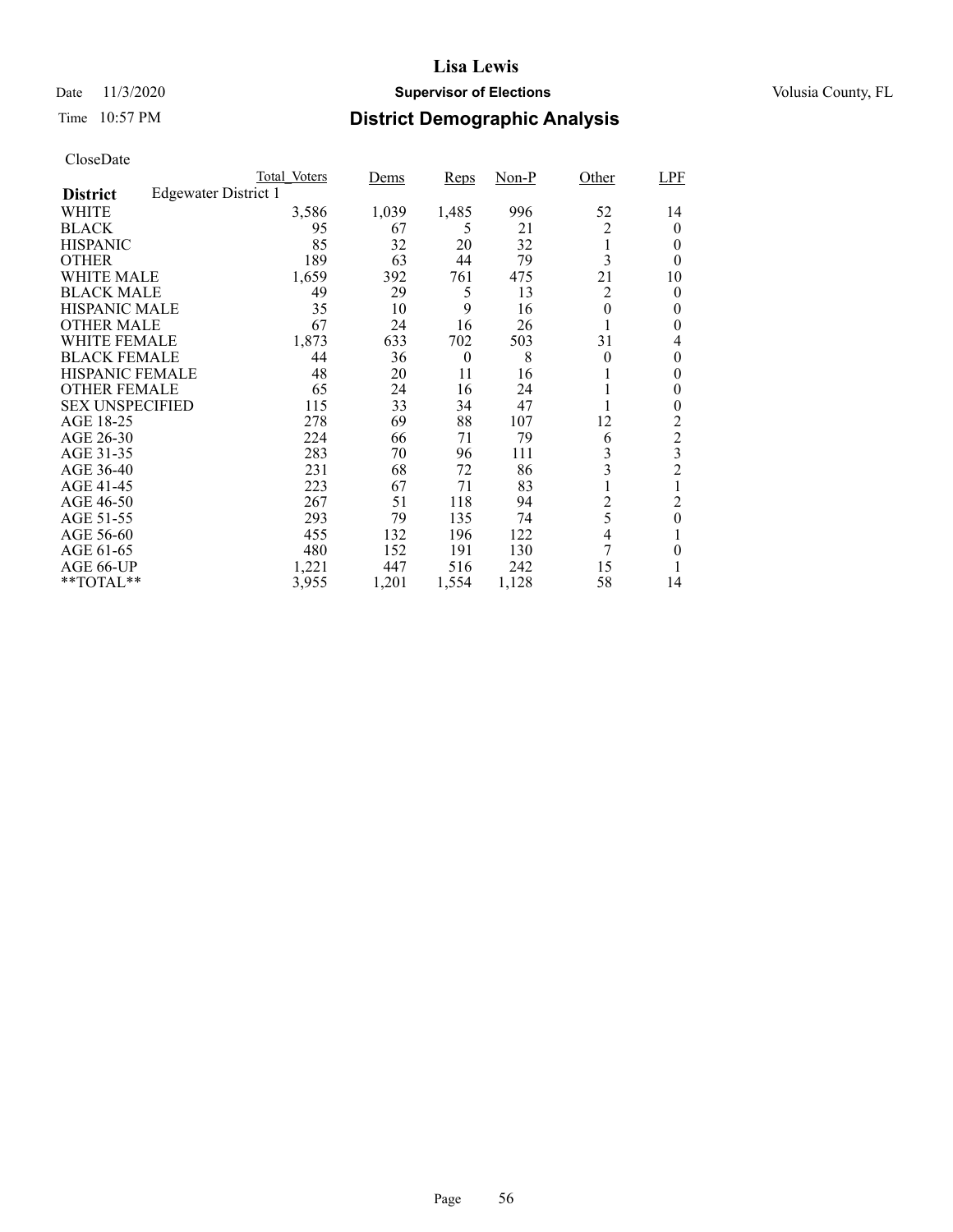### Date 11/3/2020 **Supervisor of Elections** Volusia County, FL

## Time 10:57 PM **District Demographic Analysis**

|                        |                             | Total Voters | Dems  | Reps  | Non-P | Other            | LPF              |
|------------------------|-----------------------------|--------------|-------|-------|-------|------------------|------------------|
| <b>District</b>        | <b>Edgewater District 2</b> |              |       |       |       |                  |                  |
| WHITE                  |                             | 3,890        | 1,070 | 1,641 | 1,104 | 66               | 9                |
| <b>BLACK</b>           |                             | 71           | 55    | 4     | 10    | 2                | $\theta$         |
| <b>HISPANIC</b>        |                             | 84           | 34    | 20    | 24    | 6                | $\theta$         |
| <b>OTHER</b>           |                             | 159          | 43    | 49    | 64    |                  | 2                |
| WHITE MALE             |                             | 1,798        | 434   | 808   | 518   | 30               | 8                |
| <b>BLACK MALE</b>      |                             | 30           | 22    | 1     | 6     | 1                | 0                |
| <b>HISPANIC MALE</b>   |                             | 45           | 12    | 13    | 16    | 4                | 0                |
| <b>OTHER MALE</b>      |                             | 53           | 15    | 14    | 24    | $\theta$         | 0                |
| WHITE FEMALE           |                             | 2,051        | 623   | 819   | 572   | 36               |                  |
| <b>BLACK FEMALE</b>    |                             | 40           | 32    | 3     | 4     |                  | 0                |
| HISPANIC FEMALE        |                             | 37           | 22    | 6     | 7     | $\overline{c}$   | 0                |
| <b>OTHER FEMALE</b>    |                             | 56           | 19    | 18    | 17    | 1                |                  |
| <b>SEX UNSPECIFIED</b> |                             | 94           | 23    | 32    | 38    | $\boldsymbol{0}$ | 1                |
| AGE 18-25              |                             | 310          | 85    | 103   | 107   | 14               |                  |
| AGE 26-30              |                             | 312          | 80    | 101   | 119   | 10               | 2                |
| AGE 31-35              |                             | 275          | 73    | 86    | 110   | 3                | 3                |
| AGE 36-40              |                             | 271          | 69    | 89    | 104   | 6                | 3                |
| AGE 41-45              |                             | 262          | 60    | 101   | 95    | 6                | $\overline{0}$   |
| AGE 46-50              |                             | 316          | 78    | 117   | 115   | 4                | 2                |
| AGE 51-55              |                             | 326          | 70    | 151   | 96    | 9                | $\boldsymbol{0}$ |
| AGE 56-60              |                             | 403          | 103   | 194   | 98    | 8                | $\theta$         |
| AGE 61-65              |                             | 423          | 134   | 187   | 100   | $\overline{2}$   | 0                |
| AGE 66-UP              |                             | 1,306        | 450   | 585   | 258   | 13               | 0                |
| **TOTAL**              |                             | 4,204        | 1,202 | 1,714 | 1,202 | 75               | 11               |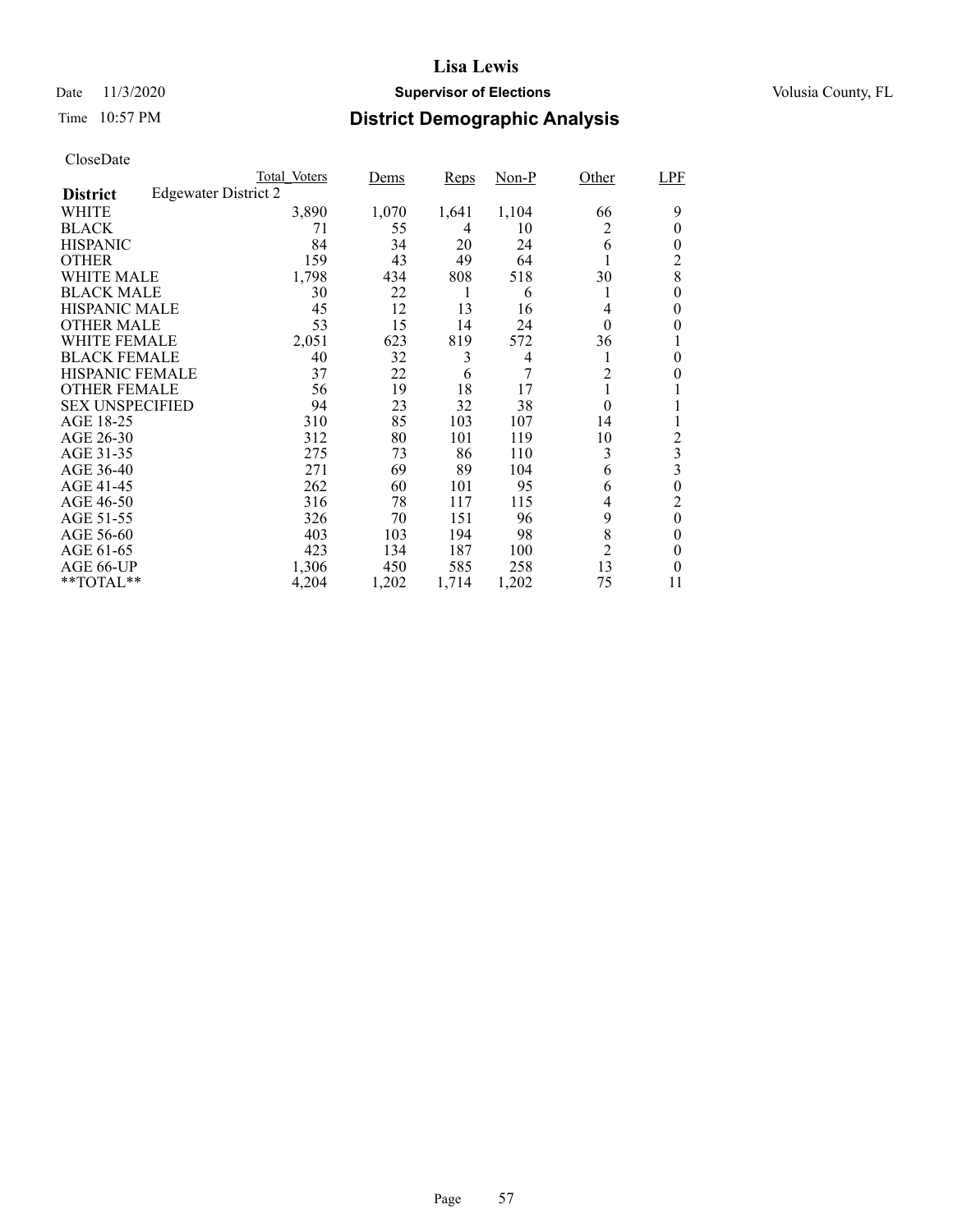### Date 11/3/2020 **Supervisor of Elections** Volusia County, FL

## Time 10:57 PM **District Demographic Analysis**

|                        |                      | Total Voters | Dems  | Reps  | Non-P | Other    | LPF            |
|------------------------|----------------------|--------------|-------|-------|-------|----------|----------------|
| <b>District</b>        | Edgewater District 3 |              |       |       |       |          |                |
| WHITE                  |                      | 3,666        | 1,008 | 1,542 | 1,051 | 57       | 8              |
| <b>BLACK</b>           |                      | 124          | 90    | 7     | 25    | 2        | 0              |
| <b>HISPANIC</b>        |                      | 97           | 36    | 19    | 40    | 1        |                |
| <b>OTHER</b>           |                      | 194          | 52    | 54    | 84    | 3        |                |
| WHITE MALE             |                      | 1,673        | 374   | 760   | 512   | 22       | 5              |
| <b>BLACK MALE</b>      |                      | 61           | 45    | 3     | 11    | 2        | 0              |
| <b>HISPANIC MALE</b>   |                      | 42           | 14    | 10    | 18    | $\theta$ | 0              |
| <b>OTHER MALE</b>      |                      | 62           | 15    | 19    | 27    |          | $\theta$       |
| WHITE FEMALE           |                      | 1,938        | 628   | 753   | 519   | 35       | 3              |
| <b>BLACK FEMALE</b>    |                      | 60           | 44    | 4     | 12    | $\theta$ | 0              |
| <b>HISPANIC FEMALE</b> |                      | 50           | 18    | 9     | 21    | 1        |                |
| <b>OTHER FEMALE</b>    |                      | 70           | 22    | 22    | 24    |          |                |
| <b>SEX UNSPECIFIED</b> |                      | 125          | 26    | 42    | 56    |          | 0              |
| AGE 18-25              |                      | 348          | 78    | 108   | 144   | 15       | 3              |
| AGE 26-30              |                      | 287          | 81    | 92    | 110   | 3        |                |
| AGE 31-35              |                      | 276          | 74    | 93    | 104   | 5        | $\theta$       |
| AGE 36-40              |                      | 233          | 55    | 80    | 95    | 3        | 0              |
| AGE 41-45              |                      | 234          | 52    | 97    | 84    | 1        | 0              |
| AGE 46-50              |                      | 282          | 65    | 122   | 90    | 3        | $\overline{c}$ |
| AGE 51-55              |                      | 333          | 91    | 135   | 98    | 6        | 3              |
| AGE 56-60              |                      | 401          | 128   | 160   | 105   | 7        |                |
| AGE 61-65              |                      | 409          | 116   | 183   | 103   | 7        | 0              |
| AGE 66-UP              |                      | 1,278        | 446   | 552   | 267   | 13       | $\theta$       |
| $*$ $TOTAL**$          |                      | 4,081        | 1,186 | 1,622 | 1,200 | 63       | 10             |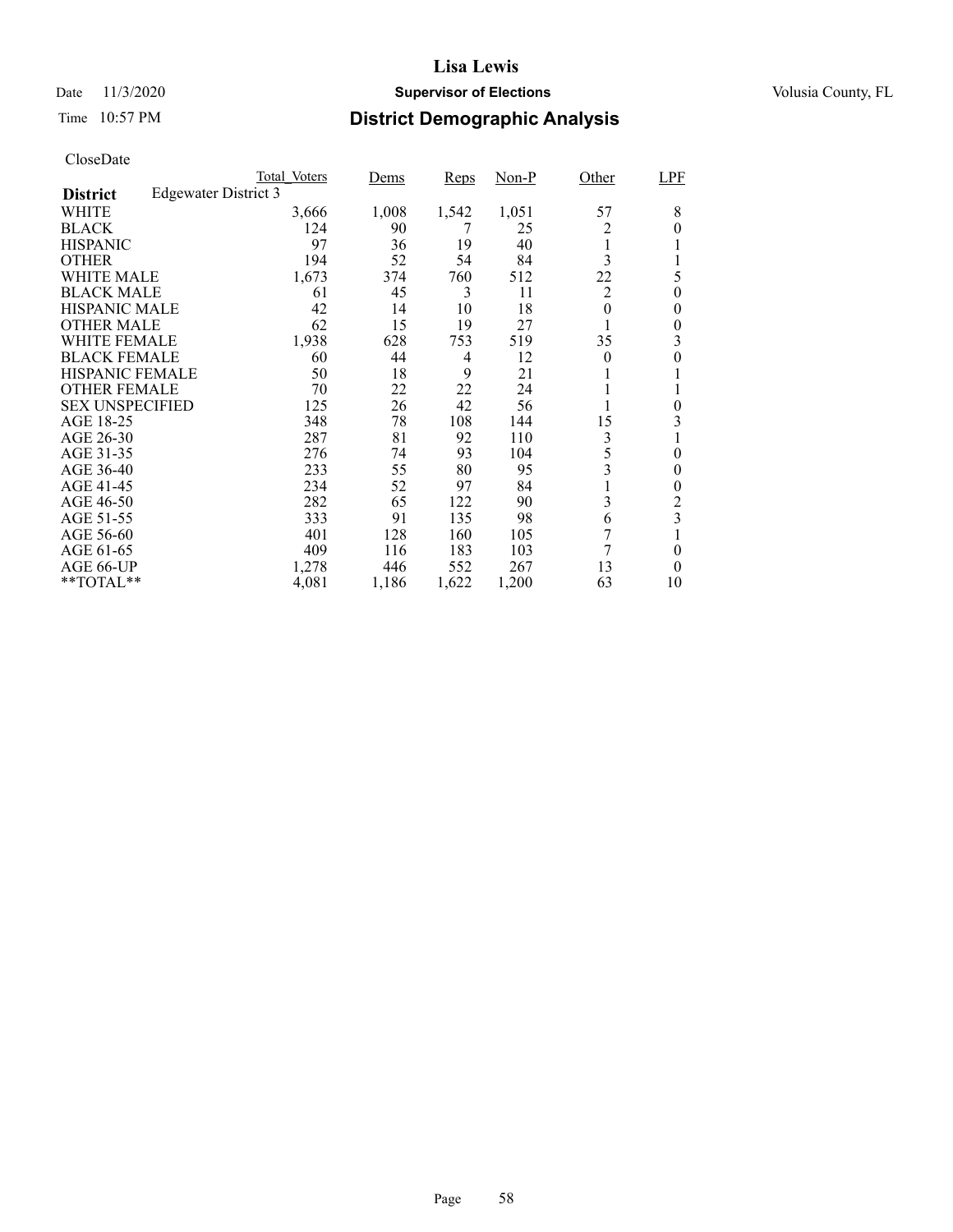### Date 11/3/2020 **Supervisor of Elections** Volusia County, FL

## Time 10:57 PM **District Demographic Analysis**

|                        |                             | Total Voters | Dems  | Reps  | $Non-P$ | Other          | LPF            |
|------------------------|-----------------------------|--------------|-------|-------|---------|----------------|----------------|
| <b>District</b>        | <b>Edgewater District 4</b> |              |       |       |         |                |                |
| WHITE                  |                             | 4,851        | 1,254 | 2,145 | 1,375   | 61             | 16             |
| <b>BLACK</b>           |                             | 109          | 79    | 8     | 20      | 2              | 0              |
| <b>HISPANIC</b>        |                             | 109          | 41    | 27    | 39      | $\overline{2}$ | 0              |
| <b>OTHER</b>           |                             | 186          | 44    | 58    | 79      | 5              | 0              |
| WHITE MALE             |                             | 2,208        | 464   | 1,052 | 654     | 29             | 9              |
| <b>BLACK MALE</b>      |                             | 53           | 31    | 6     | 14      | $\overline{c}$ | 0              |
| <b>HISPANIC MALE</b>   |                             | 41           | 14    | 9     | 17      | 1              | 0              |
| <b>OTHER MALE</b>      |                             | 67           | 18    | 24    | 23      | $\overline{2}$ | 0              |
| WHITE FEMALE           |                             | 2,599        | 783   | 1,069 | 708     | 32             |                |
| <b>BLACK FEMALE</b>    |                             | 54           | 46    | 2     | 6       | $\theta$       | $\theta$       |
| <b>HISPANIC FEMALE</b> |                             | 66           | 26    | 17    | 22      |                | 0              |
| <b>OTHER FEMALE</b>    |                             | 67           | 20    | 16    | 29      | 2              | 0              |
| <b>SEX UNSPECIFIED</b> |                             | 100          | 16    | 43    | 40      |                | 0              |
| AGE 18-25              |                             | 335          | 78    | 109   | 135     | 9              | 4              |
| AGE 26-30              |                             | 267          | 57    | 87    | 119     | 3              | 1              |
| AGE 31-35              |                             | 278          | 67    | 99    | 102     | 6              | 4              |
| AGE 36-40              |                             | 269          | 67    | 88    | 108     | 3              | 3              |
| AGE 41-45              |                             | 272          | 67    | 95    | 103     | 6              |                |
| AGE 46-50              |                             | 298          | 69    | 131   | 95      | 2              |                |
| AGE 51-55              |                             | 295          | 73    | 160   | 58      | $\overline{4}$ | $\theta$       |
| AGE 56-60              |                             | 486          | 119   | 229   | 132     | 6              | 0              |
| AGE 61-65              |                             | 541          | 130   | 269   | 134     | 8              | 0              |
| AGE 66-UP              |                             | 2,214        | 691   | 971   | 527     | 23             | $\overline{c}$ |
| **TOTAL**              |                             | 5,255        | 1,418 | 2,238 | 1,513   | 70             | 16             |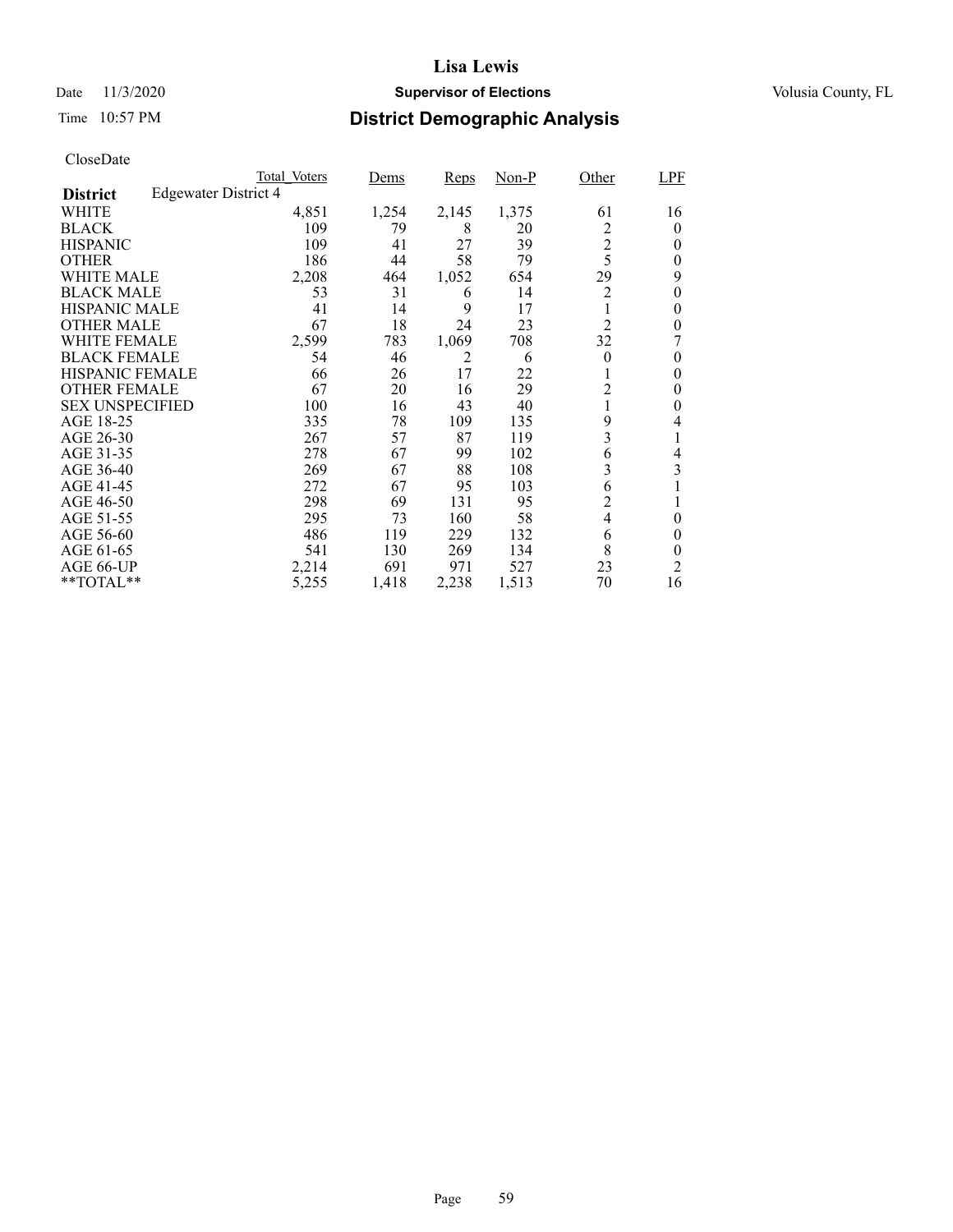### Date 11/3/2020 **Supervisor of Elections** Volusia County, FL

## Time 10:57 PM **District Demographic Analysis**

|                        |                       | Total Voters | <u>Dems</u> | Reps | $Non-P$ | Other            | LPF              |
|------------------------|-----------------------|--------------|-------------|------|---------|------------------|------------------|
| <b>District</b>        | Holly Hill District 1 |              |             |      |         |                  |                  |
| WHITE                  |                       | 1,696        | 485         | 676  | 496     | 31               | 8                |
| <b>BLACK</b>           |                       | 244          | 170         | 10   | 60      | 2                | $\overline{c}$   |
| <b>HISPANIC</b>        |                       | 123          | 52          | 19   | 50      | $\overline{2}$   | $\boldsymbol{0}$ |
| <b>OTHER</b>           |                       | 153          | 53          | 38   | 60      | $\overline{2}$   | 0                |
| WHITE MALE             |                       | 832          | 194         | 355  | 269     | 9                | 5                |
| <b>BLACK MALE</b>      |                       | 97           | 65          | 5    | 25      |                  |                  |
| <b>HISPANIC MALE</b>   |                       | 60           | 22          | 12   | 25      |                  | $\theta$         |
| <b>OTHER MALE</b>      |                       | 58           | 18          | 17   | 23      | $\theta$         | $\overline{0}$   |
| WHITE FEMALE           |                       | 845          | 287         | 310  | 223     | 22               | 3                |
| <b>BLACK FEMALE</b>    |                       | 145          | 103         | 5    | 35      |                  |                  |
| <b>HISPANIC FEMALE</b> |                       | 62           | 30          | 7    | 24      |                  | 0                |
| <b>OTHER FEMALE</b>    |                       | 65           | 28          | 17   | 19      |                  | $\theta$         |
| <b>SEX UNSPECIFIED</b> |                       | 52           | 13          | 15   | 23      |                  | $\theta$         |
| AGE 18-25              |                       | 183          | 52          | 49   | 71      | 9                | 2                |
| AGE 26-30              |                       | 136          | 56          | 23   | 54      | 3                | $\overline{0}$   |
| AGE 31-35              |                       | 149          | 49          | 39   | 59      |                  |                  |
| AGE 36-40              |                       | 138          | 40          | 36   | 54      | 5                | 3                |
| AGE 41-45              |                       | 141          | 38          | 46   | 53      | 4                | $\overline{0}$   |
| AGE 46-50              |                       | 152          | 53          | 43   | 53      | 3                | 0                |
| AGE 51-55              |                       | 197          | 77          | 68   | 48      | $\overline{c}$   | 2                |
| AGE 56-60              |                       | 232          | 79          | 95   | 56      | $\overline{2}$   | $\boldsymbol{0}$ |
| AGE 61-65              |                       | 247          | 82          | 91   | 72      | $\boldsymbol{0}$ | $\overline{c}$   |
| AGE 66-UP              |                       | 641          | 234         | 253  | 146     | 8                | $\theta$         |
| **TOTAL**              |                       | 2,216        | 760         | 743  | 666     | 37               | 10               |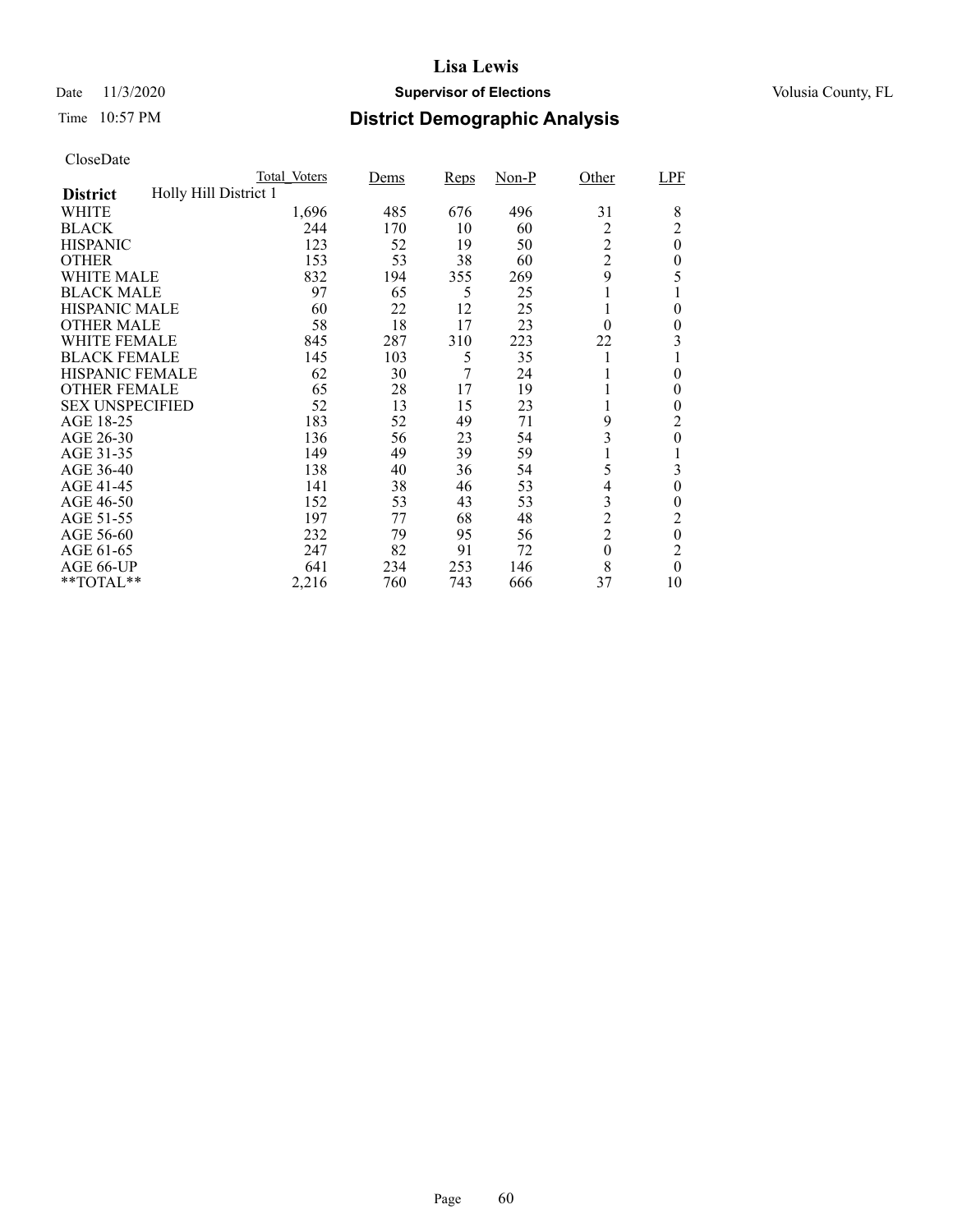### Date 11/3/2020 **Supervisor of Elections** Volusia County, FL

## Time 10:57 PM **District Demographic Analysis**

|                        |                       | Total Voters | Dems | Reps | $Non-P$ | Other            | LPF              |
|------------------------|-----------------------|--------------|------|------|---------|------------------|------------------|
| <b>District</b>        | Holly Hill District 2 |              |      |      |         |                  |                  |
| WHITE                  |                       | 1,574        | 488  | 551  | 500     | 26               | 9                |
| <b>BLACK</b>           |                       | 291          | 216  | 8    | 67      | $\theta$         | 0                |
| <b>HISPANIC</b>        |                       | 82           | 37   | 17   | 28      | 0                | $\theta$         |
| <b>OTHER</b>           |                       | 140          | 43   | 25   | 69      | 3                | $\theta$         |
| WHITE MALE             |                       | 745          | 185  | 287  | 254     | 13               | 6                |
| <b>BLACK MALE</b>      |                       | 126          | 84   | 4    | 38      | $\theta$         | 0                |
| <b>HISPANIC MALE</b>   |                       | 41           | 15   | 11   | 15      | 0                | 0                |
| <b>OTHER MALE</b>      |                       | 50           | 10   | 13   | 27      | $\theta$         | $\overline{0}$   |
| WHITE FEMALE           |                       | 802          | 299  | 255  | 232     | 13               | 3                |
| <b>BLACK FEMALE</b>    |                       | 158          | 128  | 4    | 26      | $\theta$         | $\overline{0}$   |
| <b>HISPANIC FEMALE</b> |                       | 40           | 22   | 6    | 12      | 0                | 0                |
| <b>OTHER FEMALE</b>    |                       | 48           | 27   | 4    | 16      |                  | 0                |
| <b>SEX UNSPECIFIED</b> |                       | 77           | 14   | 17   | 44      | 2                | 0                |
| AGE 18-25              |                       | 186          | 65   | 40   | 79      |                  |                  |
| AGE 26-30              |                       | 169          | 55   | 42   | 67      | 4                |                  |
| AGE 31-35              |                       | 178          | 68   | 34   | 73      | 2                |                  |
| AGE 36-40              |                       | 175          | 68   | 30   | 75      | $\boldsymbol{0}$ | 2                |
| AGE 41-45              |                       | 131          | 46   | 31   | 50      | 4                | $\boldsymbol{0}$ |
| AGE 46-50              |                       | 164          | 56   | 51   | 52      | 3                | 2                |
| AGE 51-55              |                       | 175          | 60   | 64   | 50      | $\theta$         | 1                |
| AGE 56-60              |                       | 264          | 95   | 86   | 75      | 8                | 0                |
| AGE 61-65              |                       | 199          | 89   | 63   | 44      | $\overline{c}$   |                  |
| AGE 66-UP              |                       | 446          | 182  | 160  | 99      | 5                | 0                |
| **TOTAL**              |                       | 2,087        | 784  | 601  | 664     | 29               | 9                |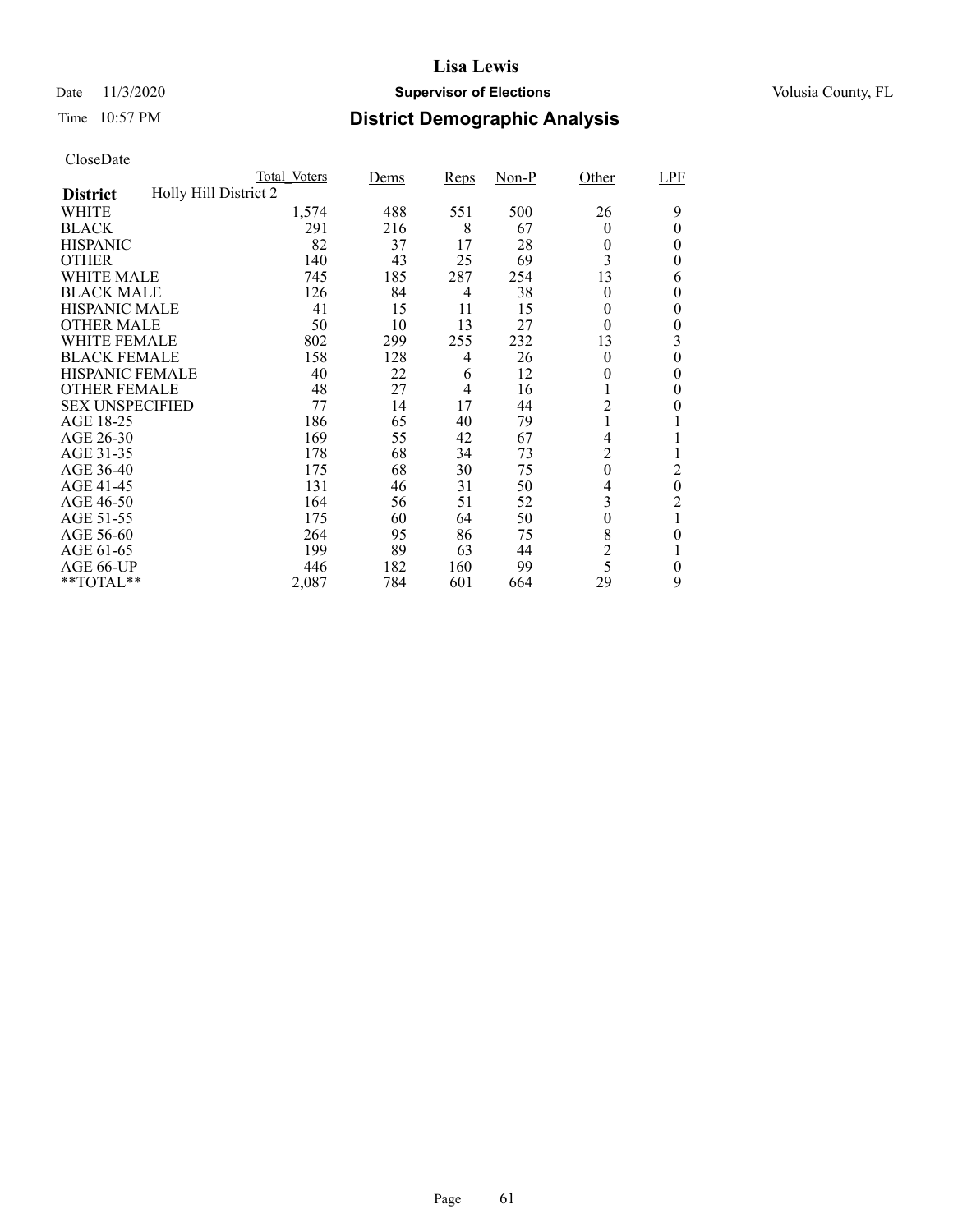### Date 11/3/2020 **Supervisor of Elections** Volusia County, FL

## Time 10:57 PM **District Demographic Analysis**

|                        |                       | Total Voters | Dems | <b>Reps</b>    | $Non-P$ | Other    | LPF      |
|------------------------|-----------------------|--------------|------|----------------|---------|----------|----------|
| <b>District</b>        | Holly Hill District 3 |              |      |                |         |          |          |
| WHITE                  |                       | 1,584        | 486  | 644            | 426     | 22       | 6        |
| <b>BLACK</b>           |                       | 207          | 159  | 9              | 38      |          | 0        |
| <b>HISPANIC</b>        |                       | 59           | 28   | 9              | 21      |          | 0        |
| <b>OTHER</b>           |                       | 121          | 42   | 26             | 51      | 2        | 0        |
| WHITE MALE             |                       | 665          | 170  | 294            | 184     | 12       | 5        |
| <b>BLACK MALE</b>      |                       | 90           | 59   | 7              | 23      |          | $\theta$ |
| <b>HISPANIC MALE</b>   |                       | 35           | 18   | 5              | 11      |          | 0        |
| <b>OTHER MALE</b>      |                       | 37           | 16   | 9              | 11      |          | 0        |
| WHITE FEMALE           |                       | 899          | 310  | 344            | 234     | 10       |          |
| <b>BLACK FEMALE</b>    |                       | 116          | 99   | 2              | 15      | $\theta$ | $\theta$ |
| <b>HISPANIC FEMALE</b> |                       | 23           | 10   | $\overline{4}$ | 9       | 0        | 0        |
| <b>OTHER FEMALE</b>    |                       | 45           | 17   | 10             | 18      | 0        | 0        |
| <b>SEX UNSPECIFIED</b> |                       | 61           | 16   | 13             | 31      |          | 0        |
| AGE 18-25              |                       | 132          | 43   | 31             | 55      | 2        |          |
| AGE 26-30              |                       | 103          | 37   | 26             | 39      |          | 0        |
| AGE 31-35              |                       | 82           | 31   | 17             | 32      | 2        | 0        |
| AGE 36-40              |                       | 88           | 29   | 19             | 39      |          | 0        |
| AGE 41-45              |                       | 105          | 41   | 24             | 37      | 3        | 0        |
| AGE 46-50              |                       | 110          | 34   | 27             | 48      | 0        |          |
| AGE 51-55              |                       | 145          | 43   | 53             | 46      |          | 2        |
| AGE 56-60              |                       | 193          | 69   | 66             | 56      |          |          |
| AGE 61-65              |                       | 226          | 84   | 85             | 50      | 6        |          |
| AGE 66-UP              |                       | 787          | 304  | 340            | 134     | 9        | 0        |
| **TOTAL**              |                       | 1,971        | 715  | 688            | 536     | 26       | 6        |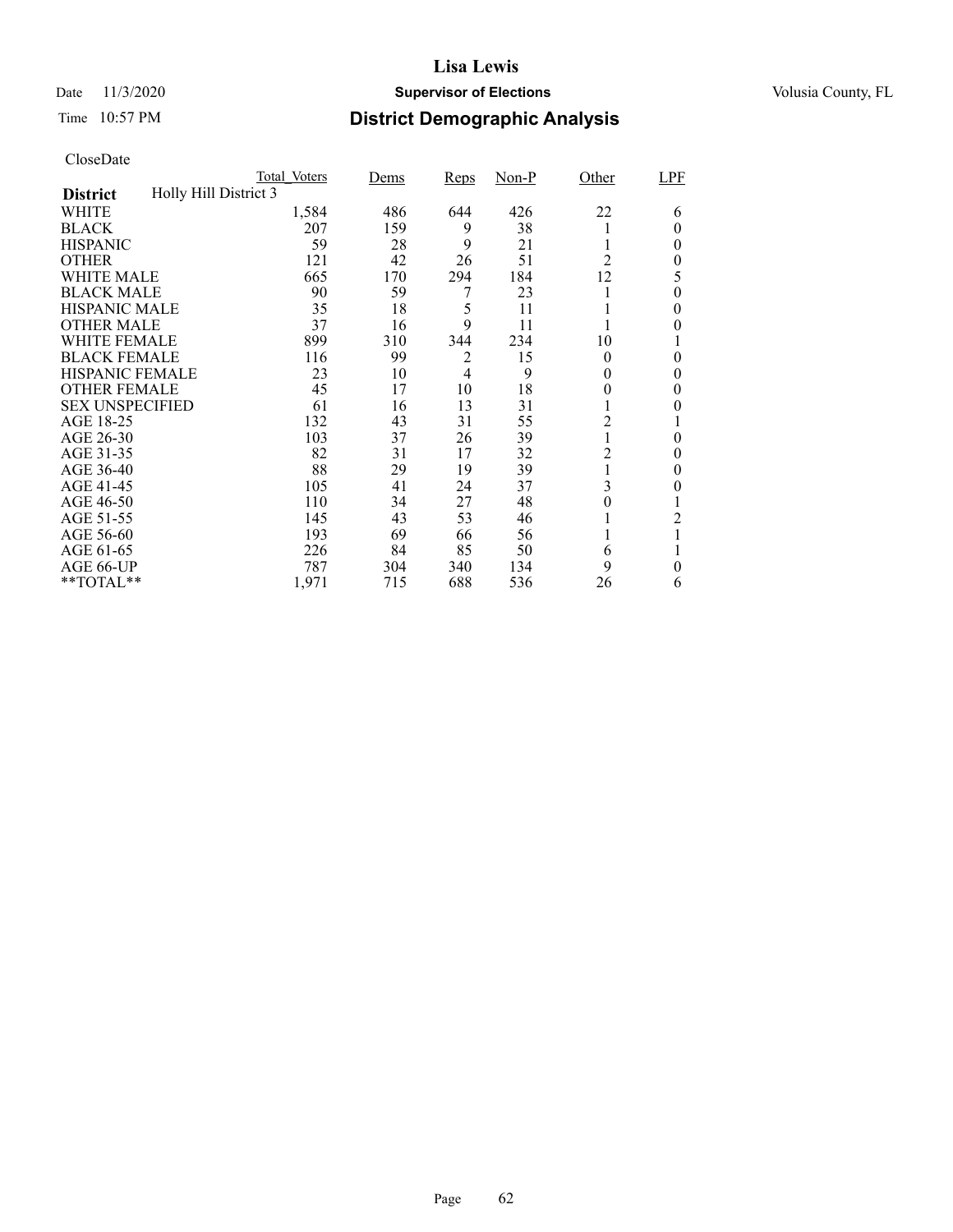### Date 11/3/2020 **Supervisor of Elections** Volusia County, FL

## Time 10:57 PM **District Demographic Analysis**

|                        | Total Voters          | Dems | <b>Reps</b> | $Non-P$ | Other                   | LPF            |
|------------------------|-----------------------|------|-------------|---------|-------------------------|----------------|
| <b>District</b>        | Holly Hill District 4 |      |             |         |                         |                |
| WHITE                  | 1,491                 | 449  | 565         | 447     | 25                      | 5              |
| <b>BLACK</b>           | 428                   | 321  | 7           | 94      | 5                       |                |
| <b>HISPANIC</b>        | 100                   | 49   | 14          | 36      | 0                       |                |
| <b>OTHER</b>           | 110                   | 45   | 19          | 46      | $\theta$                | $\theta$       |
| WHITE MALE             | 671                   | 170  | 278         | 207     | 13                      | 3              |
| <b>BLACK MALE</b>      | 135                   | 88   | 2           | 43      |                         |                |
| <b>HISPANIC MALE</b>   | 44                    | 20   | 3           | 20      | $\theta$                |                |
| <b>OTHER MALE</b>      | 34                    | 14   | 9           | 11      | $\theta$                | $\overline{0}$ |
| <b>WHITE FEMALE</b>    | 801                   | 275  | 279         | 233     | 12                      | $\overline{c}$ |
| <b>BLACK FEMALE</b>    | 286                   | 229  | 5           | 48      | 4                       | $\theta$       |
| <b>HISPANIC FEMALE</b> | 51                    | 26   | 10          | 15      | 0                       | $\theta$       |
| <b>OTHER FEMALE</b>    | 52                    | 27   | 7           | 18      | $\theta$                | $\theta$       |
| <b>SEX UNSPECIFIED</b> | 55                    | 15   | 12          | 28      | 0                       | $\theta$       |
| AGE 18-25              | 218                   | 83   | 42          | 90      | 3                       | 0              |
| AGE 26-30              | 216                   | 114  | 28          | 71      |                         | $\overline{c}$ |
| AGE 31-35              | 203                   | 78   | 35          | 82      | 4                       | $\overline{4}$ |
| AGE 36-40              | 149                   | 69   | 30          | 47      | 3                       | 0              |
| AGE 41-45              | 140                   | 57   | 35          | 44      | 4                       | $\theta$       |
| AGE 46-50              | 143                   | 44   | 45          | 51      | 3                       | $\theta$       |
| AGE 51-55              | 161                   | 52   | 51          | 54      | 4                       | 0              |
| AGE 56-60              | 219                   | 77   | 82          | 57      | $\overline{c}$          |                |
| AGE 61-65              | 202                   | 86   | 74          | 39      | 3                       | $\theta$       |
| AGE 66-UP              | 478                   | 204  | 183         | 88      | $\overline{\mathbf{3}}$ | 0              |
| **TOTAL**              | 2,129                 | 864  | 605         | 623     | 30                      | 7              |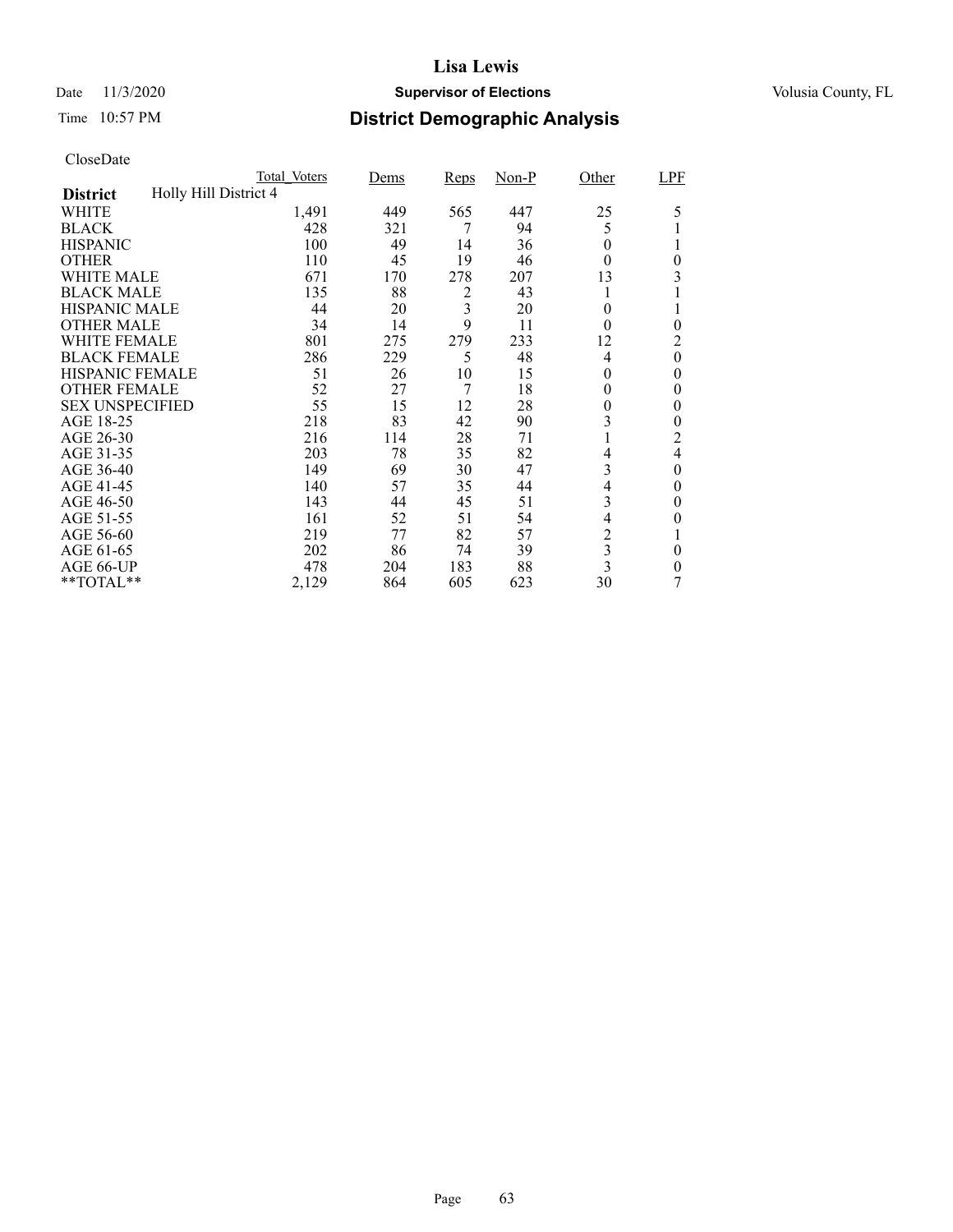### Date 11/3/2020 **Supervisor of Elections** Volusia County, FL

## Time 10:57 PM **District Demographic Analysis**

|                        |            | Total Voters | Dems | <b>Reps</b> | $Non-P$ | Other          | LPF      |
|------------------------|------------|--------------|------|-------------|---------|----------------|----------|
| <b>District</b>        | Lake Helen |              |      |             |         |                |          |
| WHITE                  |            | 1,921        | 497  | 882         | 511     | 27             | 4        |
| <b>BLACK</b>           |            | 166          | 138  | 7           | 20      |                | $\theta$ |
| <b>HISPANIC</b>        |            | 93           | 34   | 27          | 30      |                |          |
| <b>OTHER</b>           |            | 80           | 31   | 20          | 27      | 0              | 2        |
| WHITE MALE             |            | 871          | 190  | 416         | 253     | 8              | 4        |
| <b>BLACK MALE</b>      |            | 74           | 62   | 5           | 7       | 0              | 0        |
| <b>HISPANIC MALE</b>   |            | 41           | 16   | 10          | 14      | 0              |          |
| <b>OTHER MALE</b>      |            | 23           | 12   | 4           | 6       | $\theta$       |          |
| <b>WHITE FEMALE</b>    |            | 1,028        | 304  | 454         | 251     | 19             | 0        |
| <b>BLACK FEMALE</b>    |            | 88           | 75   |             | 11      |                | 0        |
| HISPANIC FEMALE        |            | 50           | 17   | 17          | 15      |                | 0        |
| <b>OTHER FEMALE</b>    |            | 34           | 17   | 6           | 11      | 0              | $\theta$ |
| <b>SEX UNSPECIFIED</b> |            | 51           | 7    | 23          | 20      | 0              |          |
| AGE 18-25              |            | 184          | 39   | 72          | 69      | 3              |          |
| AGE 26-30              |            | 160          | 36   | 64          | 55      | 4              |          |
| AGE 31-35              |            | 146          | 50   | 45          | 46      | 5              | 0        |
| AGE 36-40              |            | 142          | 35   | 47          | 58      | $\overline{c}$ | 0        |
| AGE 41-45              |            | 153          | 33   | 53          | 65      |                |          |
| AGE 46-50              |            | 150          | 34   | 64          | 46      | 3              | 3        |
| AGE 51-55              |            | 179          | 48   | 87          | 42      | $\overline{c}$ | $\theta$ |
| AGE 56-60              |            | 234          | 71   | 109         | 50      | 4              | 0        |
| AGE 61-65              |            | 248          | 82   | 120         | 44      | $\overline{c}$ | 0        |
| AGE 66-UP              |            | 664          | 272  | 275         | 113     | 3              |          |
| **TOTAL**              |            | 2,260        | 700  | 936         | 588     | 29             | 7        |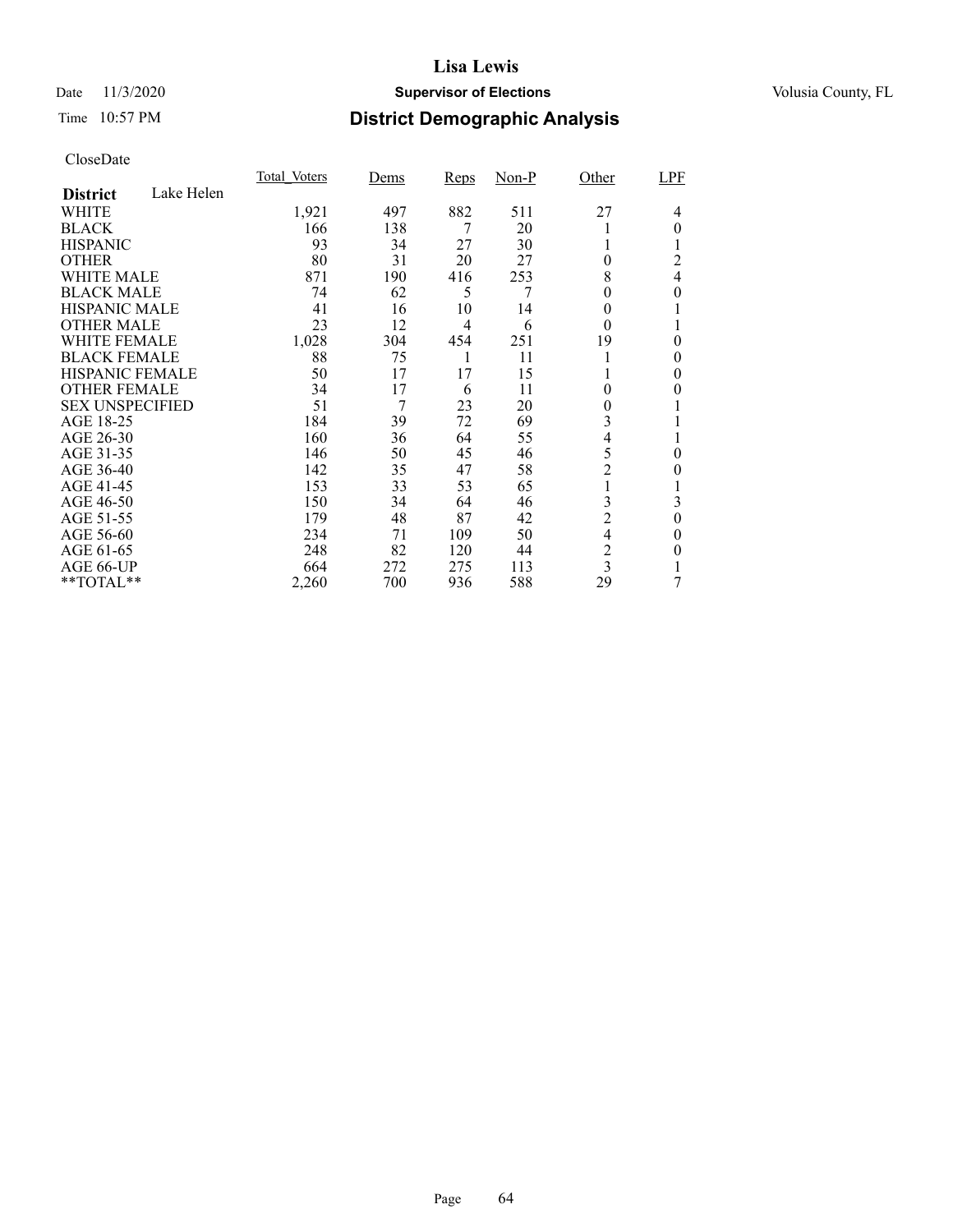### Date 11/3/2020 **Supervisor of Elections** Volusia County, FL

# Time 10:57 PM **District Demographic Analysis**

|                        |                       | Total Voters | Dems  | Reps           | $Non-P$  | Other    | <b>LPF</b> |
|------------------------|-----------------------|--------------|-------|----------------|----------|----------|------------|
| <b>District</b>        | New Smyrna Bch Zone 1 |              |       |                |          |          |            |
| WHITE                  |                       | 5,282        | 1,507 | 2,536          | 1,128    | 97       | 14         |
| <b>BLACK</b>           |                       | 20           | 13    | 2              | 4        |          | 0          |
| <b>HISPANIC</b>        |                       | 70           | 25    | 24             | 19       | 2        | 0          |
| <b>OTHER</b>           |                       | 184          | 43    | 62             | 75       | 4        | 0          |
| WHITE MALE             |                       | 2,449        | 564   | 1,256          | 580      | 41       | 8          |
| <b>BLACK MALE</b>      |                       | 13           | 9     | $\overline{0}$ | 4        | $\theta$ | 0          |
| <b>HISPANIC MALE</b>   |                       | 27           | 9     | 7              | 10       |          | 0          |
| <b>OTHER MALE</b>      |                       | 61           | 13    | 27             | 20       |          | 0          |
| WHITE FEMALE           |                       | 2,777        | 923   | 1,257          | 535      | 56       | 6          |
| <b>BLACK FEMALE</b>    |                       | 6            | 3     | 2              | $\theta$ |          | 0          |
| <b>HISPANIC FEMALE</b> |                       | 42           | 15    | 17             | 9        |          | 0          |
| <b>OTHER FEMALE</b>    |                       | 69           | 26    | 25             | 16       | 2        | 0          |
| <b>SEX UNSPECIFIED</b> |                       | 112          | 26    | 33             | 52       |          | 0          |
| AGE 18-25              |                       | 309          | 72    | 117            | 104      | 15       |            |
| AGE 26-30              |                       | 205          | 47    | 72             | 81       | 3        | 2          |
| AGE 31-35              |                       | 235          | 65    | 72             | 92       | 5        |            |
| AGE 36-40              |                       | 229          | 72    | 71             | 80       | 3        | 3          |
| AGE 41-45              |                       | 217          | 47    | 84             | 77       | 8        |            |
| AGE 46-50              |                       | 275          | 67    | 127            | 68       | 12       |            |
| AGE 51-55              |                       | 435          | 106   | 227            | 92       | 9        |            |
| AGE 56-60              |                       | 608          | 132   | 338            | 125      | 11       | 2          |
| AGE 61-65              |                       | 697          | 216   | 339            | 130      | 11       |            |
| AGE 66-UP              |                       | 2,346        | 764   | 1,177          | 377      | 27       |            |
| **TOTAL**              |                       | 5,556        | 1,588 | 2,624          | 1,226    | 104      | 14         |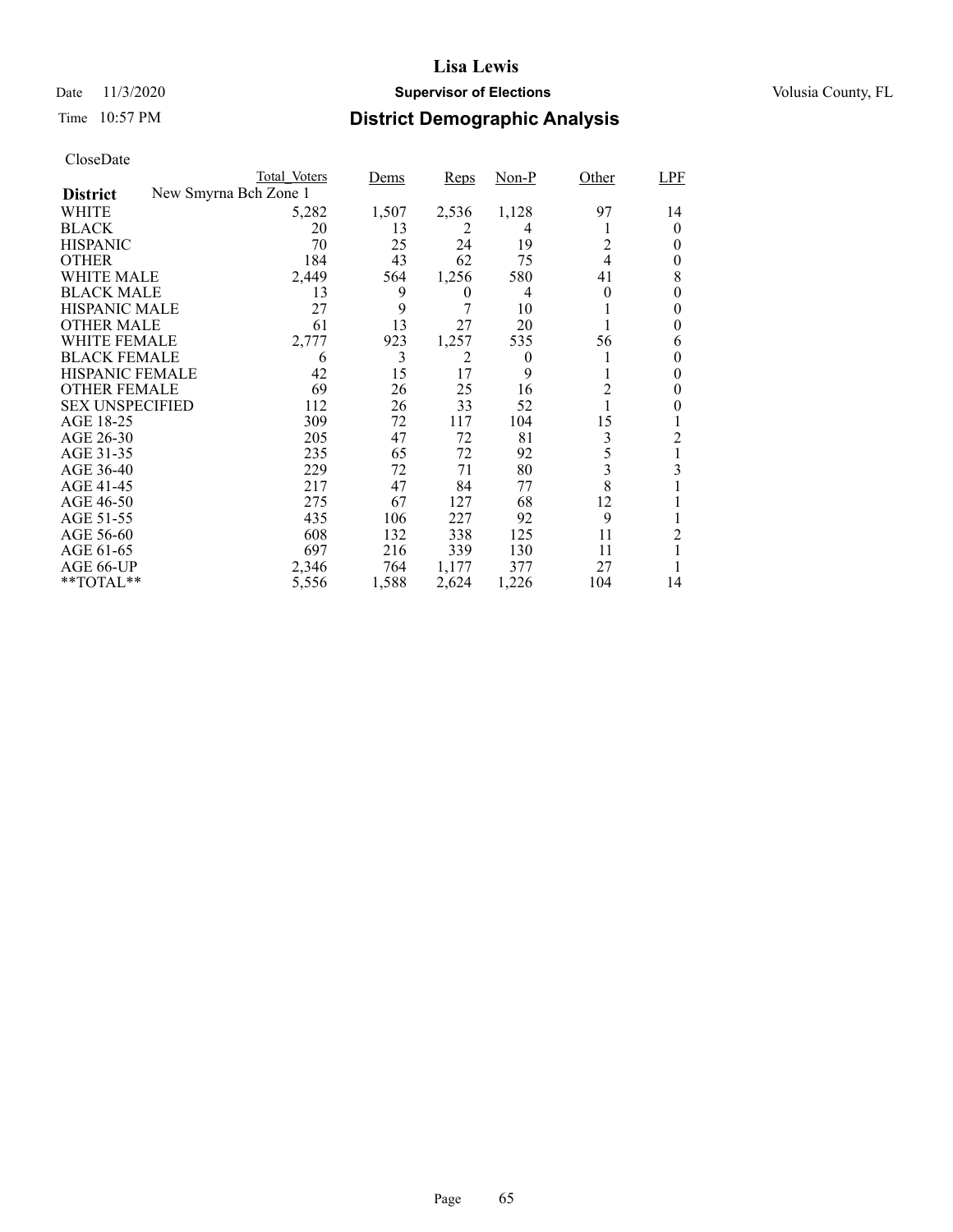### Date 11/3/2020 **Supervisor of Elections** Volusia County, FL

## Time 10:57 PM **District Demographic Analysis**

|                        | Total Voters          | Dems  | <b>Reps</b>    | $Non-P$ | Other          | LPF            |
|------------------------|-----------------------|-------|----------------|---------|----------------|----------------|
| <b>District</b>        | New Smyrna Bch Zone 2 |       |                |         |                |                |
| WHITE                  | 4,314                 | 1,334 | 1,845          | 1,040   | 81             | 14             |
| <b>BLACK</b>           | 91                    | 72    | 3              | 15      |                | 0              |
| <b>HISPANIC</b>        | 106                   | 39    | 37             | 28      | 1              |                |
| <b>OTHER</b>           | 181                   | 54    | 59             | 65      | $\overline{2}$ |                |
| WHITE MALE             | 1,941                 | 490   | 881            | 522     | 38             | 10             |
| <b>BLACK MALE</b>      | 31                    | 23    | $\overline{c}$ | 6       | 0              | $\theta$       |
| <b>HISPANIC MALE</b>   | 61                    | 18    | 24             | 19      | 0              | 0              |
| <b>OTHER MALE</b>      | 55                    | 15    | 17             | 22      | $\theta$       |                |
| WHITE FEMALE           | 2,329                 | 826   | 949            | 507     | 43             | 4              |
| <b>BLACK FEMALE</b>    | 59                    | 48    | 1              | 9       | 1              | 0              |
| <b>HISPANIC FEMALE</b> | 44                    | 21    | 13             | 8       |                |                |
| <b>OTHER FEMALE</b>    | 82                    | 31    | 29             | 21      |                | 0              |
| <b>SEX UNSPECIFIED</b> | 90                    | 27    | 28             | 34      | 1              | 0              |
| AGE 18-25              | 302                   | 101   | 97             | 92      | 10             | 2              |
| AGE 26-30              | 209                   | 66    | 62             | 72      | 6              | 3              |
| AGE 31-35              | 215                   | 63    | 67             | 76      |                | $\overline{c}$ |
| AGE 36-40              | 227                   | 65    | 75             | 81      | 4              | $\mathfrak 2$  |
| AGE 41-45              | 258                   | 77    | 79             | 90      | 10             | $\overline{2}$ |
| AGE 46-50              | 309                   | 76    | 129            | 96      | 8              | $\overline{0}$ |
| AGE 51-55              | 359                   | 82    | 168            | 101     | 7              | 1              |
| AGE 56-60              | 488                   | 124   | 256            | 100     | 8              | 0              |
| AGE 61-65              | 583                   | 198   | 255            | 119     | 10             |                |
| AGE 66-UP              | 1,742                 | 647   | 756            | 321     | 15             | 3              |
| $*$ $TOTAL**$          | 4,692                 | 1,499 | 1,944          | 1,148   | 85             | 16             |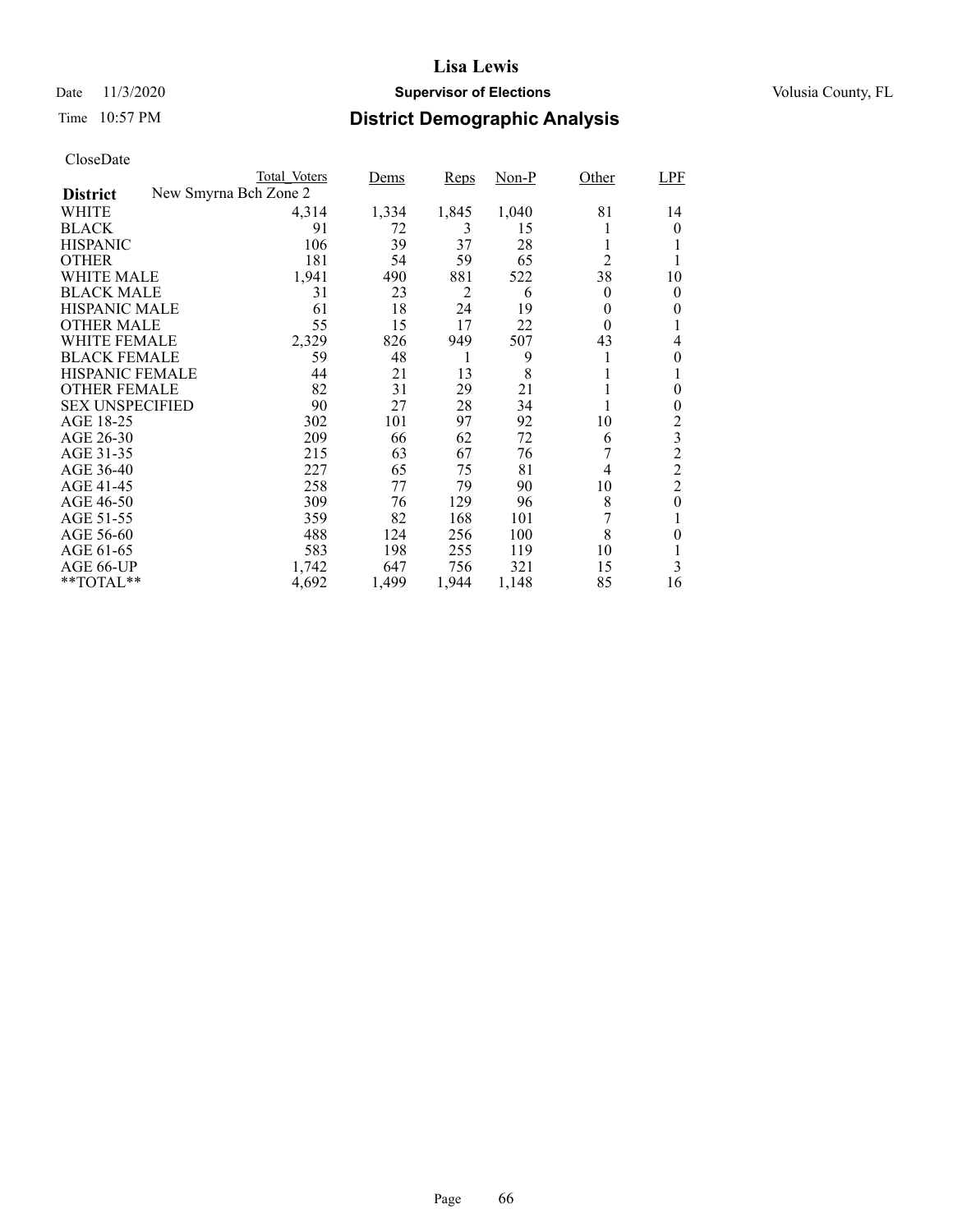### Date 11/3/2020 **Supervisor of Elections** Volusia County, FL

## Time 10:57 PM **District Demographic Analysis**

|                        | Total Voters          | Dems  | Reps           | Non-P | Other          | LPF            |
|------------------------|-----------------------|-------|----------------|-------|----------------|----------------|
| <b>District</b>        | New Smyrna Bch Zone 3 |       |                |       |                |                |
| WHITE                  | 6,238                 | 1,510 | 3,020          | 1,556 | 130            | 22             |
| <b>BLACK</b>           | 76                    | 50    | 4              | 19    | 2              |                |
| <b>HISPANIC</b>        | 168                   | 50    | 53             | 58    | 6              |                |
| <b>OTHER</b>           | 233                   | 52    | 82             | 94    | 4              |                |
| WHITE MALE             | 2,891                 | 583   | 1,459          | 768   | 67             | 14             |
| <b>BLACK MALE</b>      | 42                    | 26    | 2              | 12    | l              | 1              |
| <b>HISPANIC MALE</b>   | 86                    | 27    | 25             | 29    | 4              |                |
| <b>OTHER MALE</b>      | 77                    | 21    | 23             | 32    |                | $\theta$       |
| WHITE FEMALE           | 3,295                 | 915   | 1,538          | 772   | 63             | 7              |
| <b>BLACK FEMALE</b>    | 33                    | 23    | $\overline{2}$ | 7     | 1              | 0              |
| <b>HISPANIC FEMALE</b> | 78                    | 22    | 26             | 28    | $\overline{2}$ | 0              |
| <b>OTHER FEMALE</b>    | 95                    | 23    | 37             | 32    | $\overline{2}$ |                |
| <b>SEX UNSPECIFIED</b> | 118                   | 22    | 47             | 47    | 1              |                |
| AGE 18-25              | 413                   | 84    | 167            | 141   | 19             | 2              |
| AGE 26-30              | 334                   | 75    | 118            | 129   | 9              | 3              |
| AGE 31-35              | 386                   | 91    | 135            | 145   | 11             | 4              |
| AGE 36-40              | 383                   | 92    | 152            | 126   | 10             | 3              |
| AGE 41-45              | 365                   | 78    | 149            | 125   | 10             | 3              |
| AGE 46-50              | 392                   | 84    | 194            | 101   | 10             | 3              |
| AGE 51-55              | 458                   | 87    | 247            | 112   | 10             | $\overline{c}$ |
| AGE 56-60              | 626                   | 139   | 319            | 158   | 8              | $\overline{c}$ |
| AGE 61-65              | 738                   | 180   | 365            | 175   | 15             | 3              |
| AGE 66-UP              | 2,620                 | 752   | 1,313          | 515   | 40             | $\theta$       |
| $*$ $TOTAL**$          | 6,715                 | 1,662 | 3,159          | 1,727 | 142            | 25             |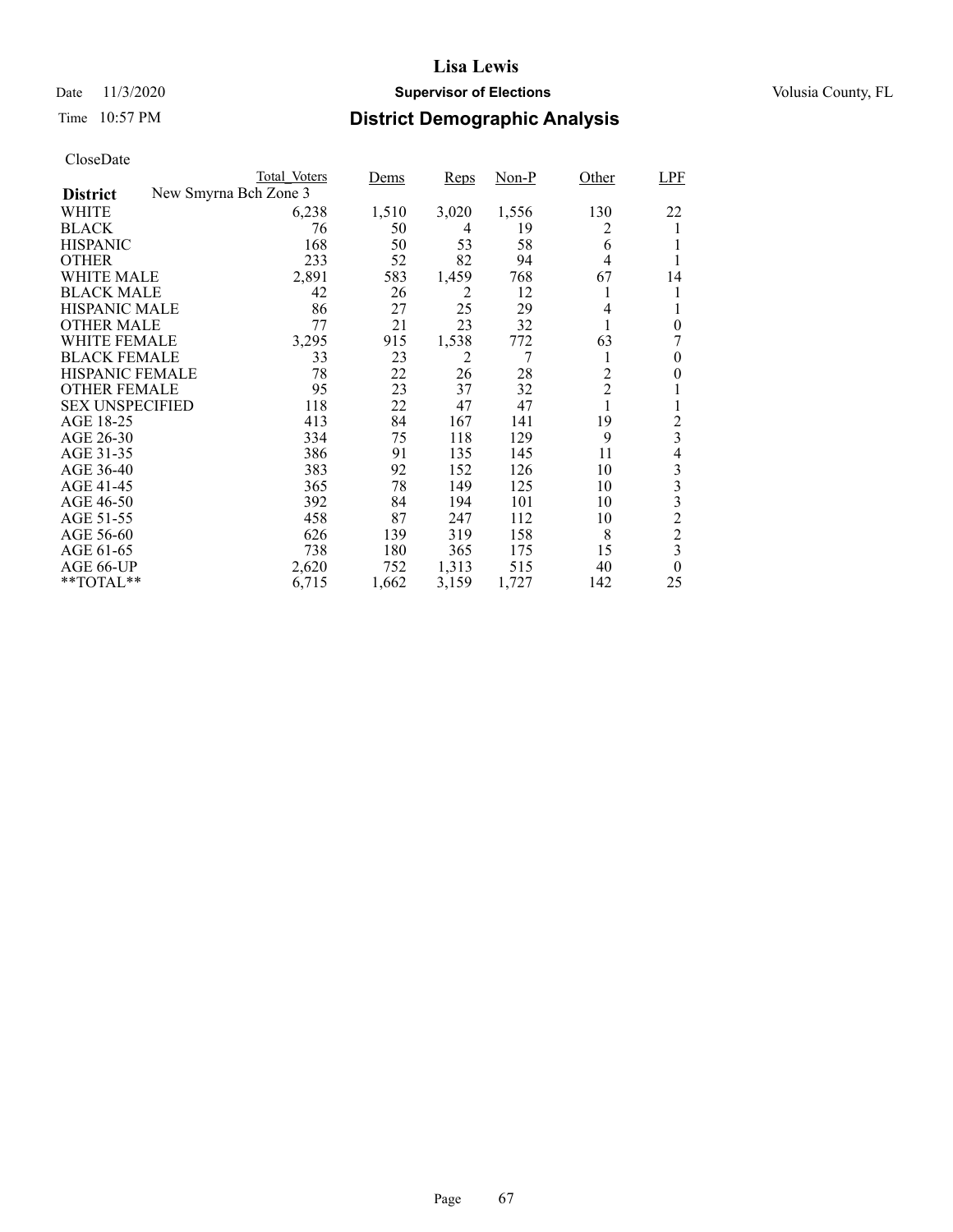### Date 11/3/2020 **Supervisor of Elections** Volusia County, FL

## Time 10:57 PM **District Demographic Analysis**

|                        |                       | Total Voters | Dems  | Reps  | $Non-P$ | Other        | LPF            |
|------------------------|-----------------------|--------------|-------|-------|---------|--------------|----------------|
| <b>District</b>        | New Smyrna Bch Zone 4 |              |       |       |         |              |                |
| WHITE                  |                       | 6,404        | 1,617 | 3,110 | 1,530   | 134          | 13             |
| <b>BLACK</b>           |                       | 632          | 511   | 20    | 97      | 3            |                |
| <b>HISPANIC</b>        |                       | 191          | 71    | 61    | 55      | 4            | $\theta$       |
| <b>OTHER</b>           |                       | 348          | 104   | 80    | 157     | 6            | 1              |
| WHITE MALE             |                       | 2,935        | 624   | 1,527 | 714     | 59           | 11             |
| <b>BLACK MALE</b>      |                       | 262          | 198   | 9     | 52      | 2            | 1              |
| <b>HISPANIC MALE</b>   |                       | 77           | 31    | 26    | 19      | 1            | 0              |
| <b>OTHER MALE</b>      |                       | 131          | 34    | 35    | 57      | 4            |                |
| WHITE FEMALE           |                       | 3,404        | 976   | 1,555 | 796     | 75           | 2              |
| <b>BLACK FEMALE</b>    |                       | 356          | 301   | 10    | 44      | 1            | $\theta$       |
| <b>HISPANIC FEMALE</b> |                       | 106          | 39    | 32    | 32      | 3            | $\theta$       |
| <b>OTHER FEMALE</b>    |                       | 140          | 50    | 34    | 55      | $\mathbf{I}$ | 0              |
| <b>SEX UNSPECIFIED</b> |                       | 164          | 50    | 43    | 70      | 1            | $\overline{0}$ |
| AGE 18-25              |                       | 563          | 174   | 173   | 194     | 19           | 3              |
| AGE 26-30              |                       | 420          | 133   | 125   | 141     | 17           | 4              |
| AGE 31-35              |                       | 382          | 122   | 121   | 128     | 9            | $\overline{2}$ |
| AGE 36-40              |                       | 373          | 109   | 141   | 114     | 8            |                |
| AGE 41-45              |                       | 354          | 93    | 142   | 112     | 7            | 0              |
| AGE 46-50              |                       | 473          | 138   | 203   | 117     | 14           |                |
| AGE 51-55              |                       | 546          | 150   | 244   | 138     | 13           |                |
| AGE 56-60              |                       | 754          | 201   | 377   | 168     | 8            | $\theta$       |
| AGE 61-65              |                       | 862          | 255   | 411   | 184     | 12           | 0              |
| AGE 66-UP              |                       | 2,848        | 928   | 1,334 | 543     | 40           | 3              |
| **TOTAL**              |                       | 7,575        | 2,303 | 3,271 | 1,839   | 147          | 15             |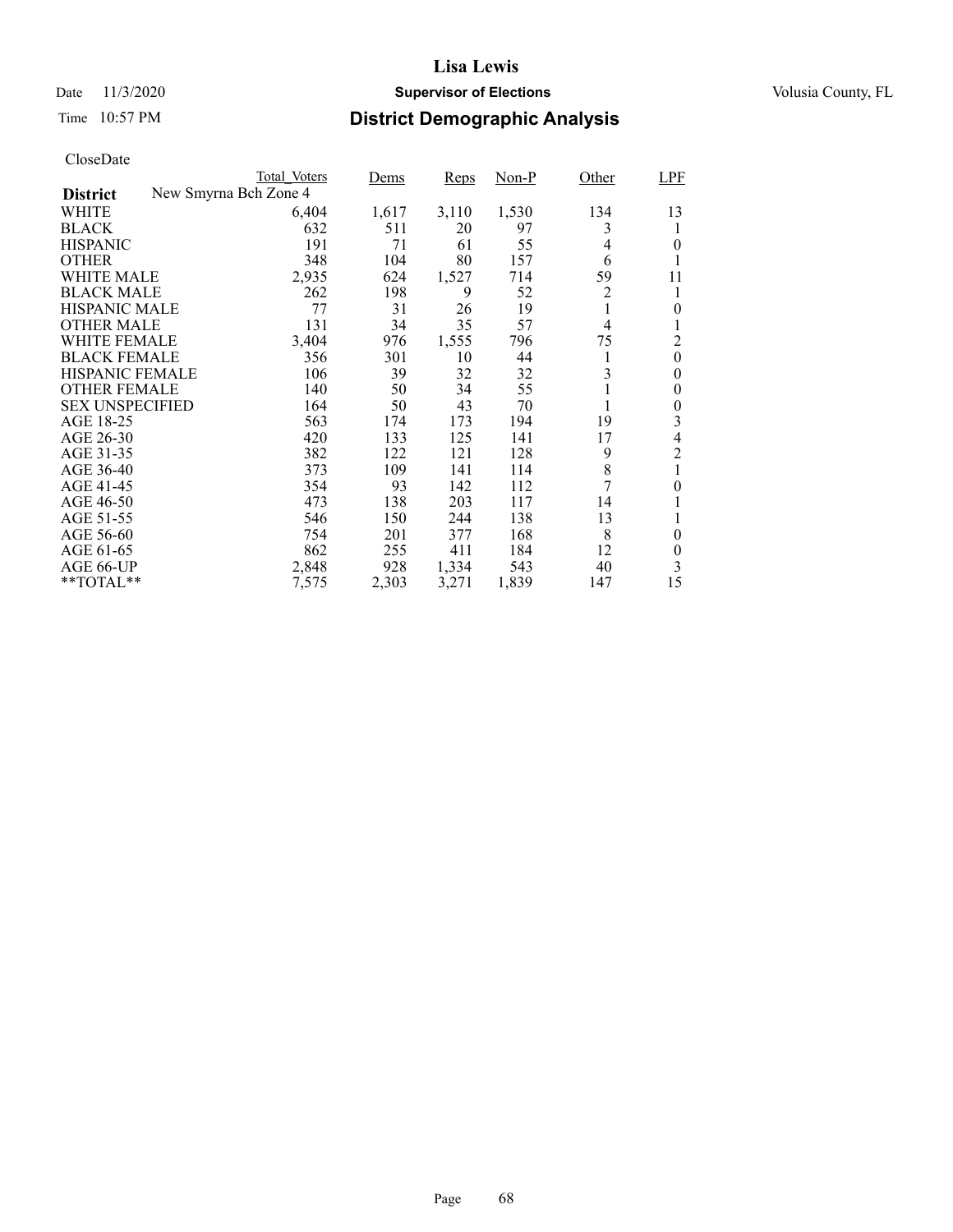### Date 11/3/2020 **Supervisor of Elections** Volusia County, FL

## Time 10:57 PM **District Demographic Analysis**

|                        |          | Total Voters | Dems | Reps           | $Non-P$ | Other          | LPF |
|------------------------|----------|--------------|------|----------------|---------|----------------|-----|
| <b>District</b>        | Oak Hill |              |      |                |         |                |     |
| WHITE                  |          | 1,468        | 326  | 743            | 372     | 23             | 4   |
| <b>BLACK</b>           |          | 158          | 132  | 5              | 21      | 0              | 0   |
| <b>HISPANIC</b>        |          | 16           | 6    | $\overline{2}$ | $\tau$  |                | 0   |
| <b>OTHER</b>           |          | 54           | 16   | 22             | 15      |                | 0   |
| WHITE MALE             |          | 732          | 142  | 384            | 196     |                | 3   |
| <b>BLACK MALE</b>      |          | 77           | 60   | 4              | 13      | 0              | 0   |
| <b>HISPANIC MALE</b>   |          | 6            |      |                | 4       | 0              | 0   |
| <b>OTHER MALE</b>      |          | 21           | 6    | 8              | 6       |                | 0   |
| WHITE FEMALE           |          | 719          | 181  | 349            | 172     | 16             |     |
| <b>BLACK FEMALE</b>    |          | 81           | 72   |                | 8       | 0              | 0   |
| <b>HISPANIC FEMALE</b> |          | 10           | 5    |                |         |                | 0   |
| <b>OTHER FEMALE</b>    |          | 19           | 8    | 8              | 3       | 0              | 0   |
| <b>SEX UNSPECIFIED</b> |          | 31           | 5    | 16             | 10      | 0              | 0   |
| AGE 18-25              |          | 123          | 37   | 42             | 39      | 5              |     |
| AGE 26-30              |          | 78           | 24   | 31             | 19      | 3              |     |
| AGE 31-35              |          | 74           | 20   | 28             | 25      |                | 0   |
| AGE 36-40              |          | 83           | 21   | 33             | 28      | 0              |     |
| AGE 41-45              |          | 81           | 25   | 28             | 28      | 0              | 0   |
| AGE 46-50              |          | 99           | 25   | 43             | 28      | 3              | 0   |
| AGE 51-55              |          | 131          | 30   | 69             | 30      | $\overline{c}$ | 0   |
| AGE 56-60              |          | 179          | 52   | 81             | 43      | 3              | 0   |
| AGE 61-65              |          | 223          | 68   | 110            | 42      |                | 2   |
| AGE 66-UP              |          | 625          | 178  | 307            | 133     |                | 0   |
| **TOTAL**              |          | 1,696        | 480  | 772            | 415     | 25             | 4   |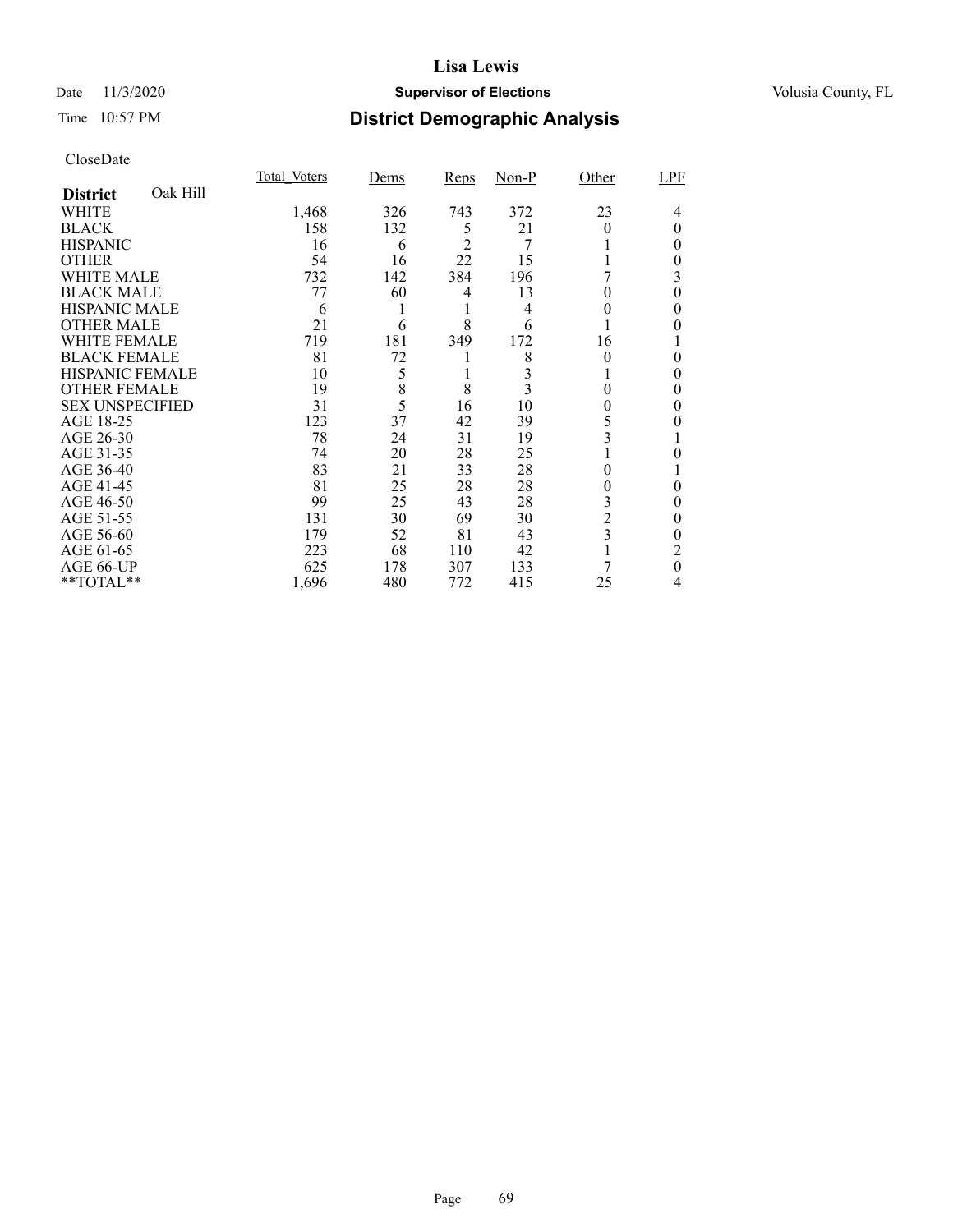### Date 11/3/2020 **Supervisor of Elections** Volusia County, FL

## Time 10:57 PM **District Demographic Analysis**

|                        |                    | Total Voters | Dems | <b>Reps</b> | $Non-P$ | Other            | LPF      |
|------------------------|--------------------|--------------|------|-------------|---------|------------------|----------|
| <b>District</b>        | Orange City Seat 1 |              |      |             |         |                  |          |
| WHITE                  |                    | 829          | 255  | 331         | 223     | 18               | 2        |
| <b>BLACK</b>           |                    | 176          | 130  | 9           | 35      | 2                | $\theta$ |
| <b>HISPANIC</b>        |                    | 599          | 263  | 89          | 238     | 8                |          |
| <b>OTHER</b>           |                    | 108          | 49   | 20          | 37      | $\overline{c}$   | $\Omega$ |
| WHITE MALE             |                    | 317          | 84   | 137         | 90      | 5                |          |
| <b>BLACK MALE</b>      |                    | 56           | 35   | 4           | 16      |                  | $\theta$ |
| <b>HISPANIC MALE</b>   |                    | 232          | 90   | 41          | 98      | 3                | 0        |
| <b>OTHER MALE</b>      |                    | 42           | 15   | 13          | 14      | $\boldsymbol{0}$ | 0        |
| WHITE FEMALE           |                    | 507          | 169  | 193         | 131     | 13               |          |
| <b>BLACK FEMALE</b>    |                    | 118          | 93   | 5           | 19      |                  | 0        |
| <b>HISPANIC FEMALE</b> |                    | 361          | 170  | 46          | 139     | 5                |          |
| <b>OTHER FEMALE</b>    |                    | 49           | 28   | 6           | 13      | $\overline{2}$   | 0        |
| <b>SEX UNSPECIFIED</b> |                    | 30           | 13   | 4           | 13      | $\theta$         | $_{0}$   |
| AGE 18-25              |                    | 177          | 73   | 24          | 71      | 8                |          |
| AGE 26-30              |                    | 149          | 60   | 24          | 61      | 4                | $\theta$ |
| AGE 31-35              |                    | 135          | 49   | 26          | 57      | 3                | 0        |
| AGE 36-40              |                    | 129          | 45   | 28          | 53      |                  | 2        |
| AGE 41-45              |                    | 100          | 43   | 22          | 34      |                  | $\theta$ |
| AGE 46-50              |                    | 110          | 42   | 29          | 36      | 3                | $\theta$ |
| AGE 51-55              |                    | 106          | 40   | 34          | 30      | $\overline{c}$   | 0        |
| AGE 56-60              |                    | 107          | 40   | 29          | 37      |                  | $\Omega$ |
| AGE 61-65              |                    | 114          | 58   | 29          | 25      | $\overline{2}$   | $\theta$ |
| AGE 66-UP              |                    | 585          | 247  | 204         | 129     | 5                | 0        |
| **TOTAL**              |                    | 1,712        | 697  | 449         | 533     | 30               | 3        |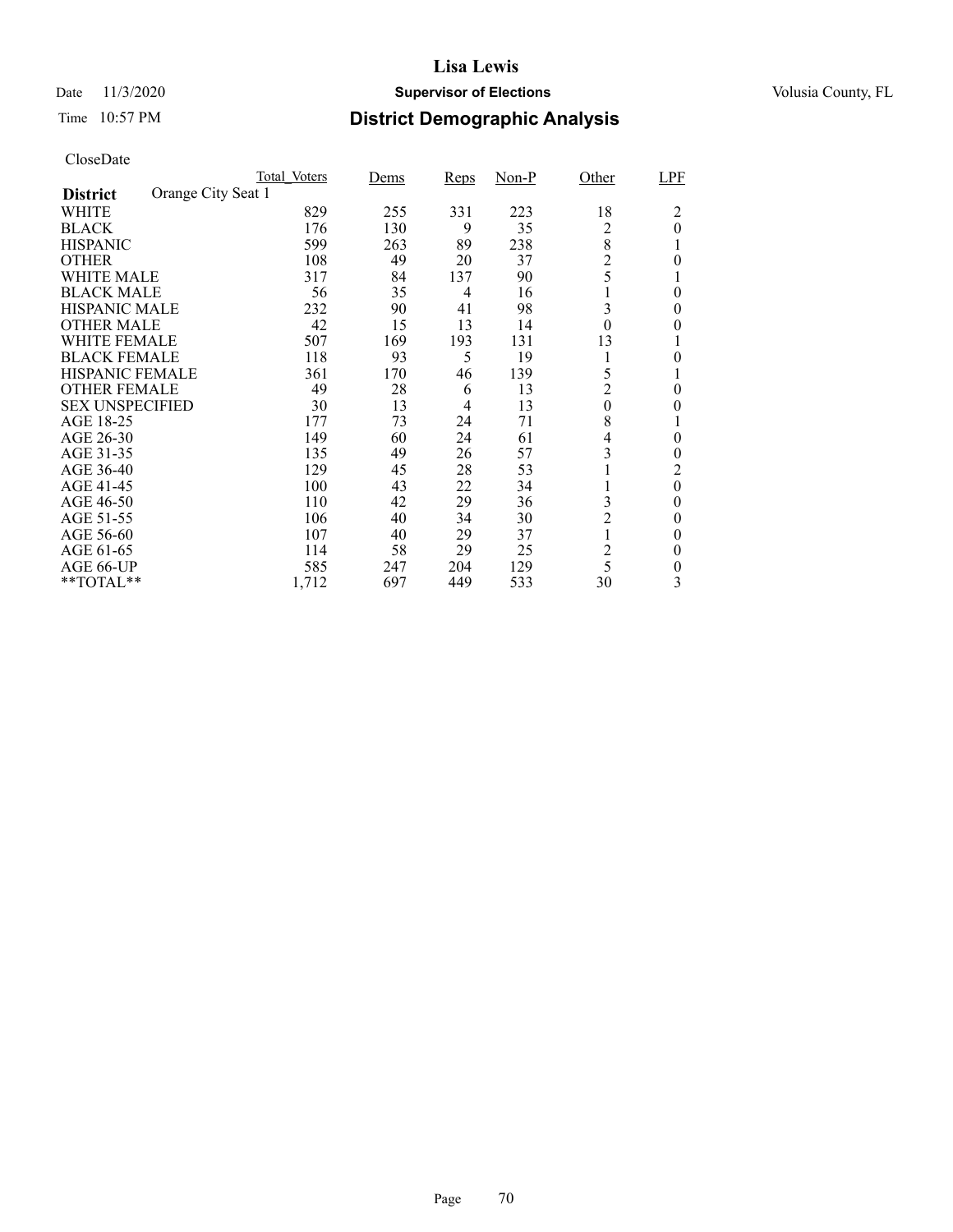### Date 11/3/2020 **Supervisor of Elections** Volusia County, FL

# Time 10:57 PM **District Demographic Analysis**

|                        |                    | Total Voters | Dems | <b>Reps</b> | $Non-P$ | Other            | LPF      |
|------------------------|--------------------|--------------|------|-------------|---------|------------------|----------|
| <b>District</b>        | Orange City Seat 2 |              |      |             |         |                  |          |
| WHITE                  |                    | 1,140        | 288  | 523         | 315     | 11               | 3        |
| <b>BLACK</b>           |                    | 74           | 58   | 3           | 12      |                  | $\Omega$ |
| <b>HISPANIC</b>        |                    | 305          | 128  | 49          | 123     | 5                | 0        |
| <b>OTHER</b>           |                    | 88           | 16   | 32          | 40      | $\theta$         | 0        |
| WHITE MALE             |                    | 520          | 103  | 257         | 152     |                  |          |
| <b>BLACK MALE</b>      |                    | 35           | 26   | 2           | 7       | 0                | $\theta$ |
| <b>HISPANIC MALE</b>   |                    | 128          | 49   | 27          | 52      | $^{(1)}$         | $\theta$ |
| <b>OTHER MALE</b>      |                    | 31           | 3    | 13          | 15      | 0                | 0        |
| WHITE FEMALE           |                    | 607          | 184  | 255         | 162     | 4                | 2        |
| <b>BLACK FEMALE</b>    |                    | 39           | 32   |             | 5       |                  | $\theta$ |
| <b>HISPANIC FEMALE</b> |                    | 172          | 78   | 22          | 67      | 5                | 0        |
| <b>OTHER FEMALE</b>    |                    | 35           | 10   | 13          | 12      | $\theta$         | $\theta$ |
| <b>SEX UNSPECIFIED</b> |                    | 40           | 5    | 17          | 18      | $^{(1)}$         | 0        |
| AGE 18-25              |                    | 172          | 55   | 43          | 70      | 4                | 0        |
| AGE 26-30              |                    | 138          | 42   | 33          | 60      |                  | 2        |
| AGE 31-35              |                    | 128          | 46   | 39          | 41      | 2                | $\theta$ |
| AGE 36-40              |                    | 120          | 29   | 43          | 47      |                  | 0        |
| AGE 41-45              |                    | 124          | 32   | 38          | 52      | $\overline{c}$   | 0        |
| AGE 46-50              |                    | 144          | 38   | 65          | 40      | $\boldsymbol{0}$ |          |
| AGE 51-55              |                    | 144          | 45   | 51          | 46      | $\overline{c}$   | 0        |
| AGE 56-60              |                    | 146          | 44   | 62          | 38      | $\overline{2}$   | 0        |
| AGE 61-65              |                    | 136          | 34   | 74          | 28      | $\boldsymbol{0}$ | $\theta$ |
| AGE 66-UP              |                    | 355          | 125  | 159         | 68      | 3                | 0        |
| **TOTAL**              |                    | 1,607        | 490  | 607         | 490     | 17               | 3        |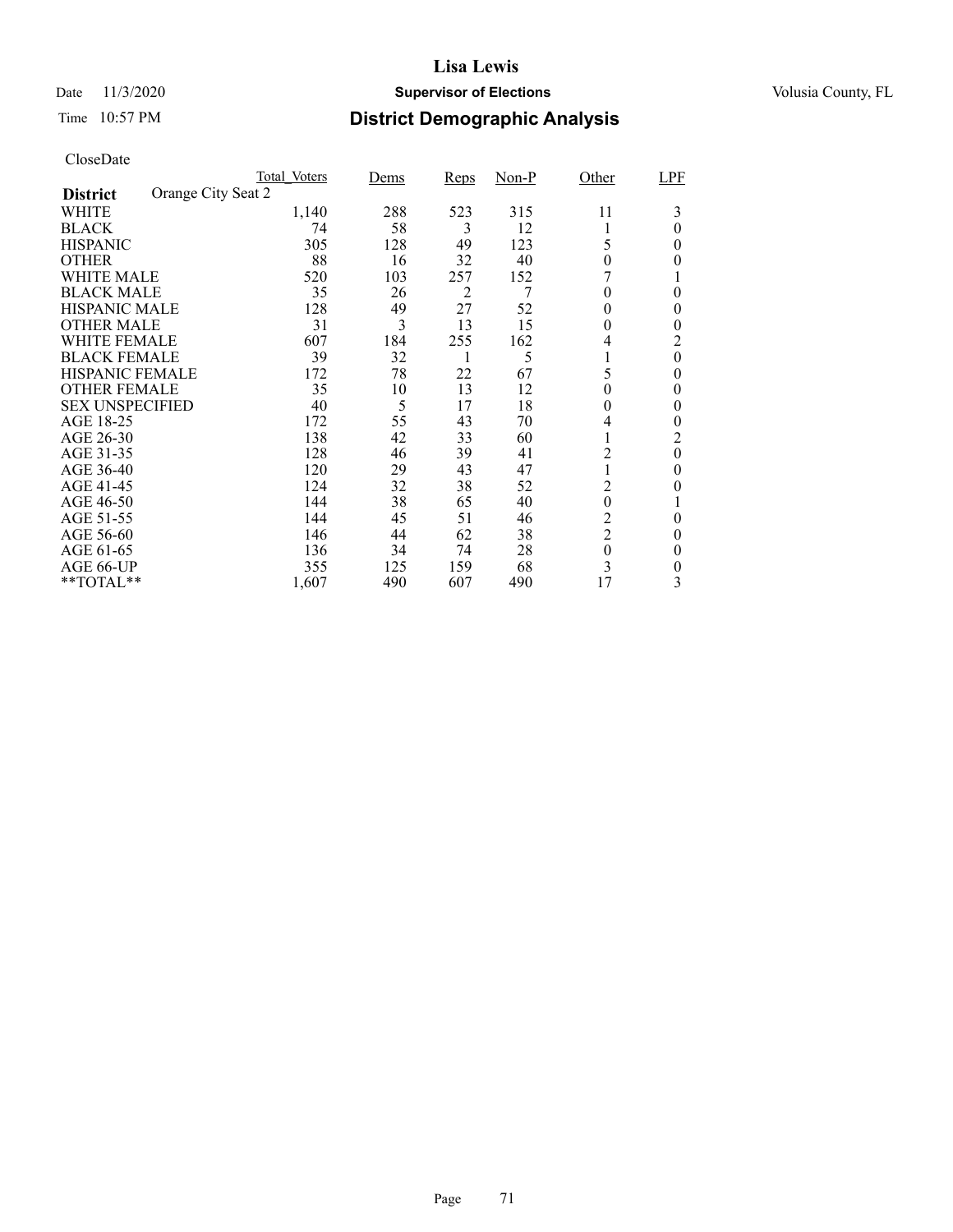### Date 11/3/2020 **Supervisor of Elections** Volusia County, FL

## Time 10:57 PM **District Demographic Analysis**

|                                       | Total Voters | Dems | <b>Reps</b> | $Non-P$ | Other            | LPF      |
|---------------------------------------|--------------|------|-------------|---------|------------------|----------|
| Orange City Seat 3<br><b>District</b> |              |      |             |         |                  |          |
| WHITE                                 | 1,260        | 308  | 560         | 366     | 20               | 6        |
| <b>BLACK</b>                          | 123          | 93   | 6           | 23      | $\theta$         |          |
| <b>HISPANIC</b>                       | 349          | 158  | 57          | 130     | 4                | $\theta$ |
| <b>OTHER</b>                          | 118          | 29   | 23          | 61      | 3                | 2        |
| WHITE MALE                            | 557          | 116  | 247         | 184     | 6                | 4        |
| <b>BLACK MALE</b>                     | 46           | 30   | 3           | 12      | 0                |          |
| <b>HISPANIC MALE</b>                  | 142          | 53   | 32          | 54      | 3                | 0        |
| <b>OTHER MALE</b>                     | 40           | 9    | 7           | 23      | $\boldsymbol{0}$ |          |
| WHITE FEMALE                          | 680          | 187  | 307         | 171     | 13               | 2        |
| <b>BLACK FEMALE</b>                   | 73           | 60   | 3           | 10      | $\theta$         | $\theta$ |
| <b>HISPANIC FEMALE</b>                | 202          | 102  | 25          | 74      |                  | 0        |
| <b>OTHER FEMALE</b>                   | 56           | 16   | 11          | 26      | 2                |          |
| <b>SEX UNSPECIFIED</b>                | 54           | 15   | 11          | 26      | $\overline{2}$   | 0        |
| AGE 18-25                             | 154          | 62   | 28          | 56      | 5                | 3        |
| AGE 26-30                             | 102          | 33   | 22          | 40      | 6                |          |
| AGE 31-35                             | 108          | 35   | 24          | 47      |                  |          |
| AGE 36-40                             | 102          | 33   | 20          | 47      | $\theta$         | 2        |
| AGE 41-45                             | 128          | 43   | 40          | 45      | $\theta$         | $\theta$ |
| AGE 46-50                             | 152          | 43   | 58          | 49      |                  |          |
| AGE 51-55                             | 133          | 38   | 57          | 33      | 5                | 0        |
| AGE 56-60                             | 139          | 44   | 58          | 35      | $\overline{c}$   | 0        |
| AGE 61-65                             | 190          | 57   | 73          | 59      | 1                | 0        |
| AGE 66-UP                             | 642          | 200  | 266         | 169     | 6                |          |
| **TOTAL**                             | 1,850        | 588  | 646         | 580     | 27               | 9        |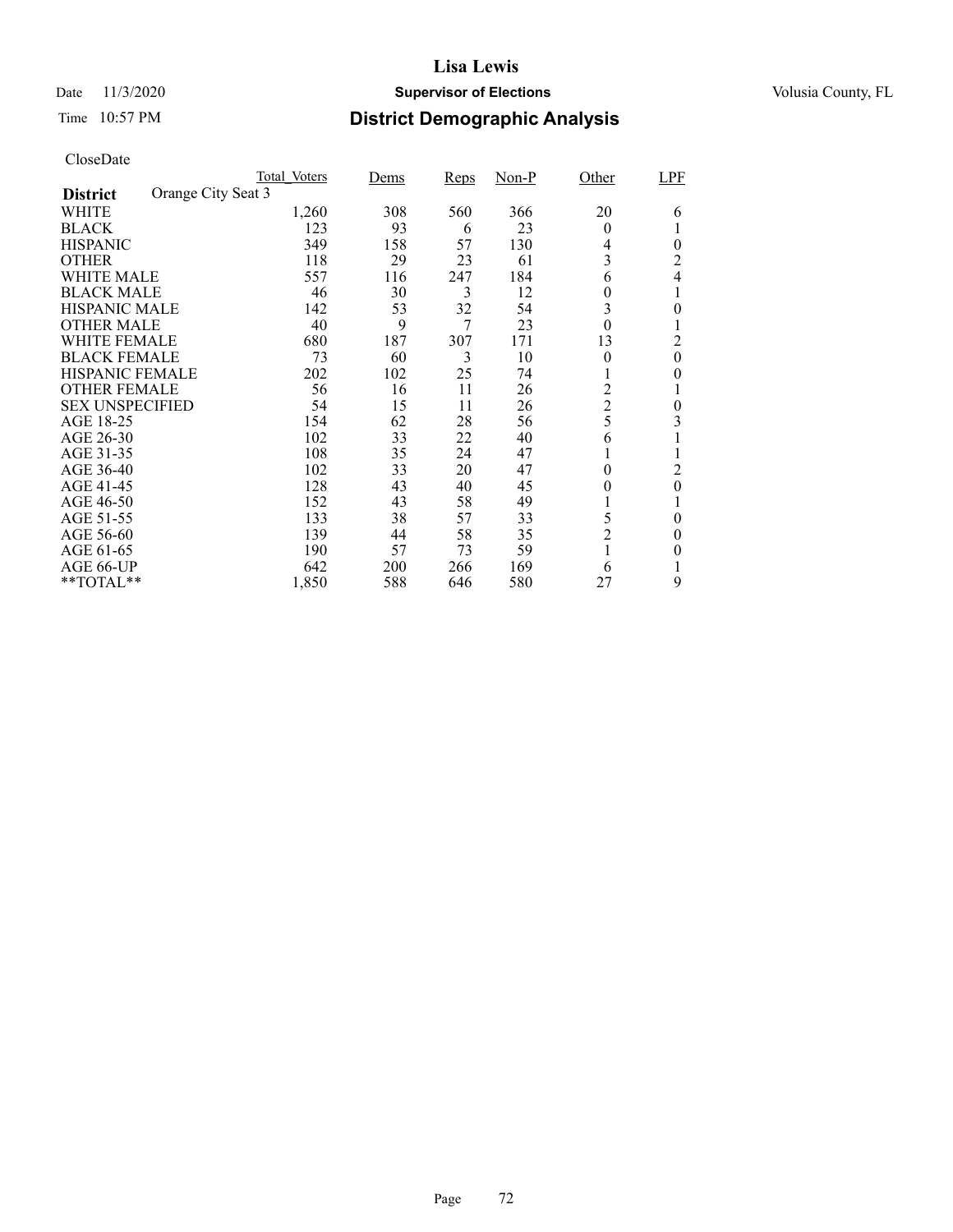### Date 11/3/2020 **Supervisor of Elections** Volusia County, FL

# Time 10:57 PM **District Demographic Analysis**

|                        |                    | Total Voters | Dems           | <b>Reps</b> | $Non-P$ | Other    | LPF      |
|------------------------|--------------------|--------------|----------------|-------------|---------|----------|----------|
| <b>District</b>        | Orange City Seat 4 |              |                |             |         |          |          |
| WHITE                  |                    | 1,318        | 376            | 559         | 357     | 18       | 8        |
| <b>BLACK</b>           |                    | 23           | 18             | 2           | 2       |          | 0        |
| <b>HISPANIC</b>        |                    | 132          | 54             | 30          | 48      | 0        | 0        |
| <b>OTHER</b>           |                    | 87           | 19             | 11          | 56      |          | 0        |
| WHITE MALE             |                    | 608          | 134            | 277         | 186     |          | 4        |
| <b>BLACK MALE</b>      |                    | 9            | 6              | 2           | 1       | 0        | 0        |
| <b>HISPANIC MALE</b>   |                    | 68           | 28             | 17          | 23      | 0        | $\theta$ |
| <b>OTHER MALE</b>      |                    | 27           | 6              | 5           | 16      | $\theta$ | 0        |
| <b>WHITE FEMALE</b>    |                    | 697          | 242            | 274         | 166     | 11       | 4        |
| <b>BLACK FEMALE</b>    |                    | 14           | 12             | $\theta$    |         |          | 0        |
| <b>HISPANIC FEMALE</b> |                    | 62           | 26             | 12          | 24      | 0        | 0        |
| <b>OTHER FEMALE</b>    |                    | 34           | 11             | 5           | 17      |          | 0        |
| <b>SEX UNSPECIFIED</b> |                    | 40           | $\overline{2}$ | 9           | 29      | 0        | 0        |
| AGE 18-25              |                    | 161          | 36             | 53          | 66      | 4        | 2        |
| AGE 26-30              |                    | 114          | 23             | 31          | 53      | 6        | 1        |
| AGE 31-35              |                    | 97           | 27             | 27          | 43      | 0        | 0        |
| AGE 36-40              |                    | 110          | 36             | 35          | 36      |          | 2        |
| AGE 41-45              |                    | 108          | 32             | 36          | 36      | 4        | $\theta$ |
| AGE 46-50              |                    | 122          | 24             | 57          | 41      | $\theta$ | 0        |
| AGE 51-55              |                    | 137          | 44             | 57          | 35      | $^{(1)}$ |          |
| AGE 56-60              |                    | 145          | 31             | 61          | 52      | 0        |          |
| AGE 61-65              |                    | 156          | 41             | 77          | 36      |          |          |
| AGE 66-UP              |                    | 410          | 173            | 168         | 65      |          | 0        |
| **TOTAL**              |                    | 1,560        | 467            | 602         | 463     | 20       | 8        |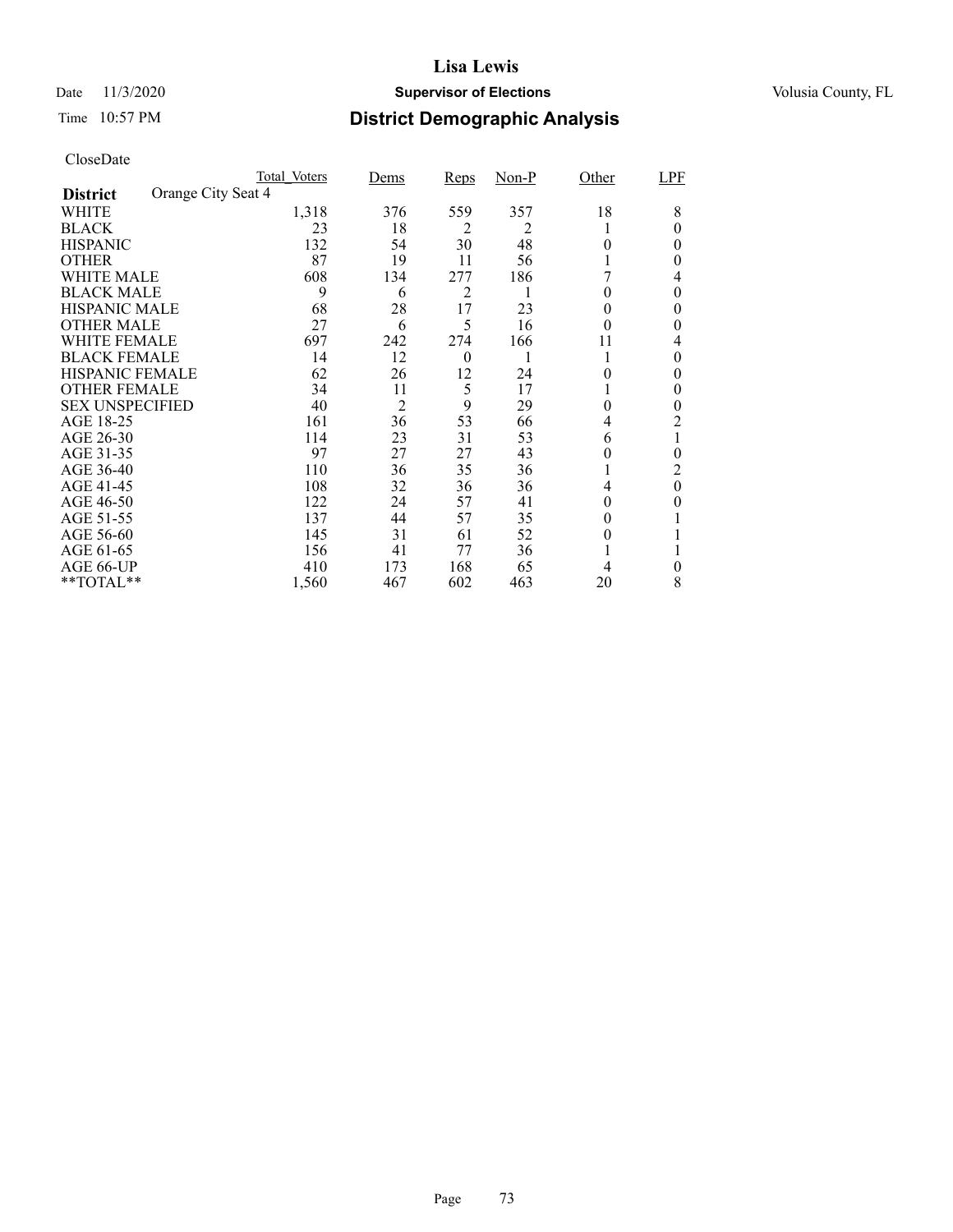### Date 11/3/2020 **Supervisor of Elections** Volusia County, FL

## Time 10:57 PM **District Demographic Analysis**

|                        |                    | Total Voters | Dems | <b>Reps</b> | $Non-P$ | Other          | LPF      |
|------------------------|--------------------|--------------|------|-------------|---------|----------------|----------|
| <b>District</b>        | Orange City Seat 5 |              |      |             |         |                |          |
| WHITE                  |                    | 1,547        | 397  | 771         | 359     | 17             | 3        |
| <b>BLACK</b>           |                    | 137          | 102  | 6           | 27      | $\overline{c}$ | 0        |
| <b>HISPANIC</b>        |                    | 194          | 75   | 35          | 83      |                | $_{0}$   |
| <b>OTHER</b>           |                    | 94           | 33   | 26          | 34      |                | 0        |
| WHITE MALE             |                    | 626          | 134  | 328         | 154     | 9              |          |
| <b>BLACK MALE</b>      |                    | 54           | 36   | 3           | 14      |                | 0        |
| <b>HISPANIC MALE</b>   |                    | 87           | 38   | 18          | 30      |                | 0        |
| <b>OTHER MALE</b>      |                    | 29           | 9    | 9           | 11      | 0              | 0        |
| WHITE FEMALE           |                    | 909          | 263  | 439         | 197     | 8              | 2        |
| <b>BLACK FEMALE</b>    |                    | 80           | 65   | 3           | 11      |                | $\theta$ |
| <b>HISPANIC FEMALE</b> |                    | 103          | 36   | 17          | 50      | 0              | 0        |
| <b>OTHER FEMALE</b>    |                    | 47           | 18   | 16          | 12      |                | 0        |
| <b>SEX UNSPECIFIED</b> |                    | 37           | 8    | 5           | 24      | 0              | $_{0}$   |
| AGE 18-25              |                    | 91           | 25   | 24          | 41      |                | $_{0}$   |
| AGE 26-30              |                    | 79           | 17   | 21          | 39      | 2              | 0        |
| AGE 31-35              |                    | 82           | 30   | 30          | 22      | 0              | 0        |
| AGE 36-40              |                    | 75           | 26   | 15          | 33      | 0              | 1        |
| AGE 41-45              |                    | 65           | 20   | 18          | 25      | $\overline{c}$ | 0        |
| AGE 46-50              |                    | 95           | 30   | 35          | 29      |                | $\theta$ |
| AGE 51-55              |                    | 89           | 27   | 35          | 25      | $\overline{c}$ | $_{0}$   |
| AGE 56-60              |                    | 137          | 45   | 48          | 42      |                |          |
| AGE 61-65              |                    | 150          | 58   | 54          | 35      | 3              | 0        |
| AGE 66-UP              |                    | 1,109        | 329  | 558         | 212     | 9              |          |
| **TOTAL**              |                    | 1,972        | 607  | 838         | 503     | 21             | 3        |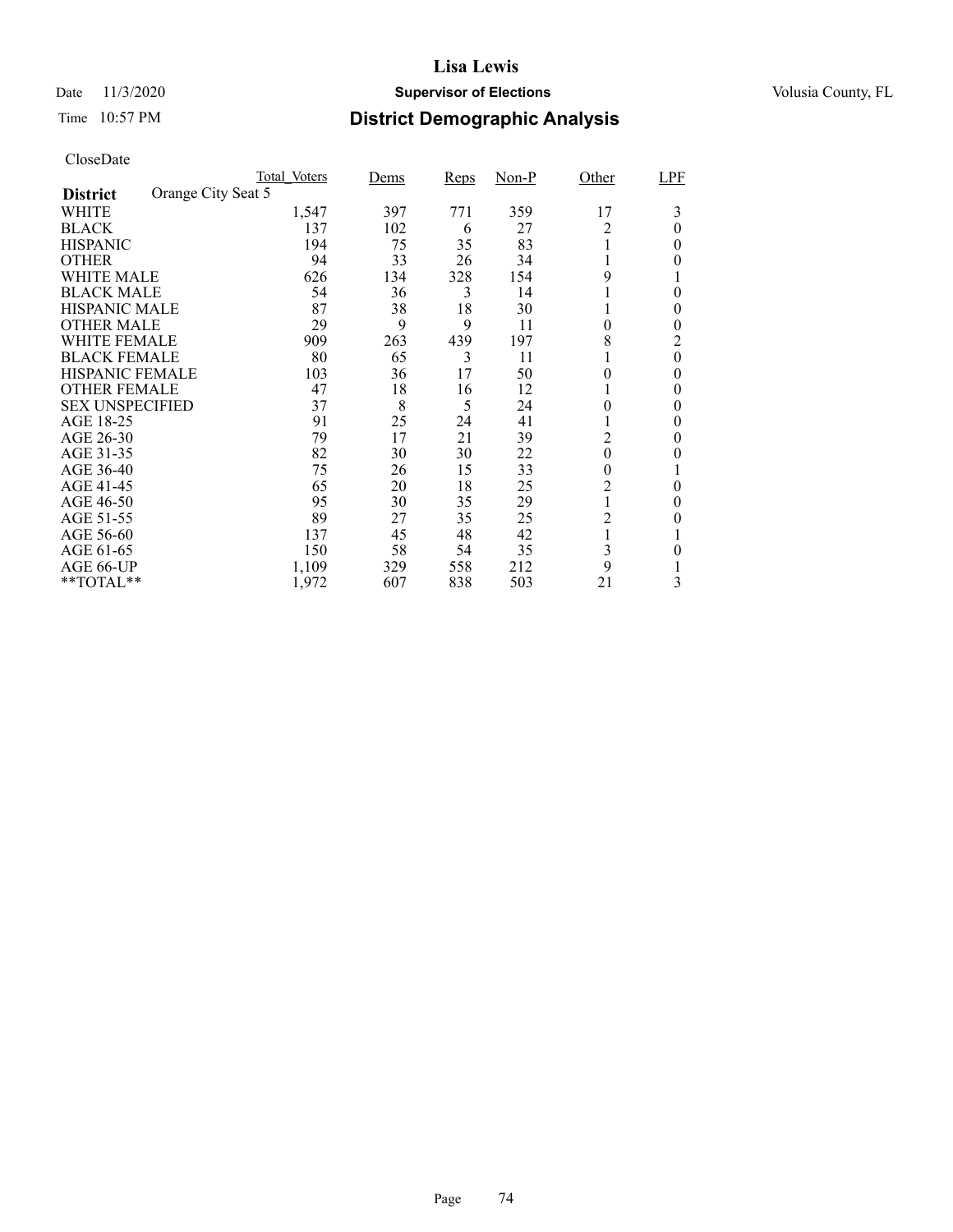## Date 11/3/2020 **Supervisor of Elections** Volusia County, FL

## Time 10:57 PM **District Demographic Analysis**

|                        | Total Voters        | Dems  | Reps  | Non-P | Other            | <b>LPF</b>     |
|------------------------|---------------------|-------|-------|-------|------------------|----------------|
| <b>District</b>        | Ormond Beach Zone 1 |       |       |       |                  |                |
| WHITE                  | 8,435               | 2,312 | 4,035 | 1,986 | 83               | 19             |
| <b>BLACK</b>           | 142                 | 104   | 6     | 28    | 4                | $\theta$       |
| <b>HISPANIC</b>        | 237                 | 81    | 77    | 72    | 5                | 2              |
| <b>OTHER</b>           | 543                 | 159   | 146   | 231   | 7                | $\theta$       |
| WHITE MALE             | 3,911               | 870   | 2,003 | 990   | 32               | 16             |
| <b>BLACK MALE</b>      | 72                  | 48    | 4     | 19    | 1                | $\theta$       |
| <b>HISPANIC MALE</b>   | 94                  | 26    | 31    | 32    | 4                |                |
| <b>OTHER MALE</b>      | 220                 | 67    | 53    | 97    | 3                | 0              |
| WHITE FEMALE           | 4,451               | 1,423 | 2,007 | 967   | 51               | 3              |
| <b>BLACK FEMALE</b>    | 66                  | 53    | 2     | 8     | 3                | $\theta$       |
| <b>HISPANIC FEMALE</b> | 139                 | 53    | 45    | 39    | 1                |                |
| <b>OTHER FEMALE</b>    | 224                 | 65    | 67    | 88    | 4                | 0              |
| <b>SEX UNSPECIFIED</b> | 180                 | 51    | 52    | 77    | $\boldsymbol{0}$ | 0              |
| AGE 18-25              | 737                 | 208   | 265   | 249   | 11               | 4              |
| AGE 26-30              | 453                 | 129   | 159   | 156   |                  | 2              |
| AGE 31-35              | 494                 | 127   | 204   | 151   | 8                | 4              |
| AGE 36-40              | 548                 | 125   | 218   | 200   | 4                |                |
| AGE 41-45              | 562                 | 146   | 220   | 182   | 10               | 4              |
| AGE 46-50              | 643                 | 167   | 304   | 166   | 4                | 2              |
| AGE 51-55              | 740                 | 183   | 372   | 176   | 9                | $\overline{0}$ |
| AGE 56-60              | 887                 | 237   | 439   | 201   | 10               | $\theta$       |
| AGE 61-65              | 986                 | 303   | 473   | 193   | 17               | 0              |
| AGE 66-UP              | 3,307               | 1,031 | 1,610 | 643   | 19               | 4              |
| $*$ $TOTAL**$          | 9,357               | 2,656 | 4,264 | 2,317 | 99               | 21             |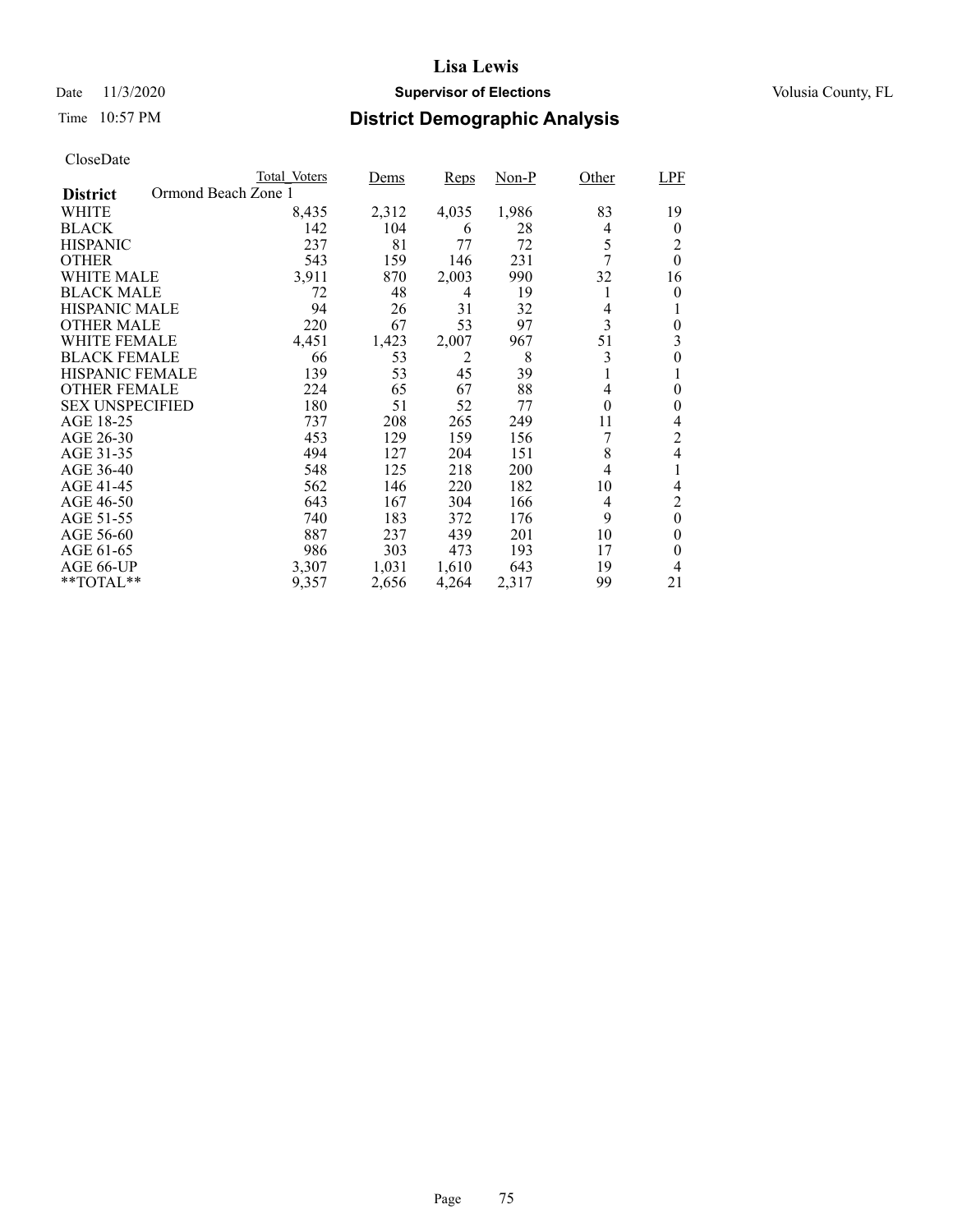## Time 10:57 PM **District Demographic Analysis**

|                        | Total Voters        | Dems  | Reps  | Non-P | Other          | LPF              |
|------------------------|---------------------|-------|-------|-------|----------------|------------------|
| <b>District</b>        | Ormond Beach Zone 2 |       |       |       |                |                  |
| WHITE                  | 6,278               | 1,943 | 2,535 | 1,662 | 117            | 21               |
| <b>BLACK</b>           | 433                 | 336   | 23    | 73    |                | $\theta$         |
| <b>HISPANIC</b>        | 263                 | 115   | 56    | 89    | $\overline{2}$ |                  |
| <b>OTHER</b>           | 459                 | 159   | 115   | 179   | $\overline{4}$ | $\overline{c}$   |
| WHITE MALE             | 2,824               | 727   | 1,236 | 790   | 54             | 17               |
| <b>BLACK MALE</b>      | 176                 | 122   | 13    | 40    | 1              | $\theta$         |
| <b>HISPANIC MALE</b>   | 94                  | 39    | 28    | 27    | 0              | 0                |
| <b>OTHER MALE</b>      | 158                 | 49    | 36    | 68    | 3              | 2                |
| WHITE FEMALE           | 3,374               | 1,195 | 1,277 | 837   | 61             | 4                |
| <b>BLACK FEMALE</b>    | 249                 | 208   | 10    | 31    | $\theta$       | $\overline{0}$   |
| <b>HISPANIC FEMALE</b> | 163                 | 76    | 27    | 58    |                | 1                |
| <b>OTHER FEMALE</b>    | 185                 | 77    | 58    | 49    | 1              | $\boldsymbol{0}$ |
| <b>SEX UNSPECIFIED</b> | 210                 | 60    | 44    | 103   | 3              | $\overline{0}$   |
| AGE 18-25              | 627                 | 190   | 178   | 234   | 19             | 6                |
| AGE 26-30              | 501                 | 156   | 151   | 180   | 11             | 3                |
| AGE 31-35              | 453                 | 158   | 127   | 162   | 4              | $\overline{c}$   |
| AGE 36-40              | 399                 | 117   | 122   | 149   | 8              | 3                |
| AGE 41-45              | 442                 | 148   | 130   | 151   | 9              | 4                |
| AGE 46-50              | 508                 | 146   | 193   | 148   | 18             | 3                |
| AGE 51-55              | 663                 | 192   | 283   | 173   | 14             |                  |
| AGE 56-60              | 752                 | 233   | 314   | 193   | 11             |                  |
| AGE 61-65              | 767                 | 288   | 294   | 172   | 12             | 1                |
| AGE 66-UP              | 2,321               | 925   | 937   | 441   | 18             | $\theta$         |
| **TOTAL**              | 7,433               | 2,553 | 2,729 | 2,003 | 124            | 24               |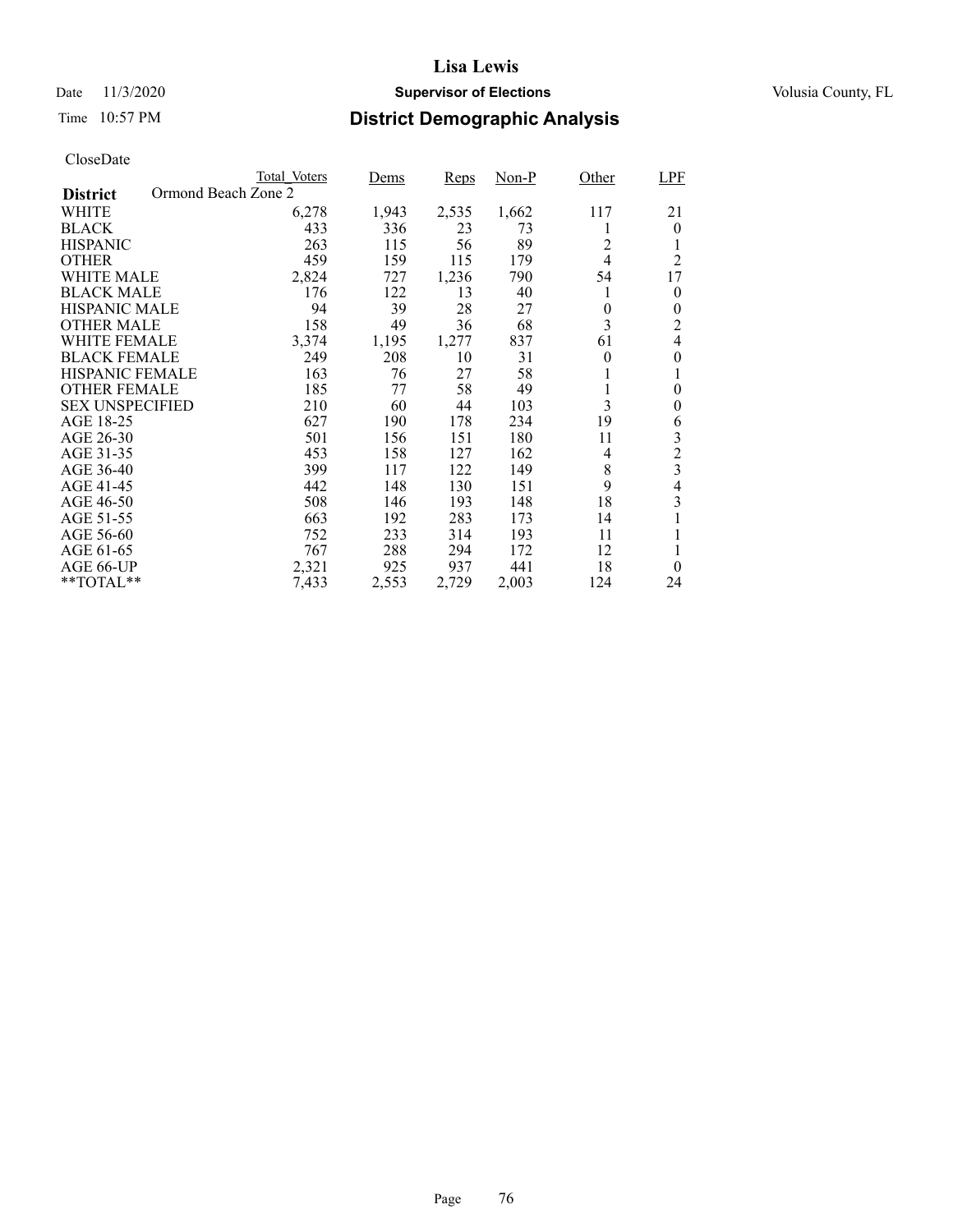## Date 11/3/2020 **Supervisor of Elections** Volusia County, FL

## Time 10:57 PM **District Demographic Analysis**

|                        | Total Voters        | Dems  | Reps  | Non-P | Other | <b>LPF</b>       |
|------------------------|---------------------|-------|-------|-------|-------|------------------|
| <b>District</b>        | Ormond Beach Zone 3 |       |       |       |       |                  |
| WHITE                  | 7,804               | 2,062 | 3,832 | 1,797 | 88    | 25               |
| <b>BLACK</b>           | 344                 | 251   | 14    | 72    | 6     | l                |
| <b>HISPANIC</b>        | 322                 | 108   | 84    | 121   | 8     |                  |
| <b>OTHER</b>           | 665                 | 204   | 171   | 271   | 18    |                  |
| WHITE MALE             | 3,636               | 822   | 1,903 | 857   | 35    | 19               |
| <b>BLACK MALE</b>      | 145                 | 98    | 7     | 38    | 2     | $\theta$         |
| <b>HISPANIC MALE</b>   | 140                 | 40    | 39    | 57    | 3     |                  |
| <b>OTHER MALE</b>      | 234                 | 72    | 67    | 88    | 7     | 0                |
| WHITE FEMALE           | 4,083               | 1,221 | 1,893 | 910   | 53    | 6                |
| <b>BLACK FEMALE</b>    | 194                 | 150   | 7     | 32    | 4     |                  |
| <b>HISPANIC FEMALE</b> | 177                 | 68    | 43    | 61    | 5     | $\theta$         |
| <b>OTHER FEMALE</b>    | 314                 | 109   | 80    | 118   | 7     | $\theta$         |
| <b>SEX UNSPECIFIED</b> | 212                 | 45    | 62    | 100   | 4     | 1                |
| AGE 18-25              | 977                 | 269   | 359   | 310   | 34    | 5                |
| AGE 26-30              | 563                 | 188   | 178   | 189   | 6     | $\overline{c}$   |
| AGE 31-35              | 543                 | 165   | 190   | 179   | 9     | $\boldsymbol{0}$ |
| AGE 36-40              | 645                 | 154   | 258   | 216   | 9     | 8                |
| AGE 41-45              | 532                 | 125   | 226   | 166   | 12    | 3                |
| AGE 46-50              | 639                 | 144   | 314   | 168   | 10    | 3                |
| AGE 51-55              | 748                 | 179   | 393   | 165   | 9     | $\overline{c}$   |
| AGE 56-60              | 793                 | 207   | 396   | 183   | 6     |                  |
| AGE 61-65              | 877                 | 275   | 411   | 179   | 11    |                  |
| AGE 66-UP              | 2,818               | 919   | 1,376 | 506   | 14    | 3                |
| $*$ TOTAL $*$          | 9,135               | 2,625 | 4,101 | 2,261 | 120   | 28               |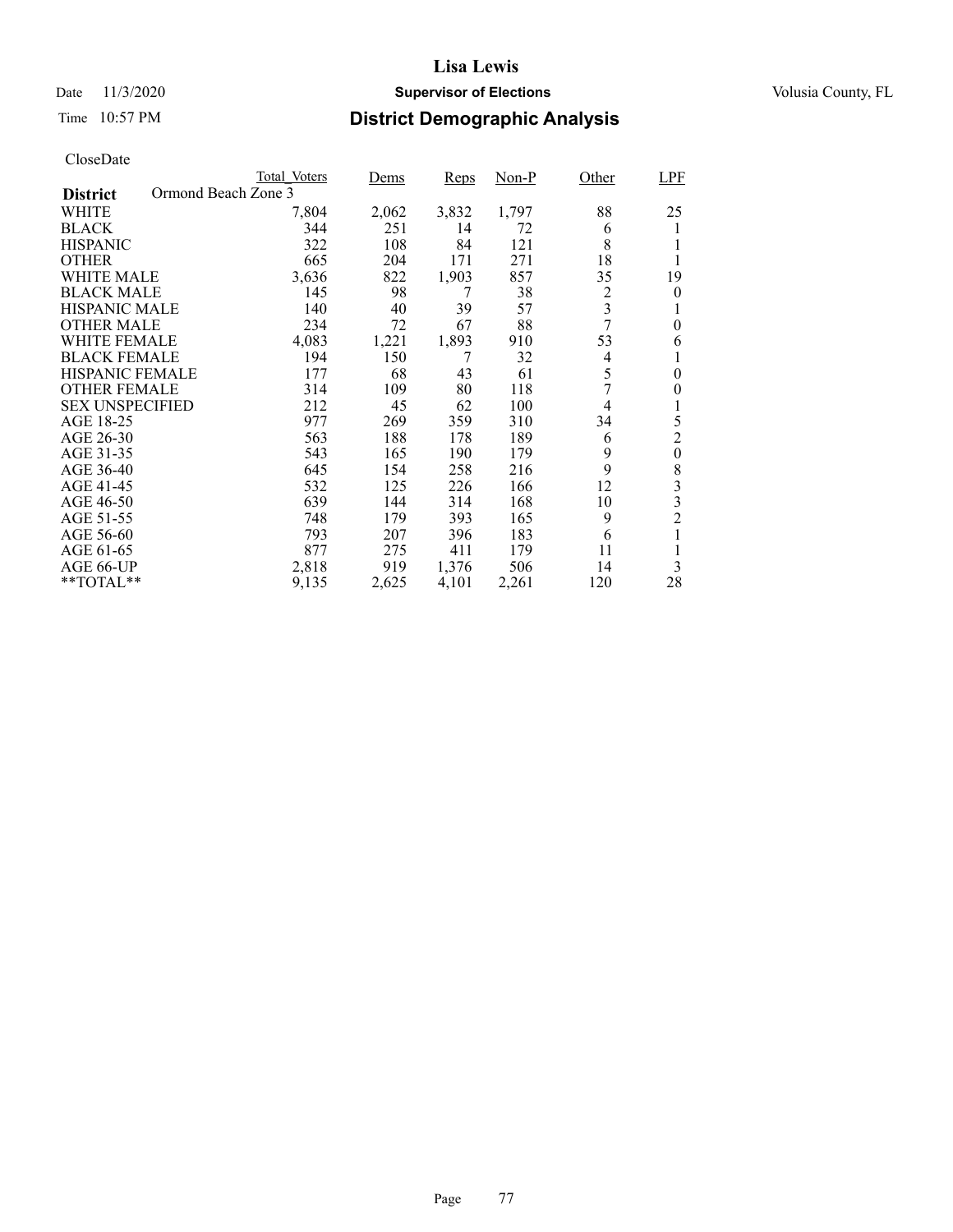### Date 11/3/2020 **Supervisor of Elections** Volusia County, FL

## Time 10:57 PM **District Demographic Analysis**

|                        |                     | <b>Total Voters</b> | Dems  | Reps  | Non-P | Other    | <b>LPF</b>       |
|------------------------|---------------------|---------------------|-------|-------|-------|----------|------------------|
| <b>District</b>        | Ormond Beach Zone 4 |                     |       |       |       |          |                  |
| WHITE                  |                     | 7,332               | 2,142 | 3,168 | 1,895 | 108      | 19               |
| <b>BLACK</b>           |                     | 259                 | 188   | 13    | 54    | 3        |                  |
| <b>HISPANIC</b>        |                     | 237                 | 105   | 54    | 75    | 3        | $\theta$         |
| <b>OTHER</b>           |                     | 508                 | 133   | 136   | 227   | 12       | $\theta$         |
| WHITE MALE             |                     | 3,184               | 783   | 1,433 | 910   | 45       | 13               |
| <b>BLACK MALE</b>      |                     | 123                 | 85    | 5     | 30    | 2        | 1                |
| <b>HISPANIC MALE</b>   |                     | 102                 | 42    | 26    | 31    | 3        | $\theta$         |
| <b>OTHER MALE</b>      |                     | 192                 | 47    | 49    | 91    | 5        | $\overline{0}$   |
| <b>WHITE FEMALE</b>    |                     | 4,059               | 1,342 | 1,698 | 951   | 62       | 6                |
| <b>BLACK FEMALE</b>    |                     | 134                 | 102   | 7     | 24    | 1        | $\theta$         |
| <b>HISPANIC FEMALE</b> |                     | 133                 | 62    | 28    | 43    | $\theta$ | $\theta$         |
| <b>OTHER FEMALE</b>    |                     | 197                 | 60    | 53    | 80    | 4        | $\theta$         |
| <b>SEX UNSPECIFIED</b> |                     | 212                 | 45    | 72    | 91    | 4        | $\overline{0}$   |
| AGE 18-25              |                     | 579                 | 163   | 176   | 221   | 16       | 3                |
| AGE 26-30              |                     | 465                 | 120   | 163   | 167   | 14       |                  |
| AGE 31-35              |                     | 482                 | 144   | 139   | 185   | 9        | 5                |
| AGE 36-40              |                     | 397                 | 126   | 116   | 150   | 3        | $\frac{2}{3}$    |
| AGE 41-45              |                     | 363                 | 88    | 135   | 130   | 7        |                  |
| AGE 46-50              |                     | 437                 | 106   | 179   | 143   | 6        | 3                |
| AGE 51-55              |                     | 577                 | 136   | 256   | 170   | 13       | $\overline{c}$   |
| AGE 56-60              |                     | 754                 | 220   | 348   | 176   | 10       | $\boldsymbol{0}$ |
| AGE 61-65              |                     | 867                 | 278   | 384   | 192   | 13       | $\theta$         |
| AGE 66-UP              |                     | 3,415               | 1,187 | 1,475 | 717   | 35       |                  |
| **TOTAL**              |                     | 8,336               | 2,568 | 3,371 | 2,251 | 126      | 20               |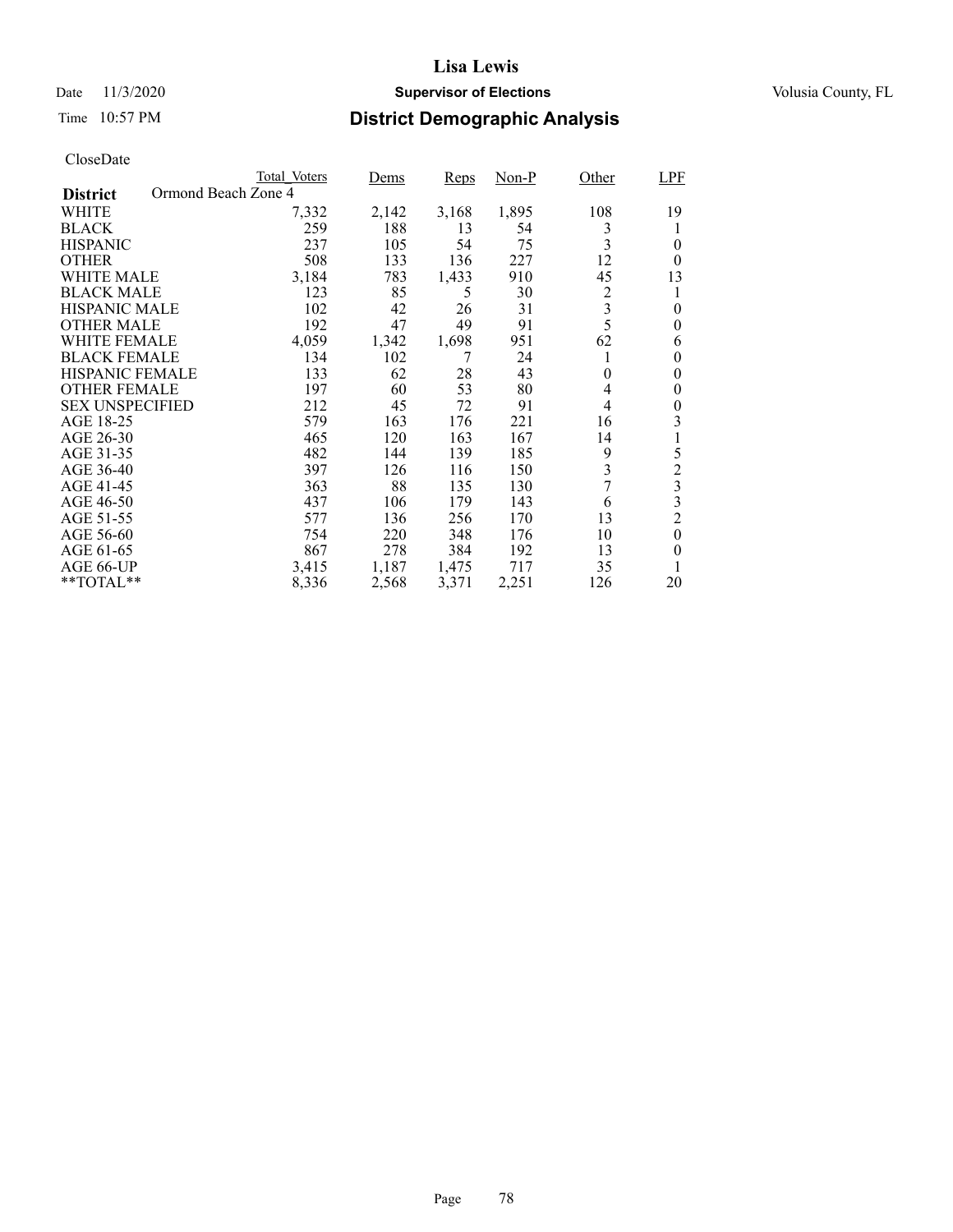### Date 11/3/2020 **Supervisor of Elections** Volusia County, FL

## Time 10:57 PM **District Demographic Analysis**

|                        |         | Total Voters | Dems | Reps     | $Non-P$        | Other | LPF |
|------------------------|---------|--------------|------|----------|----------------|-------|-----|
| <b>District</b>        | Pierson |              |      |          |                |       |     |
| WHITE                  |         | 597          | 142  | 322      | 119            | 10    | 4   |
| <b>BLACK</b>           |         | 38           | 31   | 1        | 6              | 0     | 0   |
| <b>HISPANIC</b>        |         | 187          | 85   | 12       | 90             | 0     | 0   |
| <b>OTHER</b>           |         | 37           | 9    | 7        | 21             | 0     | 0   |
| WHITE MALE             |         | 295          | 67   | 161      | 59             | 5     | 3   |
| <b>BLACK MALE</b>      |         | 19           | 16   | 1        | $\overline{2}$ | 0     | 0   |
| <b>HISPANIC MALE</b>   |         | 100          | 51   | 6        | 43             | 0     | 0   |
| <b>OTHER MALE</b>      |         | 15           | 3    | 5        | 7              | 0     | 0   |
| WHITE FEMALE           |         | 297          | 74   | 158      | 59             | 5     |     |
| <b>BLACK FEMALE</b>    |         | 19           | 15   | $\theta$ | $\overline{4}$ | 0     | 0   |
| <b>HISPANIC FEMALE</b> |         | 84           | 32   | 6        | 46             |       | 0   |
| <b>OTHER FEMALE</b>    |         | 12           | 4    |          |                | 0     | 0   |
| <b>SEX UNSPECIFIED</b> |         | 18           | 5    | 4        | 9              | 0     | 0   |
| AGE 18-25              |         | 132          | 41   | 27       | 64             | 0     |     |
| AGE 26-30              |         | 81           | 29   | 21       | 28             |       | 2   |
| AGE 31-35              |         | 63           | 18   | 20       | 24             |       | 0   |
| AGE 36-40              |         | 62           | 10   | 27       | 24             |       |     |
| AGE 41-45              |         | 47           | 9    | 18       | 19             |       |     |
| AGE 46-50              |         | 54           | 14   | 24       | 15             |       | 0   |
| AGE 51-55              |         | 49           | 16   | 21       | 11             |       | 0   |
| AGE 56-60              |         | 84           | 26   | 43       | 14             |       | 0   |
| AGE 61-65              |         | 97           | 31   | 45       | 20             |       | 0   |
| AGE 66-UP              |         | 190          | 73   | 96       | 17             |       | 0   |
| **TOTAL**              |         | 859          | 267  | 342      | 236            | 10    | 4   |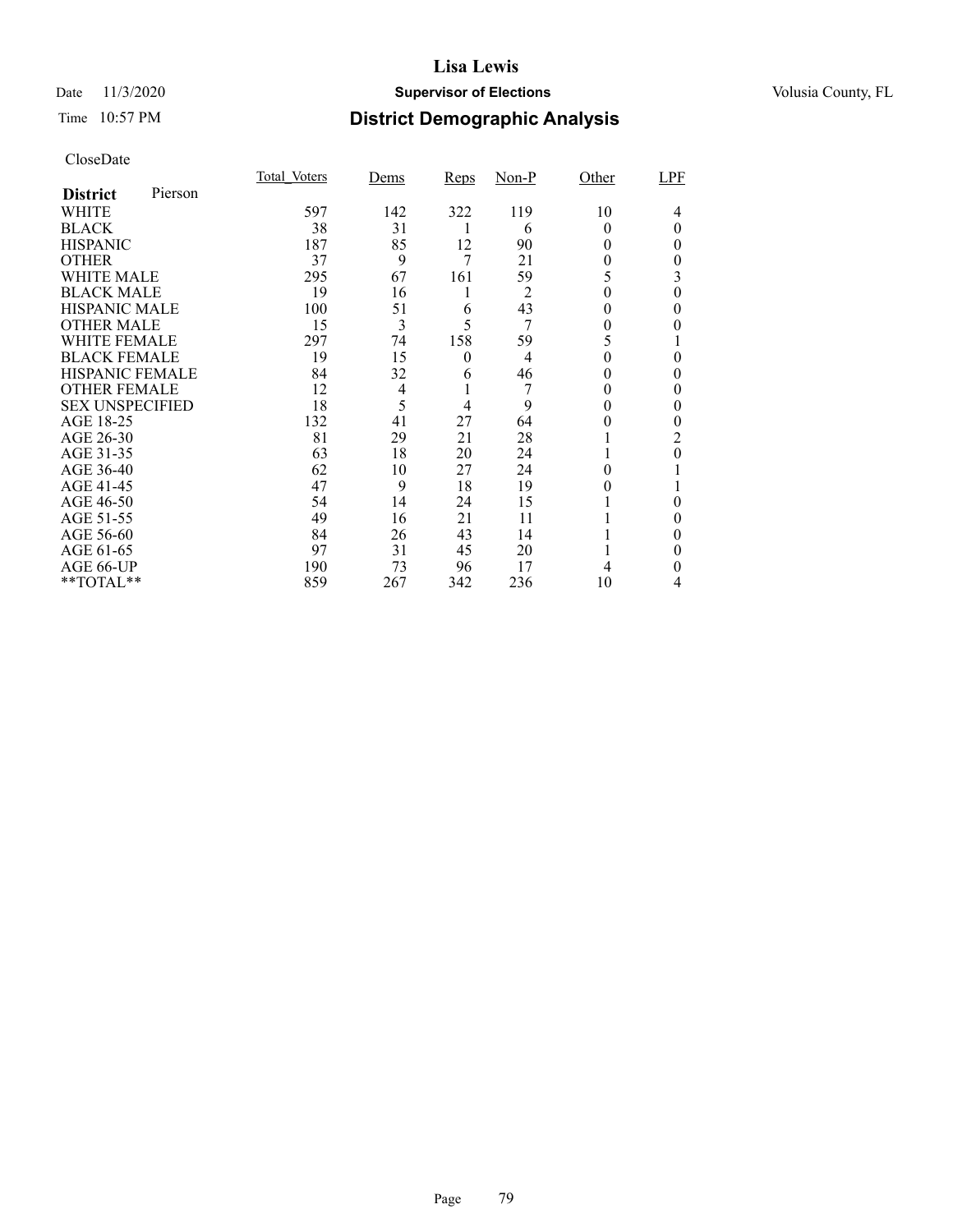### Date 11/3/2020 **Supervisor of Elections** Volusia County, FL

# Time 10:57 PM **District Demographic Analysis**

|                        |             | Total Voters | Dems           | <b>Reps</b> | Non-P | Other         | <b>LPF</b> |
|------------------------|-------------|--------------|----------------|-------------|-------|---------------|------------|
| <b>District</b>        | Ponce Inlet |              |                |             |       |               |            |
| WHITE                  |             | 3,121        | 712            | 1,657       | 696   | 50            | 6          |
| <b>BLACK</b>           |             | 14           | 4              | 3           |       | $_{0}$        | 0          |
| <b>HISPANIC</b>        |             | 66           | 13             | 30          | 22    | $_{0}$        |            |
| <b>OTHER</b>           |             | 129          | 37             | 49          | 43    | 0             | 0          |
| WHITE MALE             |             | 1,497        | 285            | 818         | 361   | 28            | 5          |
| <b>BLACK MALE</b>      |             | 9            | $\overline{c}$ | 3           | 4     | $_{0}$        | 0          |
| <b>HISPANIC MALE</b>   |             | 25           | 5              | 11          | 9     | 0             |            |
| <b>OTHER MALE</b>      |             | 47           | 13             | 18          | 16    | 0             | 0          |
| <b>WHITE FEMALE</b>    |             | 1,598        | 420            | 830         | 325   | 22            |            |
| <b>BLACK FEMALE</b>    |             | 5            | 2              | $\theta$    | 3     | $\theta$      | 0          |
| <b>HISPANIC FEMALE</b> |             | 40           | 8              | 19          | 12    | 0             |            |
| <b>OTHER FEMALE</b>    |             | 50           | 15             | 19          | 16    | $\theta$      | 0          |
| <b>SEX UNSPECIFIED</b> |             | 59           | 16             | 21          | 22    | 0             | 0          |
| AGE 18-25              |             | 189          | 42             | 83          | 56    | 6             | 2          |
| AGE 26-30              |             | 96           | 22             | 35          | 37    |               | 1          |
| AGE 31-35              |             | 83           | 25             | 27          | 30    |               | 0          |
| AGE 36-40              |             | 84           | 22             | 33          | 29    | 0             | 0          |
| AGE 41-45              |             | 100          | 15             | 50          | 33    | 2             |            |
| AGE 46-50              |             | 154          | 30             | 82          | 39    | $\mathfrak 2$ |            |
| AGE 51-55              |             | 222          | 33             | 127         | 58    | 3             |            |
| AGE 56-60              |             | 365          | 81             | 194         | 82    | 7             |            |
| AGE 61-65              |             | 462          | 94             | 271         | 88    | 9             | 0          |
| AGE 66-UP              |             | 1,575        | 402            | 837         | 316   | 19            |            |
| **TOTAL**              |             | 3,330        | 766            | 1,739       | 768   | 50            | 7          |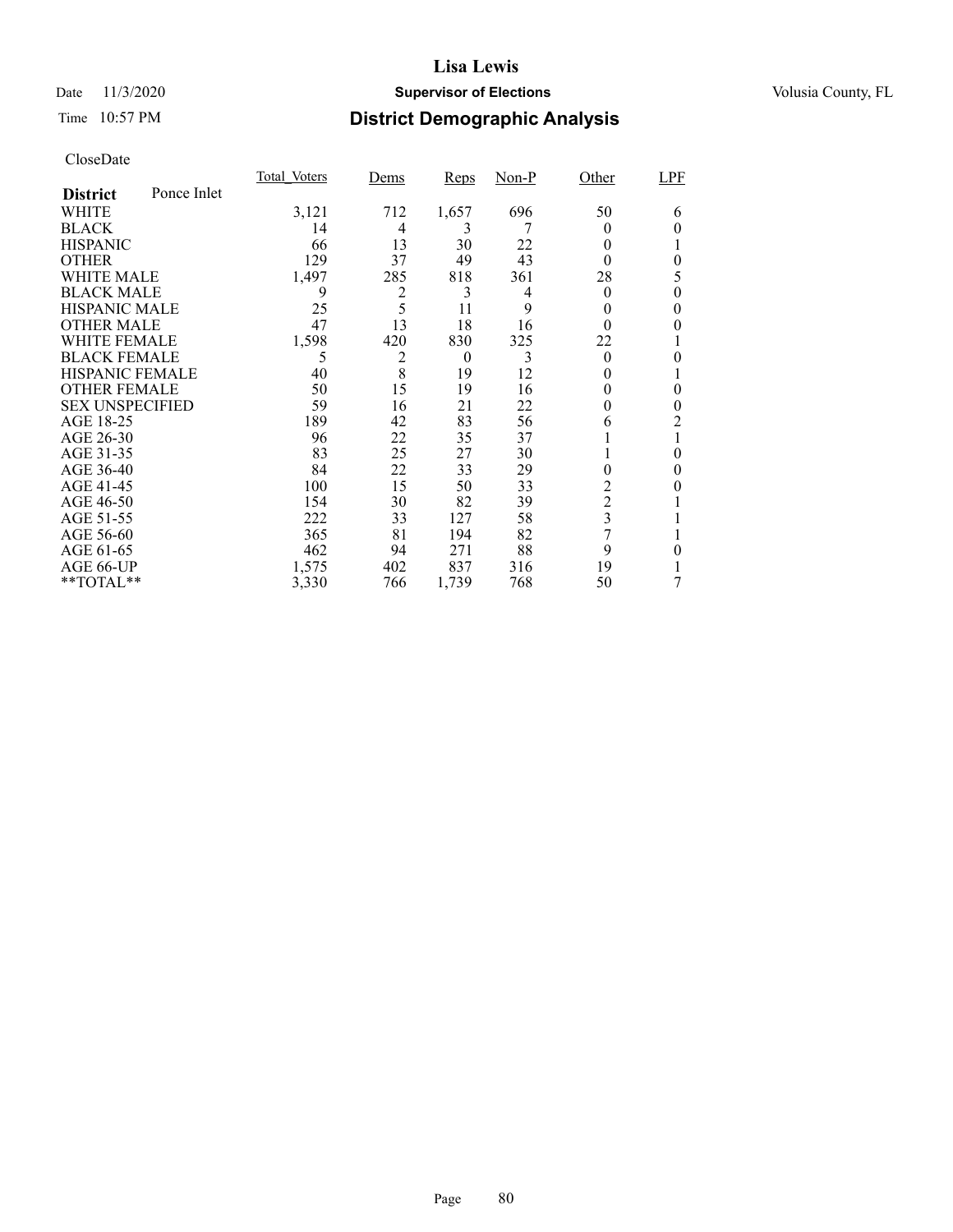### Date 11/3/2020 **Supervisor of Elections** Volusia County, FL

## Time 10:57 PM **District Demographic Analysis**

|                        | Total Voters           | Dems       | Reps  | $Non-P$ | Other          | <b>LPF</b>       |
|------------------------|------------------------|------------|-------|---------|----------------|------------------|
| <b>District</b>        | Port Orange District 1 |            |       |         |                |                  |
| WHITE                  | 8,953                  | 2,579      | 3,535 | 2,686   | 134            | 19               |
| <b>BLACK</b>           | 246                    | 169        | 17    | 57      | 3              | $\theta$         |
| <b>HISPANIC</b>        | 389                    | 147        | 83    | 153     | $\overline{4}$ | $\overline{2}$   |
| <b>OTHER</b>           | 525                    | 138        | 143   | 222     | 16             | 6                |
| WHITE MALE             | 4,127                  | 999        | 1,783 | 1,272   | 64             | 9                |
| <b>BLACK MALE</b>      | 104                    | 63         | 10    | 29      | 2              | $\boldsymbol{0}$ |
| <b>HISPANIC MALE</b>   | 173                    | 59         | 34    | 77      | $\overline{c}$ | 1                |
| <b>OTHER MALE</b>      | 181                    | 44         | 49    | 80      | 5              | 3                |
| WHITE FEMALE           | 4,681                  | 1,547      | 1,698 | 1,359   | 68             | 9                |
| <b>BLACK FEMALE</b>    | 138                    | 103        | 7     | 27      | 1              | 0                |
| <b>HISPANIC FEMALE</b> | 204                    | 84         | 47    | 70      | $\overline{c}$ | 1                |
| <b>OTHER FEMALE</b>    | 218                    | 64         | 73    | 72      | 7              | $\overline{c}$   |
| <b>SEX UNSPECIFIED</b> | 287                    | 70         | 77    | 132     | 6              | $\overline{2}$   |
| AGE 18-25              | 868                    | 254        | 206   | 376     | 28             | $\overline{4}$   |
| AGE 26-30              | 695                    | 194        | 182   | 295     | 20             | 4                |
| AGE 31-35              | 609                    | 165        | 178   | 252     | 10             | 4                |
| AGE 36-40              | 618                    | 179        | 177   | 242     | 14             | 6                |
| AGE 41-45              | 581                    | 160        | 189   | 220     | 10             | $\overline{c}$   |
| AGE 46-50              | 631                    | 174        | 236   | 213     | 5              | 3                |
| AGE 51-55              | 750                    | <b>200</b> | 313   | 228     | 8              |                  |
| AGE 56-60              | 1,044                  | 295        | 436   | 297     | 15             |                  |
| AGE 61-65              | 1,125                  | 376        | 466   | 269     | 13             | 1                |
| AGE 66-UP              | 3,192                  | 1,036      | 1,395 | 726     | 34             |                  |
| **TOTAL**              | 10,113                 | 3,033      | 3,778 | 3,118   | 157            | 27               |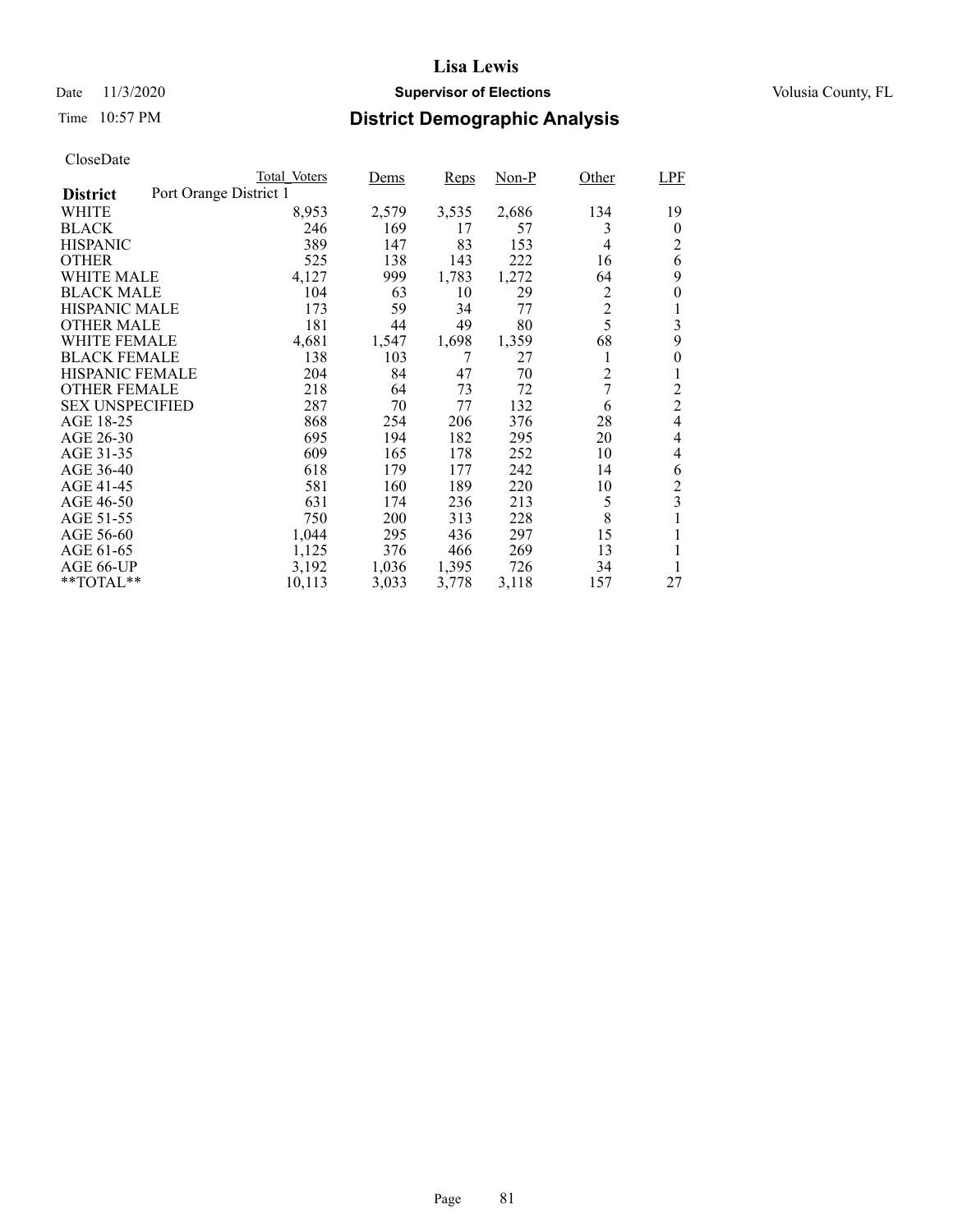### Date 11/3/2020 **Supervisor of Elections** Volusia County, FL

## Time 10:57 PM **District Demographic Analysis**

| Total Voters | Dems                                        | Reps         | Non-P               | Other          | LPF              |
|--------------|---------------------------------------------|--------------|---------------------|----------------|------------------|
|              |                                             |              |                     |                |                  |
| 9,344        | 2,662                                       | 3,919        | 2,572               | 160            | 31               |
| 513          | 388                                         | 26           | 94                  | 3              | 2                |
| 475          | 197                                         | 91           | 180                 | 6              | 1                |
| 676          | 203                                         | 154          | 305                 | 11             | 3                |
| 4,199        | 986                                         | 1,914        | 1,209               | 74             | 16               |
| 196          | 135                                         | 13           | 46                  | 2              | $\boldsymbol{0}$ |
| 233          | 90                                          | 53           | 85                  |                | $\boldsymbol{0}$ |
| 246          | 65                                          | 65           | 109                 | $\overline{4}$ | 3                |
| 4,997        | 1,635                                       | 1,943        | 1,318               | 86             | 15               |
| 311          | 249                                         | 12           | 48                  | 1              | 1                |
|              | 106                                         | 36           | 93                  | 1              | 1                |
| 280          | 105                                         | 55           | 114                 | 6              | $\overline{0}$   |
| 309          | 79                                          | 99           | 129                 |                |                  |
| 1,040        | 338                                         | 251          | 410                 | 36             | 5                |
| 827          | 240                                         | 238          | 321                 | 21             | 7                |
| 745          | 219                                         | 227          |                     | 19             | 7                |
|              | 190                                         |              | 243                 | 6              | 5                |
| 556          | 143                                         | 204          | 204                 | 4              | 1                |
| 628          | 160                                         | 262          | 191                 | 10             | 5                |
|              |                                             |              |                     |                | 3                |
| 1,073        | 318                                         | 472          | 263                 | 18             | $\overline{c}$   |
| 1,095        | 364                                         | 472          | 240                 | 18             | 1                |
| 3,562        |                                             |              | 769                 | 37             |                  |
| 11,008       | 3,450                                       | 4,190        | 3,151               | 180            | 37               |
|              | Port Orange District 2<br>237<br>668<br>814 | 217<br>1,261 | 224<br>346<br>1,494 | 273<br>237     | 5<br>11          |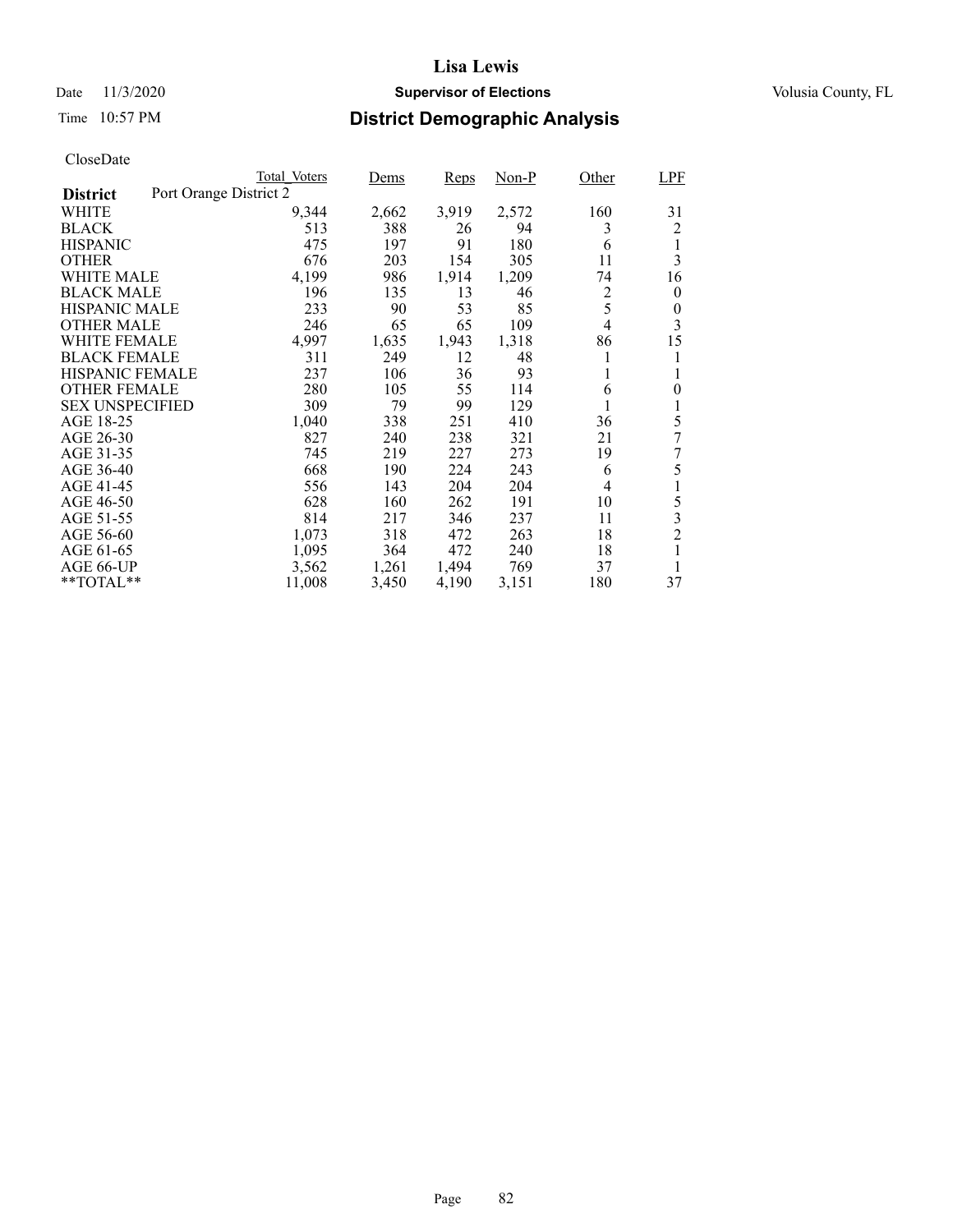### Date 11/3/2020 **Supervisor of Elections** Volusia County, FL

## Time 10:57 PM **District Demographic Analysis**

|                        | Total Voters           | Dems  | Reps  | $Non-P$ | Other          | LPF              |
|------------------------|------------------------|-------|-------|---------|----------------|------------------|
| <b>District</b>        | Port Orange District 3 |       |       |         |                |                  |
| WHITE                  | 11,558                 | 2,982 | 5,264 | 3,093   | 180            | 39               |
| <b>BLACK</b>           | 523                    | 374   | 21    | 120     |                | 1                |
| <b>HISPANIC</b>        | 581                    | 187   | 136   | 248     | 5              | 5                |
| <b>OTHER</b>           | 832                    | 238   | 233   | 341     | 19             | 1                |
| WHITE MALE             | 5,267                  | 1,143 | 2,531 | 1,473   | 91             | 29               |
| <b>BLACK MALE</b>      | 237                    | 154   | 12    | 65      | 5              | 1                |
| <b>HISPANIC MALE</b>   | 268                    | 82    | 83    | 95      | 3              | 5                |
| <b>OTHER MALE</b>      | 304                    | 88    | 80    | 128     | 7              |                  |
| WHITE FEMALE           | 6,137                  | 1,799 | 2,667 | 1,575   | 87             | 9                |
| <b>BLACK FEMALE</b>    | 281                    | 216   | 9     | 54      | $\overline{c}$ | $\overline{0}$   |
| <b>HISPANIC FEMALE</b> | 303                    | 104   | 52    | 145     | $\overline{c}$ | $\boldsymbol{0}$ |
| <b>OTHER FEMALE</b>    | 353                    | 117   | 106   | 122     | 8              | $\boldsymbol{0}$ |
| <b>SEX UNSPECIFIED</b> | 344                    | 78    | 114   | 145     | 6              | 1                |
| AGE 18-25              | 1,279                  | 362   | 402   | 471     | 34             | 10               |
| AGE 26-30              | 971                    | 255   | 320   | 368     | 23             | 5                |
| AGE 31-35              | 909                    | 229   | 319   | 340     | 12             | 9                |
| AGE 36-40              | 908                    | 227   | 337   | 319     | 22             | $\frac{3}{3}$    |
| AGE 41-45              | 820                    | 226   | 307   | 271     | 13             |                  |
| AGE 46-50              | 870                    | 245   | 359   | 247     | 16             | 3                |
| AGE 51-55              | 943                    | 237   | 428   | 255     | 18             | 5                |
| AGE 56-60              | 1,116                  | 301   | 523   | 281     | 10             |                  |
| AGE 61-65              | 1,182                  | 362   | 541   | 264     | 13             | $\overline{c}$   |
| AGE 66-UP              | 4,495                  | 1,337 | 2,117 | 986     | 50             | 5                |
| **TOTAL**              | 13,494                 | 3,781 | 5,654 | 3,802   | 211            | 46               |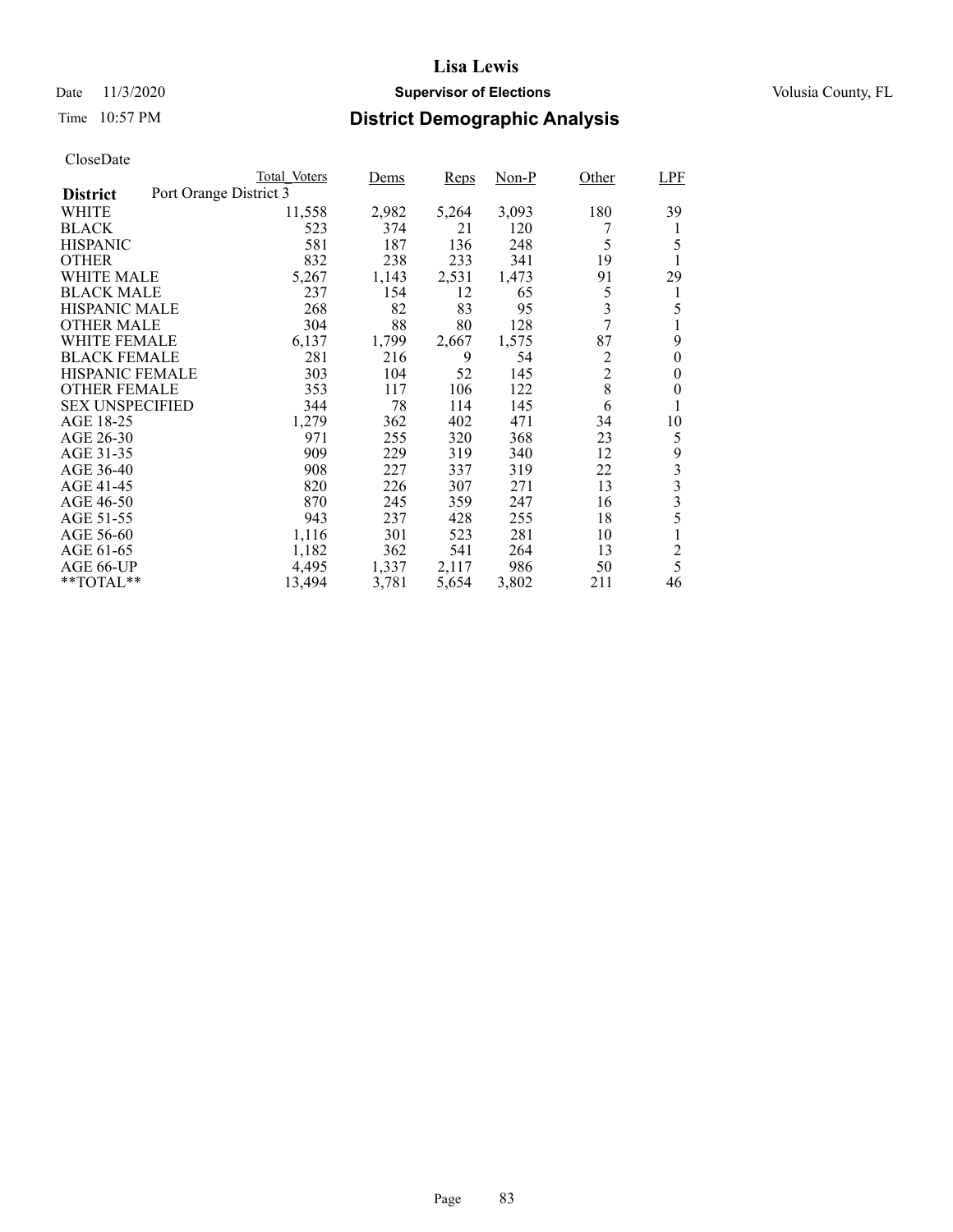### Date 11/3/2020 **Supervisor of Elections** Volusia County, FL

## Time 10:57 PM **District Demographic Analysis**

|                        |                        | Total Voters | Dems  | Reps  | Non-P | Other                   | <b>LPF</b>     |
|------------------------|------------------------|--------------|-------|-------|-------|-------------------------|----------------|
| <b>District</b>        | Port Orange District 4 |              |       |       |       |                         |                |
| WHITE                  |                        | 10,559       | 2,722 | 4,961 | 2,679 | 157                     | 40             |
| <b>BLACK</b>           |                        | 326          | 237   | 21    | 66    | 2                       | $\theta$       |
| <b>HISPANIC</b>        |                        | 465          | 167   | 144   | 148   | 6                       | $\theta$       |
| <b>OTHER</b>           |                        | 816          | 277   | 196   | 327   | 14                      | $\overline{c}$ |
| WHITE MALE             |                        | 4,968        | 1,082 | 2,464 | 1,321 | 72                      | 29             |
| <b>BLACK MALE</b>      |                        | 154          | 107   | 14    | 33    | $\boldsymbol{0}$        | $\theta$       |
| <b>HISPANIC MALE</b>   |                        | 208          | 69    | 69    | 67    | 3                       | 0              |
| <b>OTHER MALE</b>      |                        | 298          | 101   | 76    | 112   | 8                       |                |
| WHITE FEMALE           |                        | 5,450        | 1,610 | 2,437 | 1,307 | 85                      | 11             |
| <b>BLACK FEMALE</b>    |                        | 167          | 126   | 7     | 32    | $\overline{c}$          | $\theta$       |
| <b>HISPANIC FEMALE</b> |                        | 248          | 95    | 71    | 79    | $\overline{\mathbf{3}}$ | $\theta$       |
| <b>OTHER FEMALE</b>    |                        | 363          | 143   | 82    | 132   | 5                       |                |
| <b>SEX UNSPECIFIED</b> |                        | 310          | 70    | 102   | 137   |                         | $\overline{0}$ |
| AGE 18-25              |                        | 1,246        | 345   | 414   | 444   | 38                      | 5              |
| AGE 26-30              |                        | 684          | 202   | 234   | 230   | 14                      | 4              |
| AGE 31-35              |                        | 737          | 219   | 247   | 249   | 16                      | 6              |
| AGE 36-40              |                        | 855          | 244   | 295   | 298   | 12                      | 6              |
| AGE 41-45              |                        | 919          | 213   | 382   | 298   | 19                      | 7              |
| AGE 46-50              |                        | 1,063        | 251   | 501   | 293   | 14                      | 4              |
| AGE 51-55              |                        | 1,007        | 233   | 486   | 271   | 15                      | $\overline{c}$ |
| AGE 56-60              |                        | 1,143        | 275   | 606   | 248   | 9                       | 5              |
| AGE 61-65              |                        | 1,076        | 345   | 497   | 223   | 11                      | $\theta$       |
| AGE 66-UP              |                        | 3,436        | 1,076 | 1,660 | 666   | 31                      | 3              |
| **TOTAL**              |                        | 12,166       | 3,403 | 5,322 | 3,220 | 179                     | 42             |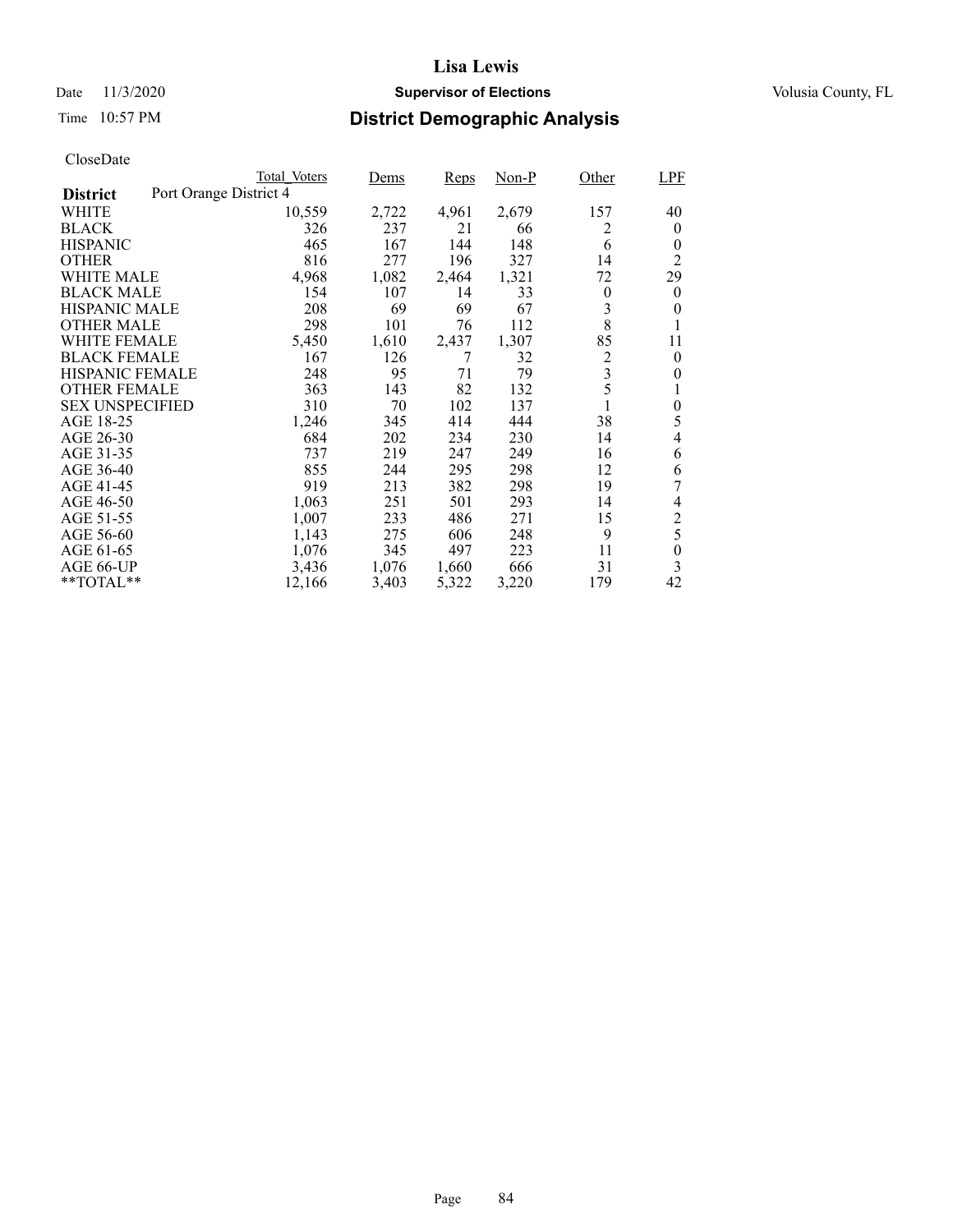### Date 11/3/2020 **Supervisor of Elections** Volusia County, FL

## Time 10:57 PM **District Demographic Analysis**

|                        |               | Total Voters | Dems  | Reps  | $Non-P$ | Other          | <b>LPF</b>       |
|------------------------|---------------|--------------|-------|-------|---------|----------------|------------------|
| <b>District</b>        | South Daytona |              |       |       |         |                |                  |
| WHITE                  |               | 7,357        | 2,181 | 3,015 | 2,009   | 131            | 21               |
| <b>BLACK</b>           |               | 733          | 563   | 23    | 138     | 8              | 1                |
| <b>HISPANIC</b>        |               | 345          | 144   | 85    | 110     | 3              | 3                |
| <b>OTHER</b>           |               | 480          | 157   | 109   | 201     | 11             | $\overline{2}$   |
| WHITE MALE             |               | 3,354        | 819   | 1,491 | 966     | 65             | 13               |
| <b>BLACK MALE</b>      |               | 277          | 205   | 12    | 56      | 4              | $\boldsymbol{0}$ |
| <b>HISPANIC MALE</b>   |               | 151          | 55    | 44    | 48      | 1              | 3                |
| <b>OTHER MALE</b>      |               | 158          | 49    | 41    | 62      | 6              | $\boldsymbol{0}$ |
| WHITE FEMALE           |               | 3,897        | 1,341 | 1,485 | 999     | 65             | 7                |
| <b>BLACK FEMALE</b>    |               | 448          | 354   | 10    | 79      | 4              |                  |
| <b>HISPANIC FEMALE</b> |               | 185          | 84    | 41    | 58      | $\overline{c}$ | $\overline{0}$   |
| <b>OTHER FEMALE</b>    |               | 212          | 83    | 53    | 71      | 4              |                  |
| <b>SEX UNSPECIFIED</b> |               | 233          | 55    | 55    | 119     | $\overline{2}$ | $\overline{c}$   |
| AGE 18-25              |               | 781          | 233   | 219   | 293     | 29             | 7                |
| AGE 26-30              |               | 629          | 213   | 151   | 241     | 18             | 6                |
| AGE 31-35              |               | 680          | 231   | 187   | 249     | 11             | $\overline{c}$   |
| AGE 36-40              |               | 571          | 193   | 163   | 199     | 11             | 5                |
| AGE 41-45              |               | 532          | 168   | 158   | 190     | 14             | $\overline{2}$   |
| AGE 46-50              |               | 572          | 175   | 215   | 177     | $\overline{4}$ |                  |
| AGE 51-55              |               | 704          | 227   | 292   | 176     | 7              | $\overline{c}$   |
| AGE 56-60              |               | 932          | 311   | 387   | 222     | 12             | $\boldsymbol{0}$ |
| AGE 61-65              |               | 968          | 341   | 401   | 210     | 16             | $\boldsymbol{0}$ |
| AGE 66-UP              |               | 2,546        | 953   | 1,059 | 501     | 31             | $\overline{c}$   |
| **TOTAL**              |               | 8,915        | 3,045 | 3,232 | 2,458   | 153            | 27               |